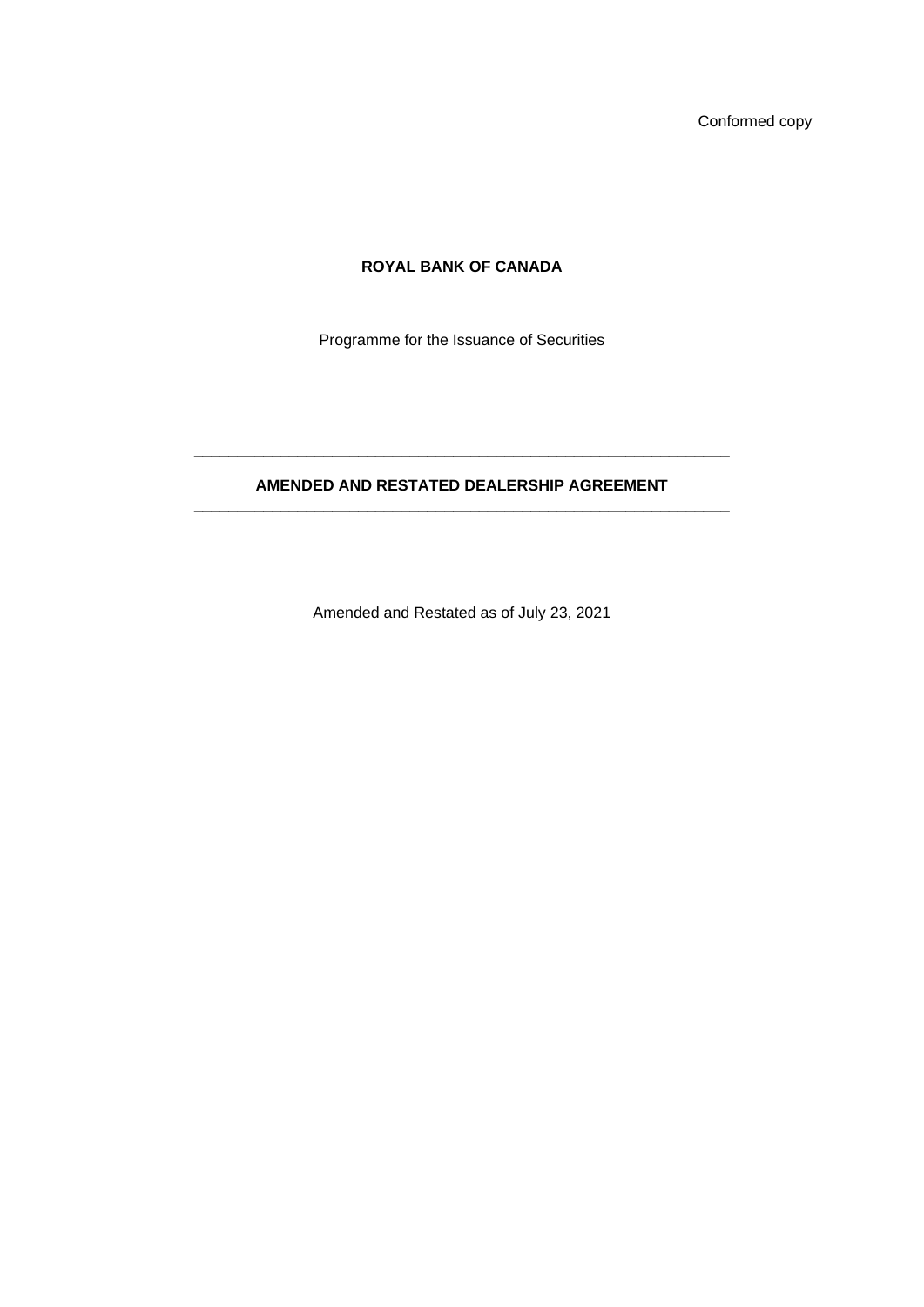## **TABLE OF CONTENTS**

| Section 1.  |  |  |
|-------------|--|--|
| Section 2.  |  |  |
| Section 3.  |  |  |
| Section 4.  |  |  |
| Section 5.  |  |  |
| Section 6.  |  |  |
| Section 7.  |  |  |
| Section 8.  |  |  |
| Section 9.  |  |  |
| Section 10. |  |  |
| Section 11. |  |  |
| Section 12. |  |  |
| Section 13. |  |  |
| Section 14. |  |  |
|             |  |  |
|             |  |  |
|             |  |  |
|             |  |  |
|             |  |  |
|             |  |  |
|             |  |  |
|             |  |  |
|             |  |  |
|             |  |  |
|             |  |  |
|             |  |  |
|             |  |  |
|             |  |  |
|             |  |  |
|             |  |  |
|             |  |  |
|             |  |  |
|             |  |  |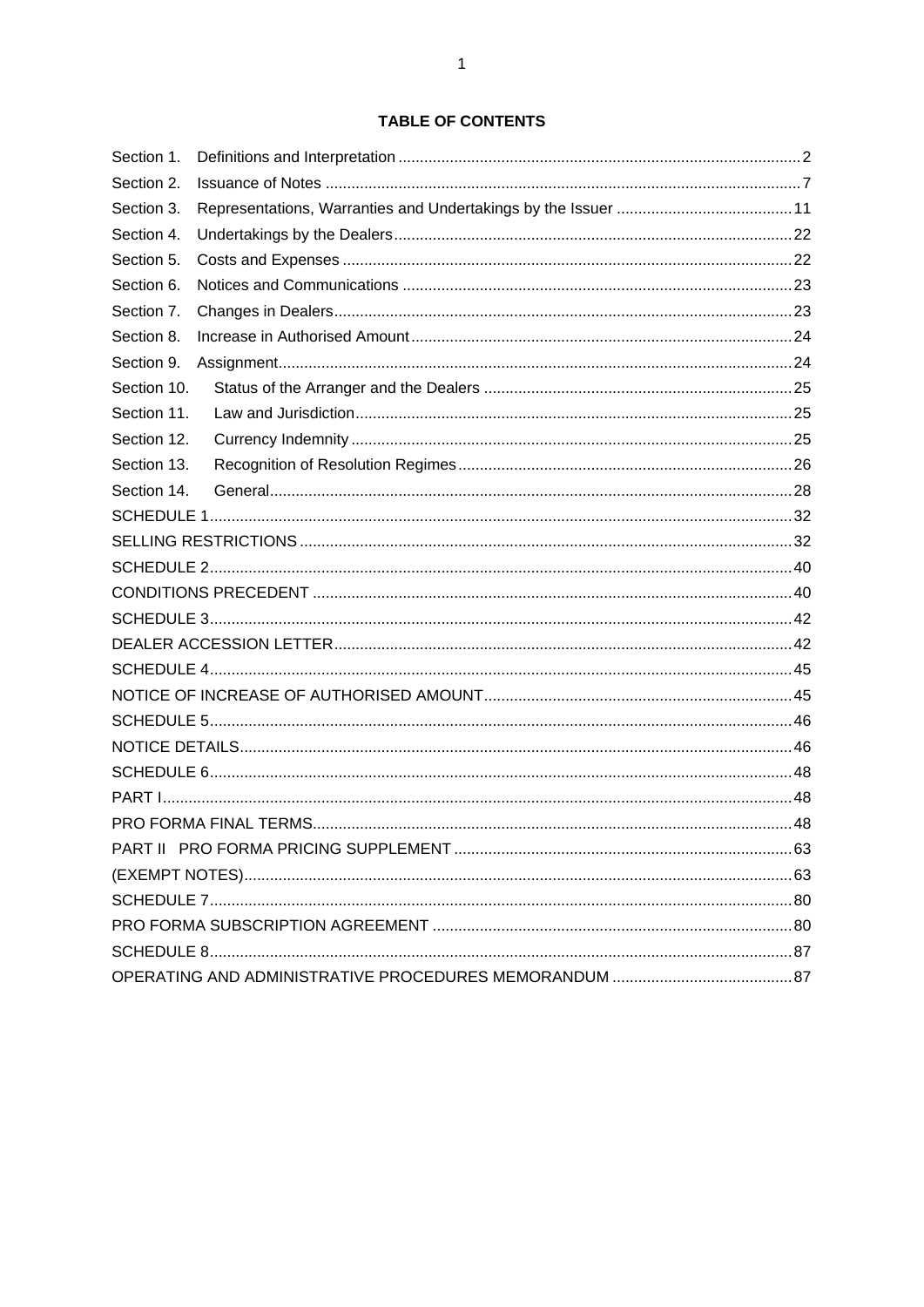**THIS DEALERSHIP AGREEMENT** was amended and restated as of July 24, 2020 and is further amended and restated as of July 23, 2021.

## **BETWEEN**

**(1)** Royal Bank of Canada (the "**Issuer**"); and

\_\_\_\_\_\_\_\_\_\_\_\_\_\_\_\_\_\_\_\_\_\_\_\_\_\_\_\_\_\_\_

**(2)** RBC Europe Limited, Barclays Bank PLC, Citigroup Global Markets Limited, Credit Suisse International, Deutsche Bank AG, London Branch, HSBC Bank plc, J.P. Morgan Securities plc, Merrill Lynch International, Morgan Stanley & Co. International plc and UBS AG London Branch (the "**Dealers**", which expression shall include any institution(s) appointed as a Dealer in accordance with sub clause [7.01\(b\),](#page-25-2) but excludes each person who has ceased to be a Dealer pursuant to sub clause [7.01\(a\)](#page-25-3) or [7.02](#page-25-4) or whose appointment has lapsed pursuant to its terms).

## **WHEREAS**

- **(A)** The Issuer has established a programme (the "**Programme**") for the issuance of (i) unsubordinated notes ("**Senior Notes**"), which may be Bail-inable Notes (as defined below), (ii) subordinated indebtedness which is non-viability contingent capital of the Issuer and automatically converts to common shares of the Issuer on the occurrence of a Non-Viability Trigger Event ("**Subordinated Notes**" and together with Senior Notes, the "**Notes**"), (ii) redeemable certificates ("**Redeemable Certificates**"), (iii) exercisable certificates ("**Exercisable Certificates**" and together with the Redeemable Certificates, the "**Certificates**") and (iv) warrants ("**Warrants**") (such Certificates and Warrants together, the "**W&C Securities**" and the W&C Securities and the Notes together, the "**Securities**") denominated or payable in any currency agreed between the Issuer and relevant Dealer(s) in connection with which Programme it has entered into the Issue and Paying Agency Agreement referred to below.
- **(B)** In relation to the Programme, the Issuer has prepared the Registration Document and Base Prospectus (each as defined below) and may from time to time prepare one or more other prospectuses or offering documents for the issuance of Securities under the Programme. The Issuer may enter into one or more agreements in relation to the sale by the Issuer and the purchase from time to time of Securities issued under the Programme by institutions appointed as dealer(s) under and pursuant to such agreements.
- **(C)** Notes offered and sold under the Programme will be governed by the laws of the Province of Ontario and the federal laws of Canada applicable therein.
- **(D)** The Issuer has made applications to the FCA (as defined below) for Notes issued pursuant to the Base Prospectus (defined below) to be admitted to the Official List (as defined below) and to the London Stock Exchange plc (the "**London Stock Exchange**") for such Notes to be admitted to trading on the London Stock Exchange's Main Market (the "**Market**"). Notes may be issued that are not listed or that are listed on the ISM or such other stock exchange (or professional segment thereof) as is agreed between the Issuer and the Relevant Dealer(s).
- **(E)** The parties wish to record the arrangements agreed between them in relation to the sale by the Issuer and the purchase by the Dealer(s) from time to time of Notes issued on and after the date hereof under the Programme pursuant to an Offering Document and to amend and restate the Amended and Restated Dealership Agreement dated September 24, 2018 (the "**Previous Agreement**").

**IT IS AGREED** as follows: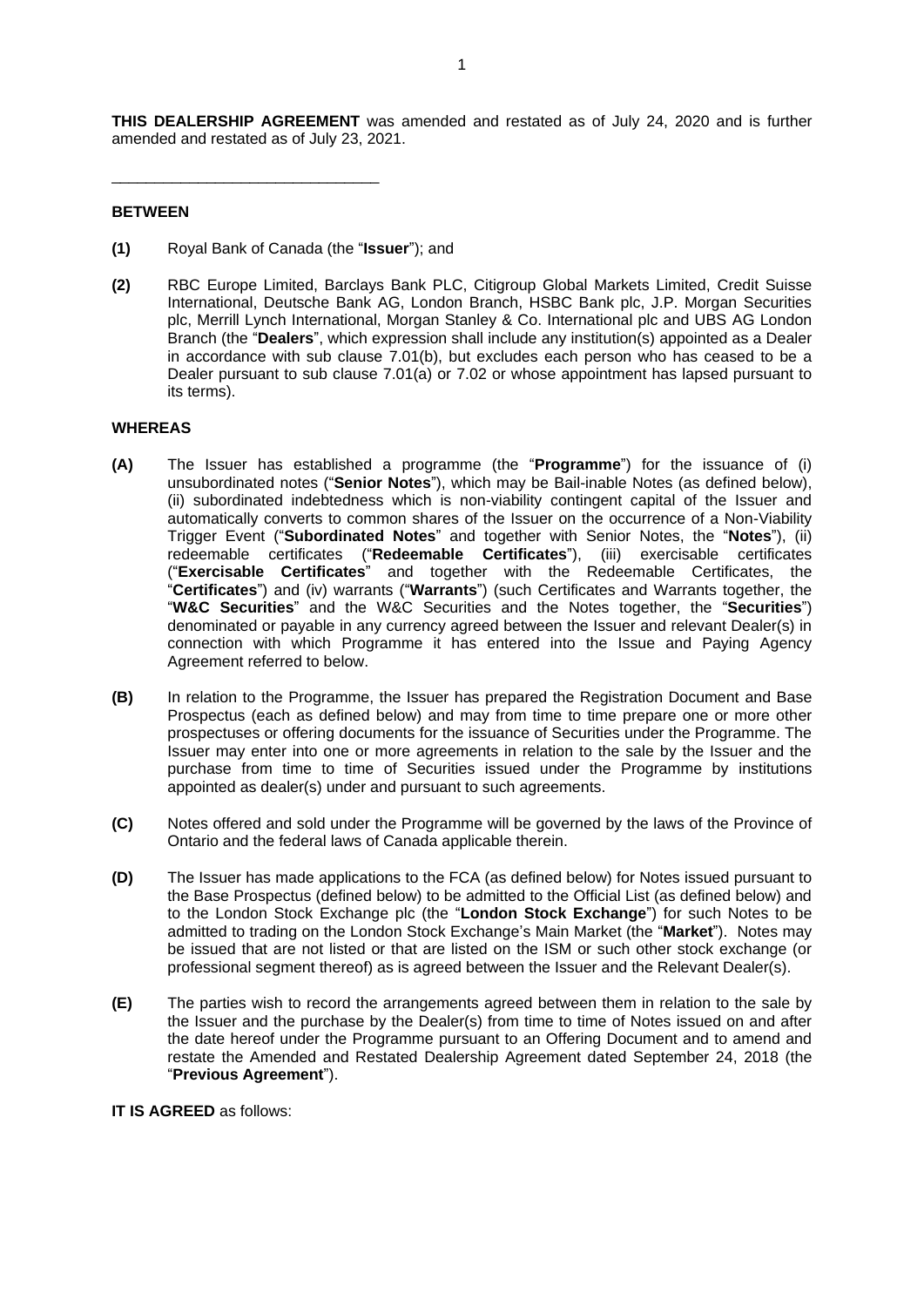#### <span id="page-3-0"></span>**Section 1. Definitions and Interpretation**

 $1.01$ **Definitions:** For the purposes of this Agreement:

> "**Admission Particulars**" means the Base Prospectus, together with any future document that is deemed incorporated by reference for purposes of Exempt Notes to be listed on the ISM that has not previously been incorporated by reference in the Base Prospectus by virtue of a supplement approved by the relevant Competent Authority;

> "**Agreement**" means this agreement, including the Schedules attached hereto and the expressions "**herein**" and "**hereto**" shall be construed accordingly;

> "**Agreement Date**" means each date on which the Issuer concludes a Relevant Agreement which, where the Issuer enters into an agreement in substantially the form set out in Schedule 7 with such Dealer(s), shall be the execution date of such agreement and in all other cases shall be the date of the applicable Terms Document;

> "**Annual Report**" means the most recently published annual report of the Issuer which includes the audited consolidated financial statements of the Issuer and the report of the Auditors thereon;

"**Arranger**" means RBC Europe Limited;

"**Auditors**" means the auditors appointed by the Issuer in accordance with the provisions of the *Bank Act* (Canada), which at the date hereof are PricewaterhouseCoopers LLP;

"**Auditors' Letter**" has the meaning ascribed thereto in sub clause [3.02\(n\)\(](#page-18-0)ii).

"**Authorised Amount**" means, for purposes of this Agreement, in respect of Notes, Redeemable Certificates and Exercisable Certificates evidencing deposit liabilities under the *Bank Act* (Canada) outstanding at any time under the Programme pursuant to any offering document prepared in connection therewith, U.S.\$40,000,000,000 (or its equivalent in any other currency as at the date of the issue of the relevant Notes or Certificates) aggregate principal amount (subject to any increase that becomes effective, in respect of Notes offered under an Offering Document, upon satisfaction of the requirements set out in [Section](#page-25-0) 8);

"**Bail-inable Notes**" means Senior Notes that the applicable Terms Document indicates are Bail-inable Notes;

"**Base Prospectus**" means the base prospectus in respect of Notes dated July 23, 2021, together with the Registration Document and any other documents specifically incorporated by reference therein, which constitutes a base prospectus for the purposes of Article 8 of the UK Prospectus Regulation, as revised, supplemented or amended from time to time as provided herein, provided however that any future documents not expressly incorporated by reference therein for purposes of the UK Prospectus Regulation or by virtue of a supplement approved by the FCA do not form part of the Base Prospectus;

"**BRRD**" means Directive 2014/59/EU (as amended) establishing a framework for the recovery and resolution of credit institutions and investment firms;

"**BRRD Liability**" means a liability in respect of which the relevant EU Bail-in Powers in the applicable EU Bail-in Legislation may be exercised;

"**BRRD Party**" means an institution or entity subject to EU Bail-in Powers;

"**Buy Back and Stabilisation Regulation**" means Commission Delegated Regulation EU 2016/1052 of 8 March 2016 supplementing Regulation (EU) No. 596/2014 of the European Parliament and of the Council with regard to regulatory technical standards for conditions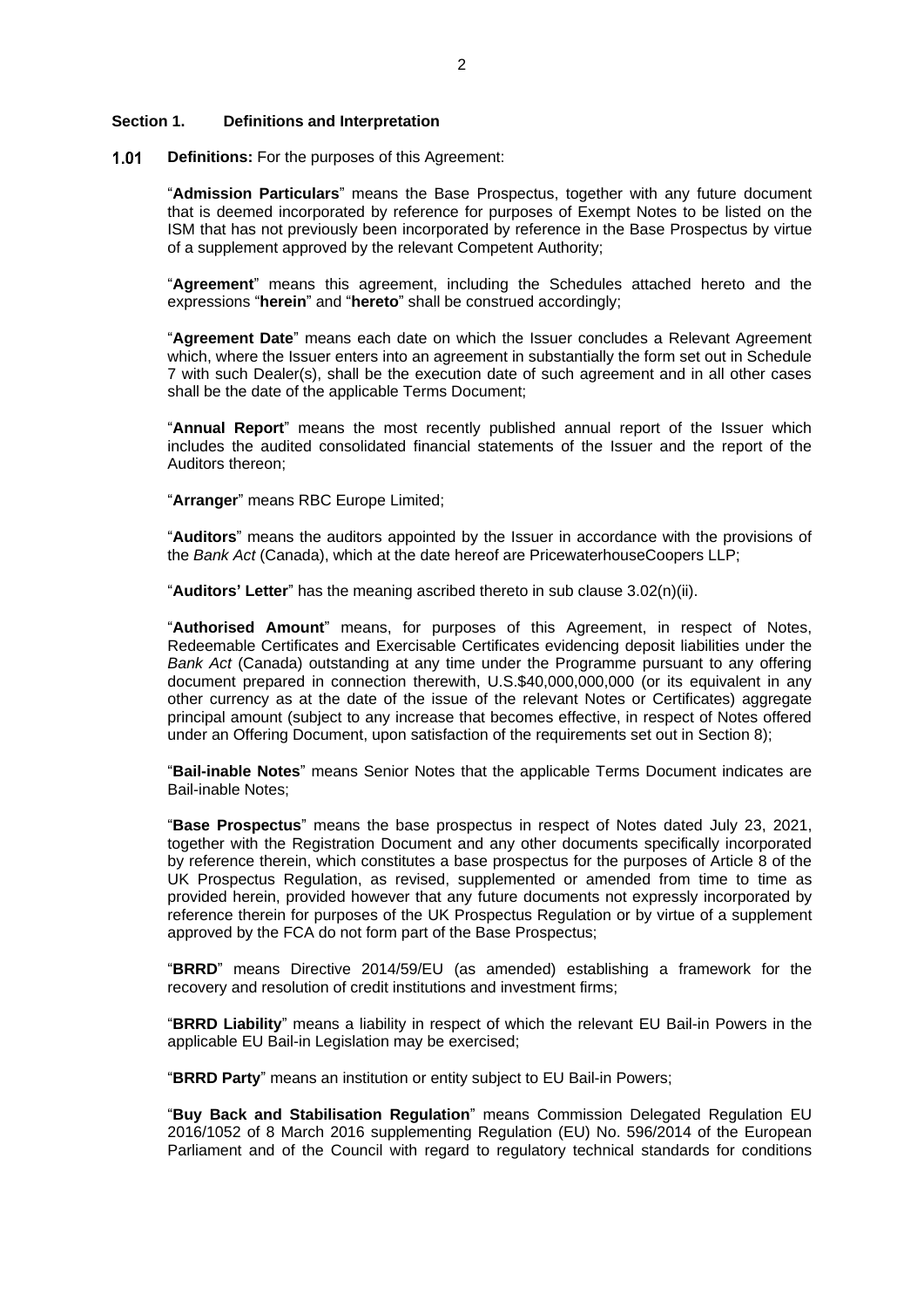applicable to buy back programmes and stabilisation measures, as it forms part of domestic law of the UK by virtue of the EUWA, as amended or replaced from time to time;

"**CGN**" means a Temporary Global Note in the form set out in the First Schedule to the Issue and Paying Agency Agreement or a Permanent Global Note in the form set out in the Second Schedule to the Issue and Paying Agency Agreement, in either case where the applicable Terms Document specifies the Notes are not in New Global Note form;

"**Common Safekeeper**" means an ICSD in its capacity as common safekeeper or a person nominated by the ICSDs to perform the role of common safekeeper;

"**Competent Authority**" means (a) in respect of the Base Prospectus and the Registration Document incorporated by reference therein, the FCA or (b) such other competent authority as approves the relevant Offering Document;

"**Drawdown Prospectus**" means a unitary prospectus prepared in connection with an issue of Notes under the Programme (including all documents incorporated by reference therein) which in relation to a particular Tranche of Notes which are subject to the requirements of the UK Prospectus Regulation or ISM Rulebook, constitutes a valid prospectus prepared and published in accordance with the requirements of the UK Prospectus Regulation or the ISM Rulebook, as applicable, as such unitary prospectus is revised, supplemented, amended or updated by any supplement thereto prepared in accordance with sub clause [3.02\(w\);](#page-20-0)

"**EU Bail-in Legislation**" means in relation to any Member State which has implemented, or which at any time implements, the BRRD, the relevant implementing law, regulation, rule or requirement as described in the EU Bail-in Legislation Schedule from time to time;

"**EU Bail-In Legislation Schedule**" means the document described as such, then in effect, and published by the Loan Market Association (or any successor person) from time to time at http://www.lma.eu.com/documents-guidelines/eu-bail-legislation-schedule;

"**EU Bail-in Powers**" means any Write-down and Conversion Powers, as defined in the EU Bail-in Legislation Schedule, in relation to the relevant EU Bail-in Legislation;

"**EU Prospectus Regulation**" means Regulation (EU) 2017/1129, as amended;

"**European Economic Area**" or "**EEA**" means the member states of the European Union together with Iceland, Norway and Liechtenstein;

"**Eurosystem**" means the central banking system for the Eurozone, being the European Central Bank and the central banks for the member states of the European Union that have adopted the Euro;

"**Eurosystem-eligible NGN**" means a NGN that is intended to be held in a manner that would allow Eurosystem eligibility, as stated in the applicable Terms Document or as notified by the Issuer or the Issuing and Paying Agent on its behalf to the ICSDs;

"**EUWA**" means the European Union (Withdrawal) Act 2018, as amended from time to time;

"**Exempt Notes**" means Notes which are neither to be admitted to trading on a regulated market for the purposes of UK MiFIR nor offered in the UK in circumstances where a prospectus is required to be published under the UK Prospectus Regulation;

"**FCA**" means the UK Financial Conduct Authority in its capacity as the "competent authority" in the United Kingdom.

"**Final Terms**" means the final terms issued in relation to each Tranche of Notes and giving details of that Tranche which will be in, or substantially in, the form of Part I of Schedule 6 hereto;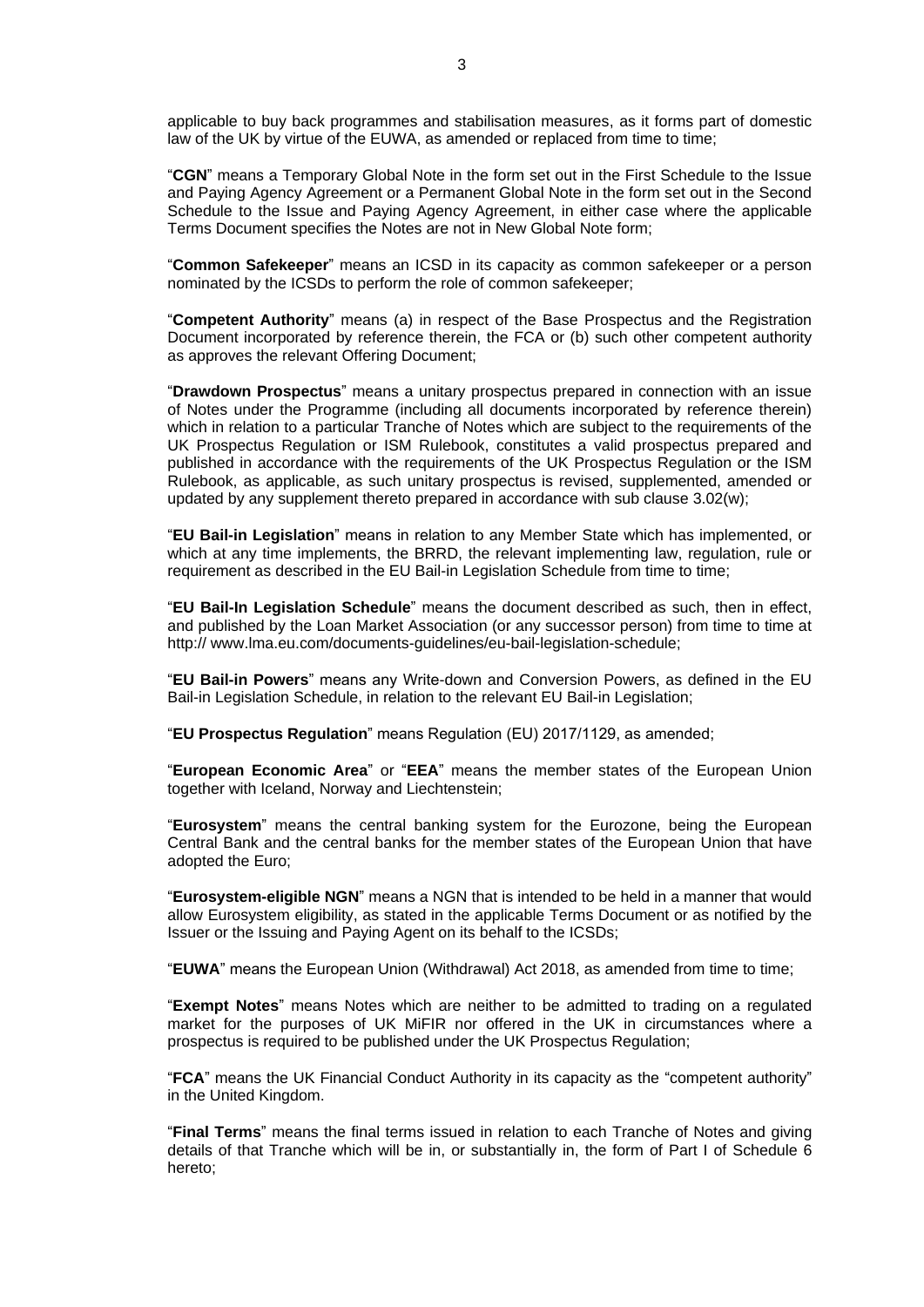"**FSMA**" means the Financial Services and Markets Act 2000;

"**ICSDs**" means Euroclear and Clearstream, Luxembourg;

"**ISM**" means the London Stock Exchange International Securities Market which is a multilateral trading facility for the purpose of UK MiFIR;

"**ISM Rulebook**" means the London Stock Exchange's ISM Rulebook effective as of 8 May 2017, as supplemented, amended and/or replaced from time to time;

"**Issuer-ICSDs Agreement**" means the agreement entered into as of July 16, 2007 between the Issuer and each of the ICSDs;

"**Issue Date**" means the date specified as such in the applicable Terms Document;

"**Issue and Paying Agency Agreement**" means the amended and restated issue and paying agency agreement dated as of July 23, 2021 and made between the Issuer, the Issuing and Paying Agent and the Registrar, as the same may be amended, supplemented or replaced from time to time;

"**Issuing and Paying Agent**" means The Bank of New York Mellon, acting though its London branch, in its capacity as issuing and principal paying agent and principal certificate and warrant agent which expression shall include any successor(s) thereto;

"**listing**", "**listed**" in relation to any Notes which are to have a "**listing**" or be "**listed**" on (i) the London Stock Exchange, shall be construed to mean that such Notes have been admitted to the Official List and admitted to trading on the Market; or (ii) in relation to Exempt Notes, the ISM shall be construed to mean that such Exempt Notes have been admitted to trading on the ISM; or (iii) in relation to Exempt Notes, any other Stock Exchange, or market segment thereof (other than those referred to in (i) or (ii) above), shall be construed to mean that such Exempt Notes have been listed on that Stock Exchange and/or to trading on the relevant market, as the case may be;

"**London business day**" means a day, other than a Saturday or Sunday, on which commercial banks and foreign exchange markets are open for general business, including dealings in foreign exchange and foreign currency deposits, in London;

"**Member State**" means a member state of the EEA;

"**MiFID II**" means Directive 2014/65/EU, as amended or replaced from time to time;

"**NGN**" or "**New Global Note**" means a Temporary Global Note in the form set out in the First Schedule to the Issue and Paying Agency Agreement or a Permanent Global Note in the form set out in the Second Schedule to the Issue and Paying Agency Agreement, in either case where the applicable Terms Document specifies the Notes as being in New Global Note form;

"**Non-Eligible NGN**" means a NGN which is not intended to be eligible for Eurosystem operations, as stated in the applicable Terms Document or as notified by the Issuer, or the Issuing and Paying Agent on its behalf, to the ICSDs;

### "**Offering Document**" means:

- (i) the Base Prospectus;
- (ii) a Drawdown Prospectus;
- (iii) the Registration Document and a Securities Note;
- (iv) with respect to Exempt Notes listed on the ISM, the Admission Particulars; or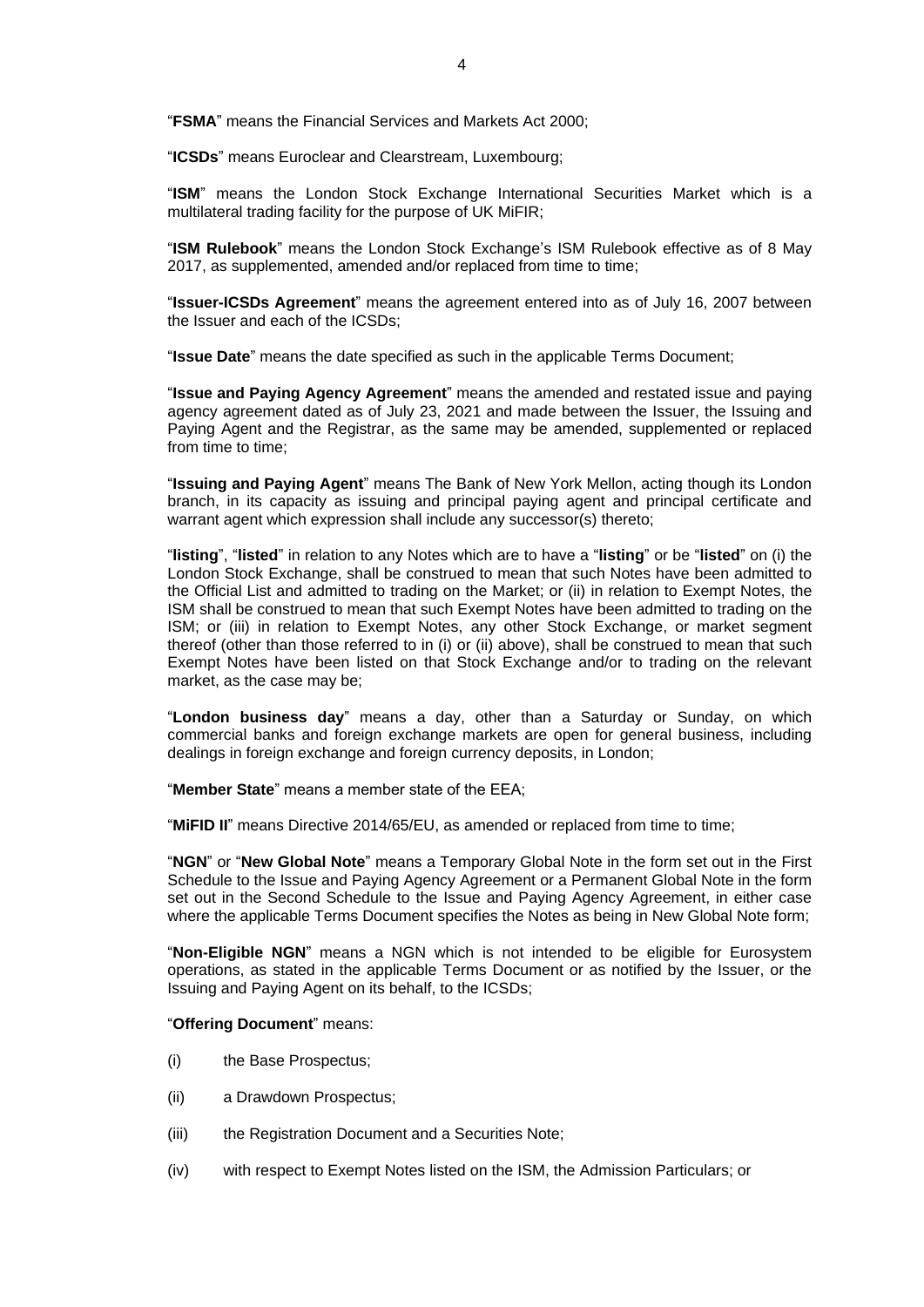(v) with respect to Exempt Notes not listed on the ISM, the Base Prospectus and any future documents deemed incorporated by reference therein that have not been incorporated by reference by virtue of a supplement approved by the Competent Authority, or any other offering document specified in the applicable Pricing **Supplement** 

each as revised, supplemented, replaced or amended from time to time by the Issuer in accordance with sub clause [3.02\(w\)](#page-20-0) hereof, and in respect of a Tranche, the Terms Document relating to such Tranche, except that in the event the Issuer prepares and publishes a supplement to, or revised version of, the relevant Offering Document in the period from and including an Agreement Date to and including the related Issue Date for the purpose of sub clause [3.01\(i\),](#page-14-0) the relevant Offering Document means the relevant Offering Document as at the Agreement Date, but not including any subsequent amendments or revisions thereto other than, in relation to the terms and conditions of a Tranche, by the applicable Terms Document, if any;

"**Official List**" means the official list of the FCA;

"**Paying Agents**" means the Issuing and Paying Agent and any substitute or additional paying agent appointed in accordance with the Issue and Paying Agency Agreement;

"**Pricing Supplement**" means the pricing supplement issued in relation to each Tranche of Exempt Notes and giving details of that Tranche, which will be in, or substantially in, the form set out in Part II of Schedule 6 hereto;

"**QI Segment"** means a Regulated Market or a specific segment thereof, to which only qualified investors (as defined in the UK Prospectus Regulation) have access;

"**Registrar**" means The Bank of New York Mellon (Luxembourg) S.A., in its capacity as registrar, and any substitute or additional registrar(s) appointed in accordance with the Issue and Paying Agency Agreement and, in relation to any particular Notes in registered form, "**Registrar**" means the Registrar specified in the applicable Terms Document;

"**Registration Document**" means the registration document relating to the Issuer dated July 21, 2021 as supplemented, amended or updated from time to time by the Issuer, including any documents or provisions of any documents which are from time to time incorporated by reference therein;

"**Regulated Market**" means a regulated for the purposes of UK MiFIR;

"**Relevant Agreement**" means an agreement (whether oral or in writing) between the Issuer and any Dealer(s) for the sale by the Issuer and the purchase or, as the case may be, subscription as principal by such Dealer(s) (or on such other basis as may be agreed between the Issuer and the relevant Dealer(s) at the relevant time) of any Notes and shall include any agreement in the form or based on the form set out in Schedule 7 hereto;

"**Relevant Dealer**" means, in relation to a Relevant Agreement which is made between the Issuer and more than one Dealer, the institution specified as such in the applicable Terms Document and/or such Relevant Agreement; and, in relation to a Relevant Agreement which is made between the Issuer and a single Dealer, such Dealer;

"**Relevant Resolution Authority**" means (a) the resolution authority with the ability to exercise any EU Bail-in Powers in relation to a BRRD Party or (b) the resolution authority with the ability to exercise any UK Bail-in Powers in relation to a UK Bail-in Party;

"**Sanctions**" means any publicly available sanctions administered by the Office of Foreign Assets Control of the US Department of the Treasury, the US State Department or any other agency of the US government, Canada, the United Nations, the European Union or the United Kingdom or other relevant sanctions authority;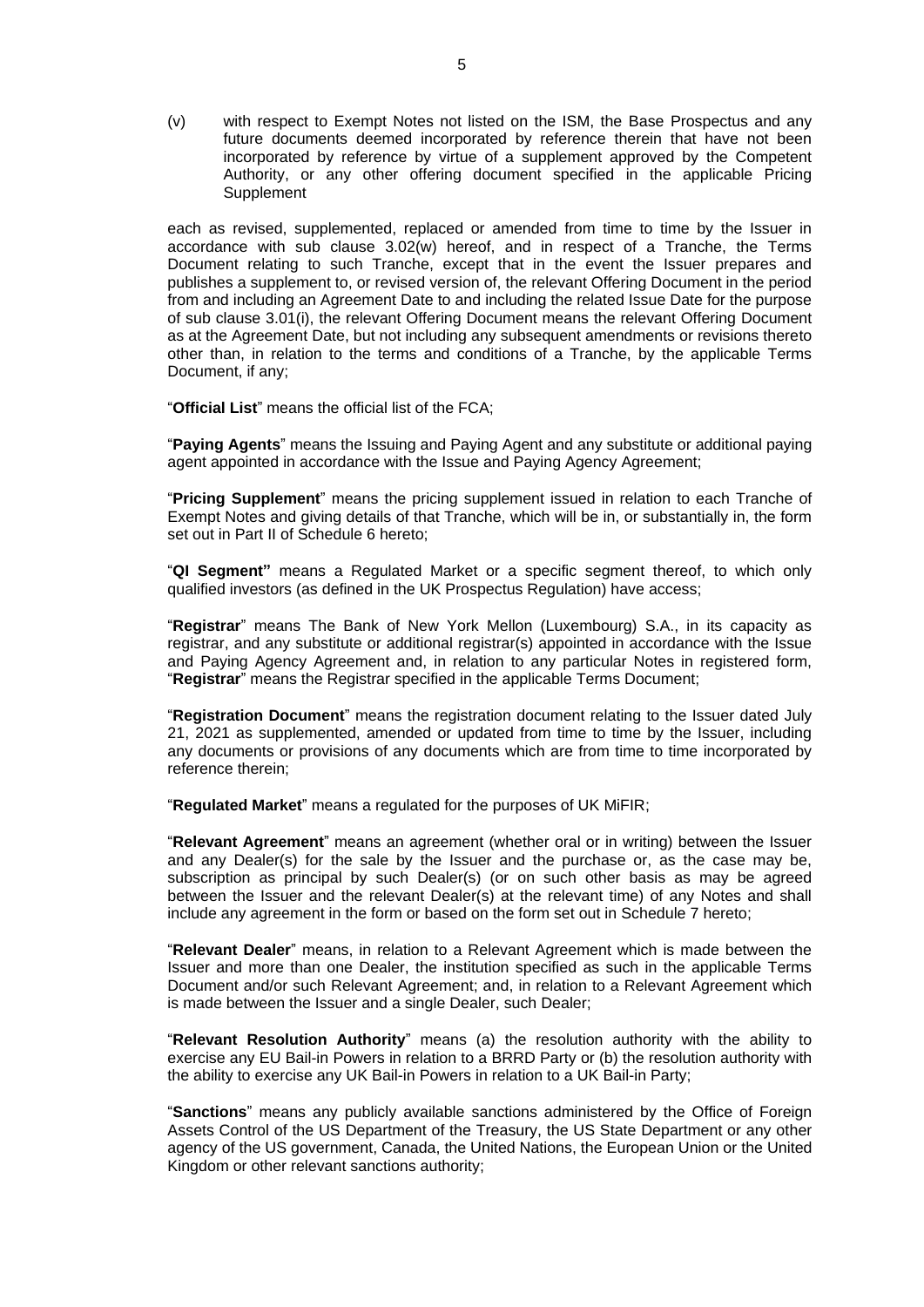"**Securities Act**" means the United States Securities Act of 1933, as amended;

"**Securities Note**" means a securities note relating to a Tranche of Notes for the purposes of the UK Prospectus Regulation in a form to be agreed with the relevant Dealer(s) for use in connection with, and supplemental to, the Registration Document and setting out the contractual terms and other prescribed information in respect to such Tranche of Notes;

"**Series**" means a Tranche of Notes together with any further issues of Notes which are (a) expressed to be consolidated and form a single series with and (b) have the same terms and conditions in all respects (or in all respects except for the first payment of interest, if any, on them and the date from which such interest starts to accrue and/or, as applicable, the Specified Denomination thereof), to such Tranche;

"**Stock Exchange**" means the London Stock Exchange or the ISM or any other or further stock exchange(s) (or any professional segment thereof) or other relevant authority on which any Notes may from time to time be listed or admitted to trading as specified in the applicable Terms Document and references in this Agreement to the "**relevant Stock Exchange**" shall, in relation to any Series of Notes, be references to the stock exchange(s) on which such Notes are from time to time, or will be, listed;

"**Subscription Agreement**" means the agreement between the Issuer and the Relevant Dealers in substantially the form set out in Schedule 7;

"**Terms and Conditions**" means the terms and conditions applicable to such Notes set out (A) in the Base Prospectus, (B) the Securities Note, or (C) in a Drawdown Prospectus, as the case may be, and (D) the applicable Terms Document and any reference to a numbered "**Condition**" is to the correspondingly numbered provision thereof;

"**Terms Document**" means, in respect of a Tranche, the applicable Final Terms, the applicable Pricing Supplement in respect of Exempt Notes and, as applicable, the Drawdown Prospectus or the Securities Note prepared for such Tranche;

"**Tranche**" means Notes which are issued on the same Issue Date, the terms of which are identical in all respects save that a Tranche of Notes may comprise Notes in more than one denomination and Notes in bearer form and Notes in registered form;

"**UK**" means the United Kingdom;

"**UK Bail-in Legislation**" means Part 1 of the UK Banking Act 2009 and any other law or regulation applicable in the UK relating to the resolution of unsound or failing banks, investment firms or other financial institutions or their affiliates (otherwise than through liquidation, administration or other insolvency proceedings);

"**UK Bail-in Liability**" means a liability in respect of which the UK Bail-in Powers may be exercised;

"**UK Bail-In Party**" means an institution or entity within the scope of UK Bail-in Legislation;

*"***UK Bail-In Powers**" means the powers under the UK Bail-In Legislation to cancel, transfer or dilute shares issued by a person that is a bank or investment firm or affiliate of a bank or investment firm, to cancel, reduce, modify or change the form of a liability of such a person or any contract or instrument under which that liability arises, to convert all or part of that liability into shares, securities or obligations of that person or any other person, to provide that any such contract or instrument is to have effect as if a right had been exercised under it or to suspend any obligation in respect of that liability;

"**UK MiFIR**" means Regulation (EU) No 600/2014 (as amended) as it forms part of domestic law of the UK by virtue of the EUWA; and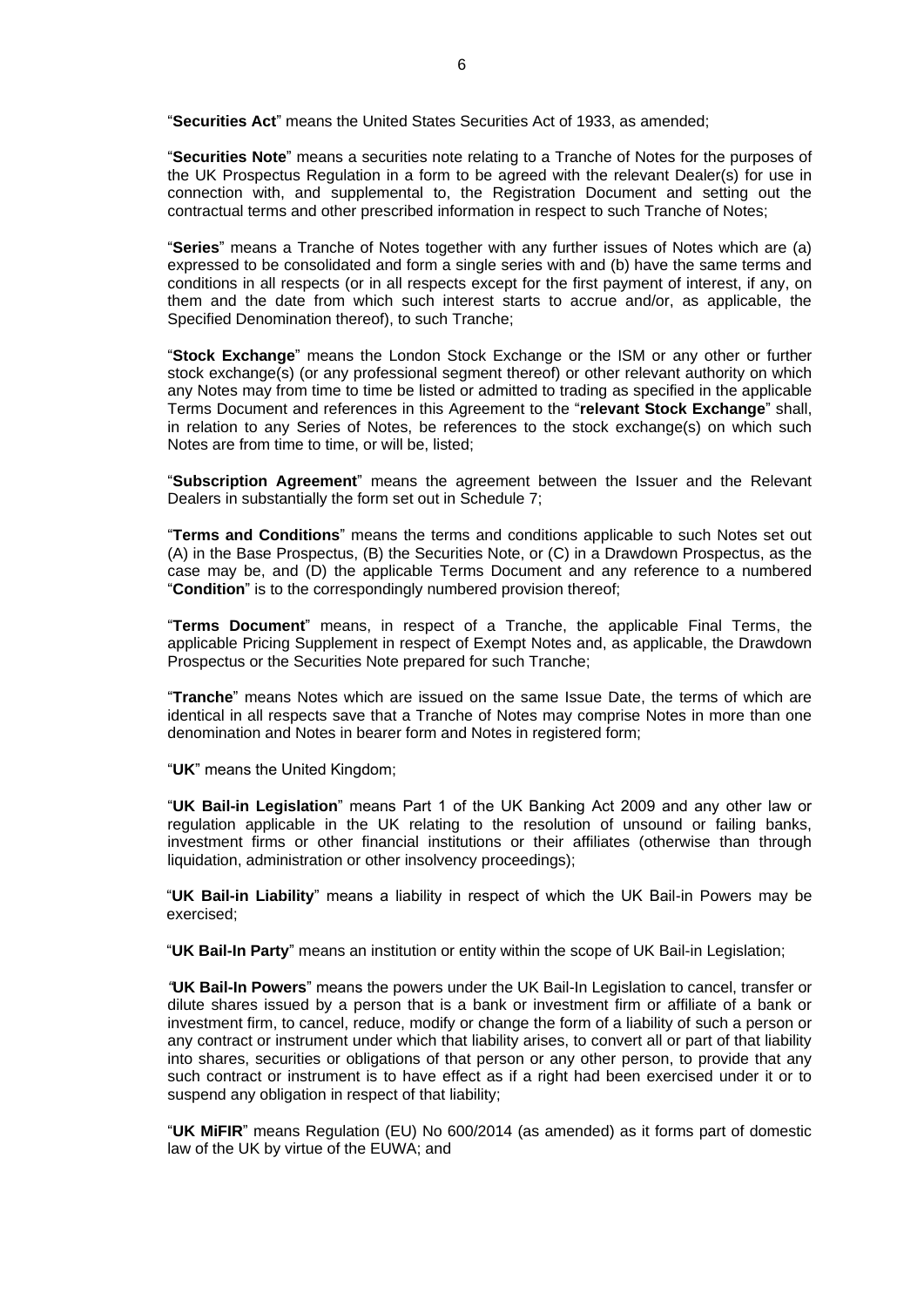*"***UK Prospectus Regulation***"* means Regulation (EU) 2017/1129, as it forms part of domestic law of the UK by virtue of the EUWA, as amended from to time.

Save where the contrary is indicated or the context otherwise requires, any term defined in the Issue and Paying Agency Agreement or in the Terms and Conditions shall have the same meaning herein.

 $1.02$ **Table of Contents and Headings**: The table of contents and headings shall be ignored in construing this Agreement.

 $1.03$ **Contracts:** References in this Agreement to this Agreement or any other document are to this Agreement or those documents as amended, supplemented or replaced from time to time in relation to the Programme (including, in respect of this Agreement, any confirmation or agreement whereby an institution becomes a Dealer hereunder pursuant to sub clause [7.01\(b\)](#page-25-2) hereto) and include any document that amends, supplements or replaces it. References in this Agreement to Clauses or sub clauses are to Clauses or sub clauses of this Agreement.

 $1.04$ **Interpretation:** In this Agreement

- (a) defined terms include the plural as well as the singular and vice versa;
- (b) words importing gender include all genders;
- (c) "**include**", "**includes**" and "**including**" shall be deemed to be followed by the phrase "without limitation";
- (d) a "**person**" includes any person, firm, company, corporation, government, state or agency of a state or any association (incorporated or unincorporated), trust or partnership (whether or not having separate legal personality) or two or more of the foregoing; and
- (e) a provision of law is a reference to that provision as amended or re-enacted.

**Alternative Clearing System:** All references in this Agreement to Euroclear and/or  $1.05$ Clearstream, Luxembourg shall, wherever the context so permits, be deemed to include reference to any additional or alternative clearing system approved by the Issuer, the Relevant Dealer(s) and the Issue and Paying Agent. In the case of NGNs, such alternative clearing system must be authorised to hold such Notes as eligible collateral for Eurosystem monetary policy and intra-day credit operations.

**Amendment and Restatement:** This Agreement amends and restates and supersedes the 1.06 Amended and Restated Dealership Agreement dated July 24, 2020 in respect of all Notes issued under the Programme on or after the date hereof. This does not affect any Notes issued under the Programme prior to the date of this Agreement.

## <span id="page-8-0"></span>**Section 2. Issuance of Notes**

 $2.01$ Any Notes which may from time to time be agreed between the Issuer and any Dealer(s) to be sold by the Issuer and purchased or subscribed by such Dealer(s) shall be sold and purchased or subscribed on the basis of, and in reliance upon, the representations, warranties, undertakings and indemnities set out in this Agreement. Unless otherwise agreed, neither the Issuer nor any Dealer(s) is, are or shall be under any obligation to sell, purchase or subscribe for any Notes.Upon the conclusion of any Relevant Agreement and subject as provided in Clause [2.03:](#page-9-0)the Relevant Dealer shall promptly confirm the terms of the Relevant Agreement to the Issuer (with a copy

<span id="page-8-1"></span>to the Issuing and Paying Agent);

- (b) the Issuer shall promptly confirm such terms to the Issuing and Paying Agent;
- (c) the terms of the Relevant Agreement will be confirmed by the Issuer and/or the Relevant Dealer if the Relevant Agreement relates to the sale of Notes in registered form, to the Registrar in writing (by letter, fax or electronic mail (**email**));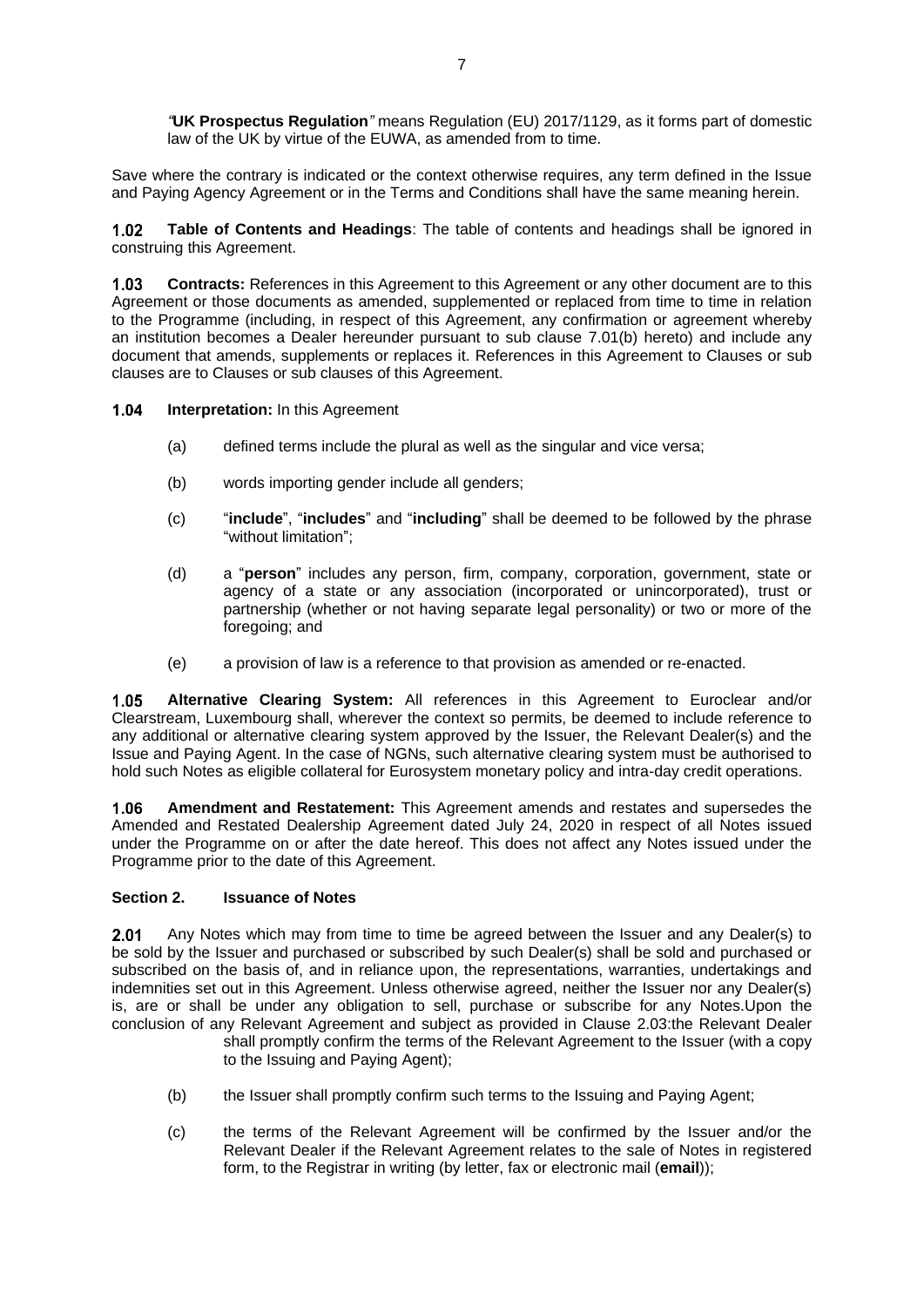- (d) the Relevant Dealer or, if such Relevant Dealer so agrees with the Issuer, the Issuer will prepare or procure the preparation of the Terms Document in relation to the relevant Notes for approval (such approval not to be unreasonably withheld or delayed) by the Issuer or, as the case may be, the Relevant Dealer and execution on behalf of the Issuer;
- (e) the Issuer shall on the Issue Date of the relevant Notes procure the issue of such Notes in the relevant form (subject to amendment and completion) scheduled to the Issue and Paying Agency Agreement and shall procure their delivery to or to the order of the Dealer(s); and
- <span id="page-9-1"></span>(f) the Relevant Dealer shall for value on the Issue Date of the relevant Notes procure the payment of the net purchase monies therefor (namely the agreed issue or sale price thereof plus any accrued interest and less any agreed commissions, concessions or other agreed deductibles) to or to the order of the Issuer by credit transfer to such account as may have been specified by the Issuer to the Relevant Dealer for the purpose.
- <span id="page-9-2"></span><span id="page-9-0"></span>2.03 The obligations of any Relevant Dealer(s) under sub clause [2.02\(f\)](#page-9-1) are conditional upon:
	- (a) in respect of the first issue of Notes, the Relevant Dealer having received in form, number and substance satisfactory to such Relevant Dealer not less than one London business day prior to the Issue Date of such Notes the applicable documents and confirmations described in Schedule 2 to this Agreement;
	- (b) the agreement by the Issuer and the Relevant Dealer to the terms of the applicable Terms Document, the execution of any applicable Terms Document by the Issuer and the delivery of the applicable Terms Document to the Relevant Dealer;
	- (c) the delivery to or to the order of the Dealer(s) of the Notes in the agreed, appropriate form;
	- (d) there having been as at the Issue Date of the relevant Notes, no adverse change in the condition (financial or other) or general affairs or prospects of the Issuer or any subsidiary of the Issuer from that set forth in the relevant Offering Document that is material in the context of the Programme or the issue of the relevant Notes;
	- (e) the truth and correctness of the representations and warranties contained herein and in any Relevant Agreement on the date of the Relevant Agreement, on the Issue Date of the relevant Notes and on each intervening date, with reference in each case to the facts and circumstances then subsisting;
	- (f) the Issuer not being in breach of this Agreement or any Relevant Agreement;
	- (g) there having been, since the date of the Relevant Agreement and in the opinion of the Relevant Dealer, no such change in national or international financial, political or economic conditions or currency exchange rates or exchange controls as would, in its view, be likely to prejudice materially the placement, offering, distribution or sale of the relevant Notes or dealings in such Notes in the secondary market;
	- (h) the Dealer(s) being satisfied that all authorisations, consents, approvals, filings and registrations, if any, required in connection with the relevant Notes have been obtained and are in full force and effect, and, where relevant, certified translations of such authorisations, consents, approvals, filings and registrations into English having been supplied to the Relevant Dealer;
	- (i) there having been, since the date of the Relevant Agreement, no downgrading or withdrawal of or placing on "**credit-watch**" with negative implications (or other similar publication of formal review by the relevant rating organisation) of the rating of the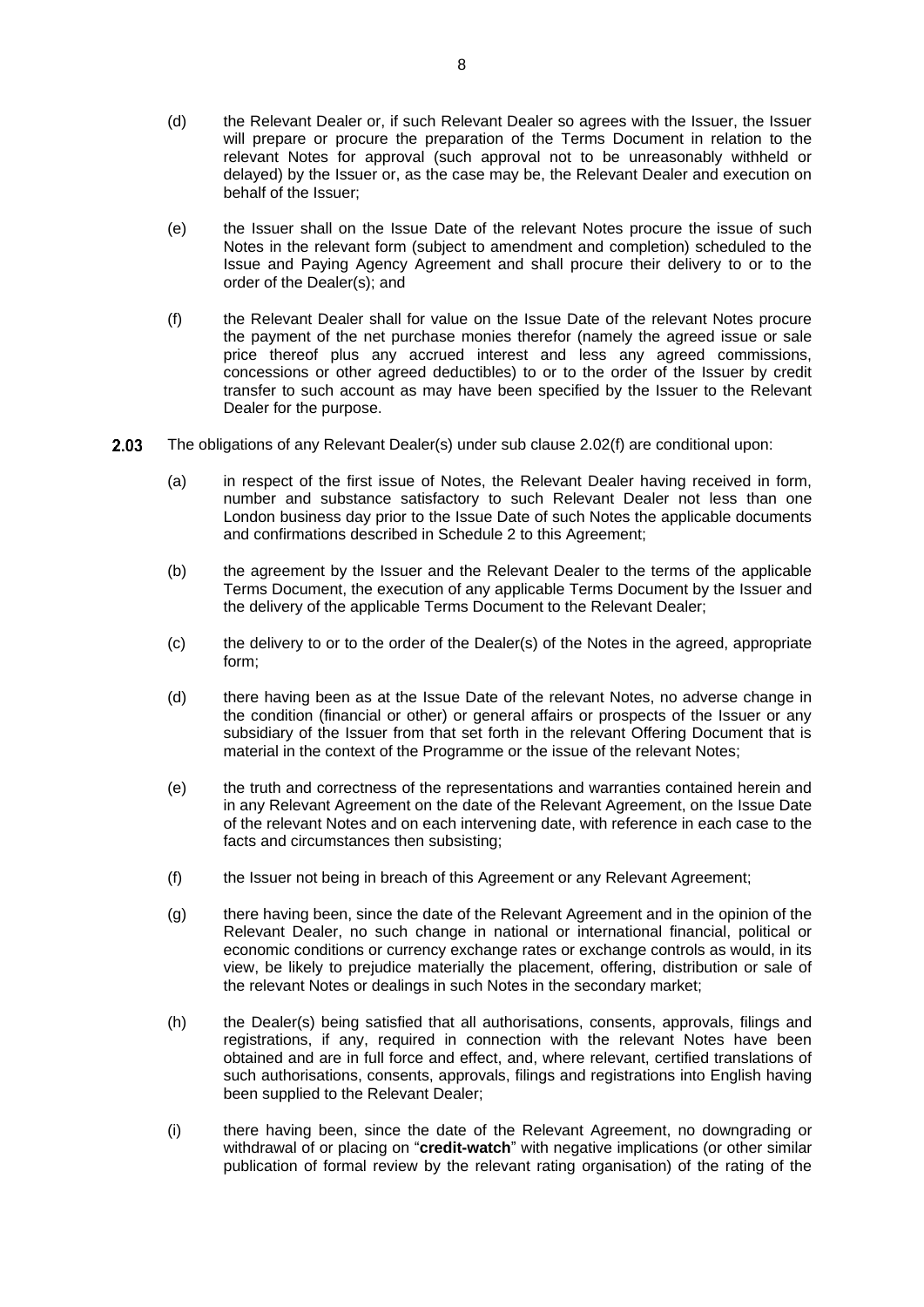Issuer's unsubordinated debt securities (in the case of an issue of Senior Notes that are not Bail-inable Notes) or Bail-inable long term senior debt (in the case of an issue of Bail-inable Notes), or NVCC subordinated debt (in the case of an issue of Subordinated Notes) by S&P Global Ratings, acting through S&P Global Ratings Canada, a business unit of S&P Global Canada Corp. ("**S&P**") or Moody's Canada Inc. ("**Moody's**") or any other rating agency as shall have issued a rating (other than an unsolicited rating) in connection with the Programme or the applicable Notes;

- (j) in the case of Notes which are to be listed on a Stock Exchange, such Stock Exchange having agreed to list the relevant Notes subject only to their issue;
- <span id="page-10-0"></span>(k) the Registration Document having been approved by the Competent Authority;
- <span id="page-10-1"></span>(l) in the case of the Notes other than Exempt Notes:
	- the minimum denomination of the Notes being at least Euro 100,000 or its  $(i)$ equivalent in another currency, unless the Notes are listed on a QI Segment and offered solely to qualified investors (as defined in the UK Prospectus Regulation);
	- $(ii)$ the relevant Offering Document having been approved by the Relevant Dealers and approved by the Competent Authority and having been published in accordance with Article 21 of the UK Prospectus Regulation and, where necessary, sub clause [3.02\(w\)](#page-20-0) having been otherwise fully complied with;
	- $(iii)$ either (a) there being no significant new factor, material mistake or material inaccuracy relating to the information included in the relevant Offering Document that may affect the assessment of the Notes which are to be listed or (b) if there is a significant new factor, material mistake or material inaccuracy, a supplement to the relevant Offering Document or a new Offering Document having been prepared and, in respect of Notes, approved by the Competent Authority and having been published and notified by the Issuer in accordance with the UK Prospectus Regulation and pursuant to sub clause [3.02\(w\);](#page-20-0)
- <span id="page-10-2"></span>(m) in the case of Exempt Notes to be listed on the ISM or another Stock Exchange or segment thereof:
	- the relevant Offering Document having been approved by the Relevant  $(i)$ Dealers and approved by the relevant Competent Authority or Stock Exchange (or, in relation to the ISM, the London Stock Exchange having confirmed it has no further comments) and having been published in accordance with the ISM Rulebook or the rules and regulations of the ISM or such other Stock Exchange and, where necessary, sub clause [3.02\(w\)](#page-20-0) having been otherwise fully complied with;
	- $(ii)$ either (a) there being no significant new factor, material mistake or inaccuracy relating to the information included in the relevant Offering Document that may affect the assessment of the Notes which are to be listed or (b) if there is a significant new factor, material mistake or inaccuracy, a supplement to the relevant Offering Document or a new Offering Document having been prepared and, in respect of Exempt Notes listed on the ISM, the London Stock Exchange having confirmed it has no comments thereon, or in respect of Exempt Notes not listed on the ISM, where required by applicable law or the rules of the relevant Stock Exchange, such other Competent Authority or Stock Exchange having approved such supplement or such new Offering Document and such supplement or new Offering Document having been published by the Issuer in accordance with applicable law, the ISM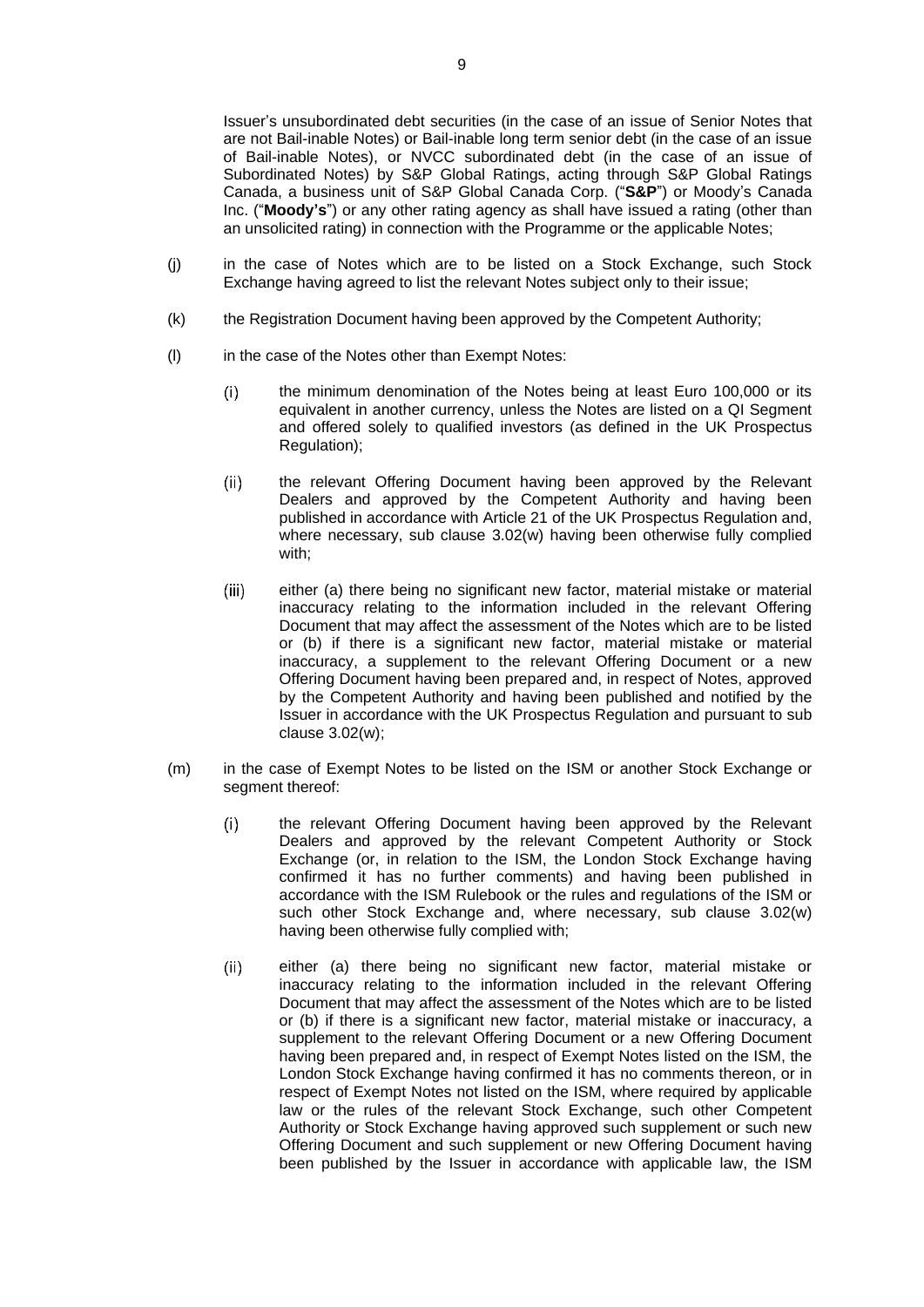Rulebook or the rules of such other Stock Exchange and pursuant to sub clause [3.02\(w\);](#page-20-0)

- (n) in relation to any Tranche of Notes which is syndicated among a group of institutions, a certificate signed by a senior officer of the Issuer to the effect that the Offering Document contains all material information relating to the assets and liabilities, financial position, profits and losses and prospects of the Issuer and nothing has happened or is expected to happen which would require the Offering Document to be supplemented or updated and in the case of a Tranche of Subordinated Notes (whether syndicated or not) a certificate signed by a senior officer of the Issuer certifying a copy of the resolution of the Board of Directors authorising the issuance of the Subordinated Notes and certifying that the conditions prescribed by the resolution of the Board of Directors with respect to the issue of subordinated indebtedness have been satisfied;
- (o) any calculations or determinations which are required by the Terms and Conditions of the relevant Notes to be made prior to the date of issue of such Notes having been duly made;
- (p) in relation to any Tranche of Notes which is syndicated among a group of institutions, the Relevant Dealer having received such legal opinions and Auditors' Letters as it may require to be delivered pursuant to sub clause [3.02\(n\);](#page-18-0)
- (q) in relation to any Tranche of Notes, including any Tranche of Notes which is not syndicated among a group of institutions, the Relevant Dealer having received such opinions, Auditors' Letters, documents, certificates, agreements or information specified in the Relevant Agreement or otherwise specified by the Relevant Dealer as being conditions precedent to the purchase of the particular Tranche of Notes (in each case in such form and with such content as the Relevant Dealer may require); and
- (r) in the case of Notes which are intended to be listed on a regulated market for purposes of MiFID II in a Member State, the competent authority of the relevant Member State having approved the relevant Offering Document(s) under the EU Prospectus Regulation.

 $2.04$ The Relevant Dealer, on behalf of itself only or, as the case may be, the other Dealer(s) party to the Relevant Agreement in question, may, in its absolute discretion, waive any of the conditions contemplated in Clause [2.03](#page-9-0) (other than the condition contained in sub clause [2.03\(e\)](#page-9-2) (insofar as it relates to sub clause  $3.01(0)$ ) and sub clause  $2.03(k)$ ,  $2.03(l)$  or  $2.03(m)$ ) in writing to the Issuer in so far only as they relate to an issue of Notes by the Issuer to such Dealer(s) and any condition so waived shall be deemed to have been satisfied as regards such Dealer(s) alone and only for the purposes specified in such waiver. If any of such conditions are not satisfied by the Issuer or waived by the Relevant Dealer on or before the Issue Date of any relevant Tranche, the Relevant Dealer shall be entitled to terminate the Relevant Agreement and, in that event, the parties to such Relevant Agreement shall be released and discharged from their respective obligations thereunder (except for any rights or liabilities which may have arisen pursuant to Sections [3,](#page-12-0) [4](#page-23-0) or [5](#page-23-1) of this Agreement or have been incurred prior to or in connection with such termination or any liability of the Issuer under the terms of the Relevant Agreement for the expenses of the Dealer(s) party to such Relevant Agreement, which shall survive such termination).

2.05 In connection with the issue of any Tranche of Notes, one or more Dealers (if any) acting as the stabilisation manager(s) (the "**Stabilisation Manager(s)**") (or persons acting on behalf of any Stabilisation Manager(s)) may over-allot Notes or effect transactions with a view to supporting the market price of the Notes at a level higher than that which might otherwise prevail. However, there is no assurance that the Stabilisation Manager(s) (or persons acting on behalf of a Stabilisation Manager) will undertake stabilisation action. Any stabilisation action may begin on or after the date on which adequate public disclosure of the terms of the offer of the relevant Tranche of Notes is made and, if begun, may cease any time, but it must end no later than the earlier of 30 days after the Issue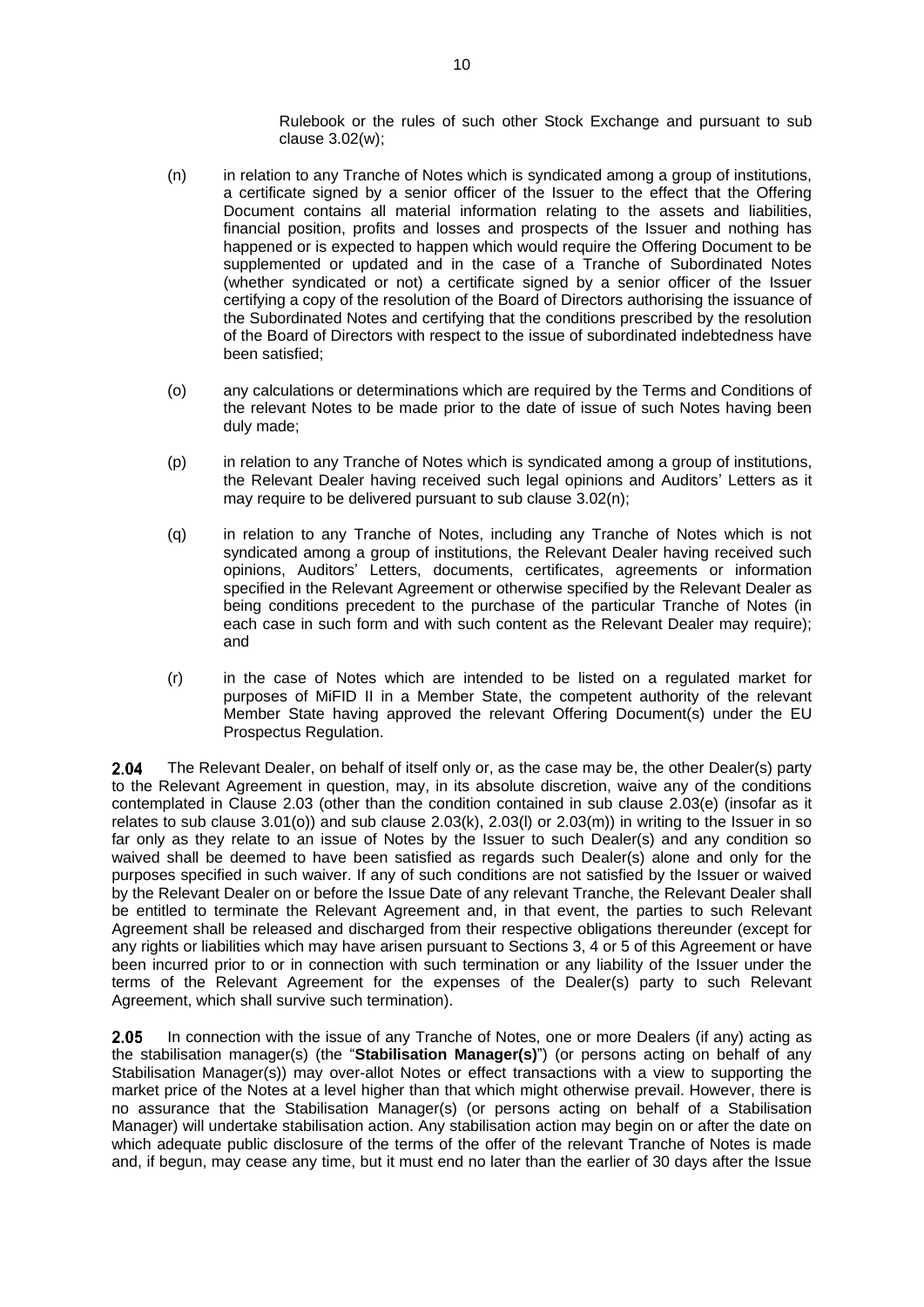Date of the relevant Tranche of Notes and 60 days after the date of the allotment of the relevant Tranche of Notes. Any such stabilisation action or over-allotment shall be conducted by the relevant Stabilisation Manager(s) (or persons acting on their behalf) in accordance with all applicable laws and rules. In carrying out such stabilisation activity, such Stabilisation Manager(s) shall act for itself and not as agent for the Issuer. Any loss or profit sustained as a consequence of any such overallotment or stabilisation activity, as against the Issuer, shall be for the account of such Stabilisation Manager(s).

The Dealers acknowledge that the Issuer may sell Notes issued under the Programme to 2.06 institutions that do not become Dealers pursuant to [Section](#page-24-1) 7 of this Agreement. The Issuer hereby undertakes to each of the Dealers that it will, in relation to any such sales, comply with the provisions of Clause [4.01](#page-23-2) hereof as if it were a Dealer.

2.07 Each Dealer agrees that further Notes of the same Series may be issued in subsequent Tranches at different issue prices and on different issue dates.

Certain procedures relating to the issue and subscription of the Notes and related matters are 2.08 set out in Schedule 8 hereto, which may be amended from time to time as agreed between the Issuer and the Relevant Dealer.

## <span id="page-12-0"></span>**Section 3. Representations, Warranties and Undertakings by the Issuer**

The following representations and warranties are made by the Issuer on the date hereof and  $3.01$ shall be deemed to be repeated on each date on which an Offering Document is prepared, amended, supplemented, updated and/or replaced, on each date upon which the Authorised Amount is increased and, in respect of each Tranche agreed as contemplated herein to be issued and purchased or, as the case may be, subscribed, on the date on which the Relevant Agreement is made, on the Issue Date of such Tranche and on each intervening date, in each case, with reference to the facts and circumstances then subsisting:

- (a) the Issuer is a bank duly established and validly existing under the *Bank Act* (Canada), with full power, capacity and authority to own its properties and to conduct its business, and is lawfully qualified to do business in those jurisdictions in which business is conducted by it;
- (b) the Issuer has full power and capacity to execute and deliver this Agreement, the Issue and Paying Agency Agreement and the Issuer-ICSDs Agreement, to undertake and to perform the obligations expressed to be assumed by it herein and therein, and has taken all necessary corporate or other action to approve and to authorise the same;
- (c) the Issuer has full power and capacity to issue and sell the Notes and to enter into each Relevant Agreement and, in respect of each Tranche agreed as contemplated herein to be issued and purchased or, as the case may be, subscribed, each Relevant Agreement and the creation, issue and sale of the relevant Notes have been duly approved and authorised by all necessary corporate or other action;
- (d) this Agreement, the Issue and Paying Agency Agreement and the Issuer-ICSDs Agreement have been duly authorised, executed and delivered by the Issuer and constitute, legal, valid, binding and enforceable obligations of the Issuer and, in respect of each Tranche agreed as contemplated herein to be issued and purchased or, as the case may be, subscribed, each Relevant Agreement in respect of such Notes, when entered into, will constitute a legal, valid, binding and enforceable obligations of the Issuer;
- (e) in respect of each Tranche agreed as contemplated herein to be issued and purchased or, as the case may be, subscribed, the Notes have been duly authorised by the Issuer and, when executed, authenticated (and, where applicable, effectuated)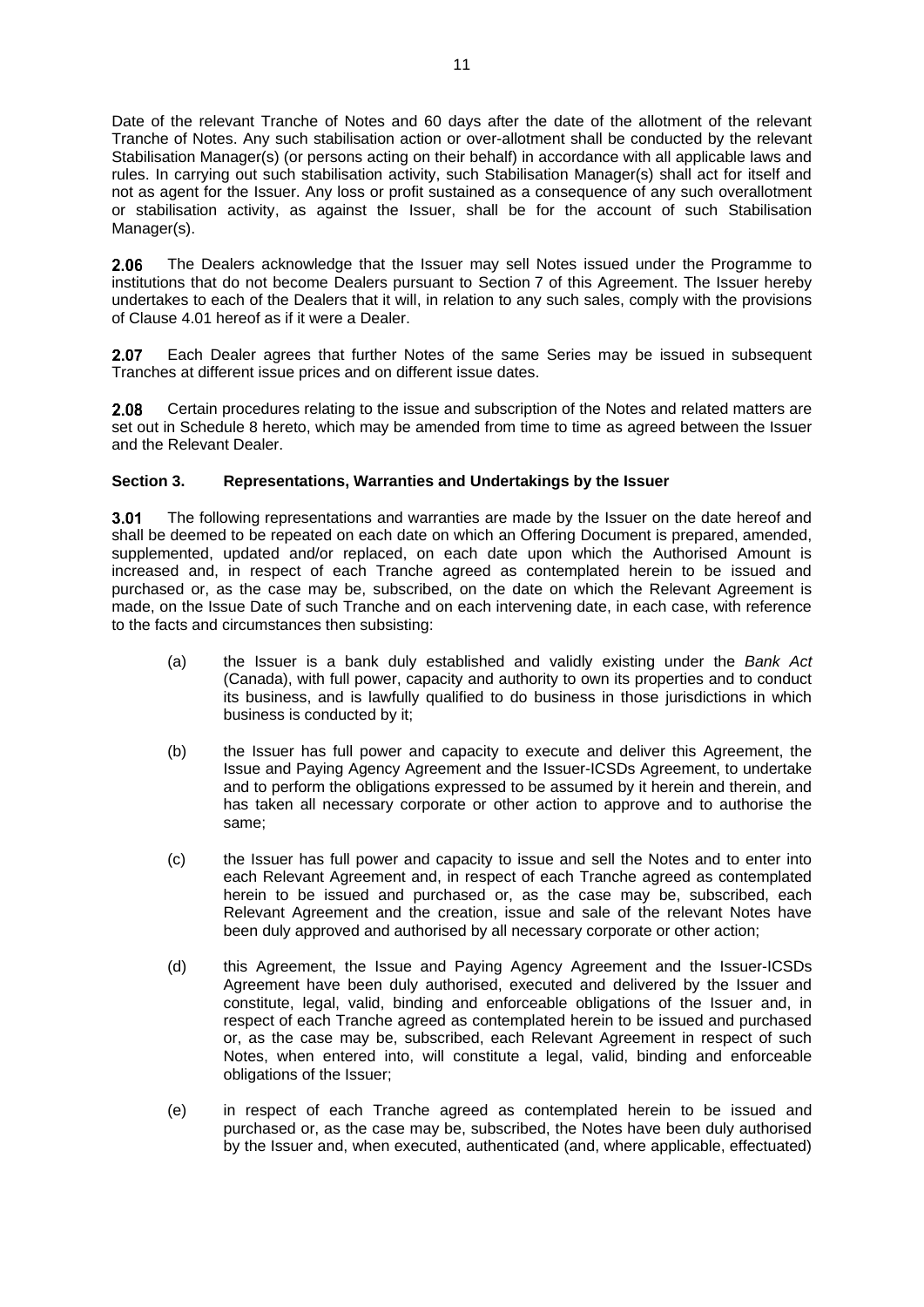and delivered in accordance with the Issue and Paying Agency Agreement, will constitute legal, valid, binding and enforceable obligation of the Issuer;

- (f) all authorisations, consents, approvals, filings, notifications and registrations required by the Issuer for or in connection with the execution and delivery of this Agreement, the Issue and Paying Agency Agreement, the Issuer-ICSDs Agreement, and in respect of each Tranche agreed as contemplated herein to be issued and purchased or, as the case may be, subscribed, the issue and sale of the Notes and the entering into and, where relevant, execution and delivery of the Relevant Agreement and the performance by the Issuer of the obligations expressed to be undertaken by it herein and therein and the distribution of the relevant Offering Document in accordance with the provisions set out in Schedule 1 hereto, have been obtained and are in full force and effect or, as the case may be, have been effected;
- (g) the execution and delivery of this Agreement, the Issue and Paying Agency Agreement, the Issuer-ICSDs Agreement, and, in respect of each Tranche agreed as contemplated herein to be issued and purchased or, as the case may be, subscribed, the entry into and, where relevant, execution and delivery of the Relevant Agreement and the issue and sale of the relevant Notes and the consummation of the transactions herein and therein contemplated and compliance with the terms hereof and thereof do not and will not:
	- $(i)$ conflict with or result in a breach of any of the terms or provisions of, or constitute a default under, the *Bank Act* (Canada) or any by-laws of the Issuer, the laws of the Province of Ontario, the laws of Canada or the laws of the jurisdiction of the branch of the Issuer issuing the relevant Notes;
	- $(ii)$ violate, conflict with or result in a breach of any terms, conditions or provisions of any indenture, trust deed, mortgage or other agreement or note to which the Issuer is a party or by which it or any of its assets or properties is bound and which would be material in the context of the issue of the relevant Notes; or
	- infringe any existing applicable law, rule, regulation, directive (including any  $(iii)$ relevant implementing measures), judgement, order or decree of Canada or the jurisdiction of the branch of the Issuer issuing the relevant Notes or any political subdivisions of the foregoing having jurisdiction over the Issuer or its assets or properties;
- (h) the audited consolidated financial statements contained in the Annual Report and any interim financial statements (audited or unaudited) published subsequent thereto and incorporated by reference in the relevant Offering Document or any supplement to such Offering Document present fairly and, in all material respects, accurately the consolidated financial position of the Issuer and its subsidiaries as of the respective dates of such statements and the consolidated results of operations of the Issuer and its subsidiaries for the periods they cover or to which they relate and such financial statements have been prepared in conformity with International Financial Reporting Standards as issued by the International Accounting Standards Board and with accounting policies prescribed under the *Bank Act* (Canada), including the accounting requirements of the Superintendent of Financial Institutions, and the UK Prospectus Regulation, applied on a consistent basis throughout the periods involved (unless and to the extent otherwise stated therein); the financial information and statistical data relating to the Issuer in the relevant Offering Document present fairly the information shown therein and have been compiled from the consolidated financial statements contained in the portions of the Annual Report of the Issuer incorporated by reference in the relevant Offering Document on a basis consistent with such consolidated financial statements; and the auditors who reported upon the audited consolidated financial statements included in the portions of the Annual Report incorporated by reference in the relevant Offering Document of the Issuer are appropriately qualified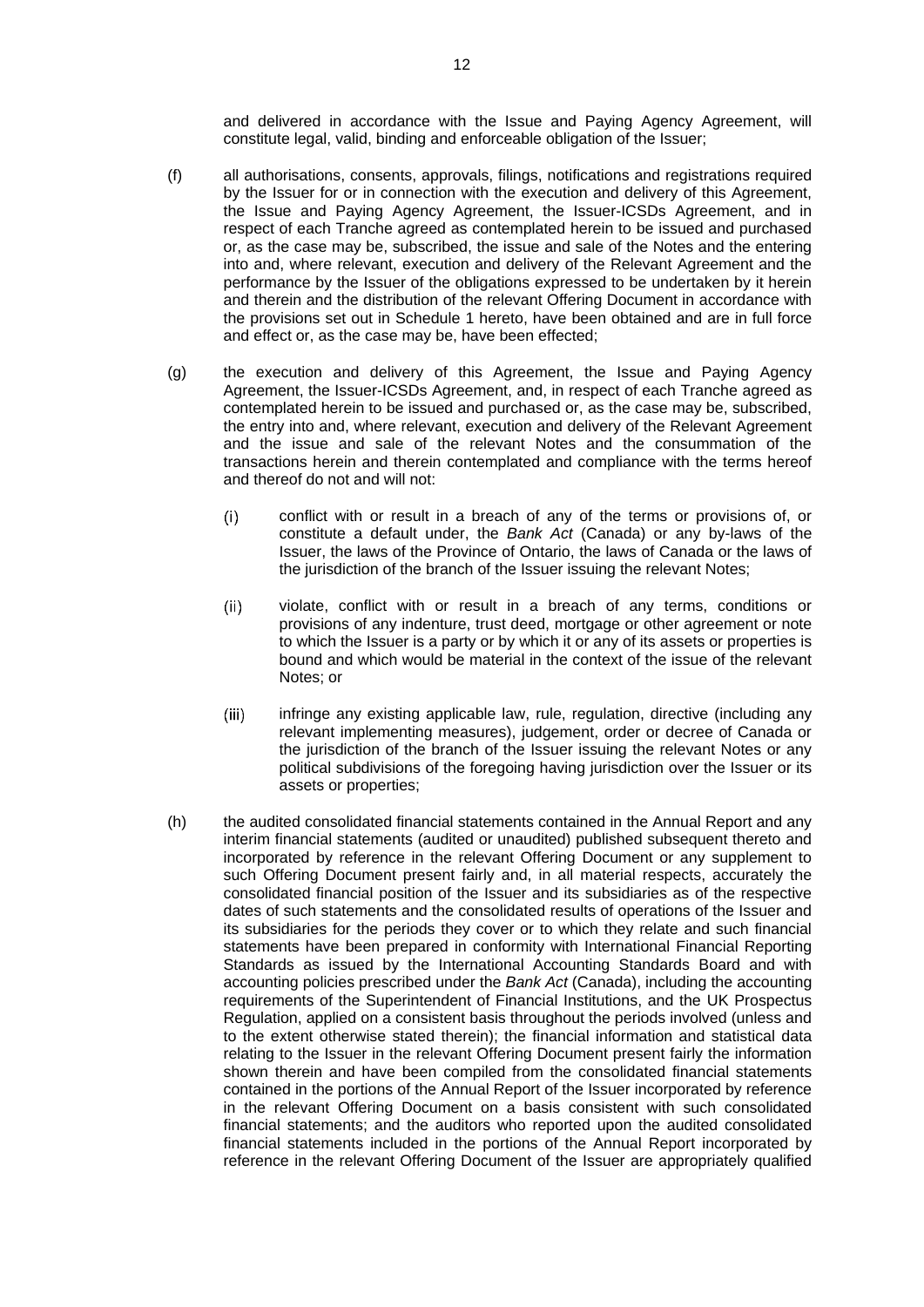in Canada and are independent within the meaning of the Rules of Professional Conduct of the Chartered Professional Accountants of Ontario and of the *Bank Act* ( Canada);

- <span id="page-14-0"></span>(i) the relevant Offering Document, when taken with the information incorporated by reference therein, in relation to each Tranche of Notes agreed as contemplated herein to be sold or purchased or, as the case may be, subscribed, contains all material information with respect to the Issuer and the Notes including information which, according to the particular nature of the Issuer and the Notes, is necessary to enable investors and their investment advisers to make an informed assessment of the assets and liabilities, financial position, profits and losses, and prospects of the Issuer, the rights attaching to the Notes, the reasons for the offer and its impact on the Issuer, that such information is in every material respect true and accurate and not misleading, that the opinions and intentions expressed therein are honestly held and based on reasonable assumptions and that there are no other facts in relation thereto the omission of which would, in the context of the Programme or the issue of the relevant Notes, make any statement therein or the opinions or intentions expressed therein misleading in any material respect, and all reasonable enquiries have been made to verify the foregoing;
- (j) in respect of each Tranche of Notes to be listed on any Stock Exchange(s), the relevant Offering Document contains all information as may be required by the laws, rules and regulations applicable to such Stock Exchange(s) and has been published as may be required by the rules of such Stock Exchange;
- (k) in respect of each Tranche of Notes other than Exempt Notes the relevant Offering Document contains all information as may be required by, and otherwise complies with, the UK Prospectus Regulation and as required by FSMA and has been published as required by the UK Prospectus Regulation;
- (l) save as may be disclosed in the relevant Offering Document, neither the Issuer nor any of its subsidiaries is, nor has been, involved in any governmental, legal, arbitration or administrative proceedings (including any such proceedings which are pending or threatened of which the Issuer is aware) which have or may have had during the previous 12 months, either individually or in the aggregate, a significant effect on the financial position or profitability of the Issuer and its subsidiaries taken as a whole;
- (m) save as may be disclosed in the relevant Offering Document, since the last day of the period in respect of which the Annual Report has been prepared, there has been no significant change in the financial or trading position, nor has there been any material adverse change in the assets and liabilities, financial position, profits or losses or prospects, of the Issuer and its subsidiaries taken as a whole;
- (n) all amounts payable by the Issuer in respect of the relevant Notes, the Issue and Paying Agency Agreement and under this Agreement or any Relevant Agreement in relation to each Tranche agreed as contemplated herein to be issued and purchased or, as the case may be, subscribed may be made free and clear of and without withholding or deduction for or on account of any present or future taxes, duties, assessments or governmental charges of whatever nature imposed or levied by or on behalf of Canada, any province or territory thereof having power to tax or of the country in which the relevant branch of the Issuer is located or any political subdivision thereof or authority or agency therein or thereof having power to tax ("**Taxes**"), except, in the case of the relevant Notes, as provided in Condition 8 and provided that such amounts are not payable under this Agreement or any Relevant Agreement in respect of services rendered by a Dealer in Canada;
- <span id="page-14-1"></span>(o) as of the Issue Date of any Tranche (after giving effect to the issue of such Notes and of any other Notes, Redeemable Certificates and Exercisable Certificates evidencing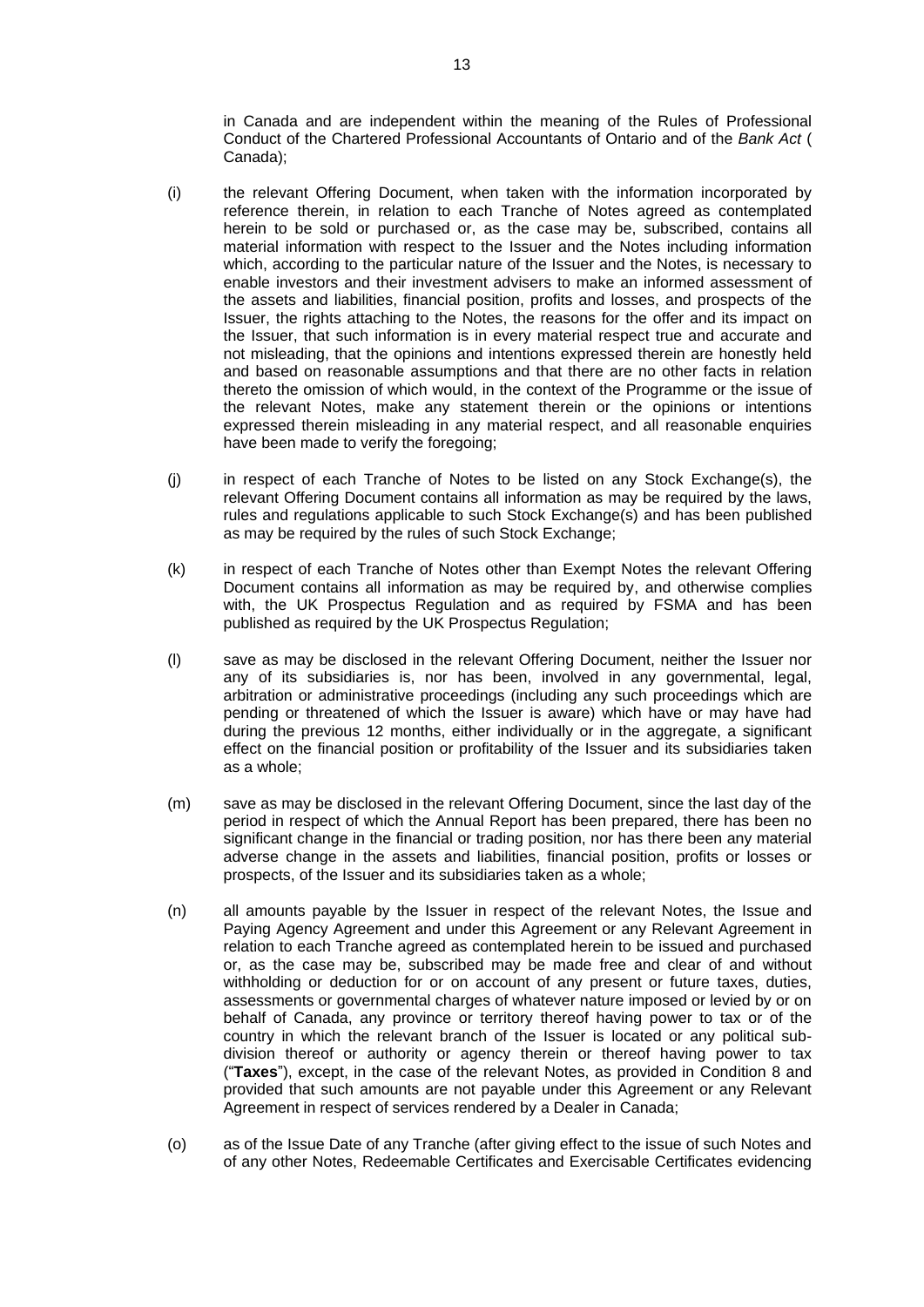deposit liabilities under the *Bank Act* (Canada) to be issued, and to the redemption of any Notes, Redeemable Certificates and Exercisable Certificates evidencing deposit liabilities under the *Bank Act* (Canada) to be redeemed or exercised, on or prior to such Issue Date), the aggregate principal amount or the aggregate implied notional amount outstanding (as that term is defined in the Issue and Paying Agency Agreement and expressed in United States dollars in accordance with Clause [3.06](#page-22-0) below) of Notes, Redeemable Certificates and Exercisable Certificates evidencing deposit liabilities under the *Bank Act* (Canada) issued under the Programme will not exceed the Authorised Amount;

- (p) in relation to any outstanding Securities there exists no event or circumstance which is or may (with the passing of time, the giving of notice, the making of any determination, or any combination thereof) constitute an Event of Default (as defined in the terms and conditions of such Securities) or, if the relevant Notes were then in issue, an Event of Default (as defined in the Terms and Conditions) in relation to such Notes;
- (q) in respect of each Tranche agreed as contemplated herein to be issued and purchased or, as the case may be, subscribed, neither the Issuer nor any of its affiliates nor any person acting on behalf of the Issuer or any of its affiliates has engaged or will engage in any directed selling efforts (as defined in Regulation S under the Securities Act) with respect to such Notes, and the Issuer, any affiliate of the Issuer and all persons acting on its or their behalf with respect to such Notes (other than the Dealers) have complied and will comply with the offering restrictions requirements of Regulation S under the Securities Act with respect thereto and neither the Issuer, its affiliates nor any persons acting on its or their behalf (other than the Dealers) has engaged or will engage, in any form of general solicitation or general advertising (as those terms are used in Rule 502(c) under the Securities Act) in connection with any offer or sale of Notes in the United States;
- (r) in respect of each Tranche of Notes agreed as contemplated herein to be issued and purchased or, as the case may be, subscribed, such Notes, if issued in registered form bearing a Securities Act legend, meet the eligibility requirements of paragraph (d)(3) of Rule 144A under the Securities Act;
- (s) the Issuer is not an "**investment company**" as defined in the United States Investment Company Act of 1940, as amended;
- (t) the Issuer has not taken and will not take, directly or indirectly, any action prohibited by Regulation M under the United States Exchange Act of 1934 as amended (the "**Exchange Act**");
- (u) the operations of the Issuer and its subsidiaries are and have been conducted materially in compliance with applicable financial recordkeeping and reporting requirements and the money laundering statutes in Canada and all of the jurisdictions in which the Issuer and its subsidiaries conduct business and the rules and regulations thereunder and any related or similar rules, regulations or guidelines, issued, administered or enforced by any applicable governmental agency, including the *Proceeds of Crime (Money Laundering) and Terrorist Financing Act* (Canada) (collectively, the "**Money Laundering Laws**") and no material action, suit or proceeding by or before any court or governmental agency, authority or body or any arbitrator involving the Issuer or any of its subsidiaries with respect to the Money Laundering Laws is pending or, to the best of the knowledge of the Issuer, threatened;
- (v) none of the Issuer or any of its subsidiaries or, to the knowledge of the Issuer or any of its subsidiaries, any director, officer, agent, employee or controlled affiliate of the Issuer or any of its subsidiaries is currently the target of any Sanctions, nor is the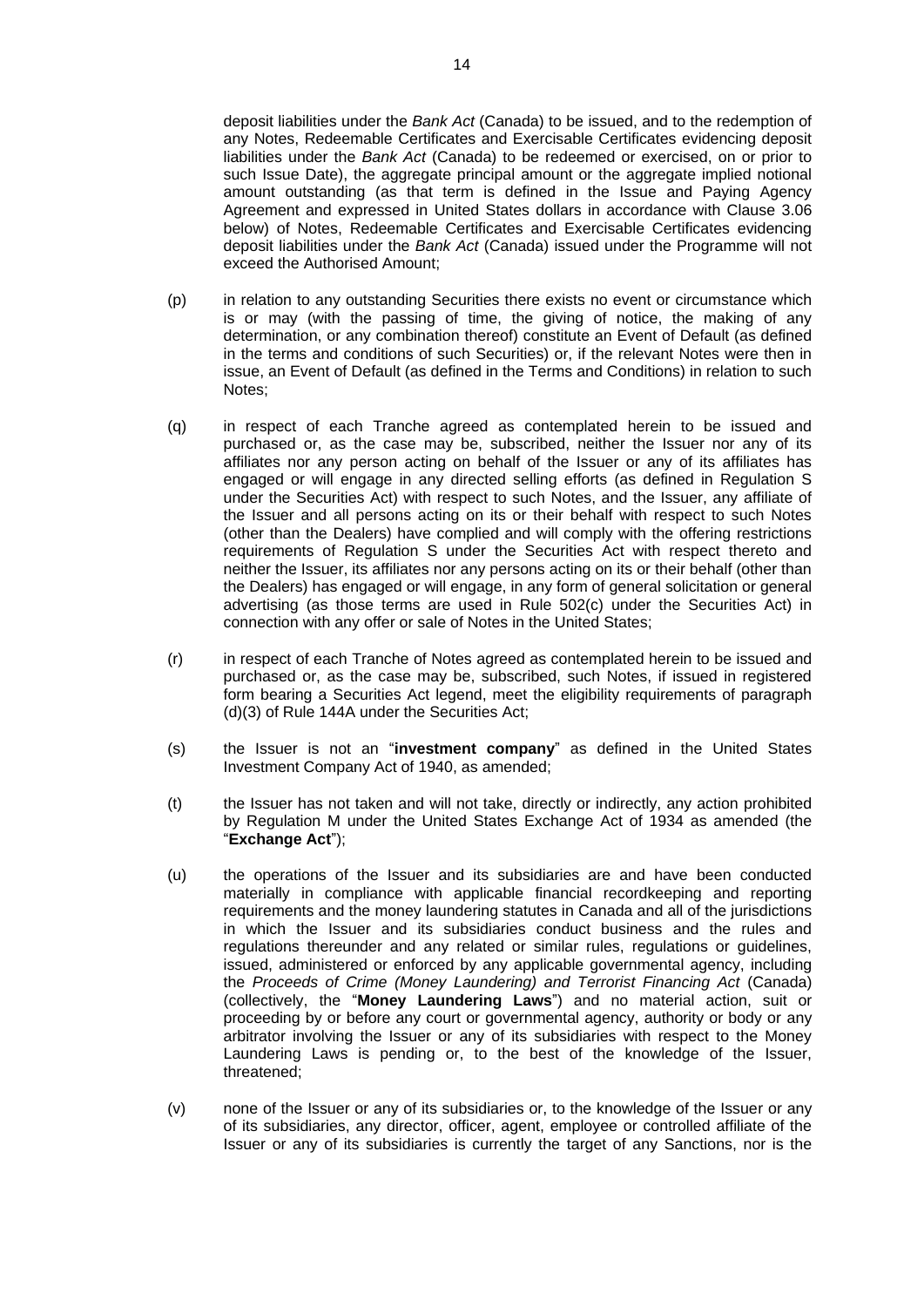Issuer located, organized or resident in a country or territory, nor conducting business with any person, entity or country in violation of any Sanctions;

- (w) the Issuer will not directly or indirectly use the proceeds of any offering of the Notes hereunder, or lend, contribute or otherwise make available all or part of such proceeds to (1) any subsidiary, joint venture partner or other person or entity, for the purpose of financing the activities of any person or entity or for the benefit of any country that will result in a violation by any person (including any person participating in the transaction, whether as underwriter, advisor, investor or otherwise) of Sanctions or (2) a person or entity identified on a list established under section 83.05 of the *Criminal Code* (Canada) or under the *United Nations Act* (Canada), the *Special Economic Measures Act* (Canada), the *Freezing Assets of Corrupt Foreign Officials Act* (Canada) or the *Justice for Victims of Corrupt Foreign Officials Act* (Canada) or any orders or regulations in force in Canada promulgated under or implementing or amending the foregoing (the "Canadian Economic Sanctions Regulations") that will result in a violation by any person (including any person participating in the transaction whether as underwriter, advisor, investor or otherwise) of the Canadian Economic Sanctions Regulations;
- (x) none of the Issuer or any of its subsidiaries nor, to the knowledge of the Issuer, any director, officer, agent, employee or controlled affiliate of the Issuer or any of its subsidiaries is aware of or has taken any action, directly or indirectly, that would result in a violation by such persons of the Foreign Corrupt Practices Act of 1977, as amended, and the rules and regulations thereunder (the "**FCPA**"), or any similar law or regulation of any other jurisdiction, in each case to the extent applicable, including making use of the mails or any means or instrumentality of interstate commerce corruptly in furtherance of an offer, payment, promise to pay or authorisation of the payment of any money, or other property, gift, promise to give, or authorisation of the giving of anything of value to any "**foreign official**" (as such term is defined in the FCPA) or any foreign political party or official thereof or any candidate for foreign political office, in contravention of the FCPA or any similar law or regulation of any other jurisdiction, in each case to the extent applicable; and the Issuer, its subsidiaries and, to the knowledge of the Issuer, its controlled affiliates have conducted their businesses in compliance with the FCPA or any similar law or regulation of any other jurisdiction, in each case to the extent applicable and have instituted and maintain policies and procedures designed to ensure, and which are reasonably expected to continue to ensure, continued compliance therewith;
- (y) there are no stamp, issue, documentary, registration, reserve or other similar taxes or duties payable within the Province of Ontario or Canada on or in connection with the execution, delivery or performance of this Agreement, any Relevant Agreement, the Issue and Paying Agency Agreement, the Issuer-ICSDs Agreement or in connection with the issue, sale, execution, delivery and performance of the Notes; and
- (z) that in relation to each Tranche of Notes for which one or more Dealers is acting as a Stabilisation Manager, the Issuer authorises the Stabilising Manager, or in the case of more than one Stabilisation Manager, the co-ordinating Stabilisation Manager, to act as the central point responsible for adequate public disclosure of information, and to act as the central point responsible for handling requests from any competent authority, in each case as required by Article 6(5) of the Buy Back and Stabilisation Regulation.
- <span id="page-16-0"></span> $3.02$ The Issuer undertakes and agrees with the Dealers and each of them that it shall:
	- (a) indemnify each Dealer and each of its affiliates (within the meaning of Rule 405 of the Securities Act), officers, directors or employees and each person by whom it is controlled (within the meaning of Section 15 of the Securities Act) (each, an "**Indemnified Person**") against any claim, demand, action, liability, damages, loss, cost or expense including legal fees and any applicable value added tax which it may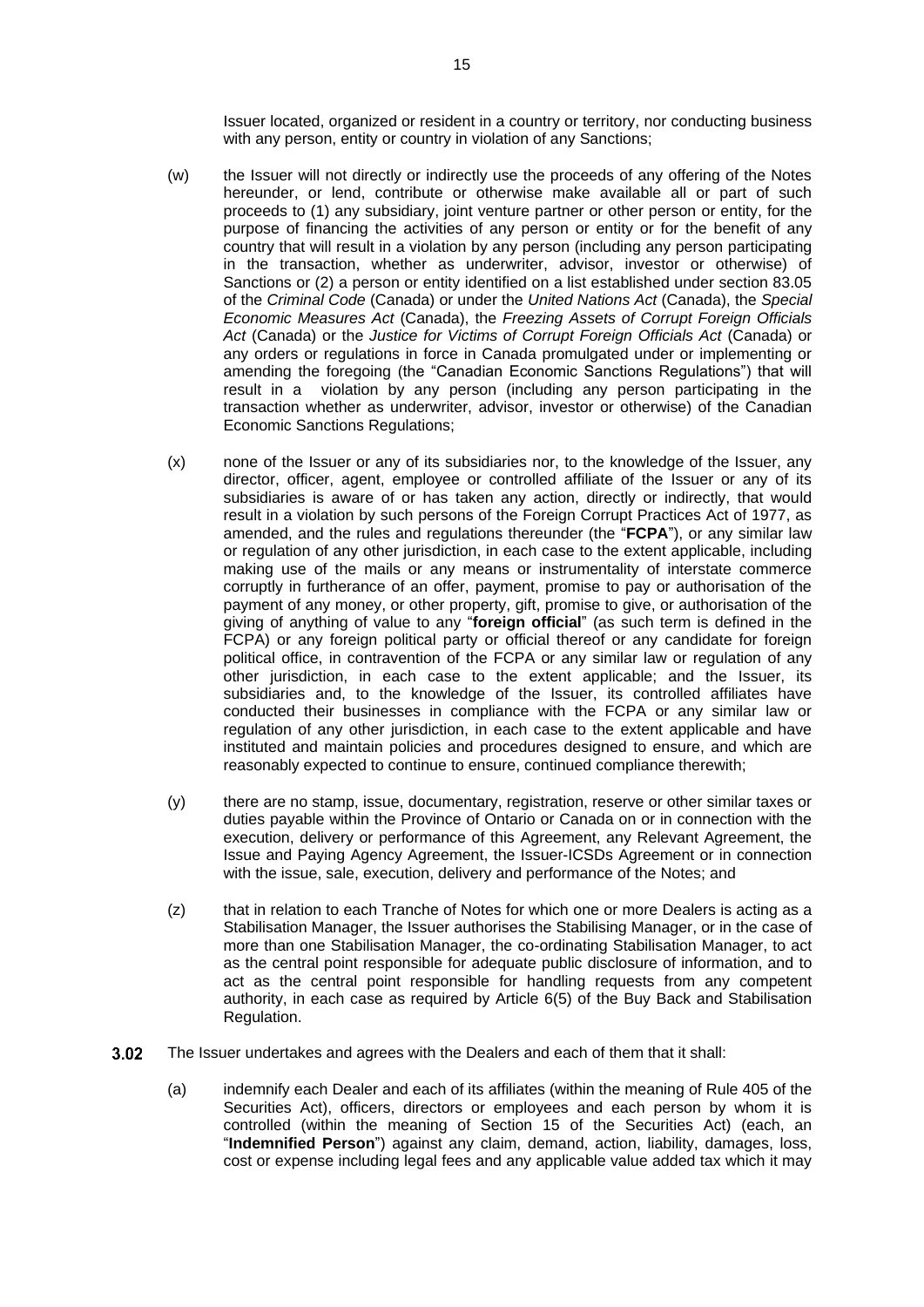incur or which may be made against them or any of them as a result of, or arising out of, or in relation to (i) any inaccuracy or alleged inaccuracy of any of the representations and warranties made by it herein or in any Relevant Agreement or otherwise made by the Issuer in respect of any Tranche and (ii) any breach or alleged breach of any of the undertakings given by it herein or in any Relevant Agreement or otherwise made by the Issuer in respect of any Tranche, including its obligations under Clause [2.02](#page-8-1) hereof;

- (b) unless the same is capable of remedy and is forthwith remedied, forthwith notify the Relevant Dealer of anything which has or may have rendered or will or may render untrue or incorrect in any respect any of the representations and warranties made by or on behalf of the Issuer at any time at which such representations and warranties are given or deemed to be given;
- (c) make or caused to be made an application for Notes other than Exempt Notes to be listed on the Official List of the FCA and to be admitted to trading on the London Stock Exchange's Regulated Market and comply with the FSMA and the UK Prospectus Regulation in that regard and shall supply to the Relevant Dealer the number of copies of the relevant Offering Document as that Relevant Dealer may reasonably request:
- <span id="page-17-0"></span>(d) in relation to any Notes agreed by the Issuer and the Relevant Dealer to be listed on any Stock Exchanges(s) (i) procure that the applicable Terms Document complies with the rules and regulations of such Stock Exchange and is lodged with such Stock Exchange(s) by the time required by such Stock Exchange(s) and (ii) use all reasonable efforts to procure the listing of the relevant Notes on such Stock Exchange(s) and to maintain the same until none of the Notes of the relevant Series is outstanding provided that, if the Issuer, in good faith, determines that it is impracticable or unduly burdensome to maintain any such listing, the Issuer may terminate such listing provided that the Issuer uses all reasonable efforts to procure and maintain as aforesaid a listing for the relevant Notes on such other Stock Exchange(s) as the Issuer reasonably determines (including Stock Exchanges outside the UK or that are not Regulated Markets) and shall notify the Relevant Dealers of the change in listing venue. However if such alternative listing is not available or is, in the opinion of the Issuer, impractical or unduly burdensome, the Issuer is not obliged to obtain an alternative listing for such Notes;
- (e) not acquire any beneficial interest, and will cause its affiliates (as defined in paragraph (a)(1) of Rule 144 under the Securities Act) not to acquire any beneficial interest, in any Note in registered form bearing the private placement legend as set forth in the form of registered Note scheduled to the Issue and Paying Agency Agreement, unless it notifies the Registrar of such acquisition;
- (f) in relation to any Notes which are restricted securities (as defined in Rule  $144(a)(3)$ under the Securities Act) and during any period in relation thereto during which it is neither subject to Sections 13 or 15(d) of the Exchange Act nor exempt from reporting pursuant to Rule 12g3-2(b) under the Exchange Act, make available on request to each holder of such Notes in connection with any resale thereof and to any prospective purchaser of such Notes from such holder, in each case upon request, the information specified in and meeting the requirements of Rule 144A(d)(4) under the Securities Act;
- (g) not, and shall procure that none of its affiliates (as defined in Regulation 501(b) of Regulation D under the Securities Act) will, sell, offer for sale or solicit offers to buy or otherwise negotiate in respect of any security (as defined in the Securities Act) in a manner which would require the registration of the Notes under the Securities Act;
- (h) comply (and for this purpose shall ensure that all necessary action is taken and all necessary conditions are fulfilled) with all applicable laws, regulations, directives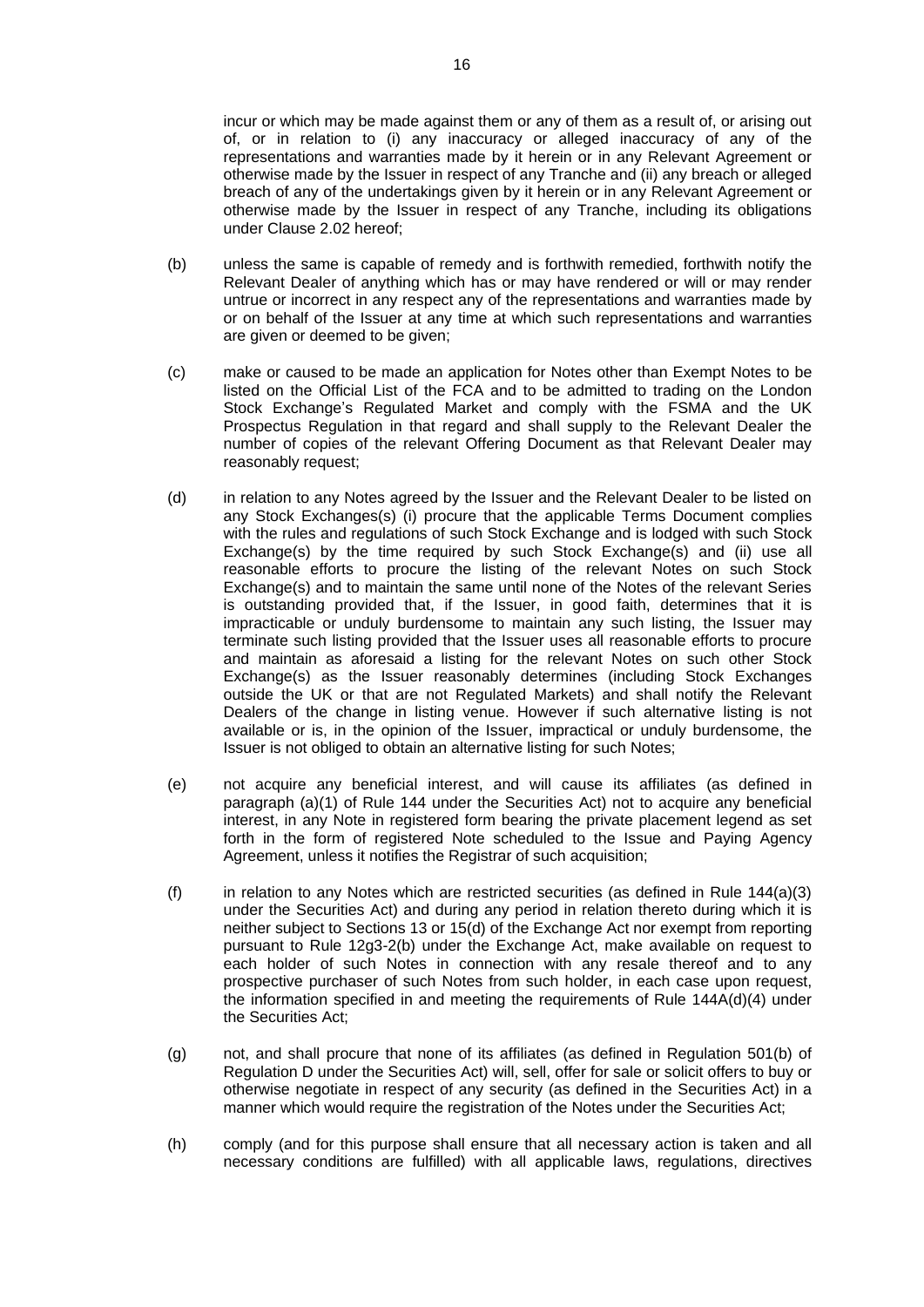(including any relevant implementing measures), rulings, policies and guidelines (as amended from time to time) of any governmental or regulatory authorities or central bank relevant in the context of the issue of any Notes and the performance of and compliance with its obligations thereunder, and under this Agreement, any Relevant Agreement and the Issue and Paying Agency Agreement, and shall submit (or procure the submission on its behalf of) such reports or information and shall make (or procure that there is made on its behalf) such registrations and filings as may from time to time be required for compliance with such laws, regulations, directives (including any relevant implementing measures), rulings, policies and guidelines and shall procure that Notes shall have such maturities and denominations as may from time to time be required for compliance with all applicable laws, regulations, policies and guidelines;

- (i) in accordance with the terms thereof, ensure that any Notes in temporary global or, as the case may be, permanent global form are exchanged for Notes (or, in the case of NGNs, interests in the records of the relevant ICSD in a Note) in permanent global or, as the case may be, definitive form and any talon issued in respect of any Note in definitive bearer form is exchanged in accordance with the Terms and Conditions for further coupons;
- (j) notify any Dealer promptly upon request by such Dealer of the aggregate principal amount or implied notional amount of Securities of all or any Series from time to time outstanding in their currency of denomination and (if so requested) expressed in United States dollars under the Programme;
- (k) procure that Notes are not issued save in circumstances and to the extent permitted and authorised under the Issuer's charter, being the *Bank Act* (Canada) and any applicable resolution, by-law or authorisation passed or given on behalf of the Issuer;
- (l) promptly deliver to each Dealer a certified copy of any resolution, by-law or other authorisation passed or given on behalf of the Issuer which amends or supersedes the resolutions, by-laws or authorisations referred to in the relevant Offering Document;
- (m) as soon as available deliver to each Dealer a copy of its Annual Report and of any interim report or financial statements and a copy of each document (other than a Terms Document) lodged by or on behalf of the Issuer in relation to the Programme or any Notes with any Stock Exchange or other relevant authority on which Notes shall then be listed and admitted to trading as soon as possible after it has been lodged;
- <span id="page-18-0"></span>(n) (i) before the first issue of Notes occurring after the end of each one year period commencing with the date of this Agreement and on such other occasions as a Dealer so requests (on the basis of reasonable grounds which shall include the publication of a supplement to the Base Prospectus in accordance with the UK Prospectus Regulation or in accordance with the ISM Rulebook, in each case other than a supplement that solely relates to the incorporation by reference of any interim or annual financial statements published or issued by the Issuer) procure that a further legal opinion or further legal opinions, as the case may be, in such form and with such content as the Dealers may reasonably require is or are delivered, at the expense of the Issuer to the Dealers and the Arranger. If at or prior to the time of any agreement to issue and purchase Notes under Clause [2](#page-8-0) such request is given with respect to the Notes to be issued, the receipt of such opinion or opinions in a form satisfactory to the relevant Dealers shall be a further condition precedent to the issue of those Notes to such Dealers and such legal opinions shall be delivered at the expense of the Issuer, unless, in the case of an non-syndicated transaction, otherwise agreed between the Issuer and the Relevant Dealer;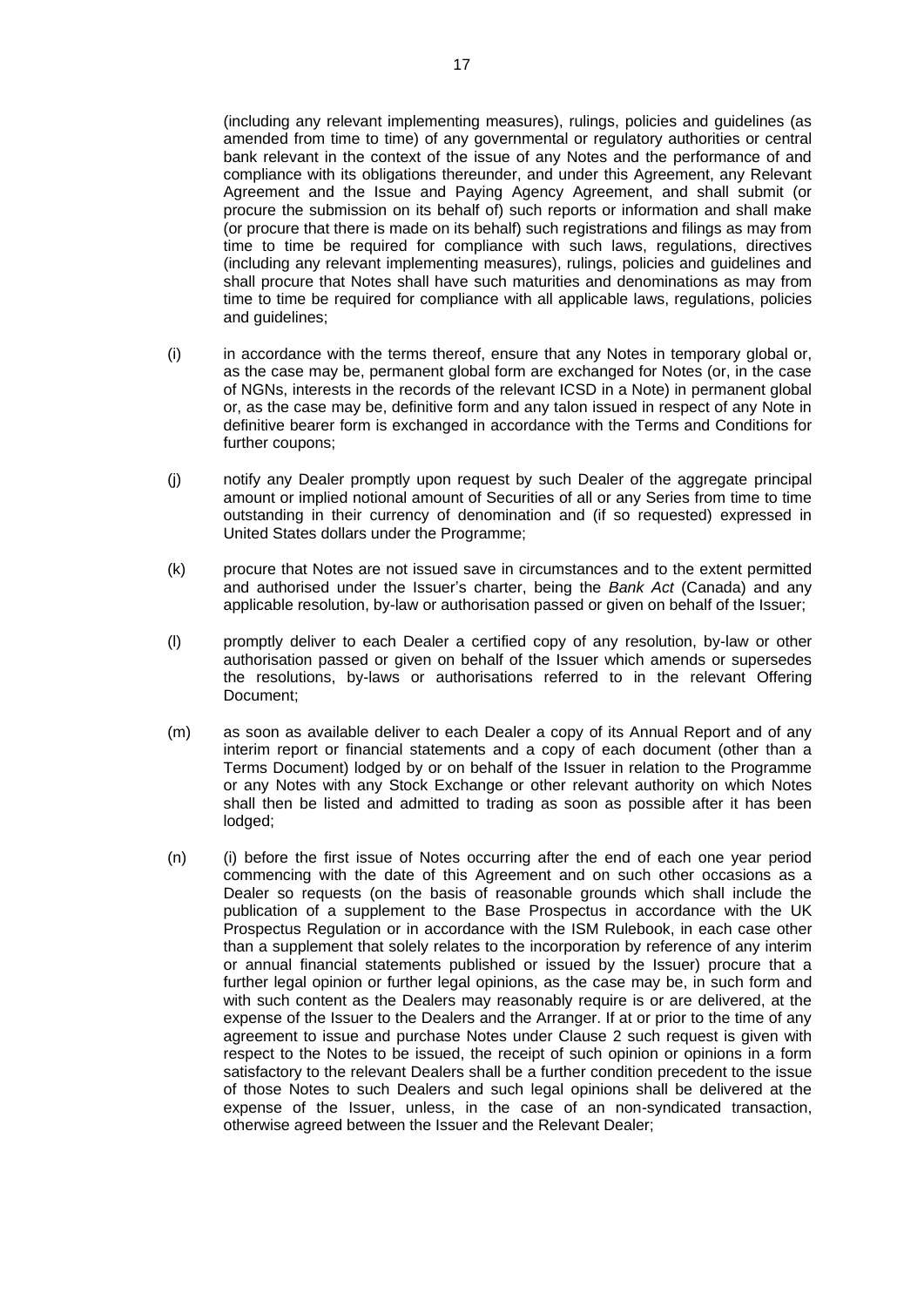(ii) deliver to the Dealers a procedures and findings letter or, if so requested by the Dealers and upon provision by the Dealers of a representation letter in form and substance acceptable to the Auditors, a comfort letter or comfort letters from the Auditors, such procedures and findings letter or comfort letter (each an "**Auditors' Letter**") in such form and with such content as the Dealers may reasonably request:

- $(A)$ at the time of preparation of the Base Prospectus;
- <span id="page-19-0"></span> $(B)$ on each occasion when the Base Prospectus is amended or updated pursuant to Clause [3.02\(w\)](#page-20-0) and on each occasion when the Base Prospectus is revised, supplemented or amended (insofar as the revision, supplement or amendment concerns or contains financial information about the Issuer); and
- $(C)$ whenever so requested by the Dealers (or any of them) (on the basis of reasonable grounds),

<span id="page-19-1"></span>provided that no Auditors' Letter will be delivered pursuant to paragraph [\(B\)](#page-19-0) above if the only revision, supplement or amendment concerned is or relates to the publication or issue of any interim or annual financial statements of the Issuer. If at or prior to the time of any agreement to issue and purchase Notes under Clause [2](#page-8-0) a request is made under paragraph [\(C\)](#page-19-1) above with respect to the Notes to be issued, the receipt of the relevant Auditors' Letter in a form satisfactory to the Relevant Dealer shall be a further condition precedent to the issue of those Notes to that Dealer. Such Auditors' Letters shall be at the expense of the Issuer, unless, in the case of a non-syndicated transaction, otherwise agreed between the Issuer and the Relevant Dealer;

- (o) not make or permit to become effective any amendment to the Issue and Paying Agency Agreement which may adversely affect the interests of any Dealer or any holder of any outstanding Notes and promptly notify each Dealer of any proposed amendment to the Issue and Paying Agency Agreement concerning the Programme generally whether or not adversely affecting the interests of any Dealer or any holder of any outstanding Notes;
- (p) from time to time without request deliver to each Dealer a certificate as to the names and signatures of those persons who are authorised to act on behalf of the Issuer in relation to the Programme and notify each Dealer immediately in writing if any of the persons named in the list referred to in item 3 of Schedule 2 of this Agreement ceases to be or if any additional person becomes so authorised together, in the case of an additional authorised person, with evidence satisfactory to the Dealers that such person has been so authorised;
- <span id="page-19-2"></span>(q) subject to paragraph [\(d\)](#page-17-0) above, prepare, submit, furnish and publish (as appropriate) all such documents, notes, information, advertisements and undertakings as may be required in order to effect or maintain the listing on the London Stock Exchange, the ISM or any other Stock Exchange of all Notes listed or intended to be listed on such Stock Exchange and otherwise comply with the requirements of, and any undertakings given to, any such Stock Exchange including with respect to the preparation of a new, or an amendment or supplement to, the relevant Offering Document;
- (r) without prejudice to paragraph [\(q\)](#page-19-2) above, procure, in relation to each Tranche of Notes issued in circumstances requiring publication of a prospectus under the UK Prospectus Regulation, that the relevant Offering Document distributed in connection therewith shall have been updated not more than twelve months prior to the relevant Issue Date;
- (s) notify each Dealer forthwith if there has been any downgrading or withdrawal of or placing on "credit-watch" with negative implications (or other similar publication of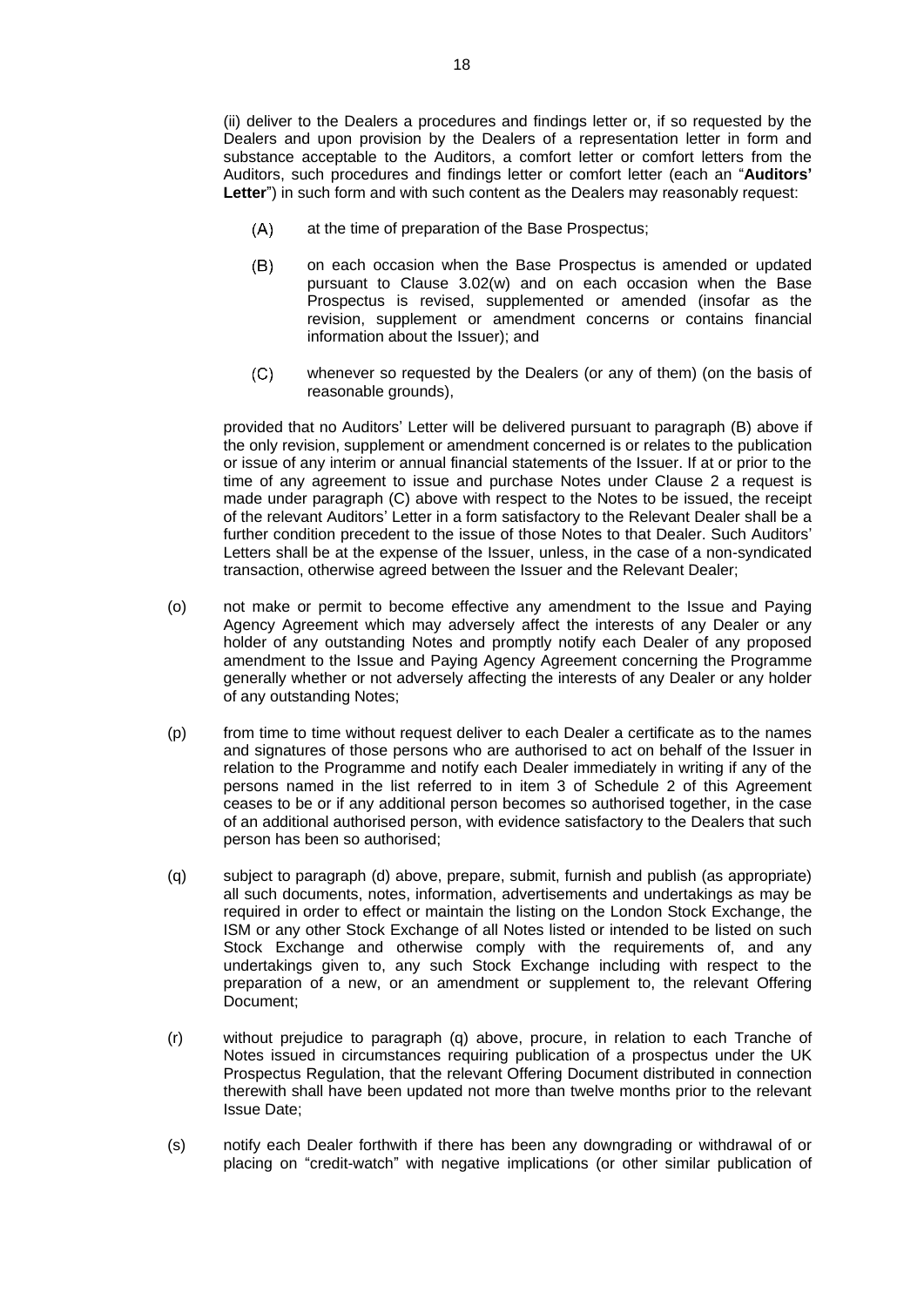formal review by the relevant rating organisation) of the rating accorded to any security of the Issuer by S&P or Moody's or any other rating agency as shall have issued a rating at the Issuer's request in connection with any security of the Issuer;

- (t) at the same time as it is dispatched, furnish each Dealer with a copy of the notice of any meeting of the holders of Notes of any Series which is called to consider any matter which is material in the context of the Programme generally and allow each Dealer and its advisers to attend and speak at any such meeting;
- (u) during the period commencing on the date of the Relevant Agreement and ending on the Issue Date of the relevant Tranche, not issue or agree to issue any securities of any nature denominated in the same currency or having the same economic terms as the Notes of the relevant Tranche without prior consent of the Relevant Dealer, other than the acceptance of deposits in the ordinary course by the Issuer;
- (v) supply promptly to each of the Dealers such number of copies of the relevant Offering Document and, to each Relevant Dealer, such number of copies of the applicable Terms Document as, in either case, such Dealer may reasonably require, provided always in the case of an amendment or supplement to the relevant Offering Document or the updating or replacement of the relevant Offering Document that until the Issuer delivers or causes to be delivered and a Dealer receives a copy of the relevant Offering Document as amended, supplemented, updated or replaced the definition of "**relevant Offering Document**" in respect of such Dealer shall mean the last relevant Offering Document delivered to such Dealer prior to receipt by such Dealer of such copy;
- <span id="page-20-0"></span>(w) update or amend the relevant Offering Document (following consultation with the Arranger (on behalf of the Dealers) or, in the case of an amendment affecting a specific issue of Notes only, the Relevant Dealer) by the publication of a supplement thereto or a revised version thereof in the light of any requirement of applicable law or the rules and regulations of the relevant Stock Exchange(s). If, at any time after the relevant Offering Document is approved and before the Issue Date of a Tranche of Notes or, as the case may be, the date of admission to trading on a Stock Exchange, (i) there arises or is noted a significant new factor, material mistake or material inaccuracy relating to the information in the relevant Offering Document that is capable of affecting the assessment of the Notes or (ii) there arises a change in the condition of the Issuer that is material in the context of the Programme or the issue of Notes thereunder, the Issuer shall promptly give to the Arranger and to each Dealer (or, in the case of a change affecting a specific issue of Notes, the Relevant Dealer) full information about the change or matter and shall promptly prepare a supplement to or a revised version of the relevant Offering Document as may be required by applicable law and/or the rules of the relevant Stock Exchange and procure the approval of such supplement or revised Offering Document by the Competent Authority and/or the relevant Stock Exchange as is required by applicable law and/or or confirmation there are no further comments on the supplement, in either event, in accordance with the rules of the relevant Stock Exchange (after the Arranger (on behalf of the Dealers) or the Relevant Dealer(s), as the case may be, have (or has) had a reasonable opportunity to comment thereon) and shall otherwise comply with applicable law in that regard and shall supply to each Dealer or Relevant Dealer such number of copies of the supplement to or a revised version of the relevant Offering Document as such Dealer or Relevant Dealer may reasonably request.

The Issuer shall promptly publish such supplement to or a revised version of the relevant Offering Document once approved in accordance with the UK Prospectus Regulation and/or the rules of the relevant Stock Exchange.

The Issuer undertakes that in the period from and including an Agreement Date to and including the related Issue Date of new Notes (other than Exempt Notes), it will only prepare and publish a supplement to, or revised version of, the relevant Offering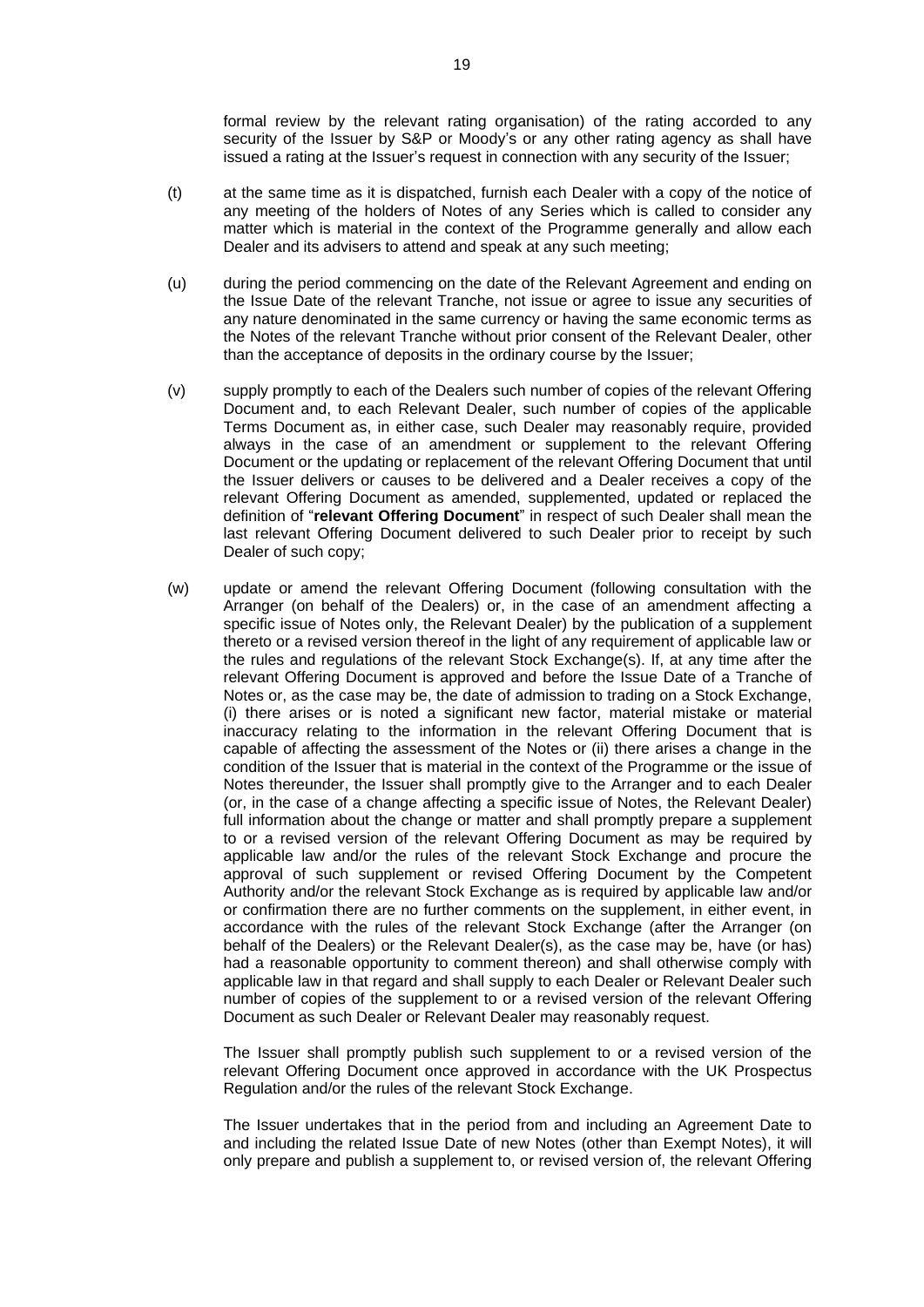Document if it is required, or has reasonable grounds to believe that it is required, to do so in order to comply with the UK Prospectus Regulation, and in such circumstances such supplement to, or revised version of, the relevant Offering Document shall, solely as between the Issuer and the relevant Dealer and solely for the purposes of the UK Prospectus Regulation and sub clauses [2.03\(k\)](#page-10-0) and [2.03\(l\),](#page-10-1) be deemed to have been prepared and published so as to comply with the requirements of the UK Prospectus Regulation and the disclosure contained therein shall be deemed to be material in the context of the issuing and offering of such Notes;

- (x) so long as required by the UK Prospectus Regulation and/or the rules of the relevant Stock Exchange provide investors with a paper copy(ies) of the relevant Offering Document on demand and free of charge; and
- (y) no offer of Notes to the public in any Member State in circumstances requiring publication of a prospectus under the Prospectus Regulation or admission of Notes to trading on a regulated market for purposes of MiFID II in any Member State may be made unless and until the relevant Offering Document has been approved by the relevant Competent Authority under the EU Prospectus Regulation, published as required under the EU Prospectus Regulation and, if applicable, passported to other relevant Member States in compliance with the Prospectus Regulation.

 $3.03$ If any action, proceeding, claim or demand shall be brought or asserted against any Dealer (or any of its affiliates (within the meaning of Rule 405 of the Securities Act), officers, directors or employees or any person by whom it is controlled (within the meaning of Section 15 of the Securities Act) in respect of which indemnity may be sought from the Issuer as contemplated in sub clause [3.02\(a\),](#page-16-0) such Dealer shall promptly notify the Issuer in writing thereof. The Issuer agrees that each Dealer and the Arranger shall have and hold the covenants of the Issuer in sub clause [3.02\(a\)](#page-16-0) in trust for the benefit of each Indemnified Person. Each Dealer agrees to accept the trusts in this clause declared and provided for and agrees to enforce those covenants to the extent permitted by law, on behalf of such Indemnified Persons.

<span id="page-21-0"></span>The Issuer shall have the option of assuming the defence of any action, proceeding, claim or 3.04 demand and retain lawyers reasonably satisfactory to such Dealer (or other Indemnified Person) in each relevant jurisdiction, if more than one, and the Issuer shall be liable to pay the fees and expenses of such lawyers related to such action or proceeding. In any action or proceeding, such Dealer (or other Indemnified Person) shall have the right to retain its own lawyers in each relevant jurisdiction, if more than one, but the fees and expenses of such lawyers shall be at the expense of such Dealer (or other Indemnified Person) unless:

- (a) the Issuer and such Dealer shall have mutually agreed to the retention of such lawyers; or
- (b) the Dealer (or other Indemnified Person) has defences additional to or different from the Issuer; or
- (c) the Issuer has, pursuant to this Clause [3.04,](#page-21-0) elected to assume the defence itself but has failed to retain lawyers in any relevant jurisdiction pursuant to the previous sentence.

It is understood that the Issuer shall reimburse such fees and/or expenses as are incurred in respect of (a), (b) and (c). The Issuer shall not be liable for any settlement of any such action or proceeding effected without its written consent (provided that such consent shall not be unreasonably withheld or delayed), but if settled with such consent (or without such consent in circumstances where such consent shall have been unreasonably withheld or delayed as aforesaid) or if there is a final judgement for the plaintiff, the Issuer agrees to indemnify the Dealer (or other Indemnified Person) from and against any loss or liability by reason of such settlement or judgement. The Issuer will not settle any action or proceeding without the written consent of such Dealer (or other Indemnified Person) provided that such consent shall not be unreasonably withheld or delayed. The Dealer (or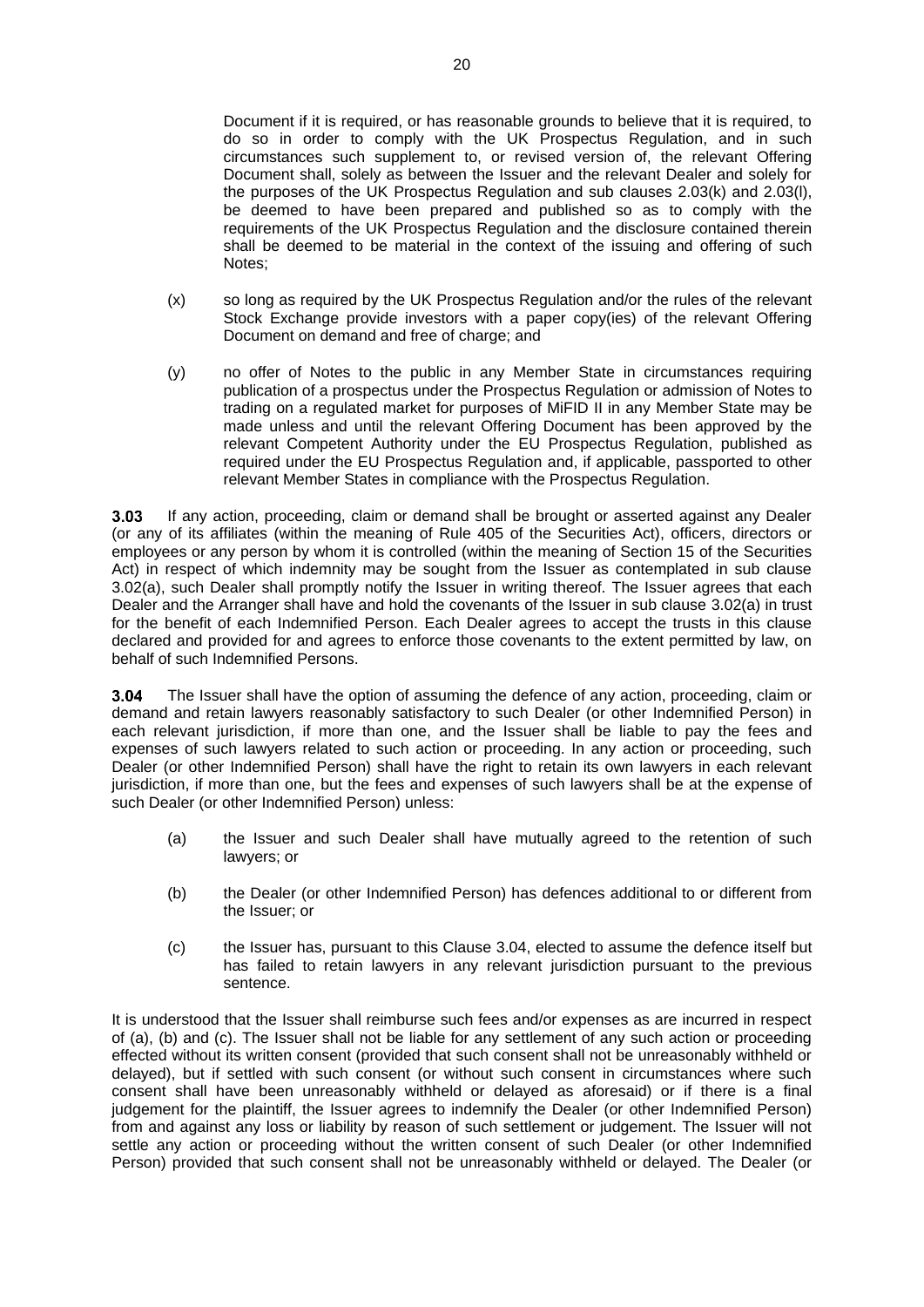other Indemnified Person) will not settle any action or proceeding without the written consent of the Issuer provided that such consent shall not be unreasonably withheld or delayed.

 $3.05$ The rights and remedies conferred upon any Dealer (or other Indemnified Person) under this [Section](#page-12-0) 3 shall continue in full force and effect notwithstanding the completion of the arrangements set out herein for the issue, sale and purchase of the relevant Notes and regardless of any investigation made by such Dealer (or other Indemnified Person).

- <span id="page-22-0"></span> $3.06$ For the purposes of sub clause [3.01\(o\):](#page-14-1)
	- (a) the U.S. dollar equivalent of Securities denominated in another Specified Currency or payable in another Settlement Currency (as applicable) will be determined as of the date of the Relevant Agreement on the basis of the spot rate for the sale of the U.S. dollar against the purchase of such Specified Currency or Settlement Currency (as applicable) in the London foreign exchange market quoted by the Issuing and Paying Agent on such date or such other rate as the Issuer and the Relevant Dealer may agree;
	- (b) the U.S. dollar equivalent of Dual Currency Notes and Reference Item Linked Notes will be calculated in the manner specified above by reference to the original principal amount of such Notes;
	- (c) the principal amount of Zero Coupon Notes and other Notes issued at a discount or a premium will be deemed to be the net proceeds received by the Issuer for the relevant issue of Notes;
	- (d) the principal amount of W&C Securities will be deemed to be the net proceeds received by the Issuer for the relevant issue of such W&C Securities; and
	- (e) the face principal amount of Partly-Paid Notes will be taken into account regardless of the amount of the subscription price paid.

3.07 Each Dealer incorporated in a Member State agrees that the representations and warranties given in clause 3.01(w) will not apply to it if and to the extent that they are or would result in a violation by such Dealer of (i) Council Regulation (EC) No 2271/1996 of November 22, 1996 (as amended, the "**Blocking Regulation**") (or any applicable national law or regulation implementing the Blocking Regulation in any Member State) and (ii) each Dealer that is incorporated in or organised under the laws of the Federal Republic of Germany agrees that it is not entitled to the benefit of the representations and warranties given in this clause 3.01(w) in so far as it would result in a violation of or conflict with Section 7 of the German Foreign Trade Ordinance (§ 7 Außenwirtschaftsverordnung) or any similar applicable anti-boycott or anti-blocking statute.

Each Dealer incorporated in the UK agrees that the sanctions representations and warranties 3.08 and undertaking given in clause 3.01(w) shall not be made to such Dealer or repeated if and to the extent that they are or would result in a violation by such Dealer of any provision of the Blocking Regulation as it forms part of domestic law by virtue of the EUWA.

Unless otherwise notified by the Issuer to the Dealers, the Issuer hereby notifies the Arranger 3.09 and the Dealers that all Notes issued or to be issued under the Programme shall be prescribed capital markets products (as defined in the Securities and Futures (Capital Markets Products) Regulations 2018) and Excluded Investment Products (as defined in MAS Notice SFA 04-N12: Notice on the Sale of Investment Products and MAS Notice FAA-N16: Notice on Recommendations on Investment Products).

 $3.10$ Unless otherwise exempted under the Securities and Futures (Capital Markets Products) Regulations 2018, prior to the offer of any Notes, the Issuer will provide written notice in accordance with section 309B(1)(c) of the of the Securities and Futures Act (Chapter 289) of Singapore (the "**SFA**") to the Relevant Dealers if (a) there is any change in the classification of the Notes as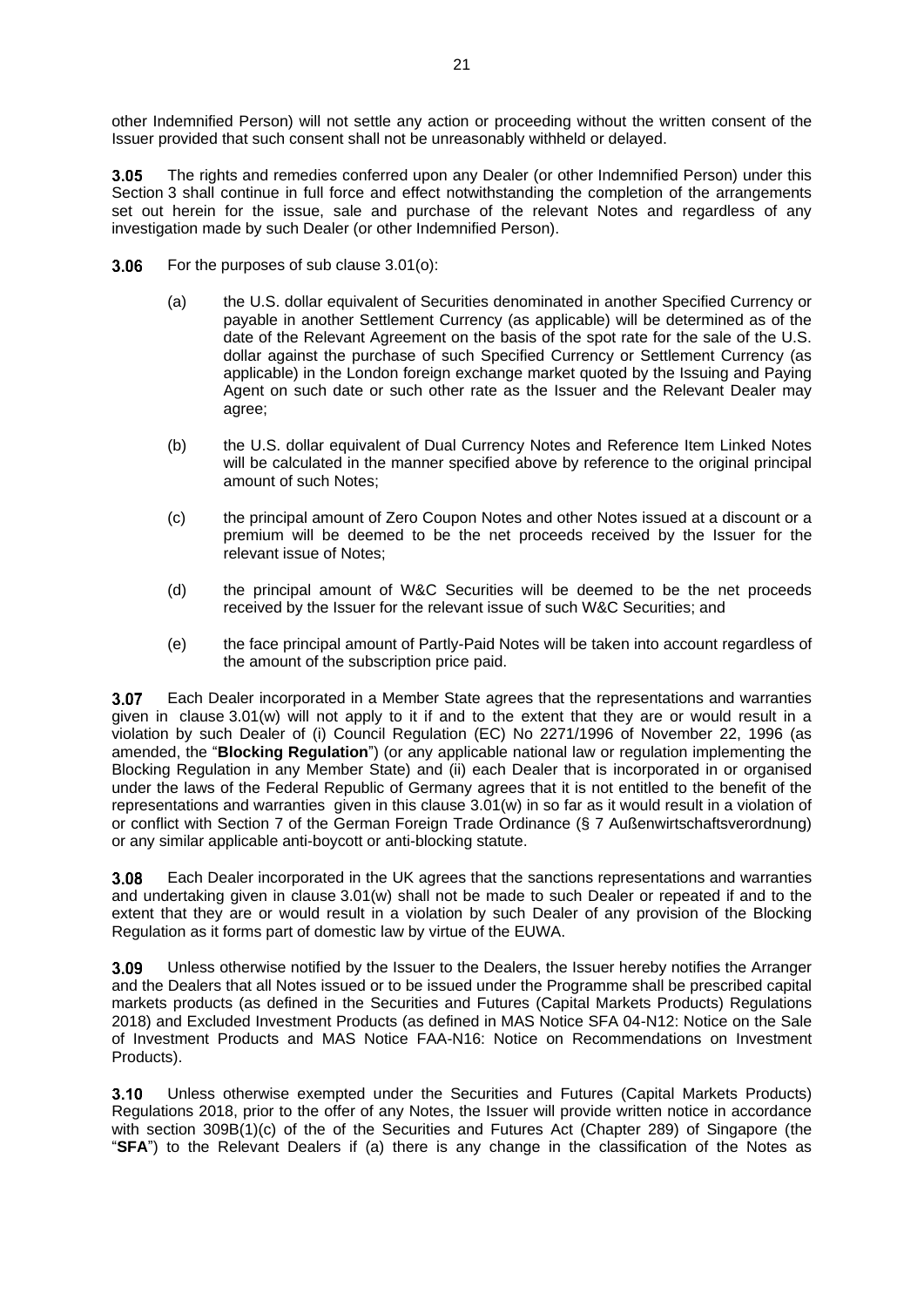prescribed capital markets products and Excluded Investment Products or (b) any of the Relevant Dealer(s) are not party to (or have not previously acceded to) this Agreement at launch of the offering.

## <span id="page-23-0"></span>**Section 4. Undertakings by the Dealers**

<span id="page-23-2"></span>Each Dealer undertakes to the Issuer that it will be bound by and comply with the provisions 4.01 set out in Schedule 1 hereto, as the same may be supplemented or modified by agreement of the Issuer and a Relevant Dealer in the Relevant Agreement in relation to any Tranche of Notes, save to the extent that any of such provisions relating to any specific jurisdiction shall, as a result of change(s) or change(s) in official interpretation in applicable laws and regulations after the date hereof, no longer be applicable but without prejudice to the obligations of the Dealer contained in the paragraph headed "**General**" in Schedule 1.

Any such supplement or modification referred to above will be set out (a) in the case of Exempt Notes, in the applicable Pricing Supplement or (b) in the case of Notes other than Exempt Notes, if required under applicable law, in a Drawdown Prospectus or a supplement to the Base Prospectus.

The Issuing and Paying Agent has, in the Issue and Paying Agency Agreement, agreed to act 4.02 as Calculation Agent in respect of each Series of Notes unless the Dealer (or one of the Dealers) through whom such Notes are issued has agreed with the Issuer to act as Calculation Agent (or the Issuer otherwise agrees to appoint another institution to act as Calculation Agent) in respect of such Notes.

In relation to any Series of Notes in respect of which the Issuer and the relevant Dealer have agreed that such Dealer shall act as Calculation Agent and such Dealer is named as such in the applicable Terms Document;

- (a) the Issuer appoints such Dealer acting through its office specified for the purposes of [Section](#page-24-0) 6 as Calculation Agent in respect of such Series of Notes for the purposes specified in the Issue and Paying Agency Agreement (and with the benefit of the provisions thereof) and in the Terms and Conditions; and
- (b) such Dealer accepts such appointment and shall perform all matters expressed to be performed by it in, and otherwise comply with, the Terms and Conditions and the provisions relating to the Calculation Agent contained in the Issue and Paying Agency Agreement.

4.03 The Issuer hereby authorises each Dealer, on behalf of the Issuer, to provide copies of, and make oral statements consistent with, the relevant Offering Document and any other documents entered into in relation to the Programme and such additional written information as the Issuer shall provide to the Dealers or approve for the Dealers to use or such other information prepared by the Issuer to actual and potential purchasers of Notes. Nothing herein shall prevent any Dealer from providing either oral or written information to actual or potential purchasers of Notes on its own behalf.

## <span id="page-23-1"></span>**Section 5. Costs and Expenses**

5.01 Unless otherwise specifically agreed with the Arranger in connection with the establishment and maintenance of the Programme, or a Relevant Dealer in connection with a specific Tranche, the Issuer is responsible for payment of the proper costs, charges and expenses (and any applicable value added tax):

(a) of any legal, accountancy and other professional advisers instructed by the Issuer in connection with the preparation of the relevant Offering Document, any supplement thereto and the Registration Document or the issue and sale of any Notes or the compliance by the Issuer with its obligations hereunder or under any Relevant Agreement including, without limitation, the provision of legal opinions and Auditors' Letter as and when required by the terms of this Agreement or any Relevant Agreement;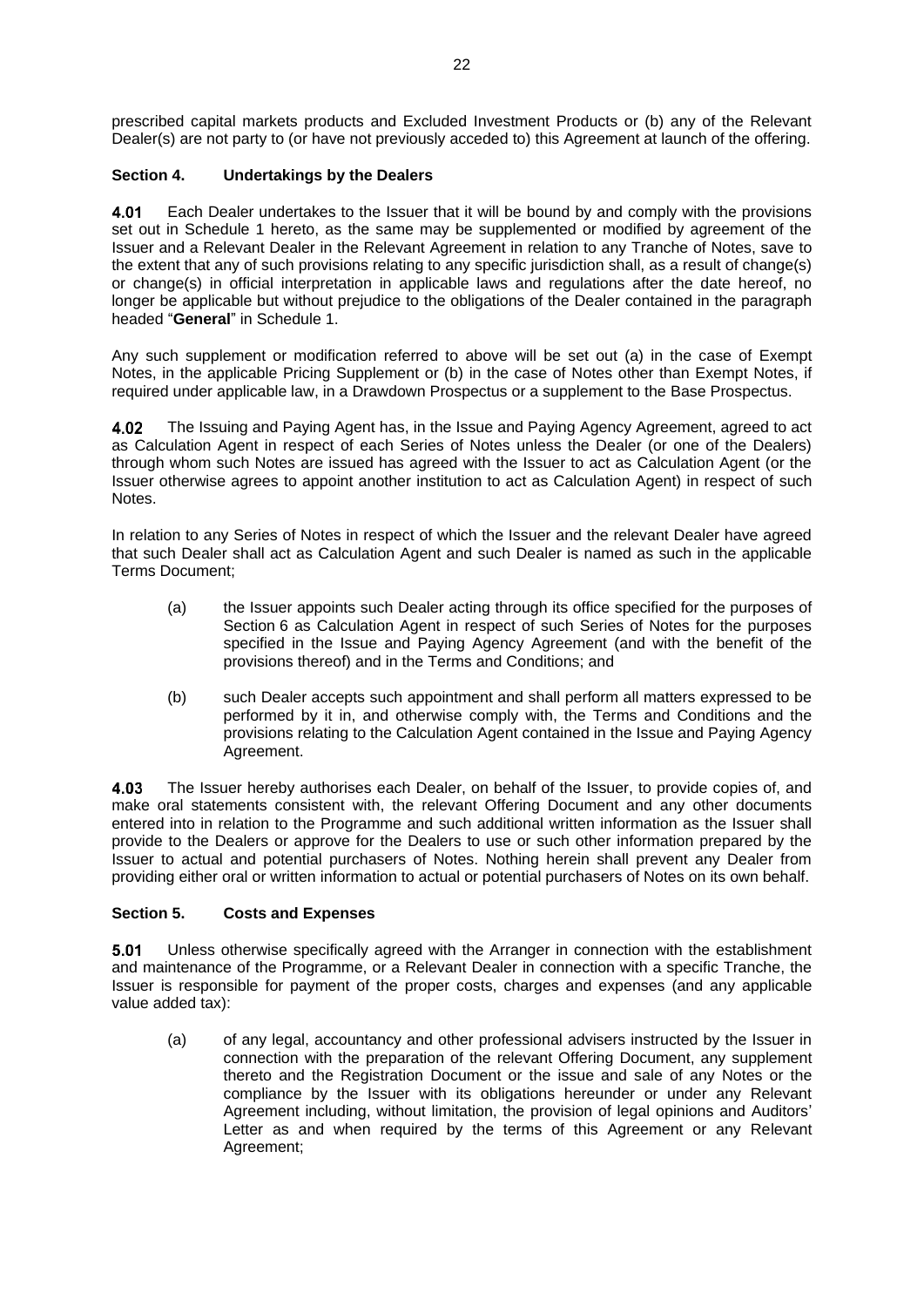- (b) any legal and other professional advisers instructed by the Arranger in connection with the preparation of the relevant Offering Document and any supplement thereto and the Registration Document;
- (c) incurred in connection with the preparation and delivery of this Agreement and the Issue and Paying Agency Agreement and any other documents in connection with the issue of Notes under the relevant Offering Document;
- (d) of and incidental to the setting, proofing, printing and delivery of the Base Prospectus, any other Offering Documents and any Notes (whether in global or definitive bearer form or in registered form) including inspection and authentication;
- (e) of the other parties to the Issue and Paying Agency Agreement;
- (f) incurred at any time in connection with the application for any Notes to be listed and admitted to trading on any stock exchange(s) and the maintenance of any such listing(s); and
- (g) of any advertising agreed upon between the Issuer and the Relevant Dealer.

 $5.02$ Unless otherwise specifically agreed with a Relevant Dealer in connection with a specific Tranche, the Issuer shall pay all stamp, issue, documentary, registration, reserve or other similar taxes or duties (including any interest and penalties thereon or in connection therewith) which may be payable upon or in connection with the preparation and delivery of the relevant Offering Document and the entry into, execution and delivery of this Agreement, the Issue and Paying Agency Agreement, the Issuer-ICSDs Agreement and each Relevant Agreement and Terms Document and the issue, sale or delivery of Notes pursuant to this Agreement and shall, to the extent permitted by law, indemnify each Dealer against any claim, demand, action, liability, damages, cost, loss or expense (including legal fees and any applicable value added tax) which such Dealer may incur or which may be made against it as a result or arising out of or in relation to any failure to pay or delay in paying any of the same.

## <span id="page-24-0"></span>**Section 6. Notices and Communications**

6.01 All notices and communications hereunder or under any Relevant Agreement shall be made in writing (by hand delivery, regular mail or fax) or by electronic mail (email) and shall be sent to the addressee at the address, fax number or email address specified against its name in Schedule 5 to this Agreement (or, in the case of a Dealer not originally party hereto, specified by notice to the Issuer at or about the time of its appointment as a Dealer) and for the attention of the person or department therein specified (or as aforesaid) or, in any case, to such other address, telex number, fax number or email address and for the attention of such other person or department as the addressee has by prior notice to the sender specified for the purpose.

Whenever a notice or other communication shall be given as aforesaid (i) by telex or fax it  $6.02$ shall be deemed received (subject, in the case of telex, to a confirmed answerback being received at the end of the transmission and, in the case of fax, to the transmission report showing that the fax has been sent) on the day of dispatch provided that if the time of dispatch is after 4.00 p.m. (local time of the recipient) on any day which is a business day in the place of the recipient, it shall be deemed to have been received on the next business day in the place of the recipient, (ii) by regular mail as aforesaid it shall be deemed received three days (in the case of inland mail) or seven days (in the case of cross border mail) after being mailed in a properly prepaid envelope and whenever a notice or other communication is delivered by hand, it shall be deemed received upon actual delivery, and (iii) by email as aforesaid it shall be deemed to have been received when the email communication has been received by the intended recipient in legible form at the correct email address and the intended recipient has acknowledged receipt by return email.

## <span id="page-24-1"></span>**Section 7. Changes in Dealers**

 $7.01$ The Issuer may: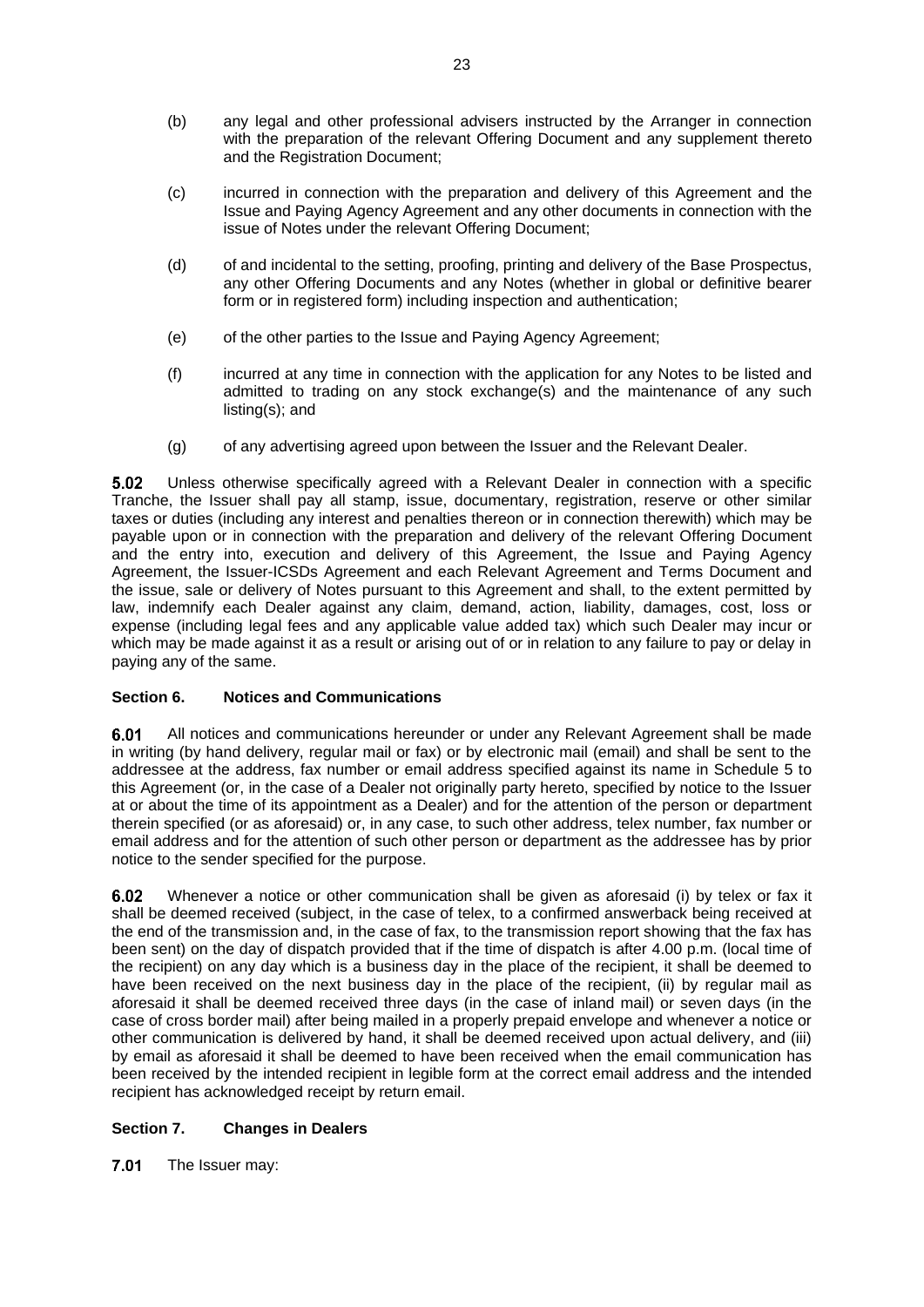- <span id="page-25-3"></span>(a) by thirty days' notice in writing to any Dealer, terminate this Agreement in relation to such Dealer but without prejudice to any rights or obligations accrued or incurred on or before the effective date of termination and in particular without prejudice to the validity of any Relevant Agreement; and/or
- <span id="page-25-2"></span>(b) nominate any reputable institution as a new Dealer hereunder either generally in respect of the Programme or only in relation to a particular Tranche of Notes, in which event, upon the confirmation by such institution of a letter in the terms or substantially in the terms set out in Schedule 3 or pursuant to an agreement in or substantially in the form of Schedule 7 or on any other terms acceptable to the Issuer and such institution, such institution shall, subject to the limitations set out therein, become a party hereto with all the authority, rights, powers, duties and obligations of a Dealer hereunder.

<span id="page-25-4"></span> $7.02$ Any Dealer may, by thirty days' written notice to the Issuer, resign as a Dealer under this Agreement but without prejudice to any rights or obligations accrued or incurred on or before the effective date of resignation and in particular those accrued or incurred under any Relevant Agreement.

The Issuer will notify existing Dealers appointed generally in respect of the Programme and 7.03 the Issuing and Paying Agent of any change in the identity of other Dealers appointed generally in respect of the Programme as soon as reasonably practicable thereafter.

## <span id="page-25-0"></span>**Section 8. Increase in Authorised Amount**

<span id="page-25-5"></span>8.01 The Issuer may, from time to time, by giving ten days' notice by letter in substantially the form set out in Schedule 4 to each of the Dealers (with a copy to the Paying Agents and the Registrars), increase the Authorised Amount.

Notwithstanding the provisions of Clause [8.01](#page-25-5) above, no increase shall be effective in respect 8.02 of Notes offered under an Offering Document unless and until each Dealer shall have received in form, number and substance satisfactory to each such Dealer, the documents and confirmations described in Schedule 2 to this Agreement (with such changes as may be relevant having regard to the circumstances at the time of the proposed increase) and such further documents and confirmations as may be requested by the Dealers including Auditors' Letters, a supplemental or updated Offering Document as required by and approved by the Competent Authority and/or the relevant Stock Exchange or for which confirmation of no further comments has been received from the relevant Stock Exchange; and (ii) the Issuer shall have complied with all legal and regulatory requirements necessary for the issuance of, and performance of obligations under, the relevant Notes up to such new Authorised Amount and upon such increase taking effect, all references in this Agreement to the Authorised Amount being in a certain amount shall be to the increased amount.

#### <span id="page-25-1"></span>**Section 9. Assignment**

 $9.01$ This Agreement shall be binding upon and shall inure for the benefit of the Issuer and the Dealers and their respective successors and permitted assigns.

 $9.02$ The Issuer may not assign its rights or transfer its obligations under this Agreement, in whole or in part, and any purported assignment or transfer shall be void. No Dealer may assign any of its rights or delegate or transfer any of its obligations under this Agreement or any Relevant Agreement, in whole or in part, without the prior written consent of the Issuer and any purported assignment or transfer without such consent shall be void, except any assignment of such rights and delegation or transfer of such obligations to any corporation into which a Dealer may be merged or converted, any corporation with which any Dealer may be consolidated, any corporation resulting from any merger, conversion or consolidation to which any Dealer shall be party, or any corporation, partnership, trust or other organisation in whatever form to which any Dealer shall sell or otherwise transfer all or substantially all of its assets or to which a Dealer may assign and transfer all of its rights and obligations hereunder, in whatever form such Dealer determines may be appropriate, that may succeed to and that assumes such obligations by contract, operation of law or otherwise shall be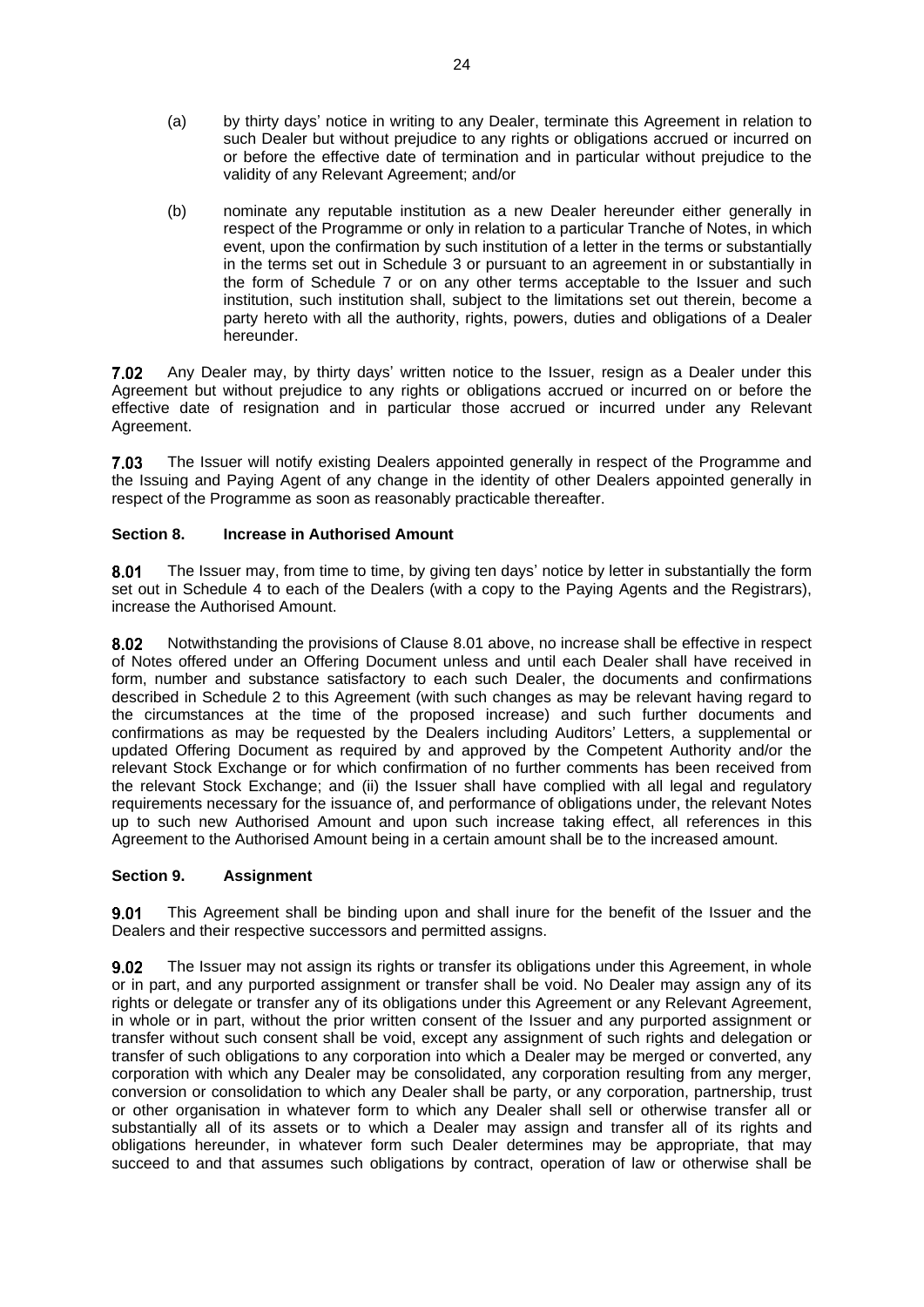valid. Upon the date when such merger, consolidation, conversion or transfer and assumption becomes effective and to the extent permitted by applicable law, and without further formality such Dealer shall be relieved of, and fully discharged from, all obligations hereunder and any Relevant Agreement, whether such obligations arose before or after such transfer and assumption.

## <span id="page-26-0"></span>**Section 10. Status of the Arranger and the Dealers**

10.01 The obligations of each of the Dealers and the Arranger under this Agreement are several and not joint. Except as expressly provided herein or in the Relevant Agreement, none of the Dealers nor the Arranger will have any responsibility or liability to any other Dealer, the Arranger, the Issuer, any Holder or any Relevant Account Holder (and the Issuer hereby expressly acknowledges that such is the case) for the adequacy, accuracy or completeness of any representation, warranty, statement or information in the relevant Offering Document, any Terms Document, this Agreement, any Relevant Agreement or any notice or other document delivered under this Agreement or any Relevant Agreement.

10.02 Each of the Dealers agrees that the Arranger has only acted in an administrative capacity to facilitate the establishment and/or maintenance of the Programme and have no responsibility to it for (a) the adequacy, accuracy, completeness or reasonableness of any representation, warranty, undertaking, agreement, statement or information in the Offering Document, any Terms Document, this Agreement or any information provided in connection with the Programme or (b) the nature and suitability to it of all legal, tax and accounting matters and all documentation in connection with the Programme or any Tranche of Notes.

10.03 The Issuer acknowledges and agrees that each Dealer is acting solely pursuant to a contractual relationship with the Issuer on an arm's length basis with respect to the issue, offer and sale of the Notes (including in connection with determining the terms of the issue, offer and sale of the Notes) and not as a financial adviser or a fiduciary to the Issuer or any other person and, to the fullest extent permitted by applicable laws and regulations, the Issuer hereby waives any claims that it may have against any Dealer with respect to any breach of fiduciary duty in connection with any issue of Notes. Additionally, the Issuer acknowledges that the Dealers are not advising the Issuer or any other person as to any legal, tax, investment, accounting or regulatory matters in any jurisdiction. The Issuer shall consult with its own advisers concerning such matters and shall be responsible for making its own independent investigation and appraisal of the transactions contemplated hereby, and the Dealers shall have no responsibility or liability to the Issuer with respect thereto. The Issuer further acknowledges and agrees that any review by the Dealers of the Issuer, the issue, offer and sale of the Notes, the terms of the Notes and other matters relating thereto will be performed solely for the benefit of the Dealers and shall not be on behalf of the Issuer or any other person. The foregoing is without prejudice to any obligation of the Relevant Dealer to make recommendations to the Issuer concerning the pricing and allocation of the offering in accordance with any relevant applicable rules.

Each of the Dealers agrees that a determination will be made in relation to each issue of Notes about whether, for the purpose of the MiFID Product Governance rules under EU Delegated Directive 2017/593 (the "**MiFID Product Governance Rules**") and/or the FCA Handbook Product Intervention and Product Governance Sourcebook (the "**UK MiFIR Product Governance Rules***"*), as applicable, any Dealer subscribing for any Notes is a manufacturer in respect of such Notes, but that, otherwise, neither the Arranger nor the Dealers nor any of their respective affiliates will be a manufacturer for the purpose of the MiFID Product Governance Rules or the UK MiFIR Product Governance Rules.

## <span id="page-26-1"></span>**Section 11. Law and Jurisdiction**

11.01 This Agreement and each Relevant Agreement is governed by, and shall be construed in accordance with, the laws of the Province of Ontario and of Canada applicable therein.

## <span id="page-26-2"></span>**Section 12. Currency Indemnity**

12.01 If, under any applicable law and whether pursuant to a judgment being made or registered against the Issuer or in the liquidation, insolvency or analogous process of the Issuer or for any other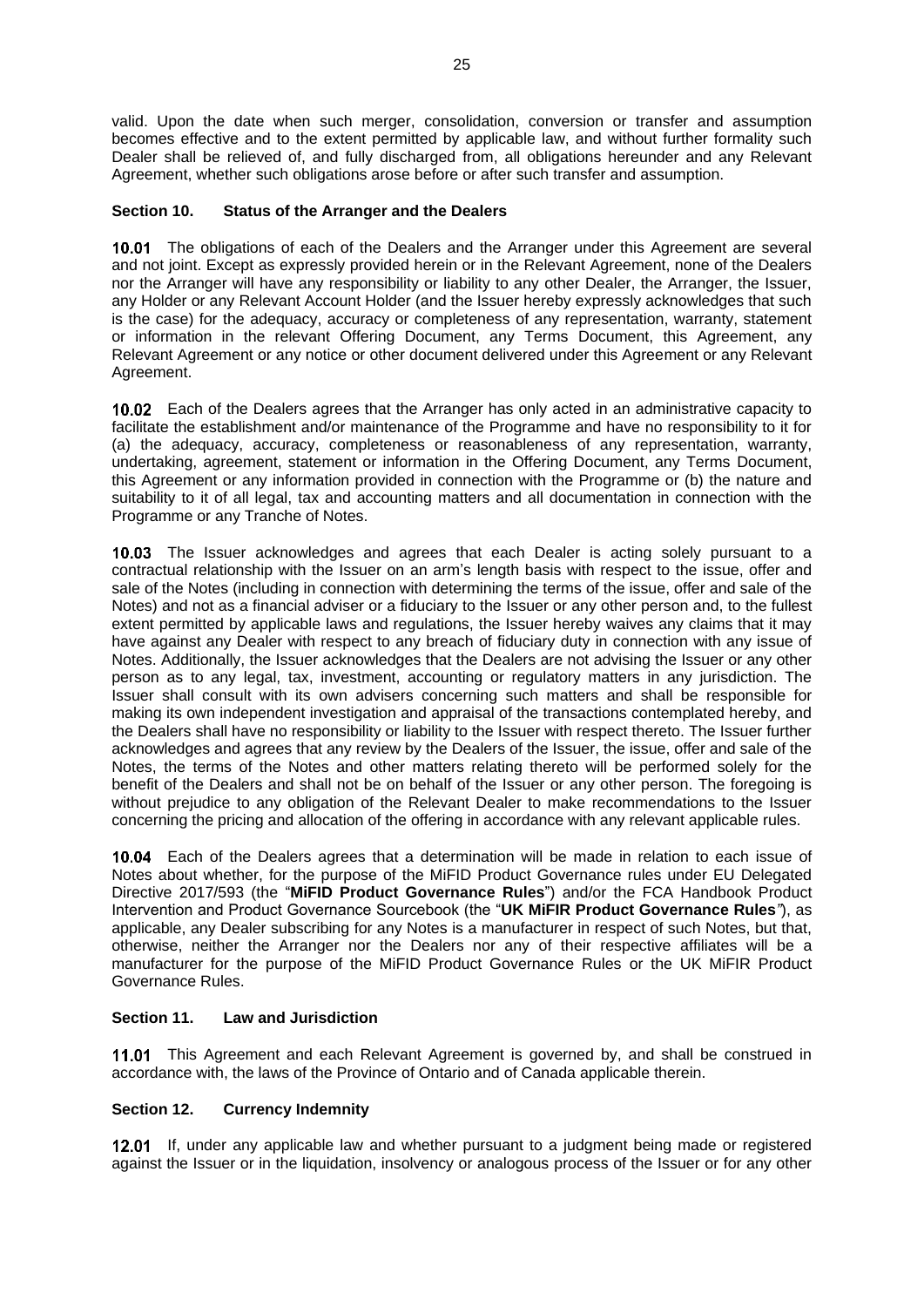reason, any payment under or in connection with this Agreement is made or falls to be satisfied in a currency (the "**other currency**") other than that in which the relevant payment is expressed to be due (the "**required currency**"), then, to the extent that the payment (when converted into the required currency at the rate of exchange on the date of payment or, if it is not practicable for any Dealer to purchase the required currency with the other currency on the date of payment, at the rate of exchange as soon thereafter as it is practicable for it to do so or, in the case of liquidation, insolvency or analogous process of the Issuer, at the rate of exchange on the latest date permitted by applicable law for the determination of liabilities in such liquidation, insolvency or analogous process) actually received by any Dealer falls short of the amount due under the terms of this Agreement, the Issuer shall, as a separate and independent obligation, indemnify and hold harmless such Dealer against the amount of such shortfall. For the purpose of this Clause "**rate of exchange**" means the rate at which the relevant Dealer is able on the relevant date to purchase the required currency with the other currency and shall take into account any premium and the reasonable costs of exchange.

## <span id="page-27-0"></span>**Section 13. Recognition of Resolution Regimes**

- 13.01 Contractual Recognition of EU Bail-In
- (1) Notwithstanding and to the exclusion of any other term of this Agreement or any other agreements, arrangements, or understanding among the parties, each counterparty to a BRRD Party acknowledges and accepts that liabilities arising under this Agreement may be subject to the exercise of EU Bail-in Powers by the Relevant Resolution Authority, and acknowledges, accepts and agrees to be bound by:
	- (a) the effect of the exercise of EU Bail-in Powers by the Relevant Resolution Authority in relation to any BRRD Liability of the BRRD Party to it under this Agreement that (without limitation) may include and result in any of the following, or some combination thereof:
	- (b) the reduction of all, or a portion, of the BRRD Liability or outstanding amounts due thereon;
	- (c) the conversion of all, or a portion, of the BRRD Liability into shares, other securities or other obligations of the BRRD Party or another person and the issue to or conferral on it of such shares, securities or obligations;
	- (d) the cancellation of the BRRD Liability;
	- (e) the amendment or alteration of any interest, if applicable, thereon, the maturity or the dates on which any payments are due, including by suspending payment for a temporary period; and
- (2) the variation of the terms of this Agreement and any Subscription Agreement, as deemed necessary by the Relevant Resolution Authority, to give effect to the exercise of EU Bail-in Powers by the Relevant Resolution Authority.

#### <span id="page-27-1"></span>**Contractual Recognition of UK Bail-In**

Notwithstanding and to the exclusion of any other term of this Agreement or any other agreements, arrangements, or understanding among the, each counterparty to a UK Bail-in Party acknowledges and accepts that liabilities arising under this Agreement may be subject to the exercise of UK Bail-in Powers by the Relevant Resolution Authority, and acknowledges, accepts and agrees to be bound by:

(a) the effect of the exercise of UK Bail-in Powers by the Relevant Resolution Authority in relation to any UK Bail-in Liability of a UK Bail-in Party to it under this Agreement, that (without limitation) may include and result in any of the following, or some combination thereof: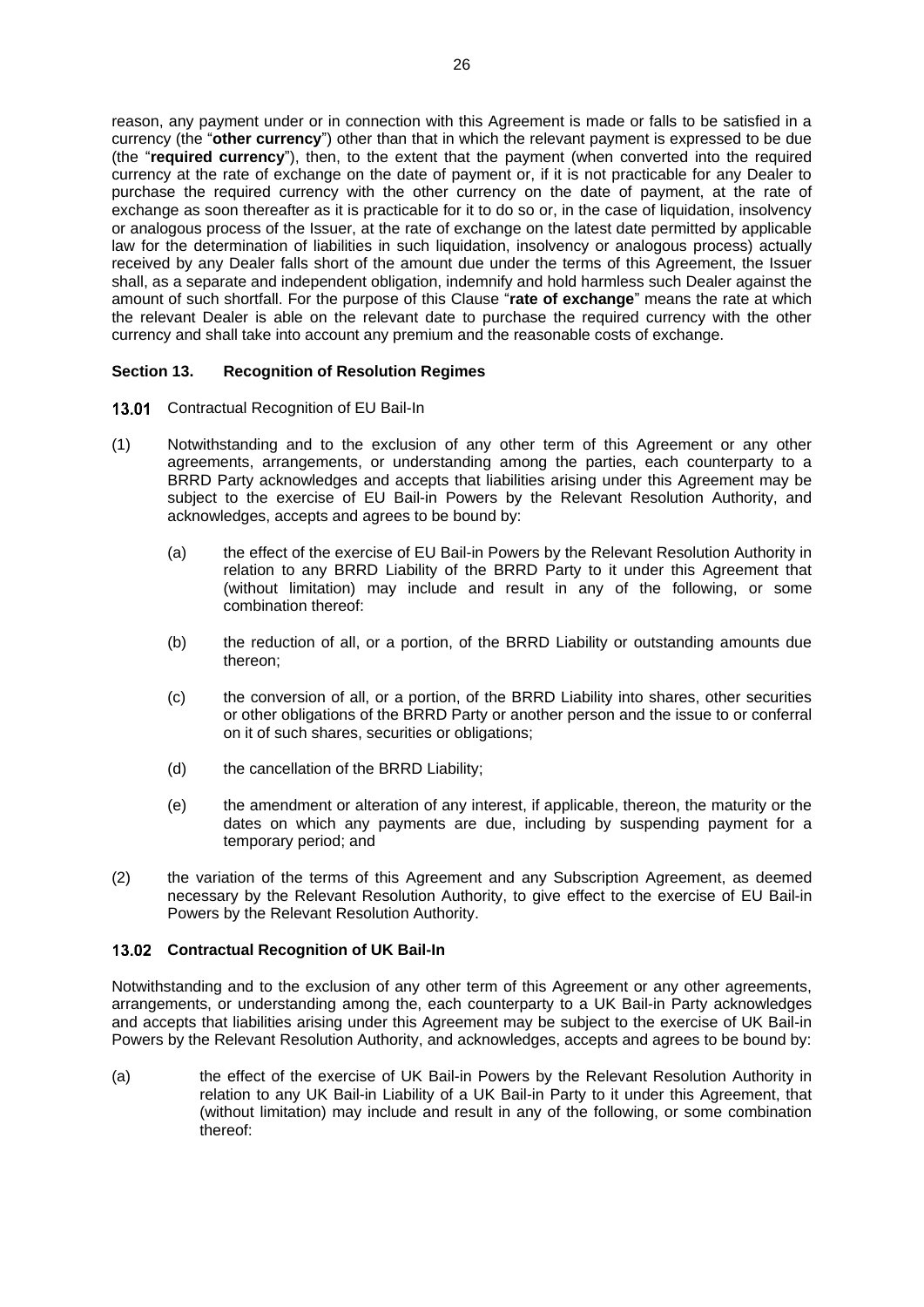- (i) the reduction of all, or a portion, of UK Bail-in Liability or outstanding amounts due thereon;
- (ii) the conversion of all, or a portion, of the UK Bail-in Liability into shares, other securities or other obligations of the relevant UK Bail-in Party or another person, and the issue to or conferral on it of such shares, securities or obligations;
- (iii) the cancellation of the UK Bail-in Liability; and/or
- (iv) the amendment or alteration of any interest, if applicable, thereon, the maturity or the dates on which any payments are due, including by suspending payment for a temporary period; and
- (b) the variation of the terms of this Agreement and any Subscription Agreement, as deemed necessary by the Relevant Resolution Authority, to give effect to the exercise of UK Bailin Powers by the Relevant Resolution Authority.

## **Recognition of the U.S. Special Resolution Regimes**

- (1) In the event that any Dealer that is a Covered Entity becomes subject to a proceeding under a U.S. Special Resolution Regime, the transfer from such Dealer of this Agreement and any agreement for the issue and purchase of Notes as referred to in Section 2 and any interest and obligation in or under this Agreement and any agreement for the issue and purchase of Notes as referred to in Section 2will be effective to the same extent as the transfer would be effective under the U.S. Special Resolution Regime if this Agreement, and any such interest and obligation, were governed by the laws of the United States or a state of the United States.
- (2) In the event that any Dealer that is a Covered Entity or any BHC Act Affiliate of such Dealer becomes subject to a proceeding under a U.S. Special Resolution Regime, Default Rights under this Agreement and any agreement for the issue and purchase of Notes as referred to in Section 2 that may be exercised against such Dealer are permitted to be exercised to no greater extent than such Default Rights could be exercised under the U.S. Special Resolution Regime if this Agreement and any agreement for the issue and purchase of Notes as referred to in Section 2 were governed by the laws of the United States or a state of the United States.
- (3) As used in this Claus[e 13.02:](#page-27-1)

"**BHC Act Affiliate**" has the meaning assigned to the term "affiliate" in, and shall be interpreted in accordance with, 12 U.S.C. 1841(k);

"**Covered Entity**" means any of the following:

- (i) a "covered entity" as that term is defined in, and interpreted in accordance with, 12 C.F.R. § 252.82(b);
- (ii) a "covered bank" as that term is defined in, and interpreted in accordance with, 12 C.F.R. § 47.3(b); or
- (iii) a "covered FSI" as that term is defined in, and interpreted in accordance with, 12 C.F.R. § 382.2(b);

"**Default Right**" has the meaning assigned to that term in, and shall be interpreted in accordance with, 12 C.F.R. §§ 252.81, 47.2 or 382.1 as applicable; and

"**U.S. Special Resolution Regime**" means each of (i) the Federal Deposit Insurance Act and the regulations promulgated thereunder and (ii) Title II of the Dodd-Frank Wall Street Reform and Consumer Protection Act and the regulations promulgated thereunder.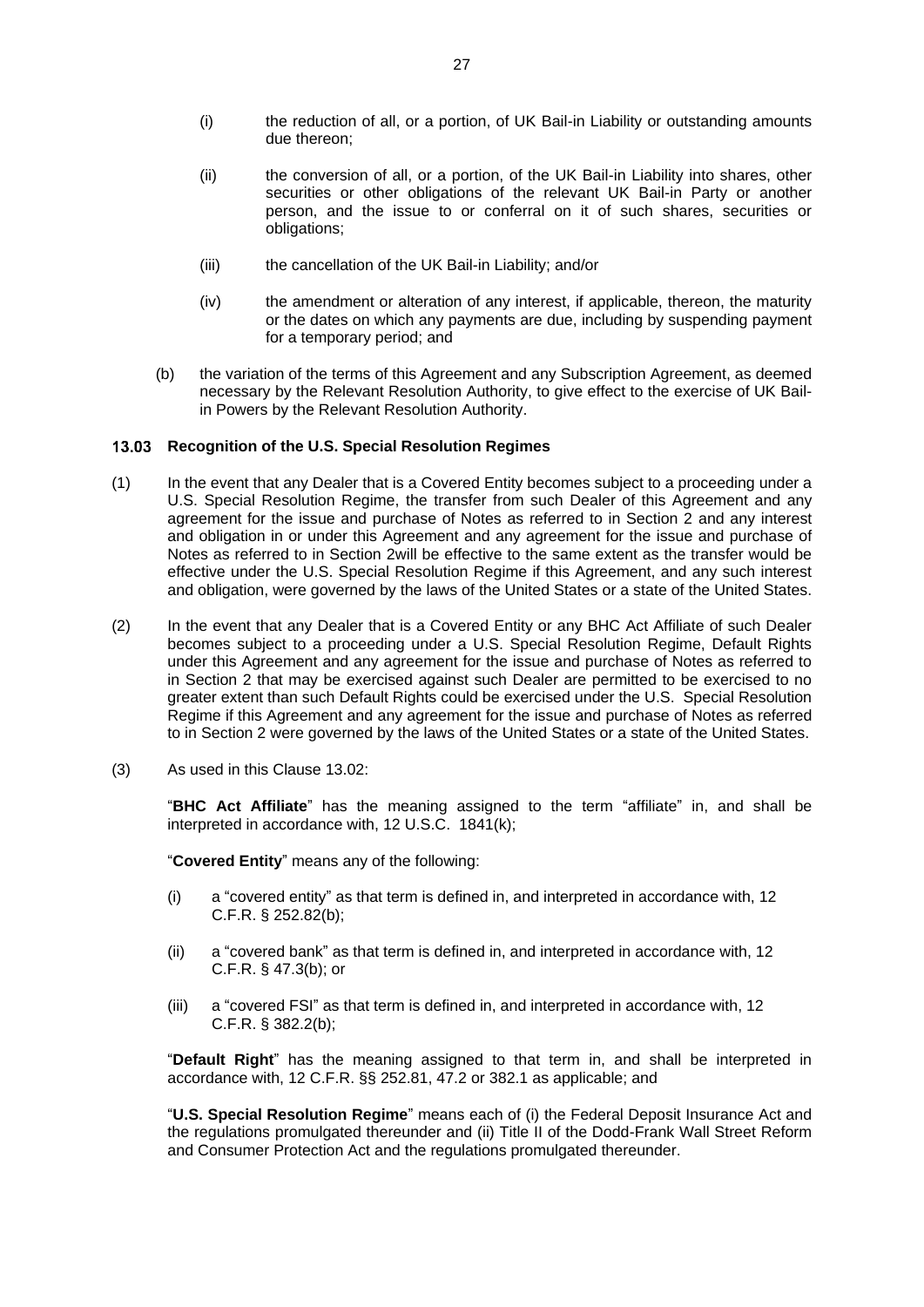#### <span id="page-29-0"></span>**Section 14. General**

14.01 This Agreement may be executed and delivered in any number of counterparts, each of which shall be deemed an original. Any party may enter into this Agreement by signing such counterpart. The counterparts of this Agreement may be executed and delivered by facsimile or other electronic delivery (including in portable document format) by any of the parties hereto and the receiving parties may rely on the receipt of such document so executed and delivered electronically or by facsimile as if the original had been received.

14.02 If any provision in or obligation under this Agreement is or becomes invalid, illegal or unenforceable in any respect under the law of any jurisdiction, that will not affect or impair (i) the validity, legality or enforceability under the law of that jurisdiction of any other provision in or obligation under this Agreement, and (ii) the validity, legality or enforceability under the law of any other jurisdiction of that or any other provision in or obligation under this Agreement.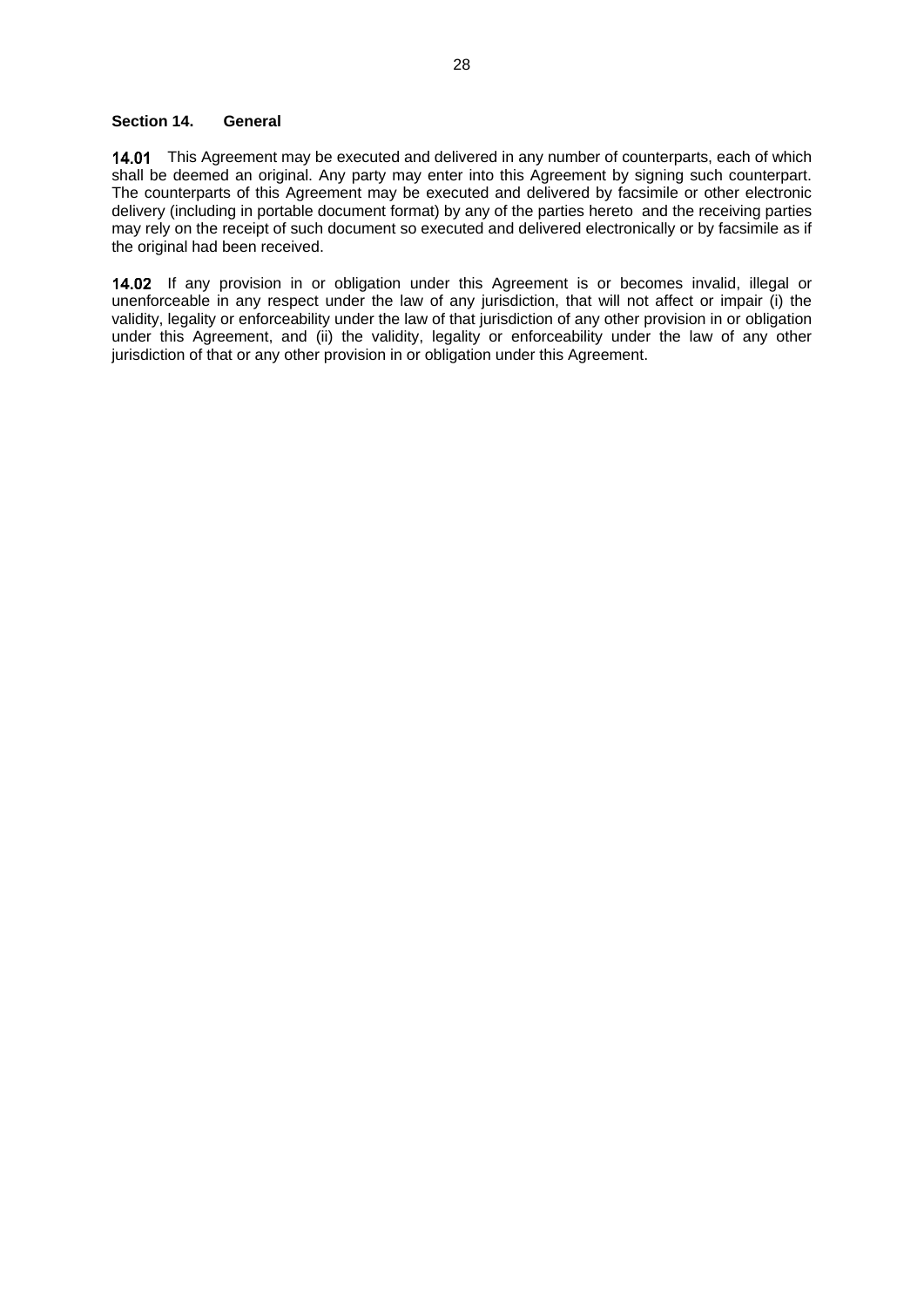**IN WITNESS** whereof this Agreement has been entered into as of the day and year first above written.

#### **SIGNATURES**

#### **ROYAL BANK OF CANADA**

By: "Ken Mason" and By: "Rajneesh Sharma"

Ken Mason Rajneesh Sharma Managing Director, Capital & Term Funding

Managing Director, Capital & Term Funding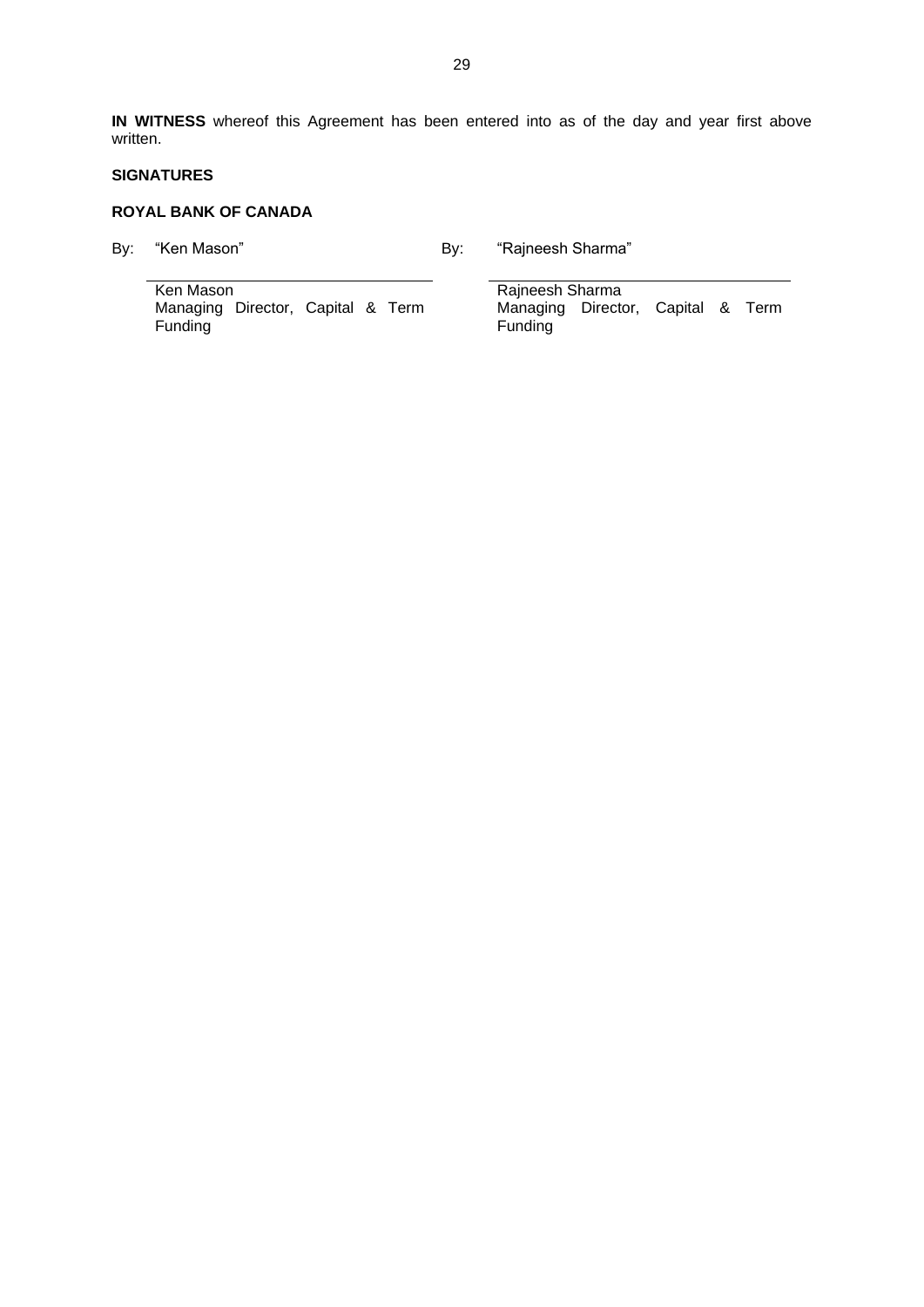*The Dealers*

## **RBC EUROPE LIMITED**

By: "Ivan Browne"

## **BARCLAYS BANK PLC**

By: "Emily Wilson"

## **CITIGROUP GLOBAL MARKETS LIMITED**

By: "Simi Alabi"

## **CREDIT SUISSE INTERNATIONAL**

By: "Anthony Stringer" By: "Joshua Presley"

# **DEUTSCHE BANK AG, LONDON BRANCH**

By: "Anguel Zaprinov" By: "Mary Hardgrove"

## **HSBC BANK PLC**

By: "Samantha Riley"

## **J.P. MORGAN SECURITIES PLC**

By: "Dimis Theodorou"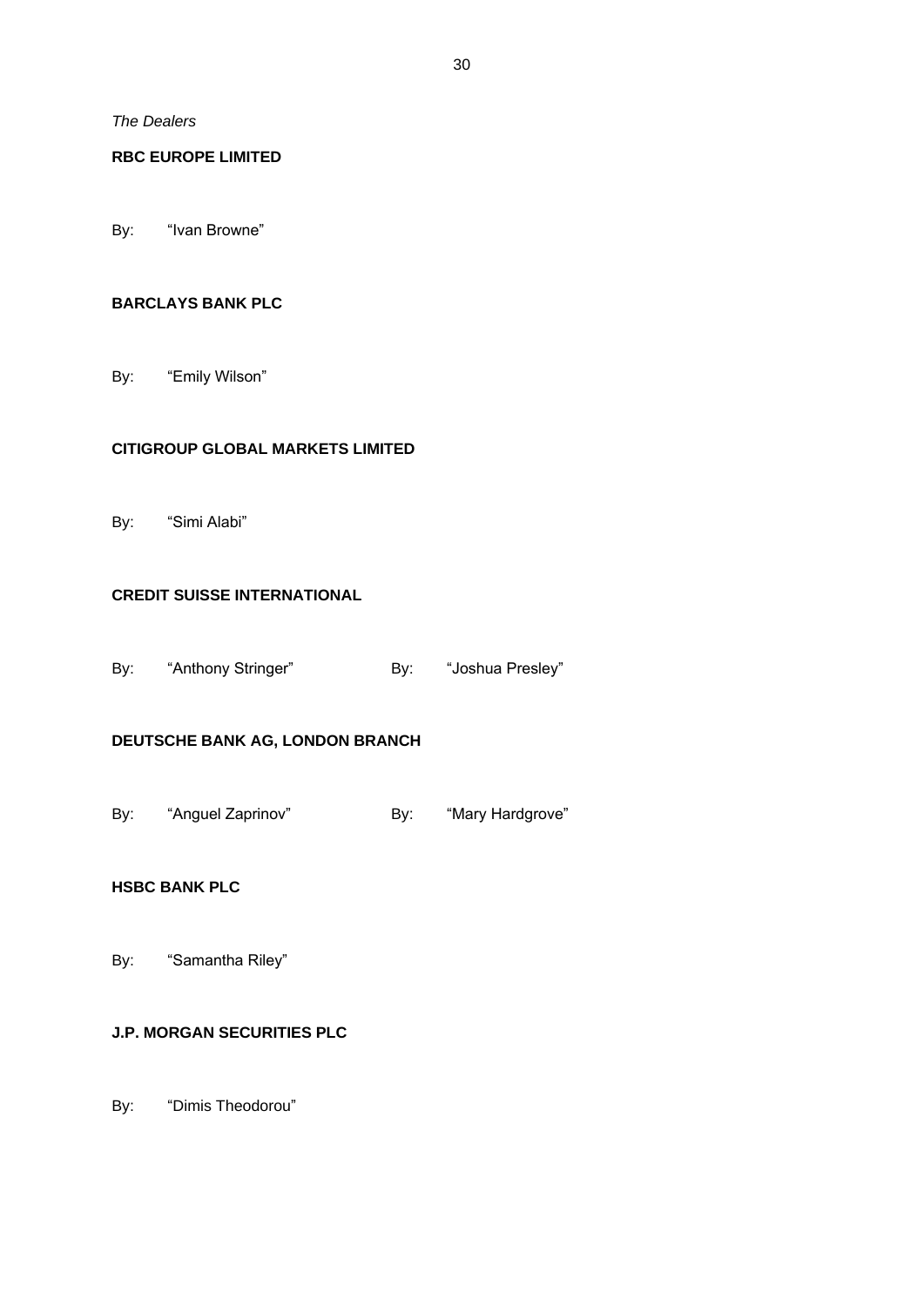# **MERRILL LYNCH INTERNATIONAL**

By: "Susan Mann"

# **MORGAN STANLEY & CO. INTERNATIONAL PLC**

By: "Kathryn McArdle"

## **UBS AG LONDON BRANCH**

By: "Nicholas Lewis" By: "Liam Ayre"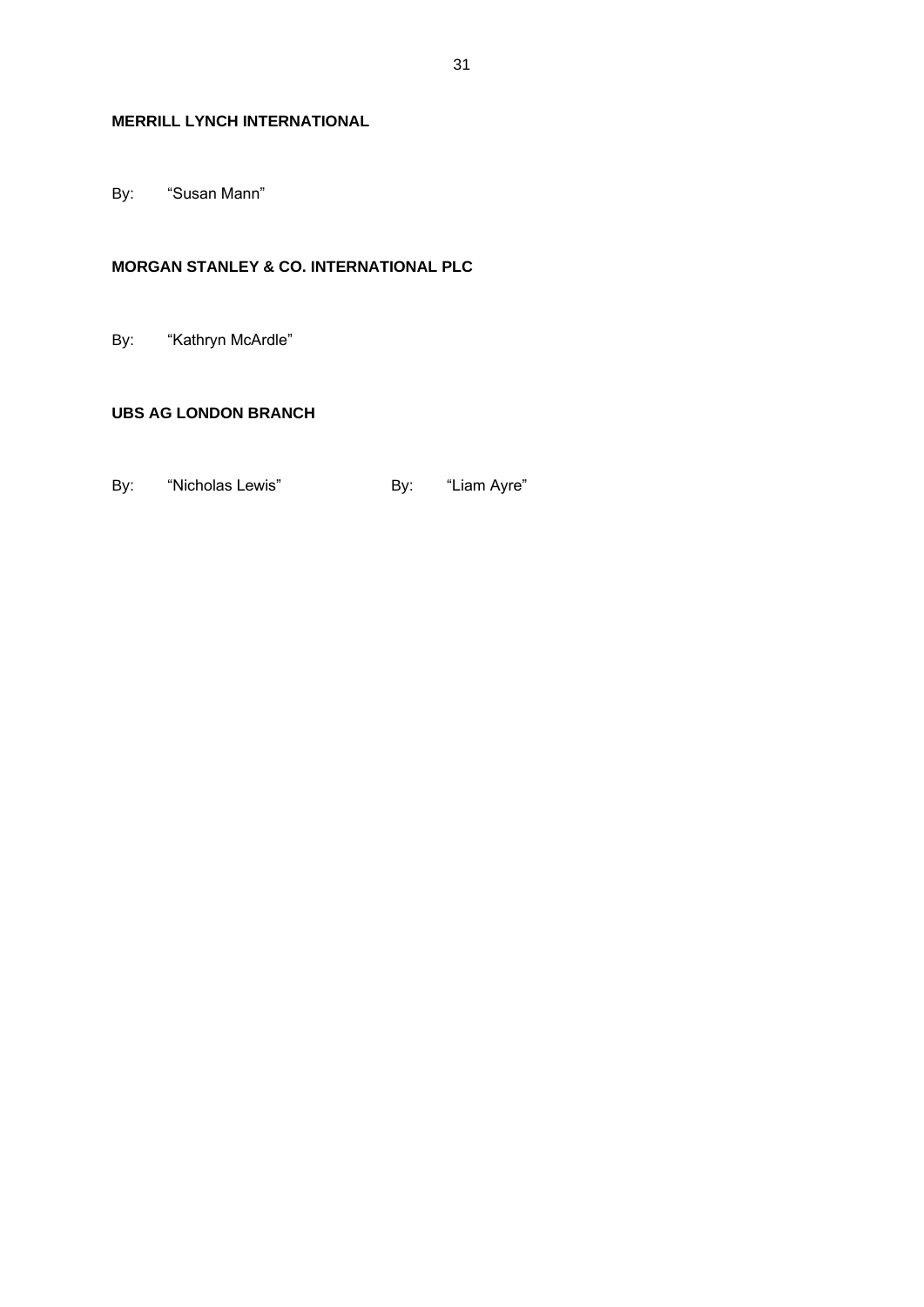#### **SCHEDULE 1**

#### **SELLING RESTRICTIONS**

#### <span id="page-33-1"></span><span id="page-33-0"></span>**Canada**

The Dealers acknowledge that the Base Prospectus has not been approved by any regulator or regulatory authority in Canada and the Notes have not been and will not be qualified for sale in Canada or any province or territory thereof.

If the applicable Terms Document specifies "Canadian Sales Permitted", each Dealer represents and agrees that it has offered, sold or distributed, and will offer, sell or distribute Notes in Canada in compliance with the securities laws of Canada or any province or territory thereof. In respect of an offer, sale or distribution of Subordinated Notes, each Dealer shall comply with any further selling restrictions agreed between such Dealer and the Issuer in respect of offers in Canada.

If the applicable Terms Document specifies "Canadian Sales Not Permitted", each Dealer represents and agrees that it has not offered, sold or distributed, and that it will not offer, sell or distribute, any Notes, directly or indirectly, in Canada or to or for the benefit of any resident thereof.

In the case of Subordinated Notes offered by a Dealer outside Canada, each Dealer agrees that it will deliver to any purchaser who purchases from such Dealer any Subordinated Notes purchased by such Dealer hereunder a notice stating that, by purchasing such Subordinated Notes, such purchaser represents and agrees that it has not offered or sold will not offer or sell, directly or indirectly, any of such Subordinated Notes in Canada or to, or for the benefit of, any resident thereof, except in compliance with applicable Canadian provincial and territorial securities laws or pursuant to exemptions therefrom and will deliver to any other purchaser to whom it sells any such Subordinated Notes a notice substantially the same as the statement in this sentence.

Each Dealer agrees that it will not distribute or deliver any Offering Document, any Terms Document or any other offering material relating to the Notes, in Canada in contravention of the securities laws of Canada or any province or territory thereof.

#### **United States of America**

Regulation S, Category 2, TEFRA D Rules apply, unless TEFRA C Rules are specified as applicable in the applicable Terms Document or unless TEFRA Rules are specified to be not applicable.

The Notes have not been and will not be registered under the United States Securities Act of 1933, as amended (the "**Securities Act**") or under any state securities laws and may not be offered or sold within the United States or to, or for the account of or benefit of, U.S. persons except in certain transactions exempt from the registration requirements of the Securities Act. Terms used in this paragraph have the meanings given to them by Regulation S under the Securities Act.

Each Dealer agrees that it, its affiliates, and any person acting on its or their behalf will not offer or sell the Notes at any time except in accordance with Rule 903 of Regulation S, and that neither it, its affiliates, nor any persons acting on its or their behalf will engage in any directed selling efforts with respect to the Notes and it and they will comply with the offering restrictions requirements of Regulation S. The terms used in this paragraph have the meanings given to them by Regulation S.

In addition, until forty days after the commencement of the offering of Notes comprising any Tranche, any offer or sale of Notes within the United States by any dealer (whether or not participating in the offering) may violate the registration requirements of the Securities Act.

Notes in bearer form are subject to U.S. tax law requirements and may not be offered, sold or delivered within the United States or its possessions or to U.S. persons, except in certain transactions permitted by U.S. tax regulations. Terms used in the preceding sentence have the meanings given to them by the United States Internal Revenue Code and regulations thereunder.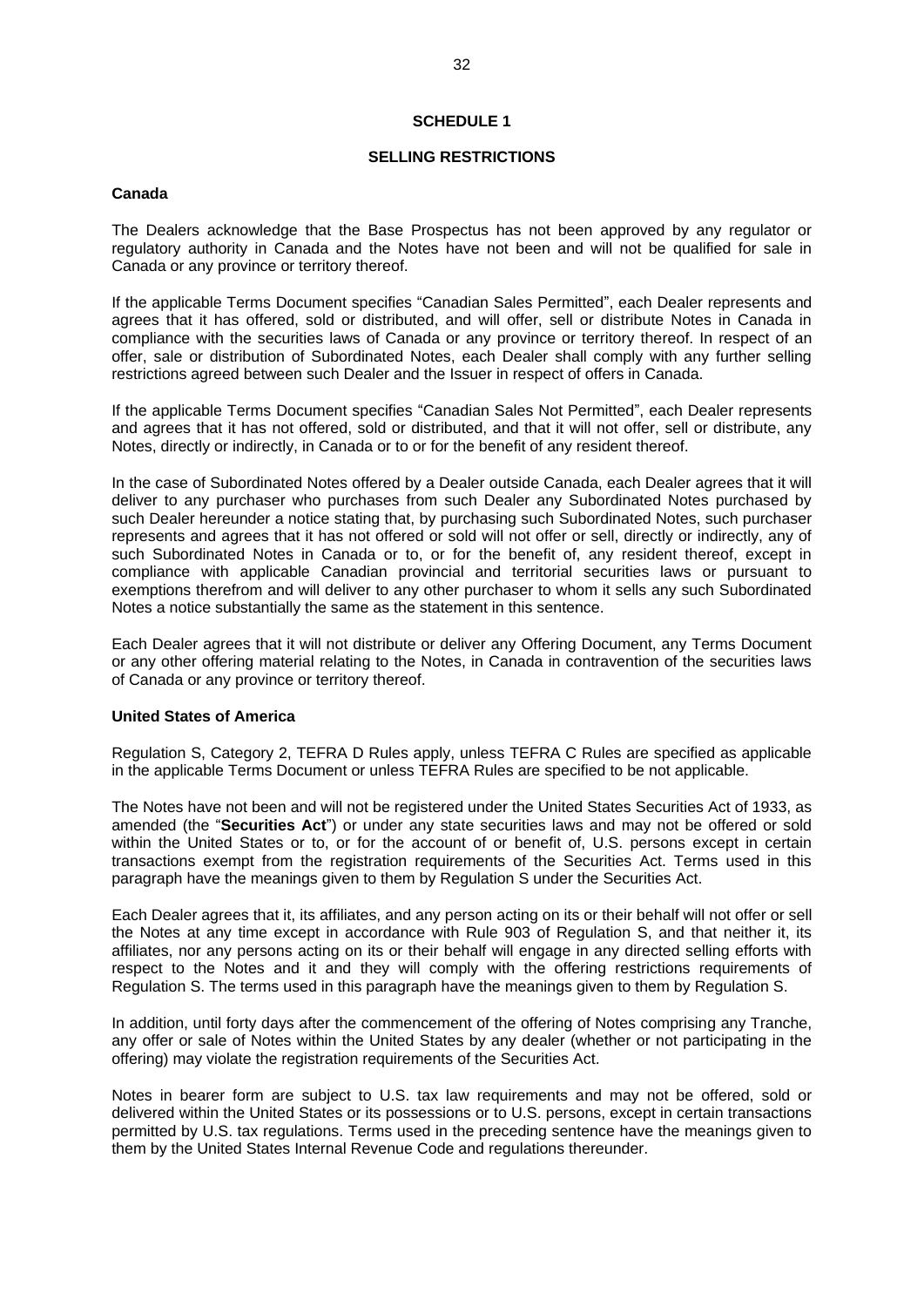*Notes in bearer form will be issued in accordance with the provisions of United States Treasury Regulation §1.163-5(c)(2)(i)(D) (or any successor United States Treasury Regulation Section including, without limitation, regulations issued in accordance with United States Internal Revenue Service Notice 2012-20 or otherwise in connection with the United States Hiring Incentives to Restore Employment Act of 2010) (the "D Rules") unless the applicable Terms Document specifies that the Notes in bearer form will be issued in accordance with the provisions of United States Treasury Regulation §1.163-5(c)(2)(i)(C) (or any successor United States Treasury Regulation Section including, without limitation, regulations issued in accordance with United States Internal Revenue Service Notice 2012-20 or otherwise in connection with the United States Hiring Incentives to Restore Employment Act of 2010) (the "C Rules").*

In addition, in respect of Notes in bearer form issued in accordance with the D Rules each Dealer represents and agrees that:

- (i) except to the extent permitted under the D Rules, (x) it has not offered or sold, and during the restricted period will not offer or sell, Notes in bearer form to a person who is within the United States or its possessions or to a United States person, and (y) such Dealer has not delivered and will not deliver within the United States or its possessions definitive Notes in bearer form that are sold during the restricted period;
- (ii) it has and throughout the restricted period will have in effect procedures reasonably designed to ensure that its employees or agents who are directly engaged in selling Notes in bearer form are aware that such Notes may not be offered or sold during the restricted period to a person who is within the United States or its possessions or to a United States person, except as permitted by the D Rules;
- (iii) if such Dealer is a United States person, it represents that it is acquiring the Notes in bearer form for purposes of resale in connection with their original issuance and, if such Dealer retains Notes in bearer form or for its own account, it will only do so in accordance with the requirements of U.S. Treas. Reg §  $1.163-5(c)(2)(i)(D)(6)$  (or any successor United States Treasury Regulation Section including, without limitation, regulations issued in accordance with United States Internal Revenue Service Notice 2012-20 or otherwise in connection with the United States Hiring Incentives to Restore Employment Act of 2010); and
- (iv) with respect to each affiliate (if any) that acquires from such Dealer Notes in bearer form for the purposes of offering or selling such Notes during the restricted period, such Dealer either (A) hereby represents and agrees on behalf of such affiliate (if any) to the effect set forth in sub-paragraphs (i), (ii) and (iii) of this paragraph or (B) agrees that it will obtain from such affiliate (if any) for the benefit of the Issuer the representations and agreements contained in sub-paragraphs (i), (ii) and (iii) of this paragraph.

Terms used in the above paragraph have the meanings given to them by the United States Internal Revenue Code and Regulations thereunder, including the D Rules.

In addition, where the C Rules are specified in the applicable Terms Document as being applicable in relation to any Tranche of Notes in bearer form, such Notes must be issued and delivered outside the United States and its possessions in connection with their original issuance. Each Dealer represents and agrees that it has not offered, sold or delivered, and will not offer, sell or deliver, directly or indirectly, Notes in bearer form within the United States or its possessions in connection with the original issuance. Further, each Dealer represents and agrees in connection with the original issuance of Notes in bearer form, it has not communicated, and will not communicate, directly or indirectly, with a prospective purchaser if such purchaser is within the United States or its possessions and will not otherwise involve its U.S. office in the offer or sale of Notes in bearer form. Terms used in this paragraph have the meanings given to them by the U. S. Internal Revenue Code and regulations thereunder, including the C Rules.

Each Dealer agrees that it has not entered and will not enter into any contractual arrangements with respect to the distribution or delivery of Notes into the United States except with its affiliates (if any) or with the prior written consent of the Issuer.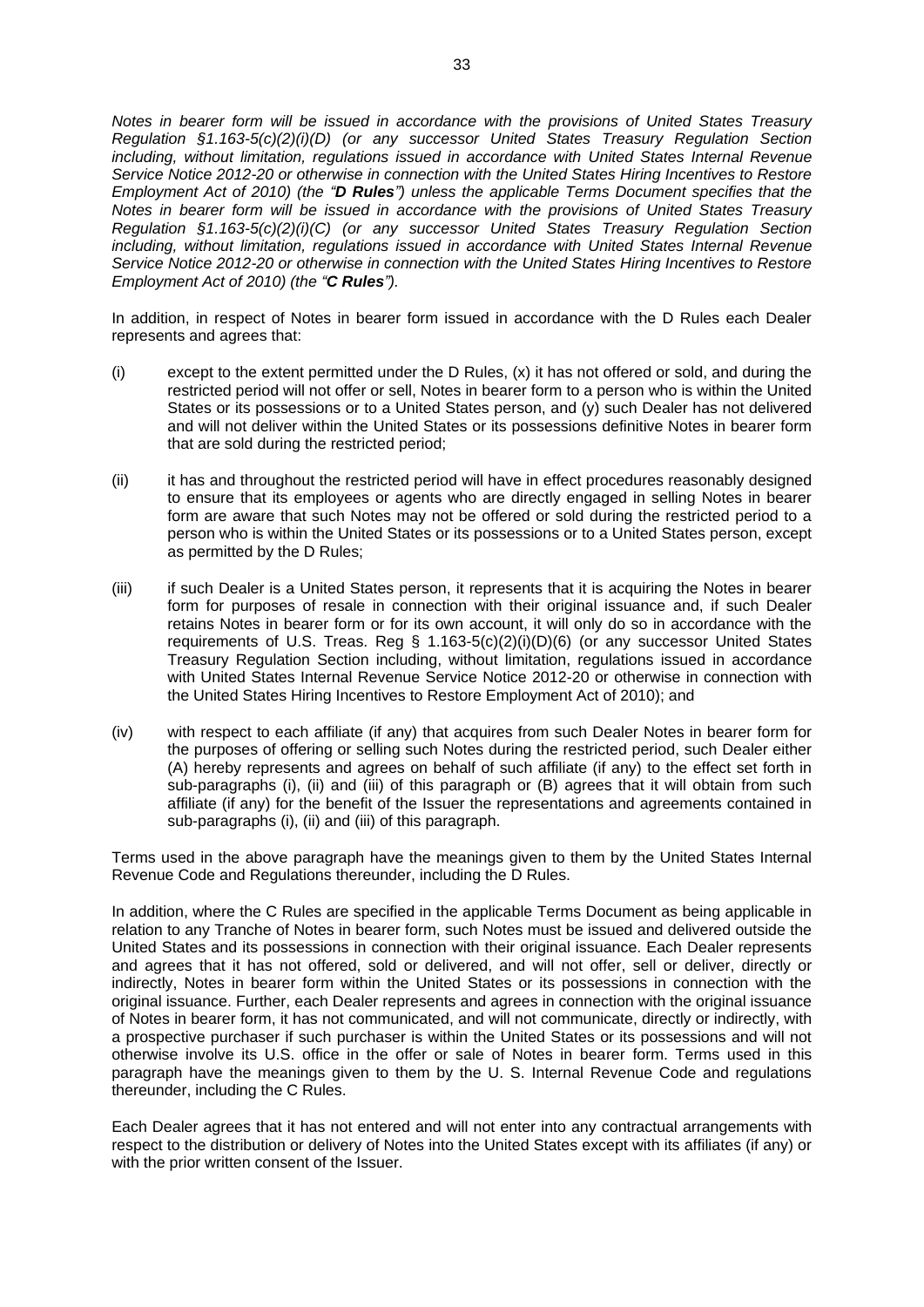#### **Prohibition of sales to EEA Retail Investors**

Unless the Terms Document in respect of any Notes specifies "Prohibition of Sales to EEA Retail Investors" as "Not Applicable", each Dealer represents and agrees that it has not offered, sold or otherwise made available and will not offer, sell or otherwise make available any Notes which are the subject of the offering contemplated by the Base Prospectus as completed by the Terms Document in relation thereto to any retail investor in the EEA. For the purposes of this provision:

- (a) the expression "**retail investor**" means a person who is one (or more) of the following:
	- (i) a retail client as defined in point (11) of Article 4(1) of MiFID II; or
	- (ii) a customer within the meaning of Directive (EU) 2016/97 (as amended), where that customer would not qualify as a professional client as defined in point (10) of Article 4(1) of MiFID II; or
	- (iii) not a qualified investor as defined in the EU Prospectus Regulation; and
- (b) the expression an "**offer**" includes the communication in any form and by any means of sufficient information on the terms of the offer and the Notes to be offered so as to enable an investor to decide to purchase or subscribe for the Notes.

If the applicable Terms Document in respect of any Notes specifies "Prohibition of Sales to EEA Retail Investors" as "Not Applicable", then in relation to each member state of the EEA (each, a "**Member State**"), each Dealer represents and agrees that it has not made and will not make an offer of Notes which are the subject of the offering contemplated by the Base Prospectus as completed by the applicable Terms Document in relation thereto to the public in that Member State except that it may make an offer of Notes to the public in that Member State:

- (a) at any time to any legal entity which is a qualified investor as defined in the EU Prospectus Regulation;
- (b) at any time to fewer than 150 natural or legal persons (other than qualified investors, as defined in the EU Prospectus Regulation), subject to obtaining the prior consent of the relevant Dealer(s) nominated by the Issuer for any such offer; or
- (c) at any time in any other circumstances falling within Article 1(4) of the EU Prospectus Regulation;

provided that no such offer of Notes referred to in (a) to (c) above shall require the publication by the Issuer or any Dealer(s) of a prospectus pursuant to Article 3 of the EU Prospectus Regulation or supplement a prospectus pursuant to Article 23 of the EU Prospectus Regulation.

For the purposes of this provision, the expression an "**offer of Notes to the public**" in relation to any Notes in any Member State means the communication in any form and by any means of sufficient information on the terms of the offer and the Notes to be offered so as to enable an investor to decide to purchase or subscribe for the Notes and the expression "**EU Prospectus Regulation**" means Regulation (EU 2017/1129) as amended.

#### **Prohibition of Sales to UK Retail Investors**

Unless the Terms Document in respect of any Notes specifies "**Prohibition of Sales to UK Retail Investors**" as "Not Applicable", each Dealer represents and agrees that it has not offered, sold or otherwise made available and will not offer, sell or otherwise make available any Notes which are the subject of the offering contemplated by the Base Prospectus as completed by the Terms Document in relation thereto to any retail investor in the UK. For the purposes of this provision:

(a) the expression "**retail investor**" means a person who is one (or more) of the following: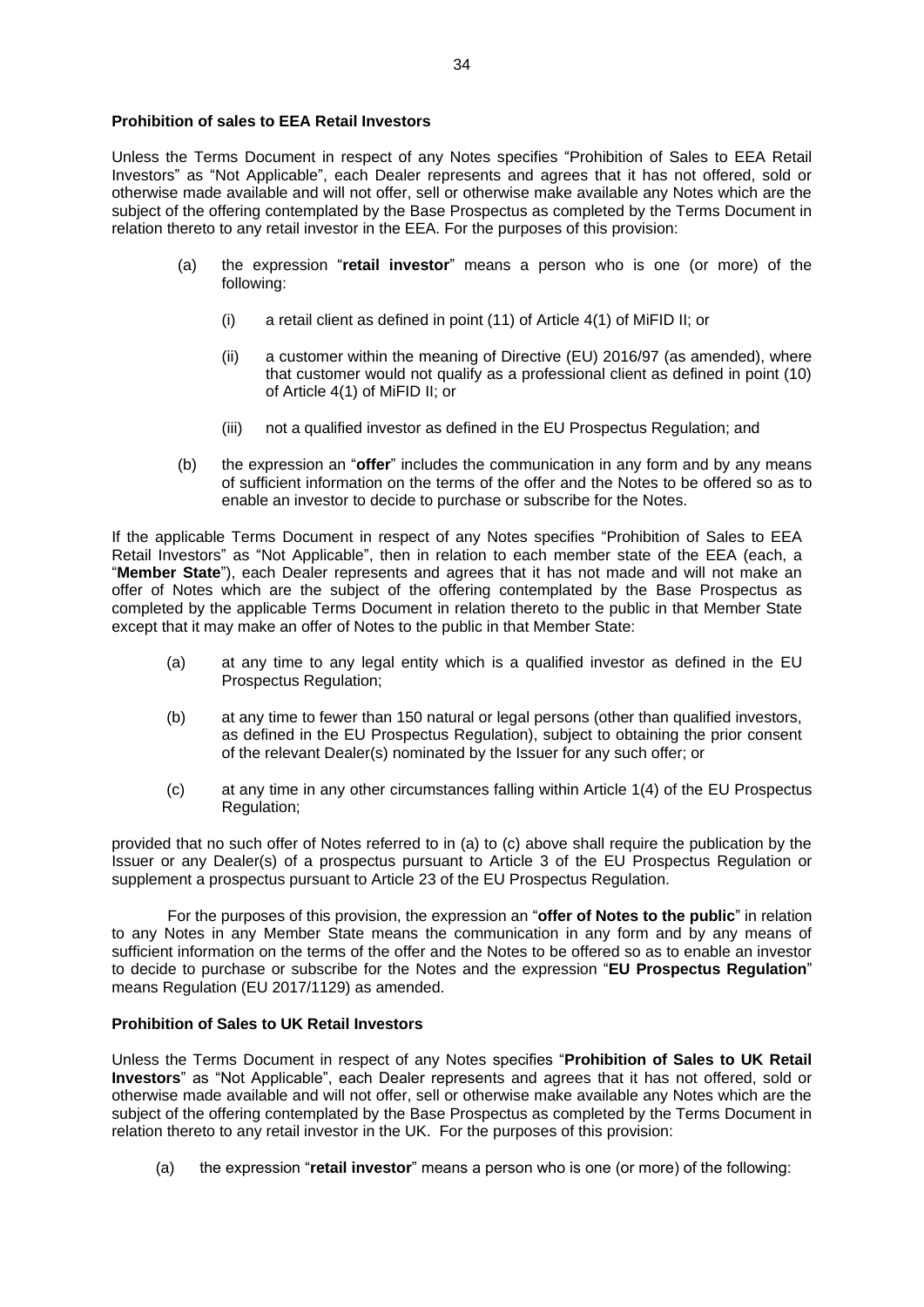- (i) a retail client, as defined in point (8) of Article 2 of Regulation (EU) No 2017/565 as it forms part of domestic law of the UK by virtue of the EUWA; or
- (ii) a customer within the meaning of the provisions of the FSMA and any rules or regulations made under the FSMA to implement Directive (EU) 2016/97 (as amended), where that customer would not qualify as a professional client, as defined in point (8) of Article 2(1) of Regulation (EU) No 600/2014 as it forms part of domestic law of the UK by virtue of the EUWA; or
- (iii) not a qualified investor as defined in the UK Prospectus Regulation; and
- (b) the expression an "**offer**" includes the communication in any form and by any means of sufficient information on the terms of the offer and the Notes to be offered so as to enable an investor to decide to purchase or subscribe for the Notes.

If the applicable Terms Document in respect of any Notes specifies "Prohibition of Sales to UK Retail Investors" as "Not Applicable", each Dealer represents and agrees that it has not made and will not make an offer of Notes which are the subject of the offering contemplated by the Base Prospectus as completed by the applicable Terms Document in relation thereto to the public in the UK except that it may make an offer of such Notes to the public in the UK:

- (a) at any time to any legal entity which is a qualified investor as defined in the UK Prospectus Regulation;
- (b) at any time to fewer than 150 natural or legal persons (other than qualified investors as defined in the UK Prospectus Regulation) in the UK subject to obtaining the prior consent of the relevant Dealer or Dealers nominated by the Issuer for any such offer; or
- (c) at any time in any other circumstances falling within section 86 of the FSMA,

provided that no such offer of Notes referred to in (a) to (c) above shall require the Issuer or any Dealer to publish a prospectus pursuant to section 85 of the FSMA or supplement a prospectus pursuant to Article 23 of the UK Prospectus Regulation.

For the purposes of this provision, the expression "**an offer of Notes to the public**" in relation to any Notes means the communication in any form and by any means of sufficient information on the terms of the offer and the Notes to be offered so as to enable an investor to decide to purchase or subscribe for the Notes and the expression "**UK Prospectus Regulation**" means Regulation (EU) 2017/1129 (as amended) as it forms part of domestic law of the UK by virtue of the EUWA.

#### **Selling Restrictions addressing additional UK Securities Laws**

Each Dealer represents, warrants and agrees that:

- (i) it has only communicated or caused to be communicated and will only communicate or cause to be communicated any invitation or inducement to engage in investment activity (within the meaning of Section 21 of the FSMA) received by it in connection with the issue or sale of any Notes in circumstances in which Section 21(1) of the FSMA would not, if the Issuer was not an authorised person, apply to the Issuer; and
- (ii) it has complied and will comply with all applicable provisions of the FSMA with respect to anything done by it in relation to such Notes in, from or otherwise involving the UK.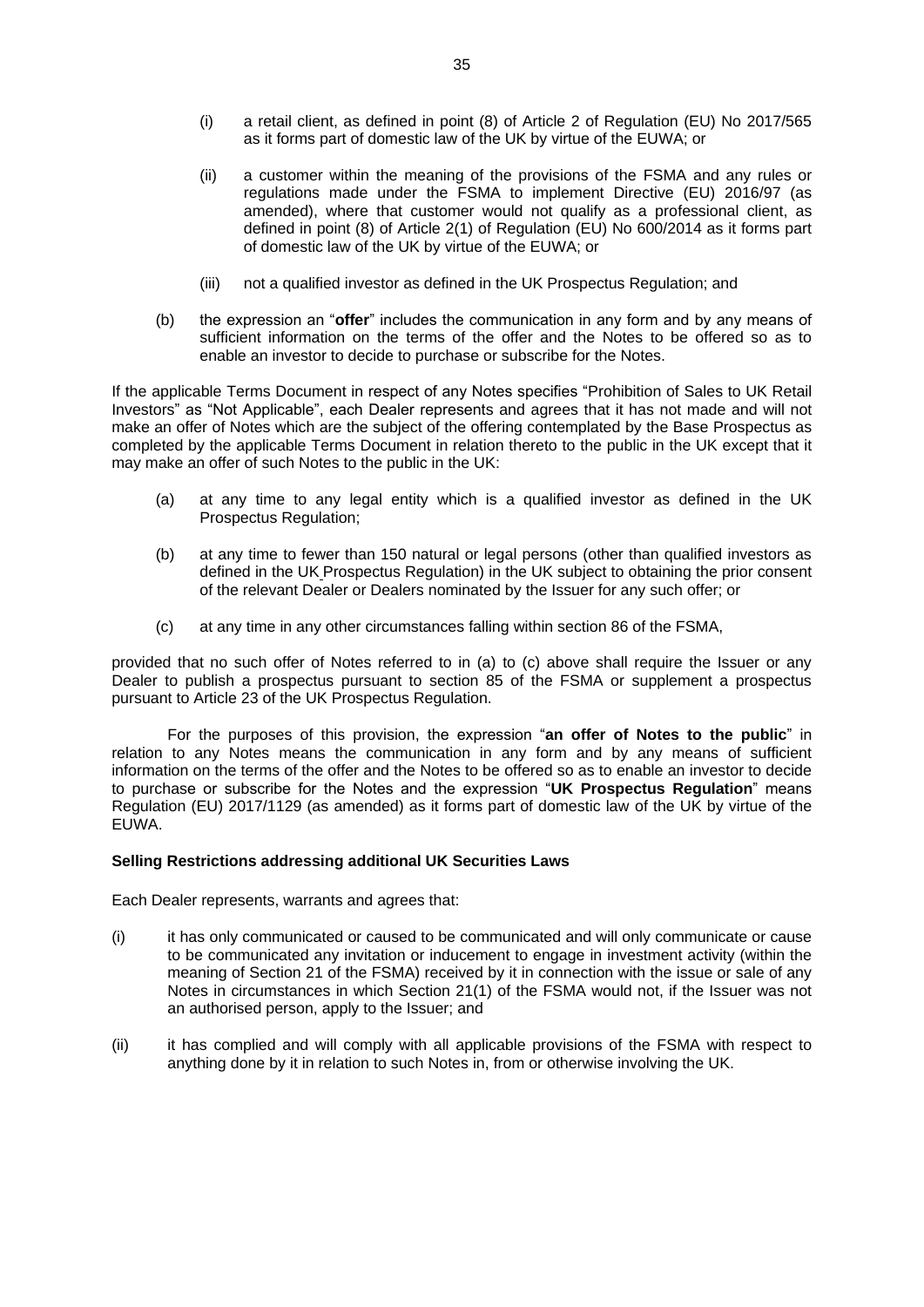# **Belgium**

Other than in respect of Notes for which "Prohibition of Sales to Belgian Consumers" is specified as "Not Applicable" in the applicable Terms Document, each Dealer represents and agrees that an offering of Notes may not be advertised to any individual in Belgium qualifying as a consumer within the meaning of Article I.1 of the Belgian Code of Economic Law, as amended from time to time (a "**Belgian Consumer**"), and that it has not offered, sold or resold, transferred or delivered, and will not offer, sell, resell, transfer or deliver, the Notes, and that it has not distributed, and will not distribute, any prospectus memorandum, information circular, brochure or any similar documents in relation to the Notes, directly or indirectly, to any Belgian Consumer.

#### **Republic of France**

The Issuer and each Dealer represents and agrees that it has not offered or sold and will not offer or sell, directly or indirectly, Notes to the public in France (other than to qualified investors as described below), and it has not distributed or caused to be distributed and will not distribute or cause to be distributed to the public in France (other than to qualified investors as described below), the Base Prospectus, the applicable Terms Document or any other offering material relating to the Notes, and that such offers, sales and distributions have been and will be made in France pursuant to Article L. 411-2 1° of the French *Code monétaire et financier* only to qualified investors *(investisseurs qualifiés*), other than individuals, as defined in Article 2 of the EU Prospectus Regulation and Article L. 411-2 of the French *Code monétaire et financier*.

The Base Prospectus is not required to be and has not been submitted to the clearance procedures to the AMF.

# **Republic of Italy**

The offering of any Notes has not been registered pursuant to Italian securities legislation and, accordingly, each Dealer represents and agrees that no Notes may be offered, sold or delivered, nor may copies of the Base Prospectus or of any other document relating to the Notes be distributed in the Republic of Italy, except:

- (a) to qualified investors (*investitori qualificati*), as defined pursuant to Article 2 of the EU Prospectus Regulation and any applicable provision of Legislative Decree No. 58 of February 24, 1998, as amended (the "**Financial Services Act**") and/or Italian CONSOB regulations; or
- (b) in other circumstances which are exempted from the rules on public offerings pursuant to Article 1 of the EU Prospectus Regulation and Article 34-*ter* of CONSOB Regulation No. 11971 of May 14, 1999, as amended from time to time, and applicable Italian laws.

Any offer, sale or delivery of any Notes or distribution of copies of the Base Prospectus or any other document relating to any Notes in Italy under (a) or (b) above must be:

- (i) be made by an investment firm, bank or financial intermediary permitted to conduct such activities in the Republic of Italy in accordance with the Financial Services Act, CONSOB Regulation No. 20307 of February 15, 2018 (as amended from time to time) and Legislative Decree No. 385 of September 1, 1993, as amended (the "**Banking Act**"); and
- (ii) comply with any other applicable laws and regulations or requirement imposed by CONSOB, the Bank of Italy (including the reporting requirements, where applicable, pursuant to Article 129 of the Banking Act and the implementing guidelines of the Bank of Italy, as amended from time to time and/or any other Italian authority.

#### **The Netherlands**

The provisions of "Prohibition of Sales to EEA and UK Retail Investors" above apply.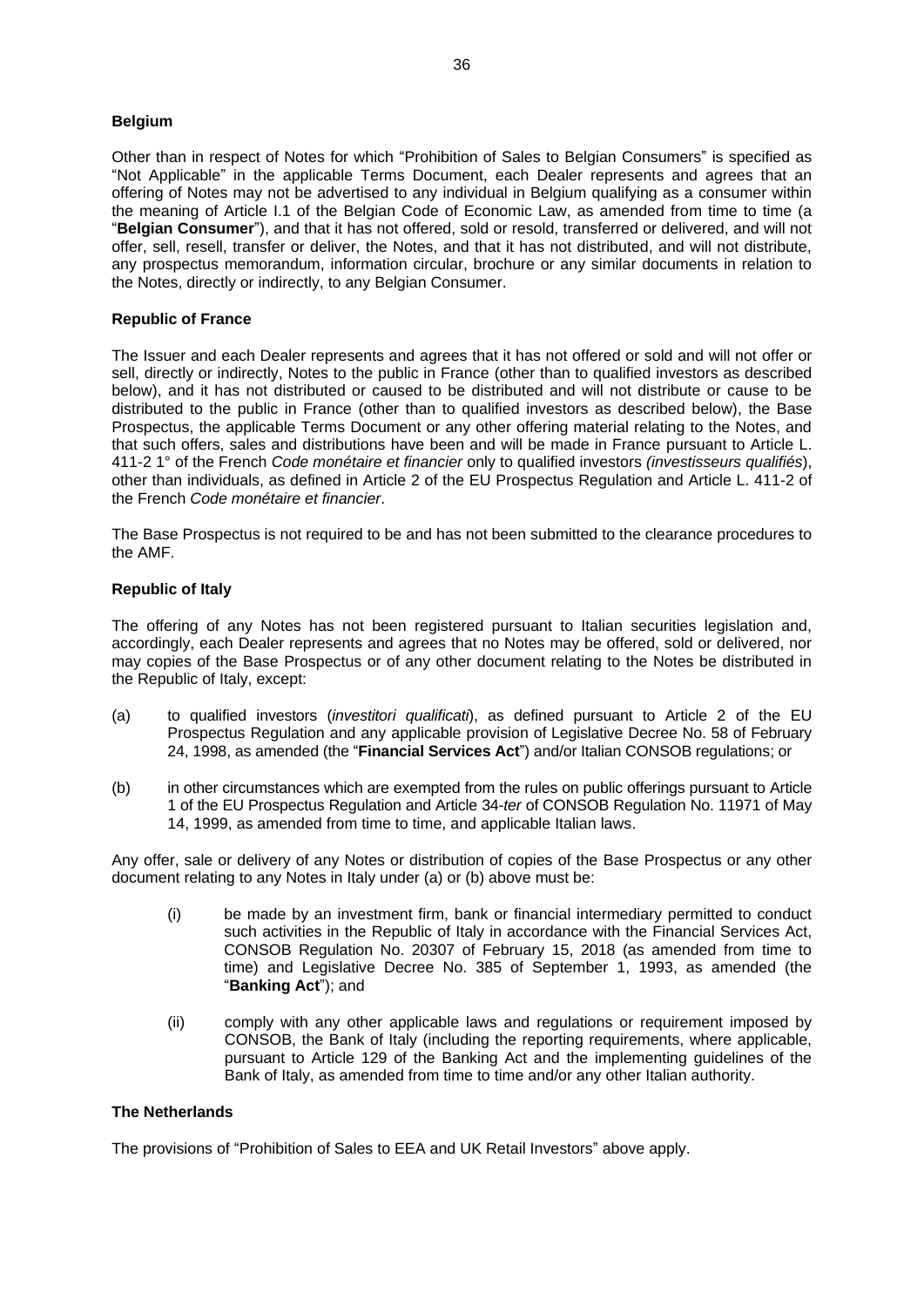In addition to the above, if the Issuer issues Zero Coupon Notes and these Zero Coupon Notes are offered in the Netherlands as part of their initial distribution or immediately thereafter:

- (a) transfer and acceptance of such Zero Coupon Notes may only take place either by and between individuals not acting in the course of their profession or business or through the mediation of either a permit holder (*Toegelaten Instelling*) of Euronext Amsterdam N.V. or the Issuer itself in accordance with the Savings Certificate Act of 21 May 1985 (*Wet inzake Spaarbewijzen*); and
- (b) certain identification requirements in relation to the issue and transfer of, and payment on the Zero Coupon Notes have to be complied with pursuant to section 3a of the Savings Certificate Act.

Furthermore, unless such Zero Coupon Notes qualify as commercial paper or certificates of deposit and the transaction is carried out between professional lenders and borrowers:

- (a) each transaction concerning such Zero Coupon Notes must be recorded in a transaction note, stating the name and address of the other party to the transaction, the nature of the transaction and details, including the number and serial number of the Zero Coupon Notes concerned;
- (b) the obligations referred to under (c) above must be indicated on a legend printed on Zero Coupon Notes that are not listed on a stock market; and
- (c) any reference to the words "to bearer" in any documents or advertisements in which a forthcoming offering of Zero Coupon Notes is publicly announced is prohibited.

For purposes of this paragraph, **Zero Coupon Notes** are Notes to bearer in definitive form that constitute a claim for a fixed sum of money against the Issuer and on which interest does not become due prior to maturity or on which no interest is due whatsoever.

#### **Japan**

No registration pursuant to Article 4, Paragraph 1 of the Financial Instruments and Exchange Act of Japan (Act No. 25 of 1948, as amended) (the "**FIEA**") has been made or will be made with respect to the Notes. Each Dealer represents and agrees that it will not offer or sell any Notes, directly or indirectly, in Japan or to, or for the benefit of, any resident of Japan (as defined under Article 6, Paragraph 1, Item 5 of the Foreign Exchange and Foreign Trade Act (Act No. 228 of 1949, as amended)), or to others for re-offering or resale, directly or indirectly, in Japan or to, or for the benefit of a resident of, Japan except pursuant to an exemption from the registration requirements of, and otherwise in compliance with, the FIEA and any other applicable laws, regulations and ministerial guidelines of Japan.

# **PRC**

The Notes may not be offered, sold or delivered, or offered, sold or delivered to any person for reoffering, resale or redelivery, in the PRC in contravention of any applicable laws.

The Base Prospectus does not constitute an offer to sell or the solicitation of an offer to buy any Notes in the PRC to any person to whom it is unlawful to make the offer or solicitation in the PRC.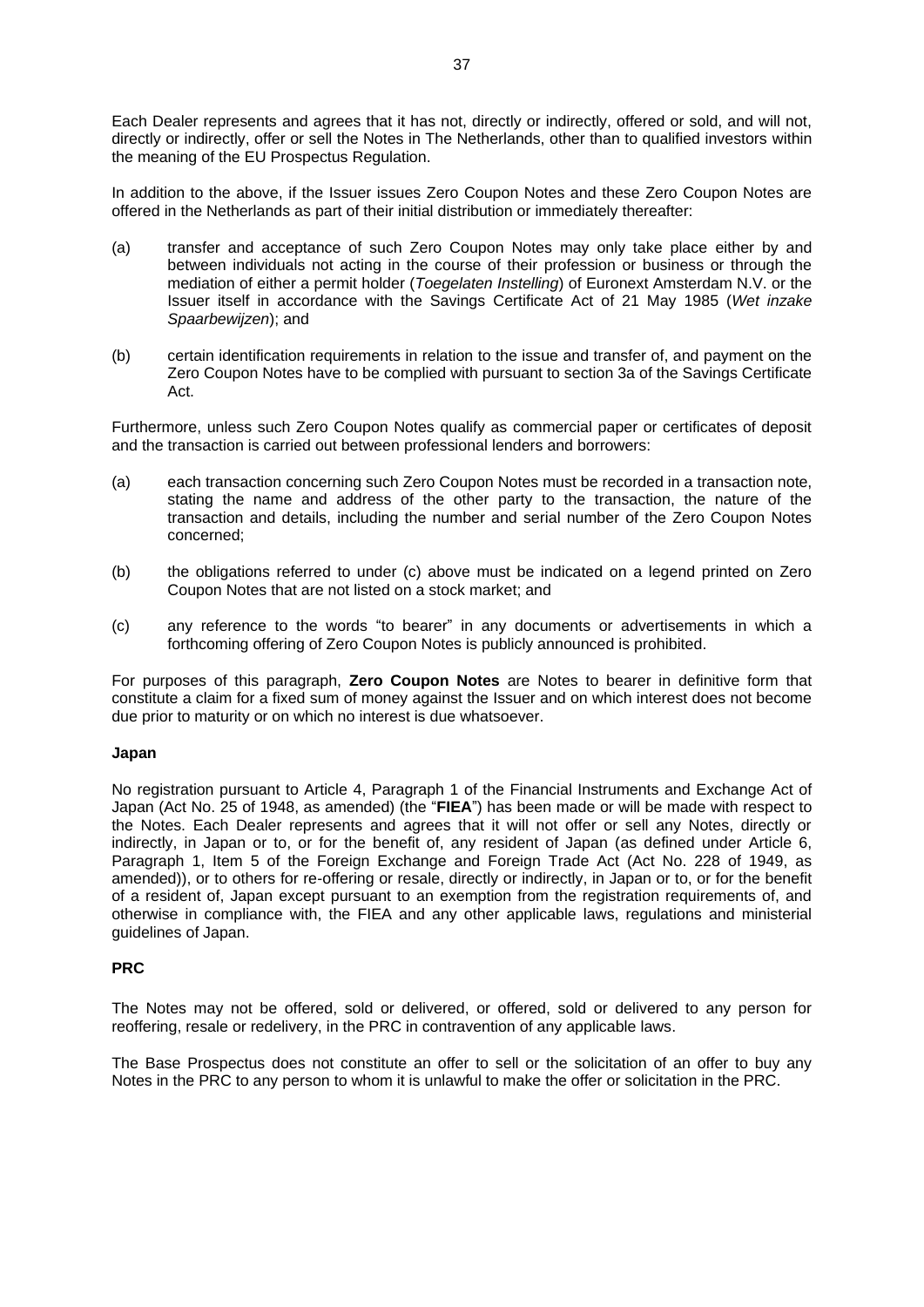The Issuer does not represent that the Base Prospectus may be lawfully distributed, or that any Notes may be lawfully offered, in compliance with any applicable registration or other requirements in the PRC, or pursuant to an exemption available thereunder, or assume any responsibility for facilitating any such distribution or offering. In particular, no action has been taken which would permit a public offering of any Notes or distribution of the Base Prospectus in the PRC. Accordingly, the Notes are not being offered or sold within the PRC by means of the Base Prospectus or any other document. Neither the Base Prospectus nor any advertisement or other offering material in relation to the Notes may be distributed or published in the PRC, except under circumstances that will result in compliance with any applicable laws and regulations.

# **Hong Kong**

Each Dealer represents and agrees that:

- (a) it has not offered or sold and will not offer or sell in Hong Kong, by means of any document, any Notes (except for Notes which are "structured products" as defined in the Securities and Futures Ordinance (Cap. 571) of Hong Kong) (the "**SFO**")) other than (i) to persons whose ordinary business is to buy or sell shares or debentures (whether as principal or agent); (ii) to "professional investors" as defined in the SFO and any rules made under the SFO; or (iii) in other circumstances which do not result in the document being a "**prospectus**" as defined in the Companies (Winding Up and Miscellaneous Provisions) Ordinance (Cap. 32) of Hong Kong (the "**C(WUMP)O)**") or which do not constitute an offer to the public within the meaning of the C(WUMP)O); and
- (b) it has not issued or had in its possession for the purposes of issue, and will not issue or have in its possession for the purposes of issue, whether in Hong Kong or elsewhere, any advertisement, invitation or document relating to the Notes, which is directed at, or the contents of which are likely to be accessed or read by, the public in Hong Kong (except if permitted to do so under the securities laws of Hong Kong) other than with respect to Notes which are or are intended to be disposed of only to persons outside Hong Kong or only to "professional investors" as defined in the SFO and any rules made under the SFO.

#### **Singapore**

The Dealer acknowledges that the Base Prospectus has not been registered as a prospectus with the Monetary Authority of Singapore. Accordingly, each Dealer represents, warrants and agrees that it has not offered or sold any Notes or caused the Notes to be made the subject of an invitation for subscription or purchase and will not offer or sell any Notes or cause the Notes to be made the subject of an invitation for subscription or purchase, and has not circulated or distributed, nor will it circulate or distribute, the Base Prospectus or any other document or material in connection with the offer or sale, or invitation for subscription or purchase, of the Notes, whether directly or indirectly, any person in Singapore other than (i) to an institutional investor (as defined in Section 4A of the Securities and Futures Act (Chapter 289 of Singapore) (as modified or amended from time to time, the "**SFA**")) pursuant to Section 274 of the SFA, (ii) to a relevant person (as defined in Section 275(2) of the SFA) pursuant to Section 275(1) of the SFA, or any person pursuant to Section 275(1A) of the SFA, and in accordance with the conditions specified in Section 275 of the SFA, or (iii) otherwise pursuant to, and in accordance with the conditions of, any other applicable provision of the SFA.

#### **Switzerland**

(a) Unless otherwise specifically provided in a Pricing Supplement in respect of Exempt Notes only and subject to paragraph (b), (i) the Senior Notes may not be publicly offered, directly or indirectly, in Switzerland within the meaning of the Swiss Financial Services Act (as amended, the "**FinSA**"), (ii) no application has or will be made to admit the Senior Notes to trading on any trading venue (exchange or multilateral trading facility) in Switzerland, (iii) neither the Base Prospectus nor any applicable Terms Document nor any other offering or marketing material relating to the Senior Notes constitutes a base prospectus pursuant to the FinSA, and (iv) neither the Base Prospectus nor any applicable Terms Document nor any other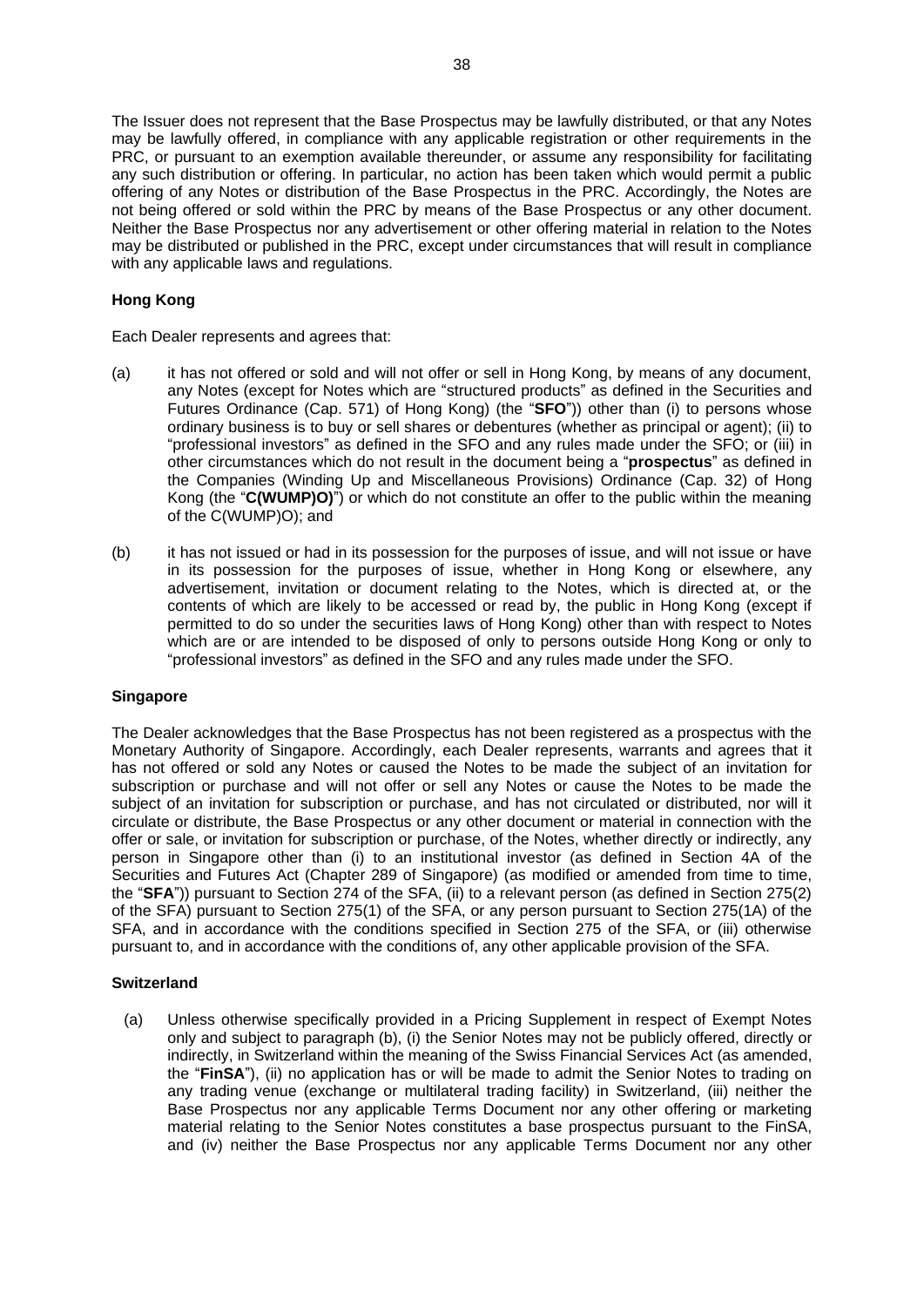offering or marketing material relating to the Senior Notes may be publicly distributed or otherwise made publicly available in Switzerland.

(b) The Issuer and the relevant Dealer(s) may agree in respect of any Notes to be issued that (i) such Notes may be publicly offered in Switzerland within the meaning of FinSA, and/or (ii) an application may be made by or on behalf of the Issuer to admit such Notes on a trading venue (exchange or multilateral trading facility) in Switzerland, provided that the Issuer and the relevant Dealer(s) comply with the applicable requirements of the FinSA in connection with such public offering and/or application for admission to trading, including, without limitation, any requirement to prepare and publish a base prospectus in accordance with FinSA and the listing rules of the relevant trading venue in Switzerland.

#### **General**

Each Dealer acknowledges that no action has been or will be taken in any country or jurisdiction by the Issuer or the Dealers that would permit a public offering of Notes, or possession or distribution of any offering material in relation thereto, in such country or jurisdiction where action for that purpose is required. Each Dealer will comply to the best of its knowledge with all applicable laws and regulations in each country or jurisdiction in or from which it purchases, offers, sells or delivers Notes or has in its possession or distributes the Base Prospectus or such offering material, in all cases at its own expense.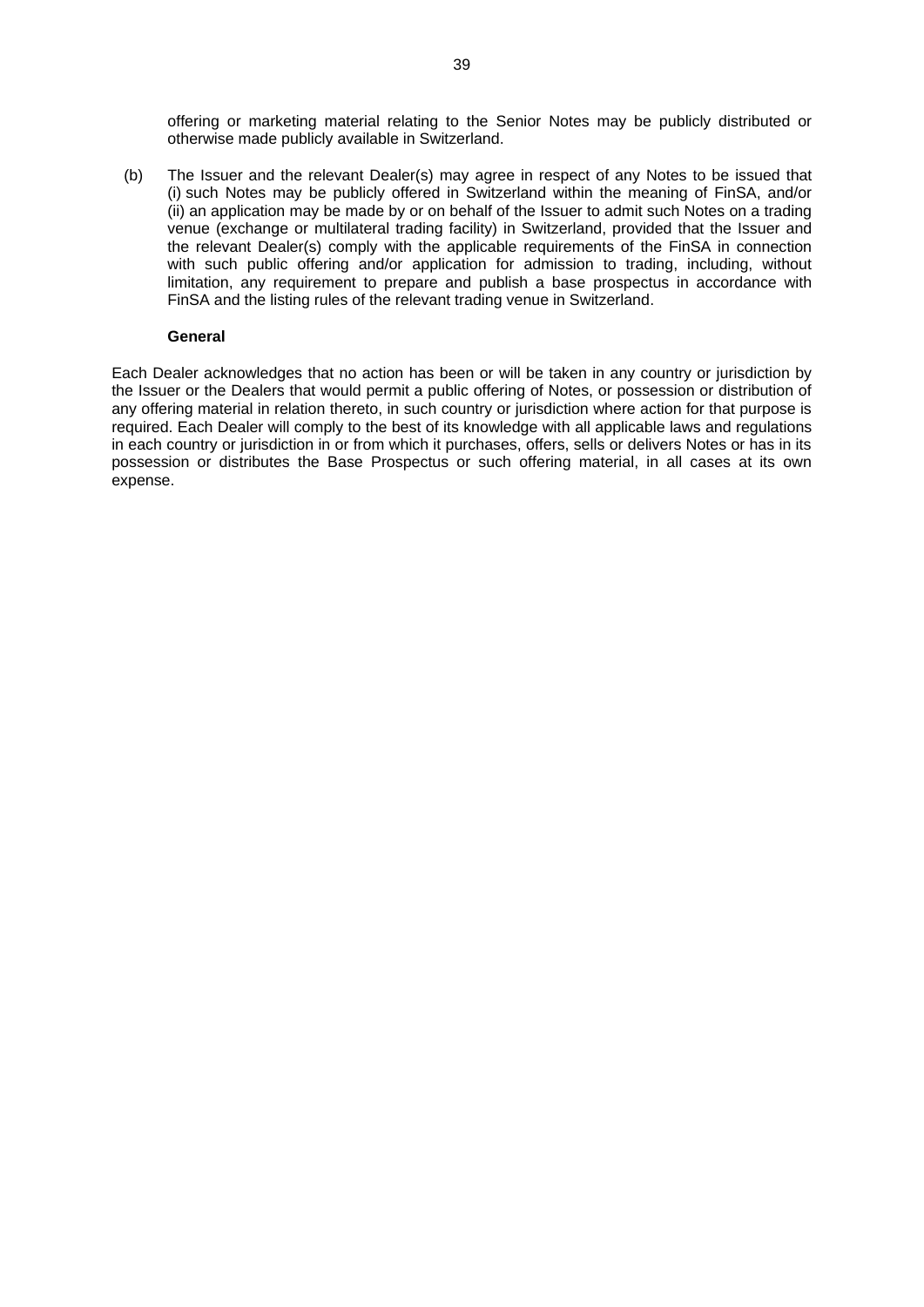# **SCHEDULE 2**

## **CONDITIONS PRECEDENT**

- 1. A copy of the *Bank Act* (Canada) (or confirmation of no change), if requested, and a certified copy of the by-laws of the Issuer.
- 2. Certified true copies of all relevant resolutions and other authorisations required to be passed or given, and evidence of any other action required to be taken, on behalf of the Issuer authorising the establishment and update of the Programme, the issue of Notes thereunder, the execution and delivery of the Amended and Restated Dealership Agreement, the Amended and Restated Issue and Paying Agency Agreement and the Issuer-ICSDs Agreement, and the Notes and the performance of the Issuer's obligations thereunder and the appointment of the persons named in the lists referred to in paragraph 3 below.
- 3. A list of the names, titles and specimen signatures of the persons authorised:
	- (a) to sign on behalf of the Issuer the documents referred to in paragraph 2 above and the Notes;
	- (b) to enter into any Relevant Agreement with any Dealer(s);
	- (c) to sign on behalf of the Issuer all notices and other documents to be delivered pursuant thereto or in connection therewith; and
	- (d) to take any other action on behalf of the Issuer in relation to the Programme.
- 4. A certified true copy of any necessary governmental, regulatory, tax, exchange control or other approvals or consents.
- 5. The Amended and Restated Dealership Agreement, duly executed.
- 6. The Amended and Restated Issue and Paying Agency Agreement, duly executed or a conformed copy thereof.
- 7. The Registration Document and confirmation of its approval by the Competent Authority.
- 8. The Base Prospectus together with confirmation of its approval by the Competent Authority and confirmation that the FCA will admit to Official List and the London Stock Exchange will admit to trading on the Market any Notes to be issued under the Programme.
- 9. Confirmation from the ISM that Exempt Notes will be admitted to trading on the ISM and that the London Stock Exchange has no further comments on the Admission Particulars.
- 10. Legal opinions from:
	- a. Stikeman Elliott (London) LLP, Canadian legal advisors to the Dealers;
	- b. Norton Rose Fulbright LLP, Canadian legal advisors to the Issuer; and
	- c. Norton Rose Fulbright LLP, English legal advisors to the Issuer.
- 11. Procedures and findings letter from the Auditors.
- 12. Confirmation that the master temporary and permanent global Notes and global registered Notes duly executed by the Issuer have been delivered to the Issuing and Paying Agent.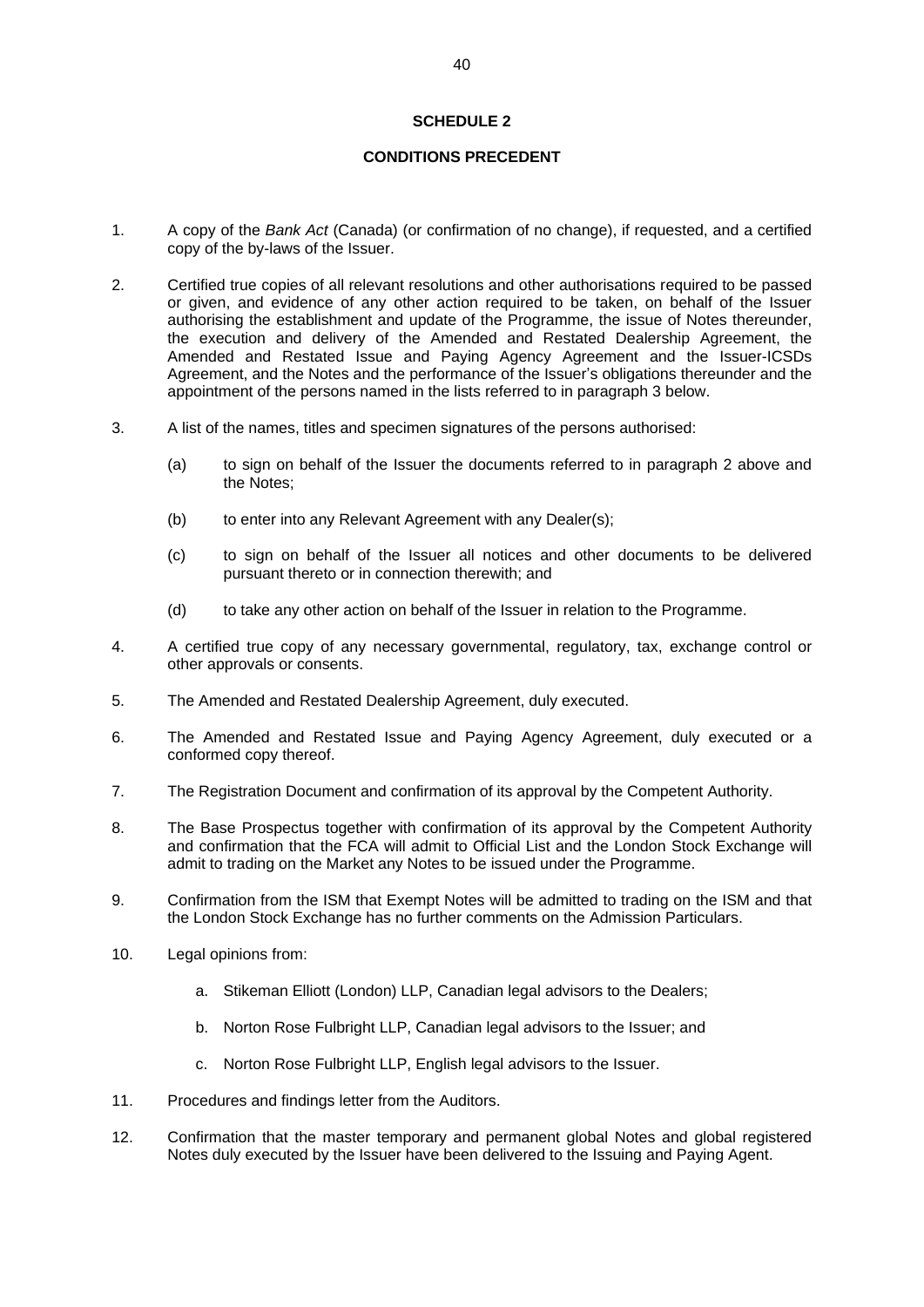- 13. In the case of Eurosystem-eligible NGNs, a true copy of the authorisation from the Issuer to the Common Safekeeper, authorising the Common Safekeeper to effectuate the NGN Temporary Global Note and NGN Permanent Global Note and to destroy the NGN Temporary Global Note and/or NGN Permanent Global Note upon instruction from the Issuing and Paying Agent.
- 14. In the case of Eurosystem-eligible NGNs, an executed Common Safekeeper election by the Issuing and Paying Agent in accordance with Clause [2.04](#page-11-0) of the Issue and Paying Agency Agreement.
- 15. In the case of NGNs, the Issuer-ICSDs Agreement, duly executed or a conformed copy thereof.
- 16. Confirmation from the Issuer of the rating for the Programme obtained from ratings agencies.
- 17. Confirmation from the Issuer that the Base Prospectus has been published in accordance with Article 21 of the UK Prospectus Regulation as described in the Base Prospectus.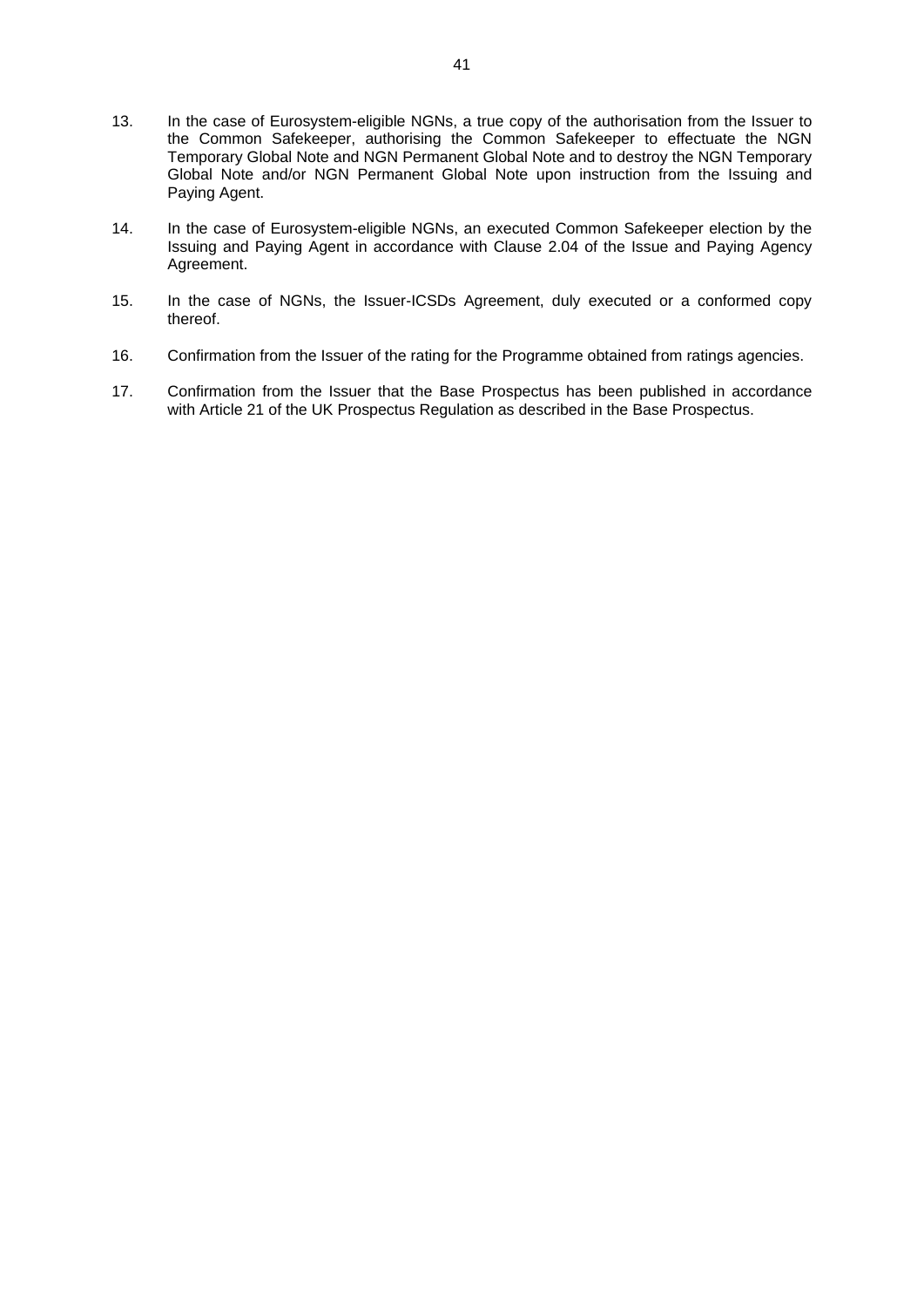#### **SCHEDULE 3**

#### **DEALER ACCESSION LETTER**

[Date]

[New Dealer] **[Address]** 

Dear Sirs,

#### **Royal Bank of Canada Programme for the Issuance of Securities**

We refer to the amended and restated dealership agreement dated July 23, 2021 and entered into in respect of the above Programme for the Issuance of Securities (such agreement, as further modified, amended or restated from time to time, the "**Dealership Agreement**") between ourselves as Issuer and the Dealer(s) from time to time party thereto, and have pleasure in inviting you to become a Dealer [but only in respect of [specify Tranche of Notes]]<sup>\*</sup> upon the terms of the Dealership Agreement, a copy of which has been supplied to you by us. You have been supplied with a copy of the [Base Prospectus] [*other Offering Document*] and the legal opinions referred to in item 9 of Schedule 2 to the Dealership Agreement, together with copies of such other documents listed in Schedule 2 as you have requested. [We are enclosing copies of the Auditors' Letter [together with letters from such Auditors addressed to you and giving you the full benefit of the Auditors' Letter.

[Solely for the purposes of the requirements of Article 9(8) of the MiFID Product Governance rules under EU Delegated Directive 2017/593 (the "**Product Governance Rules**") regarding the mutual responsibilities of manufacturers under the Product Governance Rules the Manager (the "**Manufacturer**") acknowledges that it understands the responsibilities conferred upon it under the Product Governance Rules relating to each of the product approval process, the target market and the proposed distribution channels as applying to the Notes and the related information set out in the [Final Terms/Pricing Supplement/announcements] in connection with the Notes. The Issuer notes the application of the Product Governance Rules and acknowledges the target market and distribution channels identified as applying to the Notes by the Manager and the related information set out in the [Final Terms/Pricing Supplement/announcements] in connection with the Notes.]<sup>1</sup>

[Solely for the purposes of the requirements of Article 9(8) of the 3.2.7R of the FCA Handbook Product Intervention and Product Governance Sourcebook (the "**UK MiFIR Product Governance Rules**") regarding the mutual responsibilities of manufacturers under the UK MiFIR Product Governance Rules, [each of] [the Issuer] <sup>2</sup> [and] [the Manager] ([each a] [the] "UK Manufacturer" [and together the "**UK Manufacturers]**") [acknowledges to each other UK Manufacturer that it] understands the responsibilities conferred upon it under the UK MiFIR Product Governance Rules relating to each of the product approval process, the target market and the proposed distribution channels as applying to the Notes and the related information set out in the [Final Terms/Pricing Supplement/announcements] in connection with the Notes.] [The Issuer notes the application of the UK MiFIR Product Governance Rules and acknowledge the target market and distribution channels identified as applying to the Notes by the UK Manufacturer[s] and the related information set out in the [Final Terms/Pricing Supplement/announcements]]].

[*If stabilisation is to be conducted following the safe harbour set out in Article 5 of the Market Abuse Regulation and Delegated Regulation (EU) 2016/1052 as it forms part of domestic law of the UK by virtue of the European Union (Withdrawal) Act 2018 consider including the following*:

<sup>\*</sup> Applies only where the incoming Dealer is being appointed only in relation to a particular Tranche.

<sup>\*\*</sup> Applies only where incoming Dealer is being appointed a Dealer in relation to the Programme generally, the Dealer has requested the benefit of an existing Auditors' Letter and arrangements acceptable to the Dealer and the Auditors have been made for the Dealer to obtain the benefit of such Auditors' Letter.

<sup>&</sup>lt;sup>1</sup> Insert for an appointment in respect of a Tranche of Notes where the dealer is a EEA bank and a "Manufacturer".

<sup>&</sup>lt;sup>2</sup> Insert for an appointment in respect of a Tranche of Notes where the dealer is a EEA bank and a "Manufacturer" and edit as necessary where the Issuer is issuing out of the London branch and also a Manufacturer.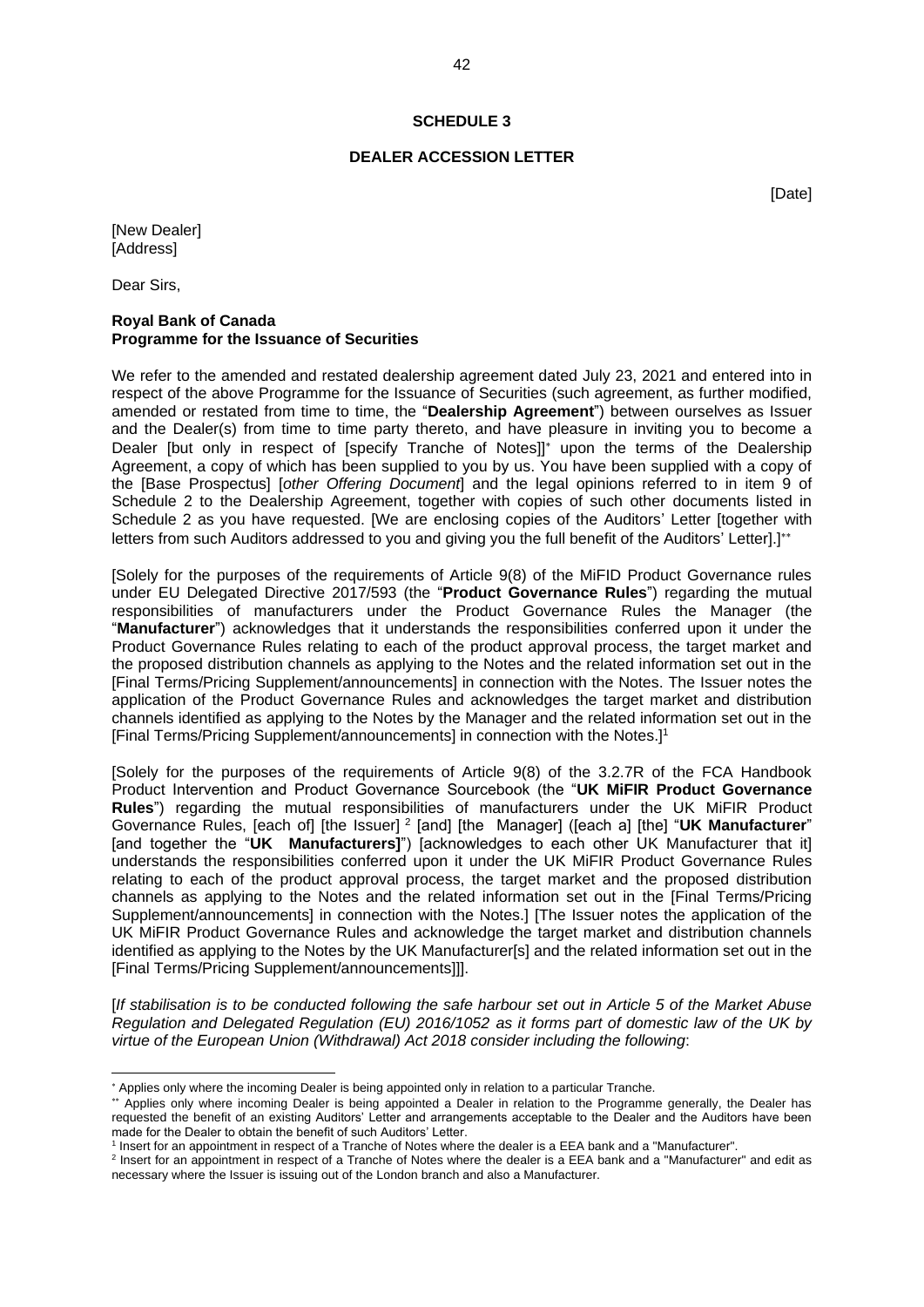We hereby acknowledge our appointment by you as the Issuer as the central point responsible for adequate public disclosure of information, and handling any request from a competent authority, in each case, in accordance with Article 6(5) of Commission Delegated Regulation (EU) 2016/1052 of March 8, 2016 with regard to regulatory technical standards for the conditions applicable to buy-back programmes and stabilisation measures as it forms part of domestic law of the UK by virtue of the European Union (Withdrawal) Act 2018.]

[We confirm that the provisions of Clause [18.1 - *Contractual Recognition of EU Bail-In*] [18.2 - *Contractual Recognition of UK Bail-In*] [18.3 – *Recognition of the U.S. Special Resolution Regimes*] of the Dealership Agreement [is/are] applicable to us. $1^3$ 

Please return to us a copy of this letter signed by an authorised signatory whereupon you will become a Dealer for the purposes of the Dealership Agreement with [, subject as hereinafter provided,]\* all the authority, rights, powers, duties and obligations of a Dealer under the Dealership Agreement [except that you shall not have the benefit of the undertakings contained in sub clause [3.02\(m\)](#page-18-0) of Clause 3.02 and shall have the benefit of the undertakings contained in sub clauses [\(j\),](#page-18-1) [\(k\),](#page-18-2) [\(l\),](#page-18-3) [\(o\)](#page-19-0) and [\(r\)](#page-19-1) of Clause 3.02 and the benefit of [Section](#page-25-0) 8 only up to and including the Issue Date of [describe the relevant Tranche of Notes]]\*.

[*If appointment is for a particular Tranche only, insert any additional selling restrictions*]

This letter is governed by, and shall be construed in accordance with, the laws of the Province of Ontario and the laws of Canada applicable therein.

Yours faithfully, **Royal Bank of Canada**

By:

<sup>&</sup>lt;sup>3</sup> Insert as applicable.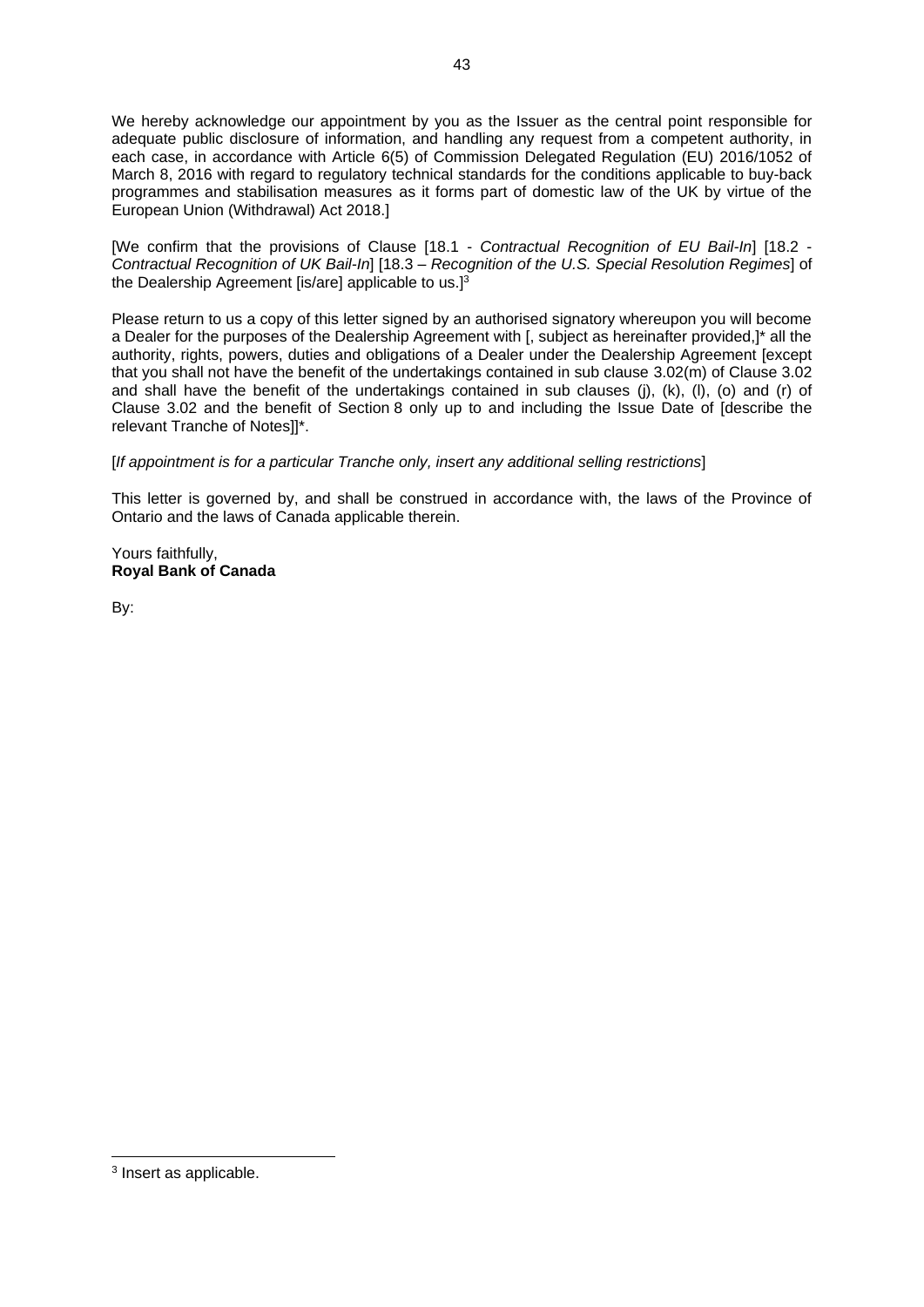# **CONFIRMATION**

We hereby accept the appointment as a Dealer and accept all the duties and obligations under, and terms and conditions of, the Dealership Agreement upon the terms of this letter, [and shall comply with the selling restriction set out above] [but only in respect of [specify Tranche of Notes].]\*

We confirm that we are in receipt of all the documents [(other than those which have been waived by agreement between us)] referred to in the second sentence of your letter and have found them to be satisfactory [and waived the production of the documents referred to in sub clauses [\(m\)](#page-18-0) and [\(n\)](#page-18-4) of Clause 3.02 of the Dealership Agreement] .

For the purposes of the Dealership Agreement our communications details are as set out below.

# **[NEW DEALER]**

By:

Date:

Address: [] Telex: Facsimile: Attention: [ ]

 $[ ]$ 

By:

\*\*\* [Copies to:

- (i) all existing Dealers who have been appointed in respect of the Programme generally; and
- (ii) the existing Issuing and Paying Agent.]

<sup>\*</sup> Applies only where the incoming Dealer is being appointed only in relation to a particular Tranche.

<sup>\*\*</sup> Applies only where the incoming Dealer is being appointed only in relation to a particular Tranche. To be modified if incoming Dealer requests the benefit of the undertakings in paragraph[s \(l\)](#page-18-3) an[d \(m\)](#page-18-0) of Clause 3.02.

<sup>\*\*\*</sup> Applies only where the incoming Dealer is being appointed in respect of the Programme generally.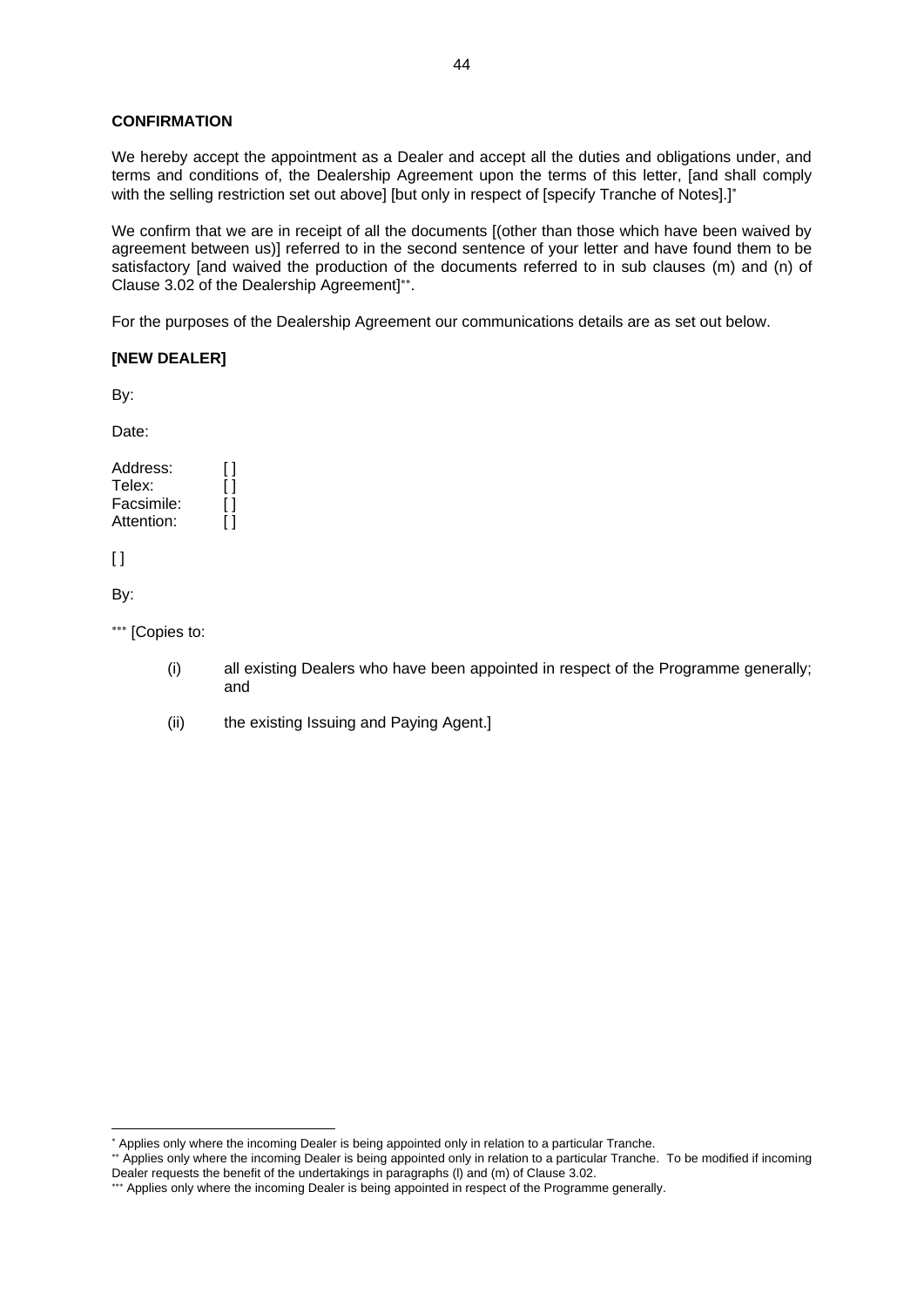#### **SCHEDULE 4**

#### **NOTICE OF INCREASE OF AUTHORISED AMOUNT**

To: [list all current Dealers appointed under the Dealership Agreement in respect of the Programme generally, Paying Agents and Registrars]

Dear Sirs,

# **Royal Bank of Canada Programme for the Issuance of Securities**

We refer to an amended and restated dealership agreement dated July 23, 2021 and entered into in respect of the above Programme for the Issuance of Securities (such agreement, as modified or amended from time to time, the "**Dealership Agreement**"), between ourselves as Issuer and the Dealers from time to time party thereto). Terms used in the Dealership Agreement shall have the same meaning in this letter.

Pursuant to Clause 8.01 of the Dealership Agreement, we hereby notify you that the Authorised<br>Amount shall be increased from  $\begin{bmatrix} 1 & 1 \end{bmatrix}$  with effect from [date] or such later date upon which | to [ ] with effect from [date] or such later date upon which the requirements of Clause 8.02 of the Dealership Agreement shall be fulfilled, subject always to the provisions of Clause 8.02 of the Dealership Agreement.

From the date upon which the increase in the Authorised Amount becomes effective, all references in the Dealership Agreement to the Programme and the Authorised Amount being in a certain amount shall be to the increased amount as specified herein.

This letter is governed by, and shall be construed in accordance with, the laws of the Province of Ontario and the laws of Canada applicable therein.

Yours faithfully, **Royal Bank of Canada**

By: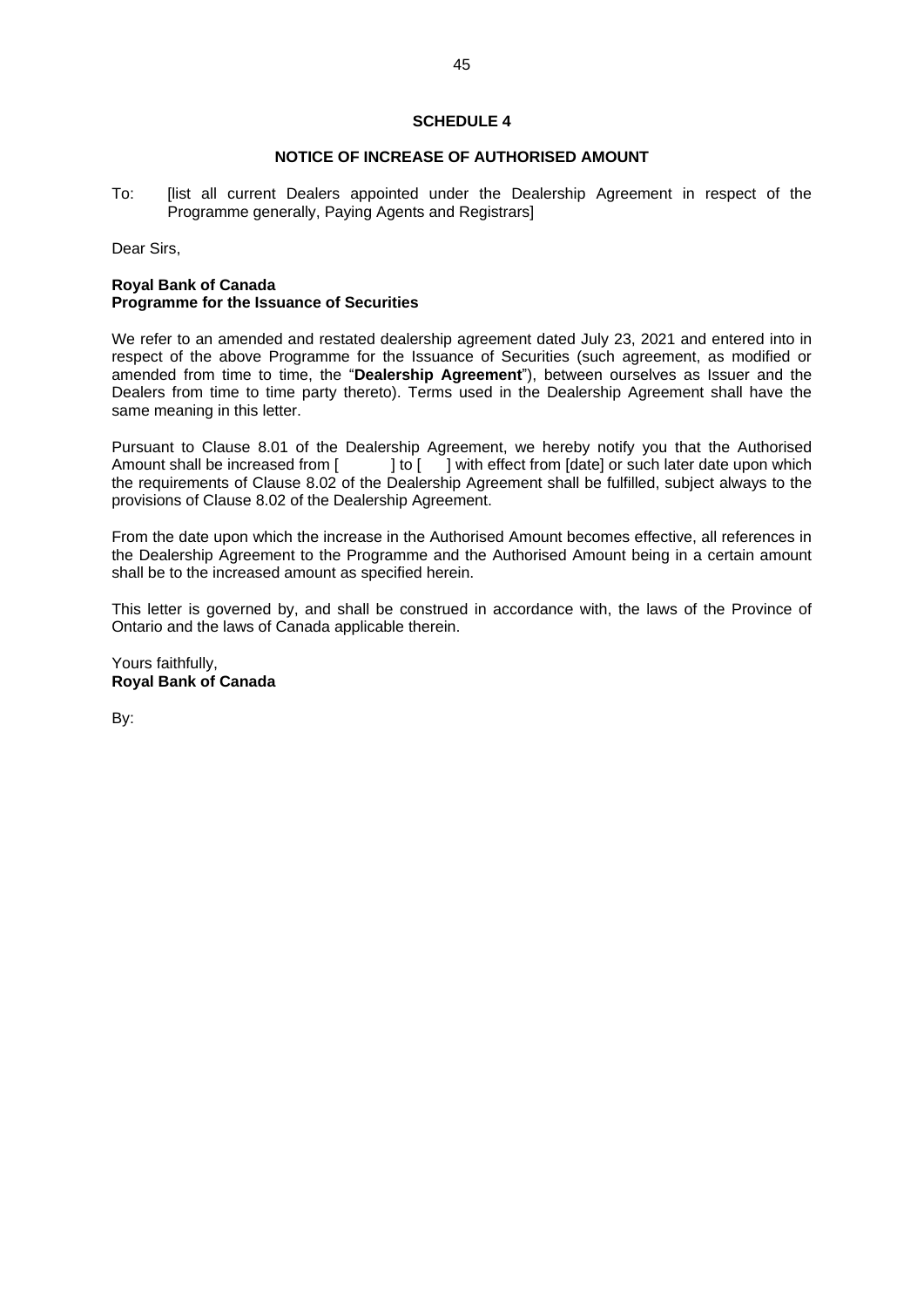#### **SCHEDULE 5**

## **NOTICE DETAILS**

*The Issuer*

#### **Royal Bank of Canada**

155 Wellington Street West 14th Floor Toronto, Ontario M5V 3K7

Fax: +1 416 974 1368<br>Fmail: ken mason@rbc ken.mason@rbc.com Attention: Managing Director, Capital and Term Funding, Corporate Treasury

*The Dealers*

#### **RBC Europe Limited**

100 Bishopsgate London EC2A 4NN

Fax: +44 (0) 20 7029 7927 Email: tmguk@rbccm.com<br>Attention: New Issues Syndica New Issues Syndicate Desk

# **Barclays Bank PLC**

5 The North Colonnade Canary Wharf London E14 4BB

Tel: +44 (0) 20 7773 9090<br>Email: mtndskldn@barclavs.org Email: mtndskldn@barclays.com<br>Attention: MTN Dealers **MTN Dealers** 

#### **Citigroup Global Markets Limited**

Citigroup Centre Canada Square Canary Wharf London E14 5LB

Tel: +44 (0) 20 7986 1984<br>Email: mtndesk@citi.com mtndesk@citi.com Attention: MTN Desk

## **Credit Suisse International**

One Cabot Square London E14 4QJ

Tel: +44 (0) 20 7888 4021 Fax: +44 (0) 20 7905 6128 Email: tmg.documentation@credit-suisse.com Attention: DCM Transaction Management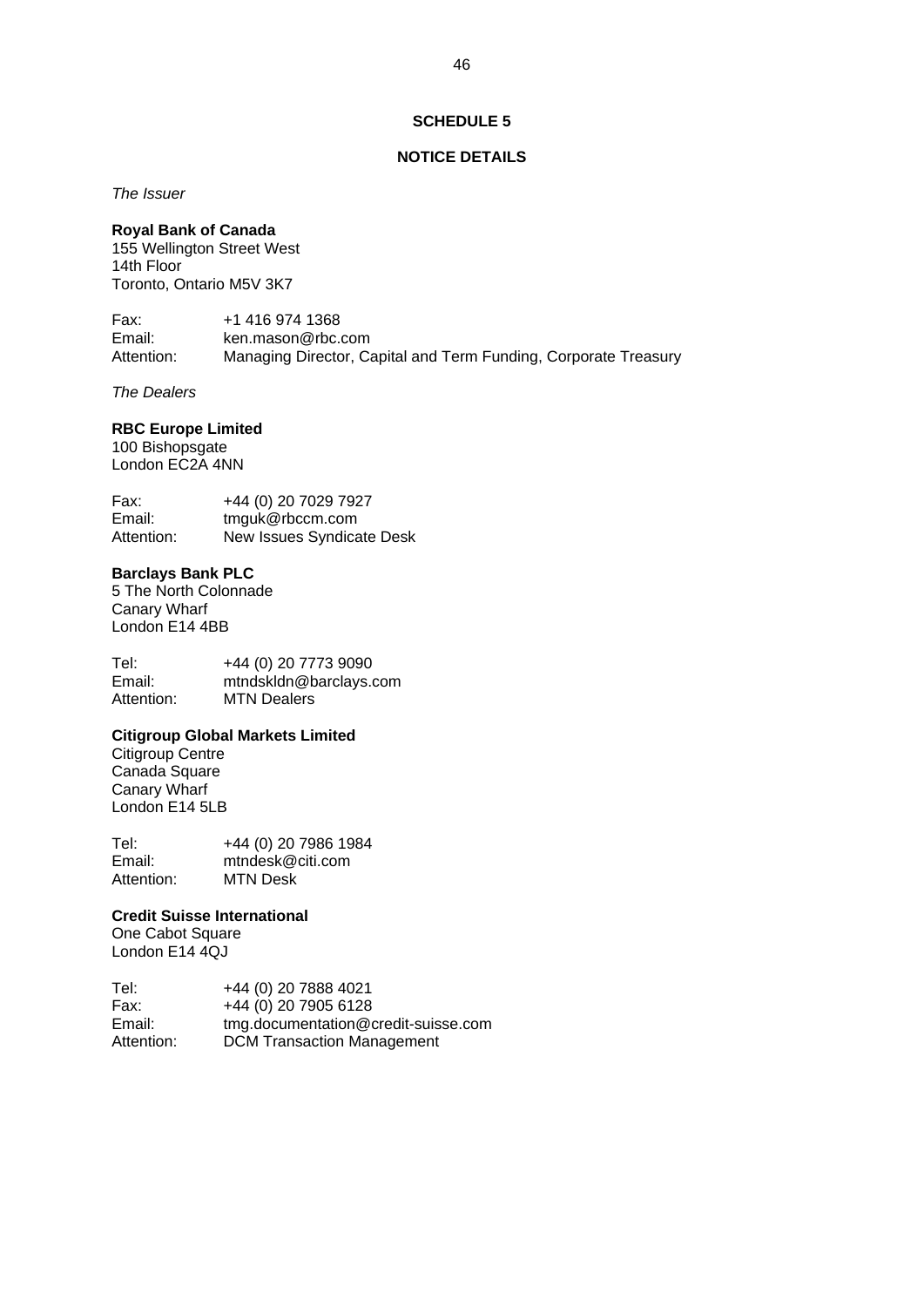#### **Deutsche Bank AG, London Branch**

Winchester House 1 Great Winchester Street London EC2N 2DB

Tel: +44 (0) 20 7545 4361<br>Email: mtn updates.london@ mtn\_updates.london@list.db.com Attention: DCM Debt Syndicate

# **HSBC Bank plc**

8 Canada Square London E14 5HQ

Tel: +44 (0) 20 7991 8888 Fax: +44 (0) 20 7992 4973 Email: transaction.management@hsbcib.com Attention: Transaction Management Group

#### **J.P. Morgan Securities plc**

25 Bank Street Canary Wharf London E14 5JP

Email: DCM\_programmes@jpmorgan.com Attention: Euro Medium Term Note Desk

# **Merrill Lynch International**

2 King Edward Street London EC1A 1HQ

Tel: +44 (0) 20 7995 3995 Fax: +44 (0) 20 7995 0048 Email: dcm\_london@bofa.com Attention: EMTN Trading and Distribution Desk

#### **Morgan Stanley & Co. International plc**

25 Cabot Square Canary Wharf London E14 4QA

Tel: +44 (0) 20 7677 4799<br>Fax: +44 (0) 20 7056 4984 Fax:  $+44 (0) 20 7056 4984$ <br>Fmail:  $t$ mglondon@morganst Email: tmglondon@morganstanley.com Attention: Head of Transaction Management Group, Global Capital Markets

# **UBS AG London Branch**

5 Broadgate London EC2M 2QS

Tel: +44 (0) 20 7567 2479 Email: OL-EMTNdesk-London@ubs.com Attention: MTNs and Private Placements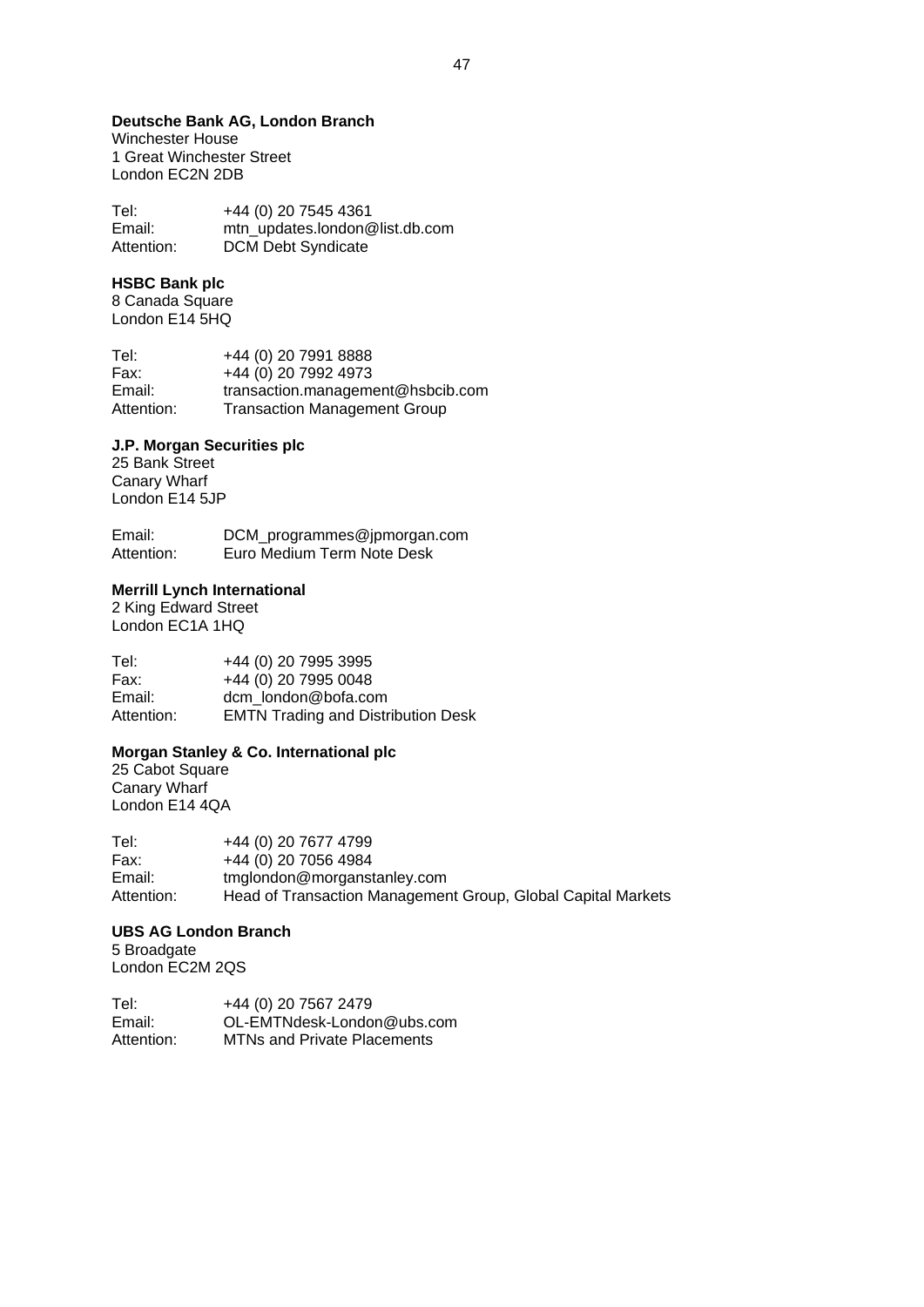#### **SCHEDULE 6**

#### **PART I**

#### **PRO FORMA FINAL TERMS**

**[MIFID II PRODUCT GOVERNANCE / TARGET MARKET - Solely for the purposes of [the/each] manufacturer's product approval process, the target market assessment in respect of the Notes has led to the conclusion that: (i) the target market for the Notes is eligible counterparties and professional clients only, each as defined in Directive 2014/65/EU (as amended, "MiFID II"); and (ii) all channels for distribution of the Notes to eligible counterparties and professional clients are appropriate. Any person subsequently offering, selling or recommending the Notes (a "distributor") should take into consideration the manufacturer['s/s'] target market assessment; however, a distributor subject to MiFID II is responsible for undertaking its own target market assessment in respect of the Notes (by**  either adopting or refining the manufacturer['s/s'] target market assessment) and determining **appropriate distribution channels.]**<sup>1</sup>

**[UK MIFIR PRODUCT GOVERNANCE / PROFESSIONAL INVESTORS AND ECPS ONLY TARGET MARKET – Solely for the purposes of [the/each] manufacturer's product approval process, the target market assessment in respect of the Notes has led to the conclusion that: (i) the target market for the Notes is only eligible counterparties, as defined in the FCA Handbook Conduct of Business Sourcebook ("COBS"), and professional clients, as defined in Regulation (EU) No 600/2014 as it forms part of domestic law of the UK by virtue of the European Union (Withdrawal) Act 2018 ("UK MiFIR"); and (ii) all channels for distribution of the Notes to eligible counterparties and professional clients are appropriate. Any person subsequently offering, selling or recommending the Notes (a "distributor") should take into consideration the manufacturer['s/s'] target market assessment; however, a distributor subject to the FCA Handbook Product Intervention and Product Governance Sourcebook (the "UK MiFIR Product Governance Rules") is responsible for undertaking its own target market assessment in respect of the Notes (by either adopting or refining the manufacturer['s/s'] target market assessment) and determining appropriate distribution channels.]**<sup>2</sup>

**[PRIIPS REGULATION PROHIBITION OF SALES TO EEA RETAIL INVESTORS - The Notes are not intended to be offered, sold or otherwise made available to and should not be offered, sold or otherwise made available to any retail investor in the European Economic Area ("EEA"). For these purposes, a retail investor means a person who is one (or more) of: (i) a retail client as defined in point (11) of Article 4(1) of [MiFID II / Directive 2014/65/EU (as amended, "MiFID II")]; (ii) a customer within the meaning of Directive 2016/97/EU (as amended), where that customer would not qualify as a professional client as defined in point (10) of Article 4(1) of MiFID II; or (iii) not a qualified investor as defined in Regulation (EU) 2017/1129 (as amended). Consequently, no key information document required by Regulation (EU) No 1286/2014 (as amended, the "PRIIPs Regulation") for offering or selling the Notes or otherwise making them available to retail investors in the EEA has been prepared and therefore offering or selling the Notes or otherwise making them available to any retail investor in the EEA may be unlawful under the PRIIPs Regulation.]<sup>3</sup>**

**[PROHIBITION OF SALES TO UK RETAIL INVESTORS – The Notes are not intended to be offered, sold or otherwise made available to and should not be offered, sold or otherwise made available to any** 

<sup>1</sup> Legend to be included on front of the Final Terms if transaction is in scope of MiFID II and following the ICMA 1 "all bonds to all professionals" target market approach.

<sup>.&</sup>lt;br>Legend to be included on front of the Final Terms if transaction is in scope of UK MIFIR and following the ICMA 1 "all bonds to all professionals" target market approach.

<sup>&</sup>lt;sup>3</sup> Legend to be included on front of the Final Terms if the Notes potentially constitute "packaged" products and no key information document will be prepared or the Issuer wishes to prohibit offers to EEA retail investors for any other reason, in which case the selling restriction should be specified to be "Applicable".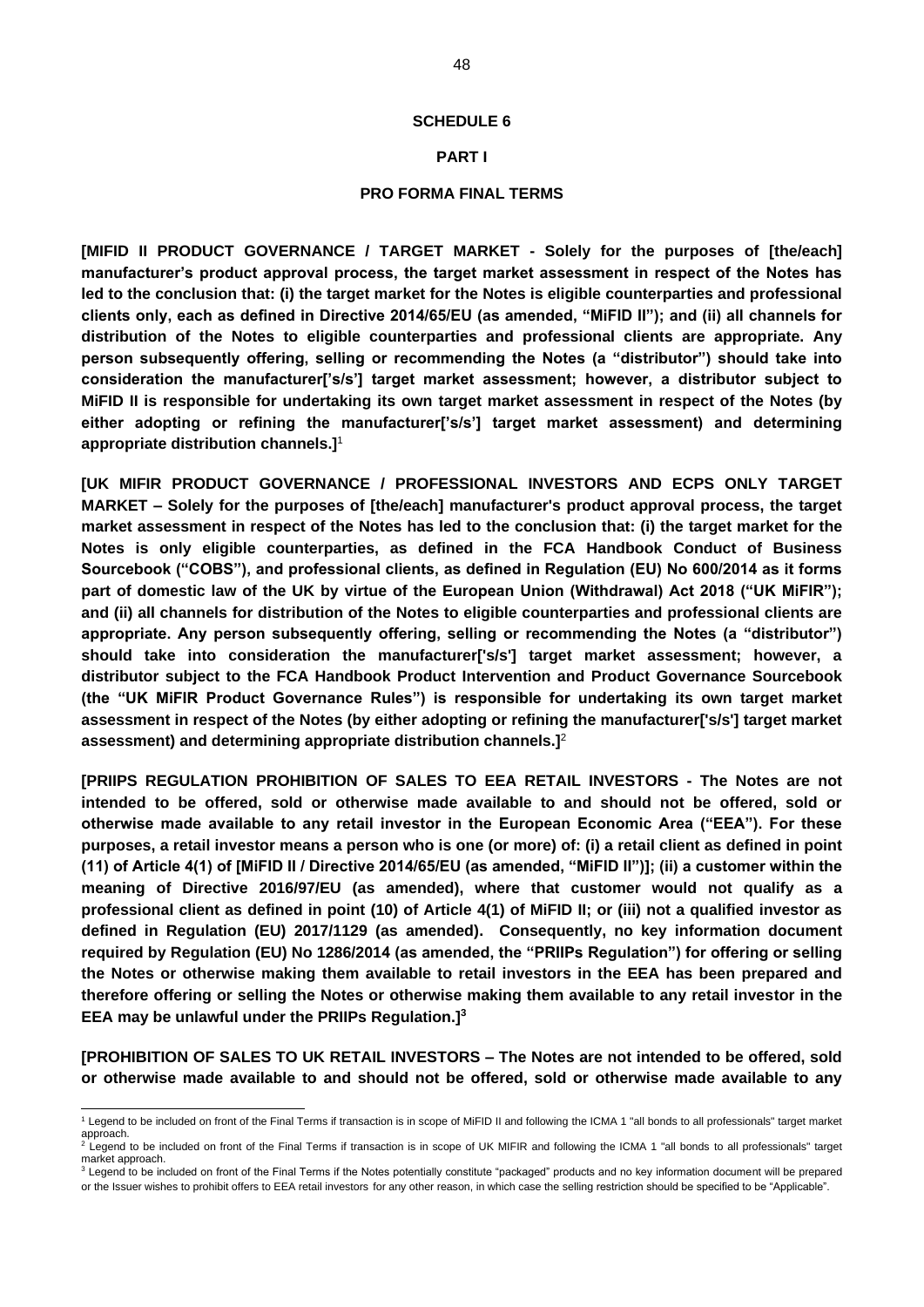**retail investor in the UK. For these purposes, a retail investor means a person who is one (or more) of: (i) a retail client, as defined in point (8) of Article 2 of Regulation (EU) No 2017/565 as it forms part of domestic law of the UK by virtue of the European Union (Withdrawal) Act 2018 ("EUWA"); (ii) a customer within the meaning of the provisions of the UK Financial Services and Markets Act (as amended, the "FSMA") and any rules or regulations made under the FSMA to implement Directive (EU) 2016/97, where that customer would not qualify as a professional client, as defined in point (8) of Article 2(1) of Regulation (EU) No 600/2014 as it forms part of domestic law of the UK by virtue of the EUWA; or (iii) not a qualified investor as defined in Article 2 of Regulation (EU) 2017/1129 (as amended) as it forms part of domestic law of the UK by virtue of the EUWA. Consequently, no key information document required by Regulation (EU) No 1286/2014 (as amended) as it forms part of domestic law of the UK by virtue of the EUWA (the "UK PRIIPs Regulation") for offering or selling the Notes or otherwise making them available to retail investors in the UK has been prepared and therefore offering or selling the Notes or otherwise making them available to any retail investor in the UK may be unlawful under the UK PRIIPs Regulation.]<sup>4</sup>**

[**NOTIFICATION UNDER SECTION 309B(1)(C) OF THE SECURITIES AND FUTURES ACT (CHAPTER 289) OF SINGAPORE (***AS MODIFIED OR AMENDED FROM TIME TO TIME* **(the "SFA")** - [*To insert notice if classification of the Notes is not "prescribed capital markets products<sup>5</sup> ", pursuant to Section 309B of the SFA*].<sup>3</sup> ]

**[THESE NOTES ARE SUBJECT TO CONVERSION IN WHOLE OR IN PART – BY MEANS OF A TRANSACTION OR SERIES OF TRANSACTIONS AND IN ONE OR MORE STEPS – INTO COMMON SHARES OF ROYAL BANK OF CANADA OR ANY OF ITS AFFILIATES UNDER SUBSECTION 39.2(2.3) OF THE CANADA DEPOSIT INSURANCE CORPORATION ACT (CANADA) ("CDIC ACT") AND TO VARIATION OR EXTINGUISHMENT IN CONSEQUENCE AND SUBJECT TO THE APPLICATION OF THE LAWS OF THE PROVINCE OF ONTARIO AND THE FEDERAL LAWS OF CANADA APPLICABLE THEREIN IN RESPECT OF THE OPERATION OF THE CDIC ACT WITH RESPECT TO THE NOTES.]<sup>6</sup>**

**Final Terms dated •**

**[Logo]**

# **ROYAL BANK OF CANADA**

(*a Canadian chartered bank*)

(the "**Issuer**")

#### Legal Entity Identifier (LEI): ES7IP3U3RHIGC71XBU11

Issue of [Aggregate Principal Amount of Tranche] [Title of Notes] issued pursuant to the Base Prospectus as part of the Programme for the Issue of Securities

[The Notes will only be admitted to trading on [*insert name of relevant QI market/segment*], which is [*an UK regulated market/a specific segment of a UK regulated market*] (as defined in UK MiFIR), to which only

<sup>4</sup> Legend to be included on front of the Final Terms if the Notes potentially constitute "packaged" products and no key information document will be prepared or the Issuer wishes to prohibit offers to UK retail investors for any other reason, in which case the selling restriction should be specified to be "Applicable".

<sup>5</sup> Relevant Dealer(s) to consider whether it/they have received the necessary product classification from the Issuer prior to the launch of the offer, pursuant to Section 309B of the SFA.

<sup>&</sup>lt;sup>6</sup> Legend to be included on front of the Final Terms if the Notes are Bail-inable Notes.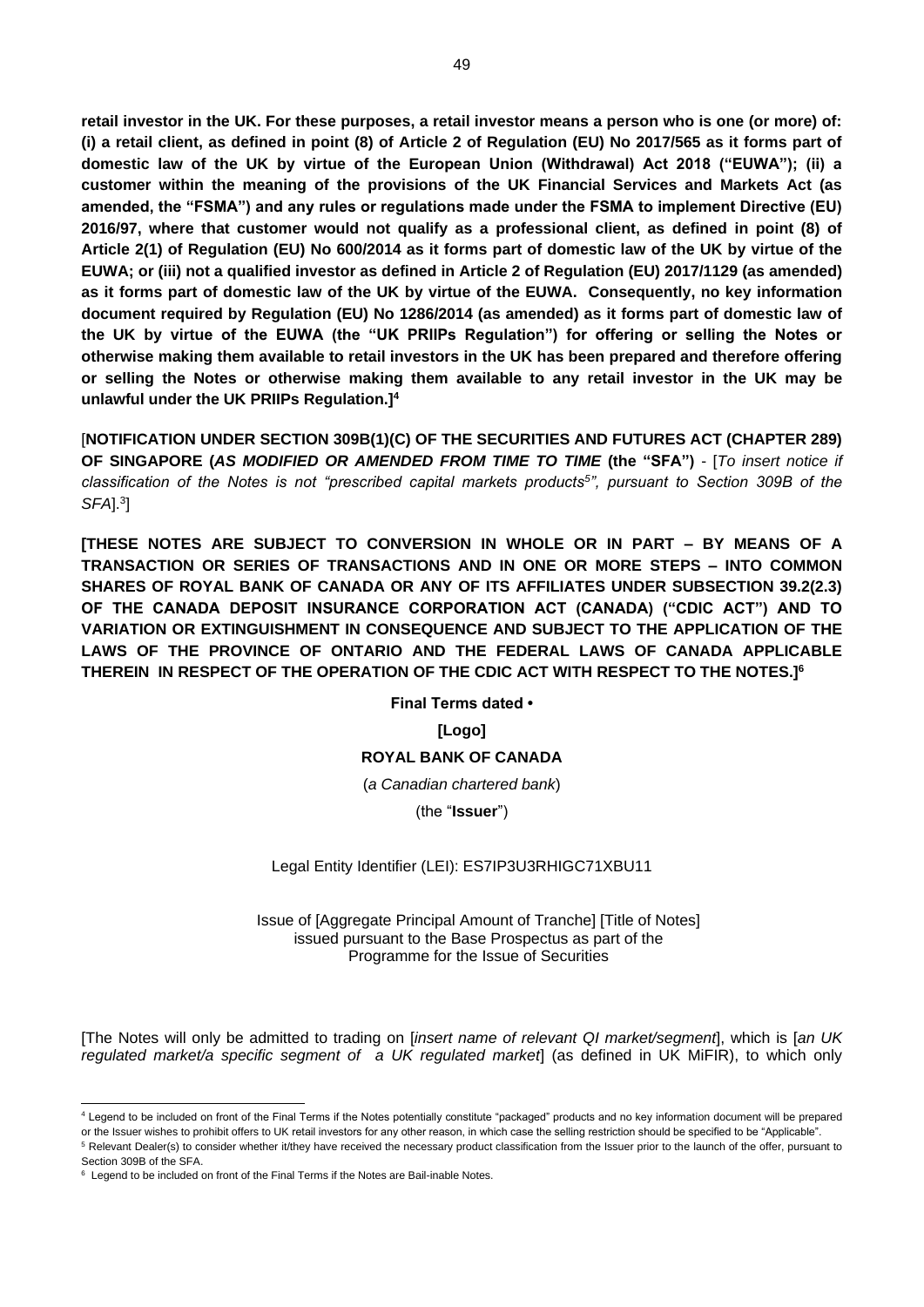qualified investors (as defined in the UK Prospectus Regulation) can have access and shall not be offered or sold to investors that are not qualified investors.]<sup>7</sup>

## **PART A – CONTRACTUAL TERMS**

[Terms used herein shall be deemed to be defined as such for the purposes of the Conditions (the "**Conditions**") set forth in the base prospectus dated July 23, 2021 [and the supplemental prospectus[es] dated [●]] which [together] constitute[s] a base prospectus (the "**Base Prospectus**") for the purposes of [Regulation (EU) 2017/1129 as it forms part of domestic law of the UK by virtue of the European Union (Withdrawal) Act 2018 (the "**UK Prospectus Regulation**")]/ UK Prospectus Regulation]. This document constitutes the Final Terms of the Notes described herein for the purposes of Article 8 of the UK Prospectus Regulation and must be read in conjunction with such Base Prospectus in order to obtain all relevant information. [The Base Prospectus, including all documents incorporated by reference therein, [is] [are] available for viewing on the Issuer's website at *https://www.rbc.com/investor-relations/european-senior-notesprogram.html* and copies may be obtained from the offices of the Issuer, 20th Floor, 200 Bay Street, Toronto, Ontario, Canada M5J 2J5 and the offices of the Issuing and Paying Agent, One Canada Square, London E14 5AL, England.]

[Terms used herein shall be deemed to be defined as such for the purposes of the Conditions (the "**Conditions**") set forth in the base prospectus dated [*original date*] [and the supplemental prospectus[es] dated [●]] which are incorporated by reference in the Base Prospectus dated July 23, 2021]. This document constitutes the Final Terms of the Notes described herein for the purposes of Article 8 of [Regulation (EU) 2017/1129 as it forms part of domestic law of the UK by virtue of the European Union (Withdrawal) Act 2018 (the "**UK Prospectus Regulation**")/the UK Prospectus Regulation] and must be read in conjunction with the base prospectus dated July 23, 2021 [and the supplemental prospectus[es]] dated [•]], which [together] constitute[s] a base prospectus for the purposes of the UK Prospectus Regulation (the "**Base Prospectus**"), including the Conditions incorporated by reference in the Base Prospectus]. The Base Prospectus, including all documents incorporated by reference therein, are available for viewing on the Issuer's website at *[https://www.rbc.com/investor-relations/european-senior-notesprogram.](https://www.rbc.com/investor-relations/european-senior-notesprogram)html* and copies may be obtained from the offices of the Issuer, 20th Floor, 200 Bay Street, Toronto, Ontario, Canada M5J 2J5 and the offices of the Issuing and Paying Agent, One Canada Square, London E14 5AL, England.]

| 1. | [(i)] Series Number:                                 |                                                                                                                                                                                                                                                                                                                                                          |
|----|------------------------------------------------------|----------------------------------------------------------------------------------------------------------------------------------------------------------------------------------------------------------------------------------------------------------------------------------------------------------------------------------------------------------|
|    | [(ii) Tranche Number:                                |                                                                                                                                                                                                                                                                                                                                                          |
|    | Date on which the Notes become<br>(iii)<br>fungible: | [Not Applicable] [The Notes shall be consolidated and<br>form a single Series and be interchangeable for trading<br>purposes with the [<br>] on [ ] [the Issue Date]<br>[exchange of the Temporary Global Note for interests in<br>the Permanent Global Note, as referred to in paragraph<br>[23] below [which is expected to occur on or about [<br>].] |
| 2. | <b>Specified Currency or Currencies:</b>             |                                                                                                                                                                                                                                                                                                                                                          |
|    | (Condition 1.11)                                     |                                                                                                                                                                                                                                                                                                                                                          |
| 3. | Aggregate Principal Amount:                          |                                                                                                                                                                                                                                                                                                                                                          |
|    | [(i)] Series:                                        |                                                                                                                                                                                                                                                                                                                                                          |
|    | Tranche:<br>[(ii)]                                   |                                                                                                                                                                                                                                                                                                                                                          |
| 4. | <b>Issue Price:</b>                                  | [ ] per cent. of the Aggregate Principal Amount [plus<br>accrued interest from [                                                                                                                                                                                                                                                                         |

<sup>&</sup>lt;sup>7</sup> Legend to be included for Notes with a minimum denomination of less than Euro 100,000 (or equivalent in another currency) which will only be admitted to trading on a UK regulated market, or a specific segment of a UK regulated market, to which only qualified investors can have access.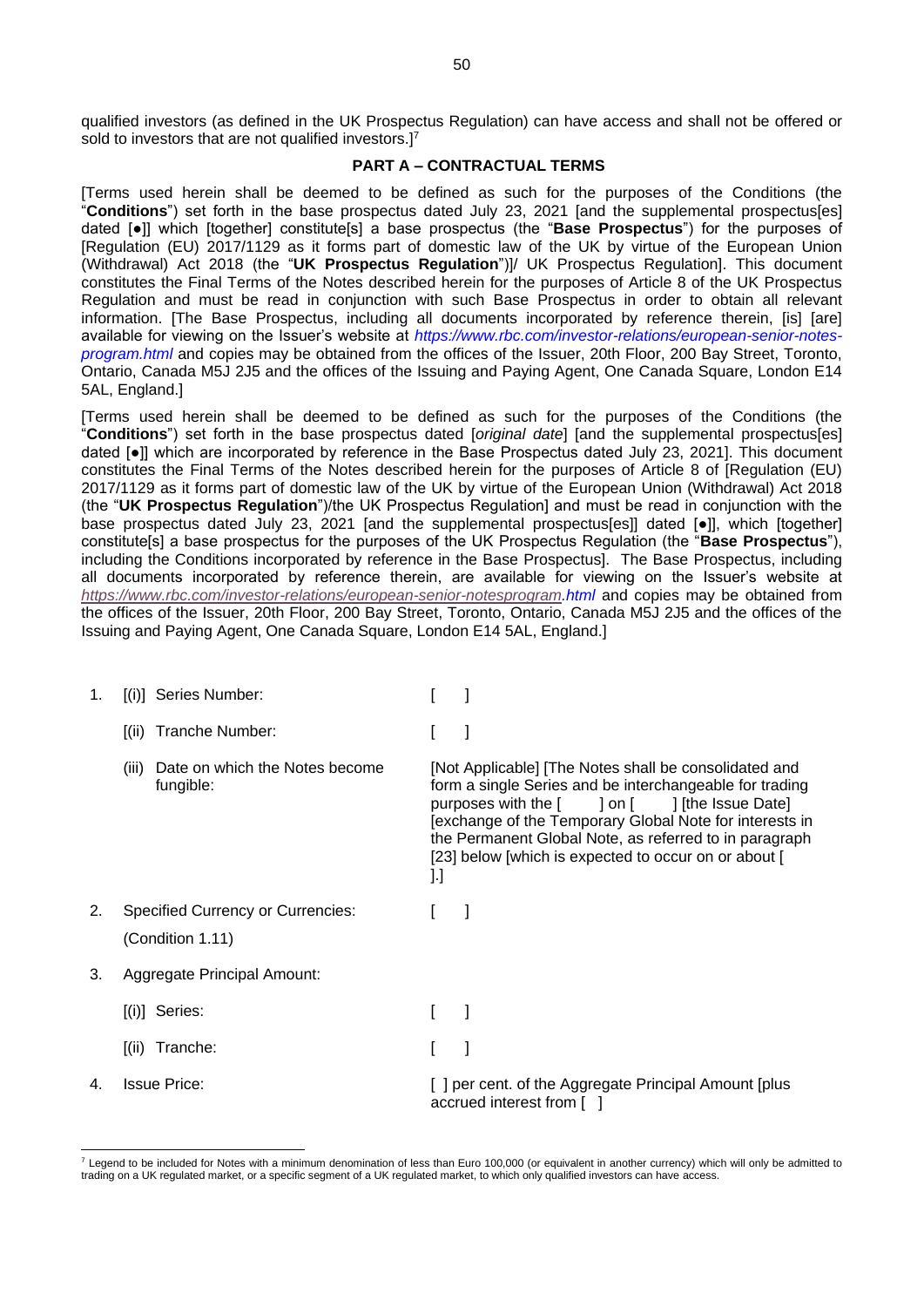5. (i) Specified Denominations: (Condition 1.08 or 1.09) [ ] [[ ] [and integral multiples of [ ] in excess thereof up to and including [ ]. No Notes in definitive form will be issued with a denomination above  $\begin{bmatrix} 1 & 1 \end{bmatrix}$ (ii) Calculation Amount: [ ] (iii) Minimum Trading Size: [Applicable: [ ] [Not Applicable] 6. (i) Issue Date: [ ] (ii) Interest Commencement Date [ ] [Issue Date] [Not Applicable] (iii) Trade Date **[** ] 7. Maturity Date: The Maturity Date: 8. Interest Basis:  $[$  ] per cent. Fixed Rate] [subject to change as indicated in paragraph 10 below] [[ ] month][[LIBOR / EURIBOR / CDOR / STIBOR / BBSW / CNH HIBOR / HIBOR / SONIA / SOFR / €STR [+/–][ ] per cent. Floating Rate] [subject to change as indicated in paragraph 10 below] [Fixed Rate Resettable Notes] [Zero Coupon] (further particulars specified below) 9. Redemption/Payment Basis: Subject to any purchase and cancellation or early redemption, the Notes shall be redeemed on the Maturity Date at [[par] / [ ] per cent. of their nominal amount] 10. Change of Interest Basis: [Not Applicable] [Paragraph [14/15] applicable for the period from and including [ ] to but excluding [ ]] [Paragraph [14/15] applicable for the period from and including [ ] to but excluding [ ]] [Paragraph 14(xi) applicable] [[Coupon Switch Option applies: Coupon Switch Option Date is [  $\frac{1}{2}$  | | / [Prior to Coupon Switch Option Date, paragraph [14/15] applies. On and following Coupon Switch Option Date, paragraph [14/15] applies] / [Principal Financial Centre is [ ]] / [Notice Period is [ ]] / [Business Centres are [ ]]] 11. Put Option/ Call Option: [Put Option] (*Put Option not applicable to Bail-inable Notes or Subordinated Notes*) [Call Option]

[Not Applicable]

12. (i) Date of Board approval for issuance [ ] [and [ ], respectively]] [Not Applicable]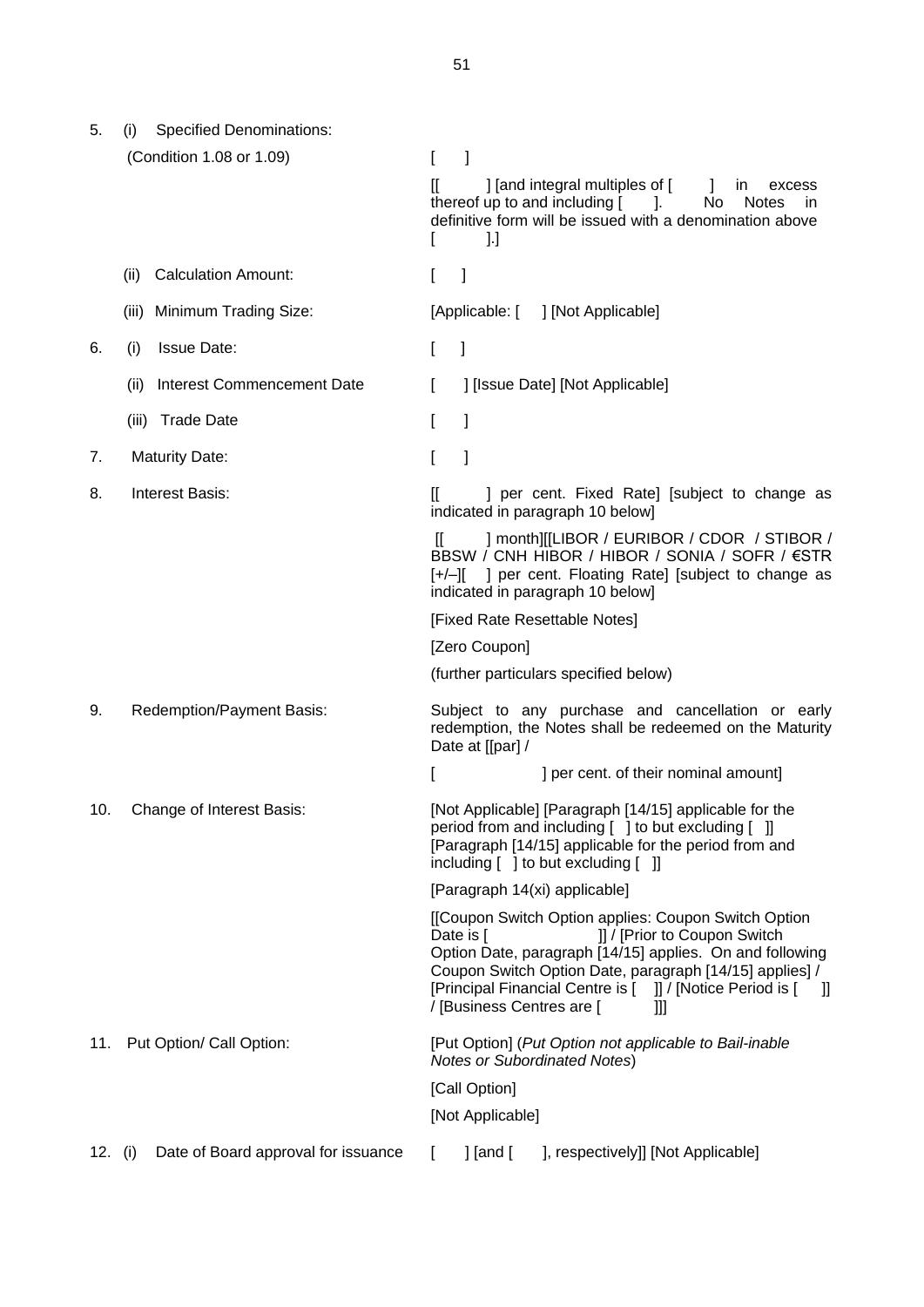of Notes obtained:

|     | (ii)  | Status of the Notes:                                             |     | [Senior Notes/Subordinated Notes]                                                                                                                                                                                                                                                                                                                                                                                          |
|-----|-------|------------------------------------------------------------------|-----|----------------------------------------------------------------------------------------------------------------------------------------------------------------------------------------------------------------------------------------------------------------------------------------------------------------------------------------------------------------------------------------------------------------------------|
|     |       | 12A. Condition 4 - Negative Covenant<br>(Subordinated Notes):    |     | [Applicable] [Not Applicable]                                                                                                                                                                                                                                                                                                                                                                                              |
| 13. |       | <b>Bail-inable Notes:</b>                                        |     | [Yes] [No]                                                                                                                                                                                                                                                                                                                                                                                                                 |
|     |       | PROVISIONS RELATING TO INTEREST (IF ANY) PAYABLE                 |     |                                                                                                                                                                                                                                                                                                                                                                                                                            |
|     |       | 14. Fixed Rate Note Provisions<br>(Condition 5.02 and 5.02a)     |     | [Applicable/Not Applicable]                                                                                                                                                                                                                                                                                                                                                                                                |
|     | (i)   | Rate[(s)] of Interest:                                           |     | ] per cent. per annum [payable [annually/semi-<br>annually/quarterly/monthly] in arrear] on each Interest<br>Payment Date [up to [but excluding] the First Reset Date]<br>[in the period from and including [<br>] to but<br>excluding [<br>IJ                                                                                                                                                                             |
|     | (ii)  | Interest Payment Date(s):                                        |     | ] in each year, commencing [<br>$\mathbb{H}$<br>$\mathbf{I}$ , up to<br>and including the Maturity Date,] [adjusted for payment<br>day purposes only in accordance with the Business Day<br>Convention specified in paragraph 14(iv) below] [adjusted<br>for calculation of interest and for payment day purposes in<br>accordance with the Business Day Convention specified<br>in paragraph 14(iv) below] [not adjusted] |
|     | (iii) | <b>Adjusted Interest Periods:</b>                                |     | [Applicable] [Not Applicable]                                                                                                                                                                                                                                                                                                                                                                                              |
|     |       | (iv) Business Day Convention:                                    |     | [Following Business Day Convention/Modified Following<br><b>Business Day Convention/Preceding Business Day</b><br>Convention] [Not Applicable]                                                                                                                                                                                                                                                                             |
|     | (v)   | Business Centre(s):                                              | ſ   | ] [Not Applicable]                                                                                                                                                                                                                                                                                                                                                                                                         |
|     |       | (vi) Fixed Coupon Amount[(s)]:                                   | II. | ] per Calculation Amount] [to (but excluding) the First<br>Reset Date] [Not Applicable]                                                                                                                                                                                                                                                                                                                                    |
|     |       | (vii) Broken Amount(s):                                          |     | ] per Calculation Amount, payable on the Interest<br>Payment Date falling [in/on] [<br>] [Not Applicable]                                                                                                                                                                                                                                                                                                                  |
|     |       | (viii) Day Count Fraction:                                       |     | [30/360 / Actual/Actual (ICMA/ISDA) / Actual/360 / RBA<br>Bond Basis / Actual/365 (Fixed)]                                                                                                                                                                                                                                                                                                                                 |
|     | (IX)  | <b>Determination Dates:</b>                                      |     | [Not Applicable] [[ ] in each year]                                                                                                                                                                                                                                                                                                                                                                                        |
|     | (x)   | Default Rate:                                                    |     | [As set out in Condition 5.04 / [<br>Ш                                                                                                                                                                                                                                                                                                                                                                                     |
|     | (xi)  | <b>Calculation Agent:</b>                                        | L   | ] [Not Applicable]                                                                                                                                                                                                                                                                                                                                                                                                         |
|     |       | (xii) Fixed Rate Resettable Note<br>Provisions (Condition 5.02b) |     | [Applicable] [Not Applicable]                                                                                                                                                                                                                                                                                                                                                                                              |
|     |       | Applicable Conditions:                                           |     | In addition to Condition 5.02b, Condition [5.02 / 5.02a] is<br>applicable to the Notes                                                                                                                                                                                                                                                                                                                                     |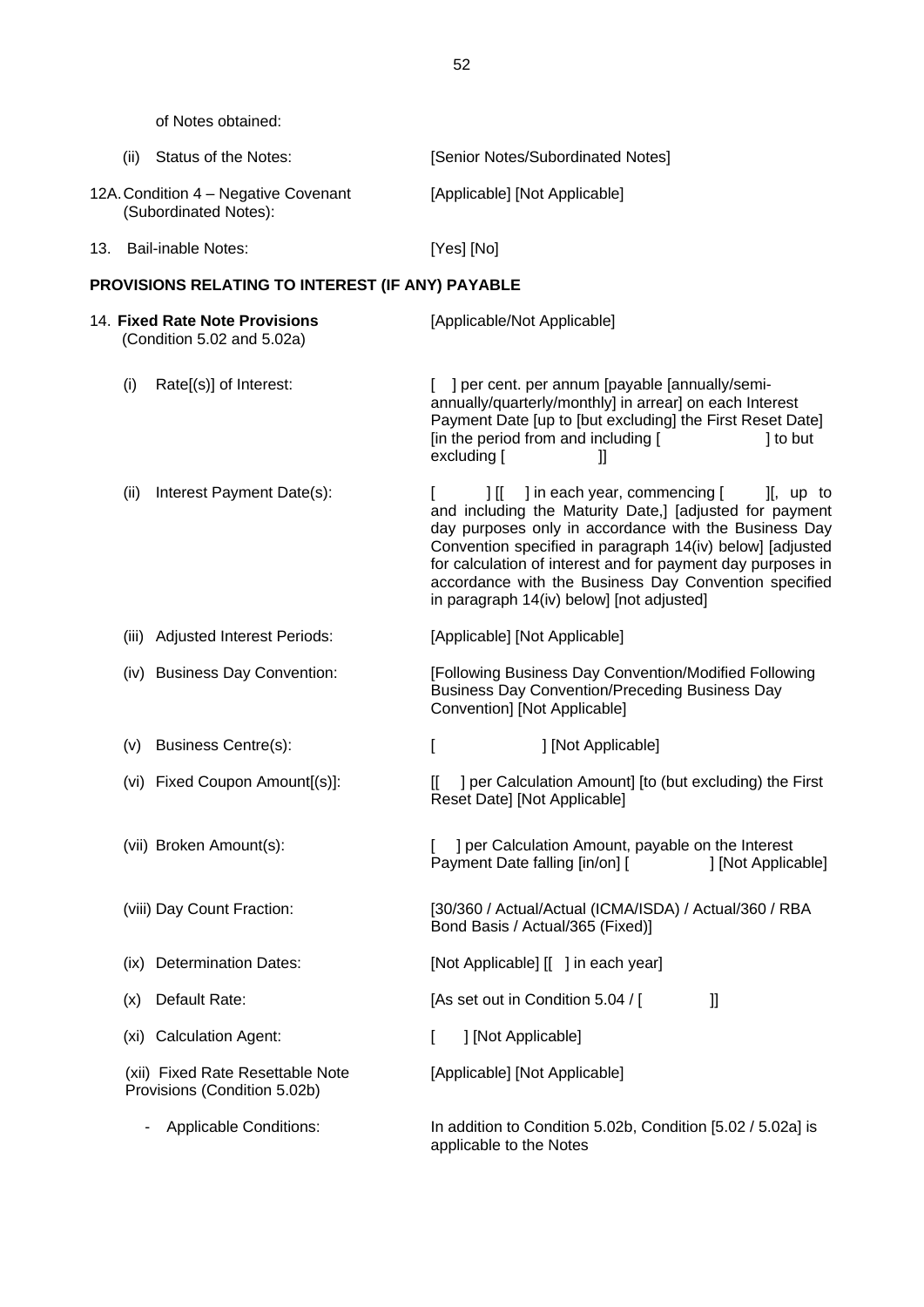|     |   | Initial Rate of Interest:                             |         | See paragraph 14(i) above                                             |
|-----|---|-------------------------------------------------------|---------|-----------------------------------------------------------------------|
|     |   | First Margin:                                         | $[+/-]$ | ] per cent. per annum                                                 |
|     |   | Subsequent Margin:                                    |         | [[+/-] [ ] per cent. per annum] [Not Applicable]                      |
|     |   | <b>First Reset Date:</b>                              | L       | ] [adjusted in accordance with [<br>II                                |
|     |   | Second Reset Date:                                    | L       | ] [adjusted in accordance with [<br>IJ                                |
|     |   | Subsequent Reset Date(s):                             | L       | ] [adjusted in accordance with [<br>]] [Not Applicable]               |
|     |   | <b>Reset Rate:</b>                                    |         | [Mid-Swap Rate] [Benchmark Gilt Rate] [Reference Bond]<br>[CMT Rate]  |
|     |   | Relevant Screen Page:                                 | L       | ] [Not Applicable]                                                    |
|     |   | Mid-Swap Rate:                                        |         | [Single Mid-Swap Rate] [Mean Mid-Swap Rate] [Not<br>Applicable]       |
|     |   | Mid-Swap Maturity:                                    | ſ       | ] [Not Applicable]                                                    |
|     |   | Mid-Swap Floating Leg Benchmark<br>Rate:              | ſ       | ] [Not Applicable]                                                    |
|     |   | <b>Relevant Time:</b>                                 | L       | ] [Not Applicable]                                                    |
|     | ٠ | <b>Reset Determination Dates:</b>                     | ſ       | ] [Not Applicable]                                                    |
|     | ۰ | Mid-Swap Floating Leg Benchmark<br>Rate:              | I       | ] [Not Applicable]                                                    |
|     |   | <b>CMT Designated Maturity:</b>                       | ſ       | ] [Not Applicable]                                                    |
|     |   | <b>CMT Reset Determination Time::</b>                 | L       | ] [Not Applicable]                                                    |
|     |   | <b>Relevant Currency:</b>                             | I       | ] [Not Applicable]                                                    |
|     |   | Minimum Rate of Interest:                             |         | ] per cent. per annum] [Zero per cent. per annum] [Not<br>Applicable] |
|     |   | Maximum Rate of Interest:                             | П       | ] per cent. per annum] [Not Applicable]                               |
|     |   | 15. Floating Rate Note Provisions<br>(Condition 5.03) |         | [Applicable/Not Applicable]                                           |
| (i) |   | Specified Period(s):                                  |         | ] [Not Applicable]                                                    |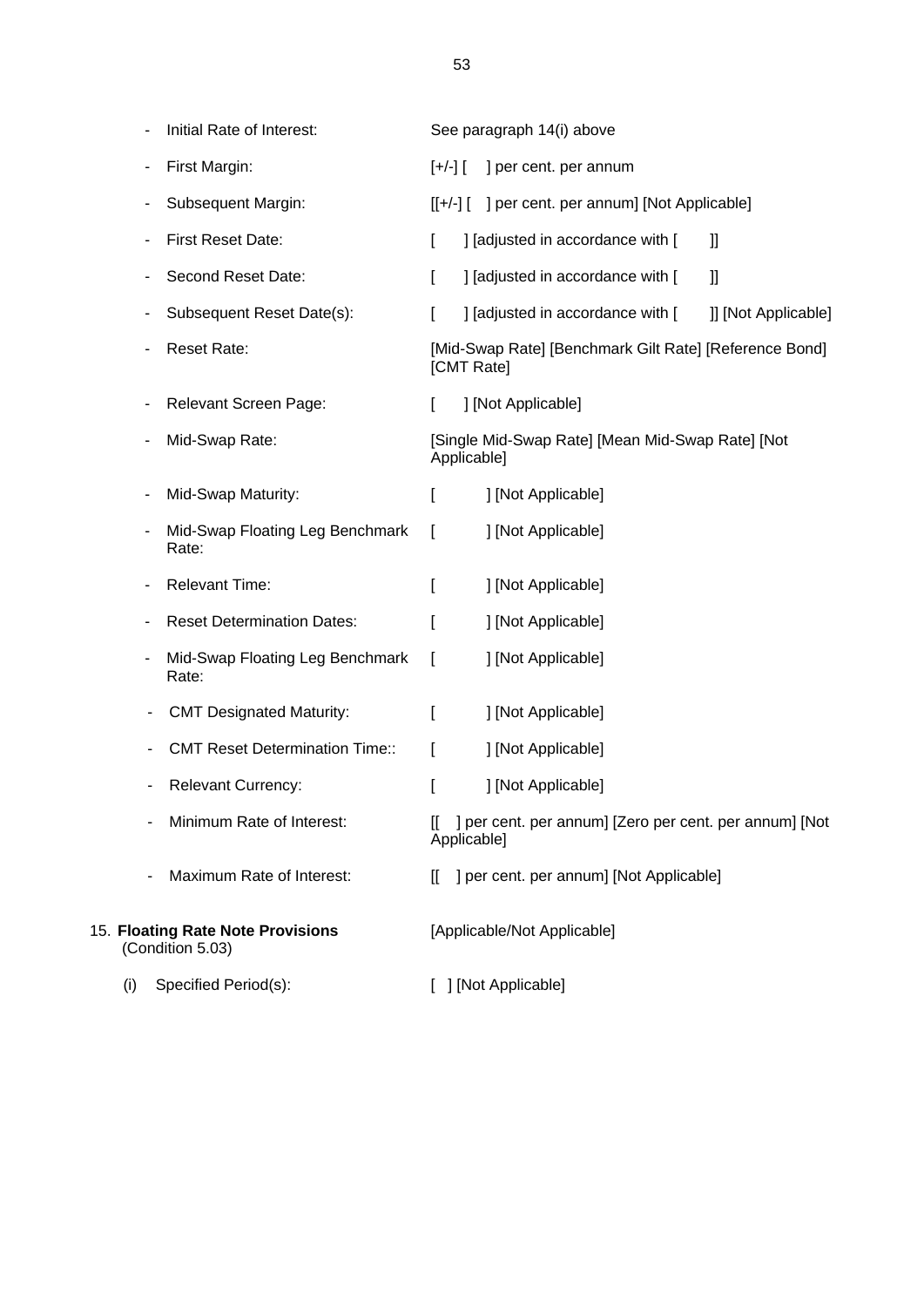| (ii) | Specified Interest Payment Date(s):                                                                                                    | [ ], in each year (up to and including the Maturity Date)<br>[subject to adjustment in accordance with the Business<br>Day Convention specified in paragraph 15(iv) below] [not<br>subject to any adjustment, as the Business Day<br>Convention in 15(iv) below is specified to be Not<br>Applicable] [Not Applicable]                                     |
|------|----------------------------------------------------------------------------------------------------------------------------------------|------------------------------------------------------------------------------------------------------------------------------------------------------------------------------------------------------------------------------------------------------------------------------------------------------------------------------------------------------------|
|      | (iii) First Interest Payment Date:                                                                                                     | - 1<br>$\Gamma$                                                                                                                                                                                                                                                                                                                                            |
|      | (iv) Business Day Convention:                                                                                                          | [Floating Rate Convention/ Following Business Day<br>Convention/ Modified Following Business Day<br>Convention/ Preceding Business Day Convention] [Not<br>Applicable]                                                                                                                                                                                     |
| (V)  | <b>Business Centre(s):</b>                                                                                                             | ] [TARGET2] [Not Applicable]<br>L                                                                                                                                                                                                                                                                                                                          |
|      | (vi) Manner in which the Rate(s) of                                                                                                    | [Screen Rate                                                                                                                                                                                                                                                                                                                                               |
|      | Interest is/are to be determined:                                                                                                      | Determination/ISDA                                                                                                                                                                                                                                                                                                                                         |
|      |                                                                                                                                        | Determination]                                                                                                                                                                                                                                                                                                                                             |
|      | (vii) Party responsible for calculating the<br>Rate(s) of Interest and Interest<br>Amount(s) (if not the Issuing and<br>Paying Agent): | $\mathbb{I}$<br>] shall be the Calculation Agent] [Not Applicable]                                                                                                                                                                                                                                                                                         |
|      | (viii) Screen Rate Determination:                                                                                                      | [Applicable] [Not Applicable]                                                                                                                                                                                                                                                                                                                              |
|      | - Reference Rate:                                                                                                                      | [[ ] month [LIBOR] [EURIBOR] [CDOR] [STIBOR]<br>[SONIA] [SOFR] [€STR] [BBSW] [CNH HIBOR] [HIBOR]]                                                                                                                                                                                                                                                          |
|      | - Calculation Method:                                                                                                                  | [Compounded Daily Rate] [Compounded Index Rate] [Not<br>Applicable] (for SONIA and SOFR)                                                                                                                                                                                                                                                                   |
|      | - Observation Method:                                                                                                                  | [Lag] [Shift] [Not Applicable] (for SONIA AND SOFR)                                                                                                                                                                                                                                                                                                        |
|      | - SONIA Compounded Index                                                                                                               | ] [Not Applicable] (If applicable, include definition of<br>SONIA Compounded Index specifying any relevant<br>Screen Page and its time of publication and including<br>definition of the Screen Page) (Only relevant to Floating<br>Notes that<br>reference<br>SONIA<br>Rate<br>and<br>specify<br>Compounded Index Rate under Calculation Method<br>above) |
|      | Compounded Daily €STR<br>Convention:                                                                                                   | [Observation Lookback Convention] [Observation Shift<br>Convention] [Not Applicable] (for €STR)                                                                                                                                                                                                                                                            |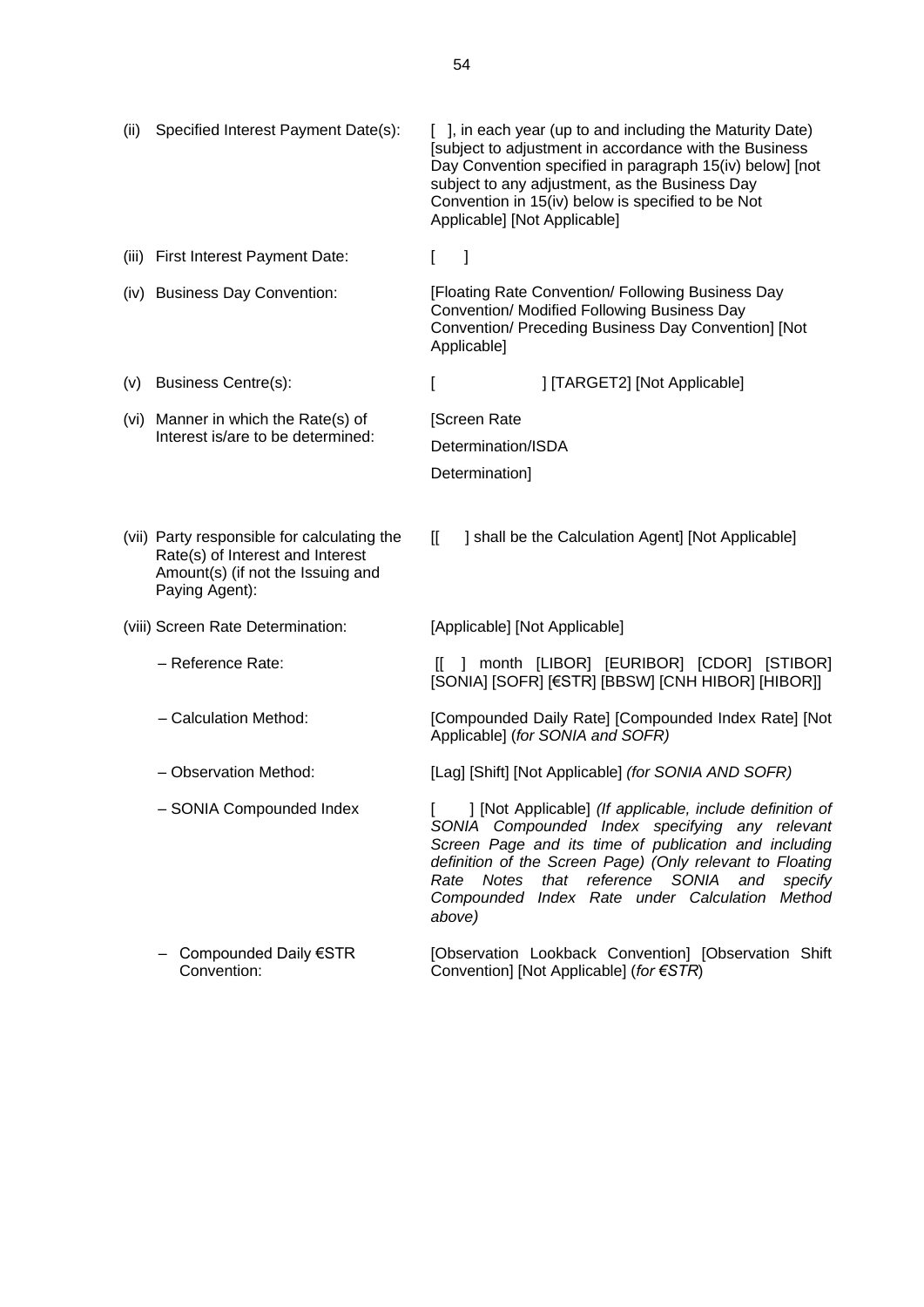– Interest Determination Date(s): [ ]

*(Second London business day prior to start of each Interest Period if LIBOR (other than Sterling or euro LIBOR), first day of each Interest Period if Sterling LIBOR; the second TARGET2 Business Day prior to start of each Interest Period if EURIBOR or euro LIBOR, the second Hong Kong business day prior to the start of each Interest Period of CNH HIBOR, the [ ] London Banking Day prior to the relevant Interest Payment Date for each Interest Period if SONIA, the [ ] U.S. Government Securities Business Day prior to the relevant Interest Payment Date for each Interest Period if SOFR, the [ ] TARGET2 Business Day prior to the end of each Interest Period if €STR)*

– Relevant Number: [[ ] London Banking Days] [Not Applicable] (*to be completed for SONIA where Compound Index Rate specified under Calculation Method above*)

- Relevant Screen Page: [ ] [Not Applicable]
- Designated Maturity:  $\begin{bmatrix} 1 \end{bmatrix}$  [Not Applicable]
- Relevant Time: [ ] [Not Applicable]
- Reference Banks: [ ] [Not Applicable]
- Relevant Financial Centre: [ ] [Not Applicable]
- 

- Floating Rate Option: [ ]
- Designated Maturity: [ ]
- Reset Date: [ ]
- 
- 
- (xii) Minimum Rate of Interest: (Condition 5.03(v))
- (xiii) Maximum Rate of Interest: (Condition 5.03(v))
- 

– Observation Look-Back Period: [[ ] [London Banking Days] (*for SONIA*) [U.S. Government Securities Business Days] (*for SOFR*)] [[ ] TARGET2 Business Days] (*for €STR*) [Not Applicable]

(ix) ISDA Determination: [Applicable] [Not Applicable]

- 
- 
- 

(x) Linear Interpolation: [Not Applicable] [Applicable – the Rate of Interest for the [long/short] [first/last] Interest Period shall be calculated using Linear Interpolation]

(xi) Margin(s): [[+/-][ ] per cent. per annum] [Not Applicable]

[[ ] per cent. per annum] [Zero per cent. per annum] [Not Applicable]

[[ ] per cent. per annum] [Not Applicable]

(xiv) Day Count Fraction: [Actual/Actual or Actual/Actual (ISDA) Actual/365 (Fixed) Actual/360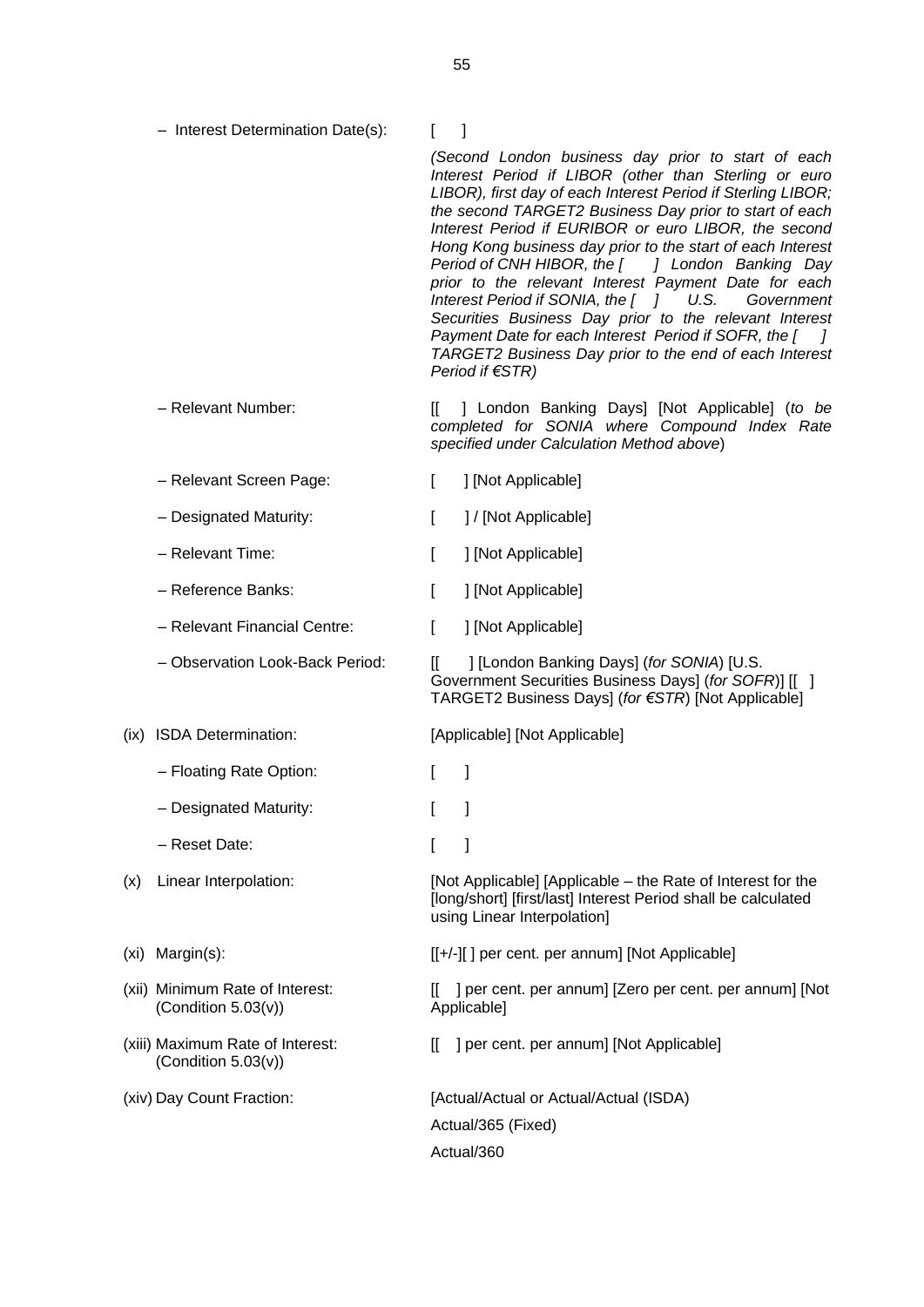|     |      |                                                                                                        |     | 30/360 or 360/360 or Bond Basis<br>30E/360 or Eurobond Basis<br>30E/360 (ISDA)<br>Actual/365 (Sterling) |    |
|-----|------|--------------------------------------------------------------------------------------------------------|-----|---------------------------------------------------------------------------------------------------------|----|
|     |      |                                                                                                        |     | <b>RBA Bond Basis]</b>                                                                                  |    |
|     |      | (xv) Default Rate:                                                                                     |     | [As set out in Condition 5.04 / [                                                                       | IJ |
|     |      | 16. Zero Coupon Note Provisions                                                                        |     | [Applicable/Not Applicable]                                                                             |    |
|     | (i)  | <b>Accrual Method:</b>                                                                                 |     | [Linear Accrual/Compounding Accrual]                                                                    |    |
|     | (ii) | <b>Accrual Yield:</b>                                                                                  | L   | ] per cent. per annum                                                                                   |    |
|     |      | (iii) Reference Price:                                                                                 | L   | ] per Calculation Amount                                                                                |    |
|     |      | (iv) Day Count Fraction:                                                                               |     | [30/360]<br>[30E/360]<br>[Actual/360]<br>[Actual/365]<br>[Actual/Actual (ICMA)]                         |    |
|     | (v)  | <b>Determination Dates:</b>                                                                            | IL. | ] in each year] [Not Applicable]                                                                        |    |
|     |      | (vi) Default Rate:                                                                                     |     | [Accrual Yield / [<br>$\mathbf l$                                                                       |    |
|     |      | PROVISIONS RELATING TO REDEMPTION                                                                      |     |                                                                                                         |    |
| 17. |      | <b>Call Option</b><br>(Condition 6.03)                                                                 |     | [Applicable/Not Applicable]                                                                             |    |
|     | (i)  | Optional Redemption Date(s):                                                                           | L   | 1                                                                                                       |    |
|     | (ii) | Optional Redemption Amount(s) of<br>each Note and method, if any, of<br>calculation of such amount(s): | L   | ] per Calculation Amount                                                                                |    |

# (iii) Redeemable in part: If redeemable in part: [Applicable] [Not Applicable] (a) Minimum Redemption Amount: [ ] per Calculation Amount (b) Maximum Redemption Amount: [ ] per Calculation Amount (iv) Notice period: Minimum period: [15] [ ] days Maximum period: [30] [ ] days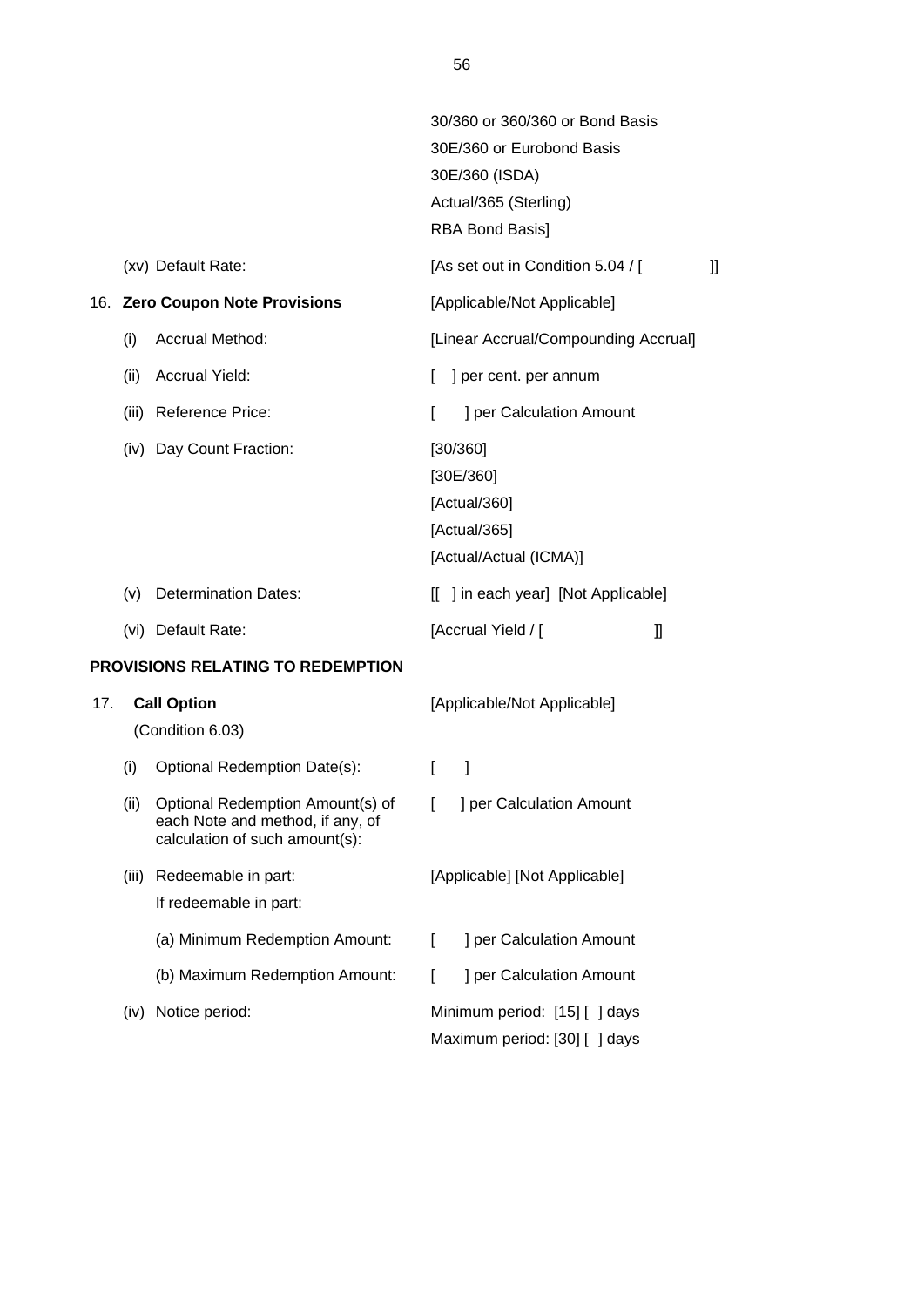|     |       | 18. Put Option                                                                                                                                               |              | [Applicable/Not Applicable] (Put Option not applicable to                                                                                                                                                             |
|-----|-------|--------------------------------------------------------------------------------------------------------------------------------------------------------------|--------------|-----------------------------------------------------------------------------------------------------------------------------------------------------------------------------------------------------------------------|
|     |       | (Condition 6.06)                                                                                                                                             |              | Bail-inable Notes or Subordinated Notes)                                                                                                                                                                              |
|     | (i)   | Optional Redemption Date(s):                                                                                                                                 |              |                                                                                                                                                                                                                       |
|     | (ii)  | Optional Redemption Amount(s) of<br>each Note and method, if any, of<br>calculation of such amount(s):                                                       |              | ] per Calculation Amount                                                                                                                                                                                              |
|     | (iii) | Notice period:                                                                                                                                               |              | Minimum period: [15] [] days                                                                                                                                                                                          |
|     |       |                                                                                                                                                              |              | Maximum period: [30] [ ] days                                                                                                                                                                                         |
|     |       | 19. Final Redemption Amount of each Note                                                                                                                     |              | [Par] / [[] per Calculation Amount]                                                                                                                                                                                   |
|     |       | 20. Bail-inable Notes - TLAC<br><b>Disqualification Event Call</b>                                                                                           |              | [Applicable] [Not Applicable]                                                                                                                                                                                         |
|     |       | 21. Early Redemption Amount                                                                                                                                  |              |                                                                                                                                                                                                                       |
|     | (i)   | Early Redemption Amount(s) payable<br>on redemption for taxation reasons[,<br>TLAC Disqualification Event][,<br>Regulatory Event] or on event of<br>default: | $\mathbb{I}$ | ] per Calculation Amount] / [As per Condition 6.09<br>and 6.10]                                                                                                                                                       |
|     | (ii)  | Early Redemption Amount includes<br>amount in respect of accrued<br>interest:                                                                                |              | [Yes: no additional amount in respect of accrued interest<br>to be paid / No: together with the Early Redemption<br>Amount, accrued interest shall also be paid]                                                      |
|     |       | 22. Provisions relating to the NVCC<br><b>Automatic Conversion</b>                                                                                           |              | [Applicable/Not Applicable: the Notes are not<br><b>Subordinated Notes]</b>                                                                                                                                           |
|     |       | (Condition 8)                                                                                                                                                |              |                                                                                                                                                                                                                       |
|     |       | <b>Specified Time:</b>                                                                                                                                       |              |                                                                                                                                                                                                                       |
|     |       | <b>GENERAL PROVISIONS APPLICABLE TO THE NOTES</b>                                                                                                            |              |                                                                                                                                                                                                                       |
| 23. | (i)   | Form of Notes:                                                                                                                                               |              | [Bearer Notes] [Bearer Notes exchangeable for<br>Registered Notes]                                                                                                                                                    |
|     |       |                                                                                                                                                              |              | [Temporary Global Note exchangeable for a<br>Permanent Global Note which is exchangeable for<br>Definitive Notes [and/or Registered Notes] in the<br>limited circumstances specified in the Permanent<br>Global Note] |
|     |       |                                                                                                                                                              |              | [Temporary Global Note exchangeable for Definitive<br>Notes [and/or Registered Notes] on [] days' notice]                                                                                                             |
|     |       |                                                                                                                                                              |              | [Exchange Date:                                                                                                                                                                                                       |

[Permanent Global Note exchangeable for Definitive Notes [and/or Registered Notes] in the limited circumstances specified in the Permanent Global Note]

[Registered Notes]

57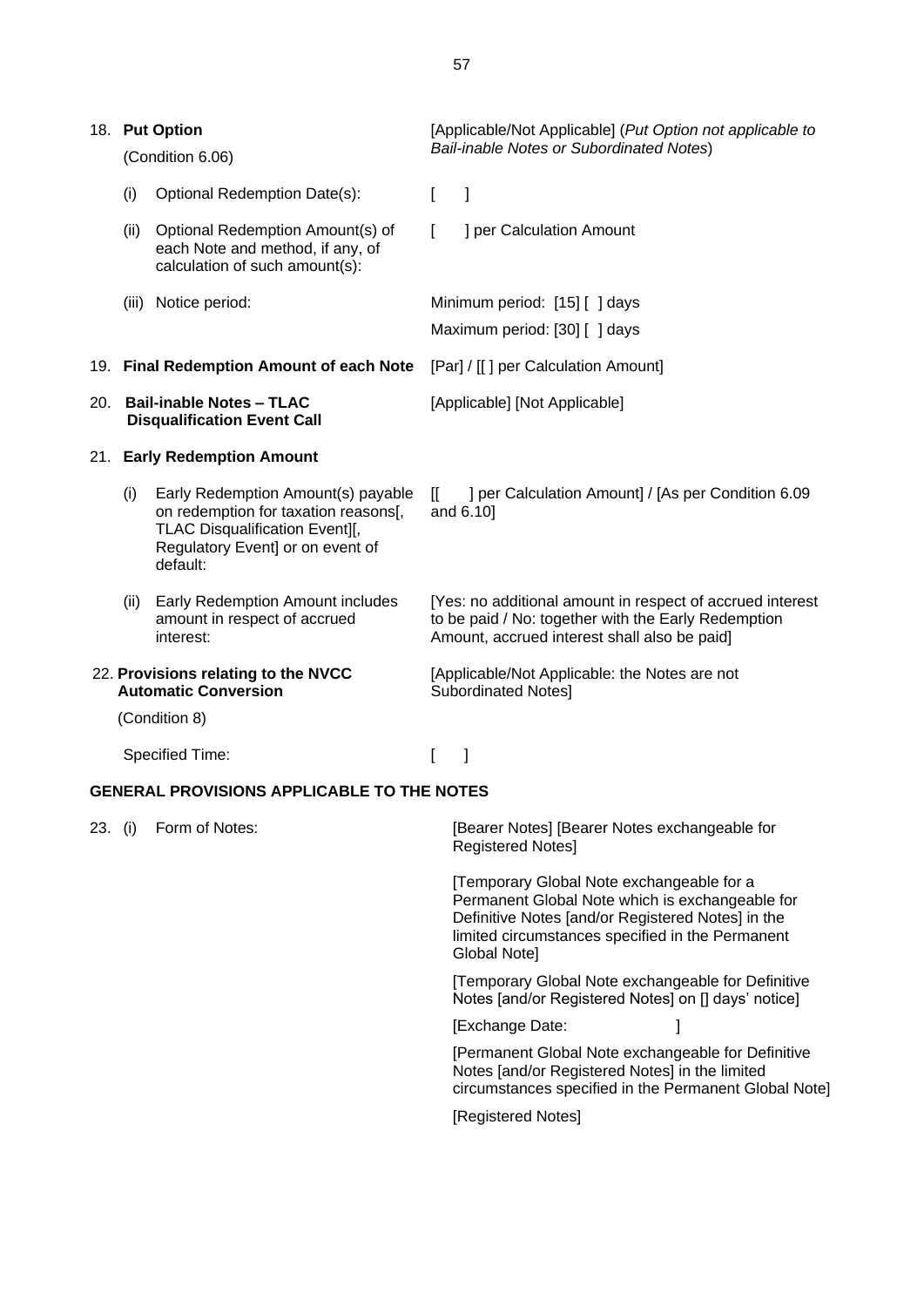| (ii) New Global Note:                                                                                 | [Yes] [No]                                                                                                                                                                          |
|-------------------------------------------------------------------------------------------------------|-------------------------------------------------------------------------------------------------------------------------------------------------------------------------------------|
| 24. Financial Centre(s) or other special provisions<br>relating to payment dates:                     | [Not Applicable] [                                                                                                                                                                  |
| 25. Relevant Renminbi Settlement Centre:                                                              | [Not Applicable] [                                                                                                                                                                  |
| 26. Calculation Agent for purposes of Condition<br>10.16 (if other than Issuing and Paying<br>Agent): | ] shall be the Calculation Agent] [Not<br>Applicable]                                                                                                                               |
| 27. Name and address of RMB Rate Calculation<br>Agent (for purposes of Condition 10.17):              | [Not Applicable] [                                                                                                                                                                  |
| 28. Branch of Account:                                                                                | [Main branch in Toronto] [London branch]                                                                                                                                            |
| 29. Unmatured Coupons missing upon Early<br>Redemption:                                               | [Condition 10.06(i) applies] [Condition 10.06(ii) applies]                                                                                                                          |
| 30. Talons for future Coupons to be attached to<br>Definitive Notes (Condition 1.06)                  | [Yes, as the Notes have more than 27 Coupon<br>payments, Talons may be required if, on exchange into<br>definitive form, more than 27 Coupon payments are<br>still to be made] [No] |
| 31. Alternative Currency Payment:                                                                     | [Applicable] [Not Applicable]<br>[Alternative Currency: [ ]]                                                                                                                        |

# [**THIRD PARTY INFORMATION**

[ ] has been extracted from [ ]. The Issuer confirms that such information has been accurately reproduced and that, so far as it is aware, and is able to ascertain from information published by [ ], no facts have been omitted which would render the reproduced information inaccurate or misleading.]

Signed on behalf of the Issuer:

| --<br>. .<br>-  |  |
|-----------------|--|
| . .<br>۰.<br>۰, |  |

Duly authorised

By:

Duly authorised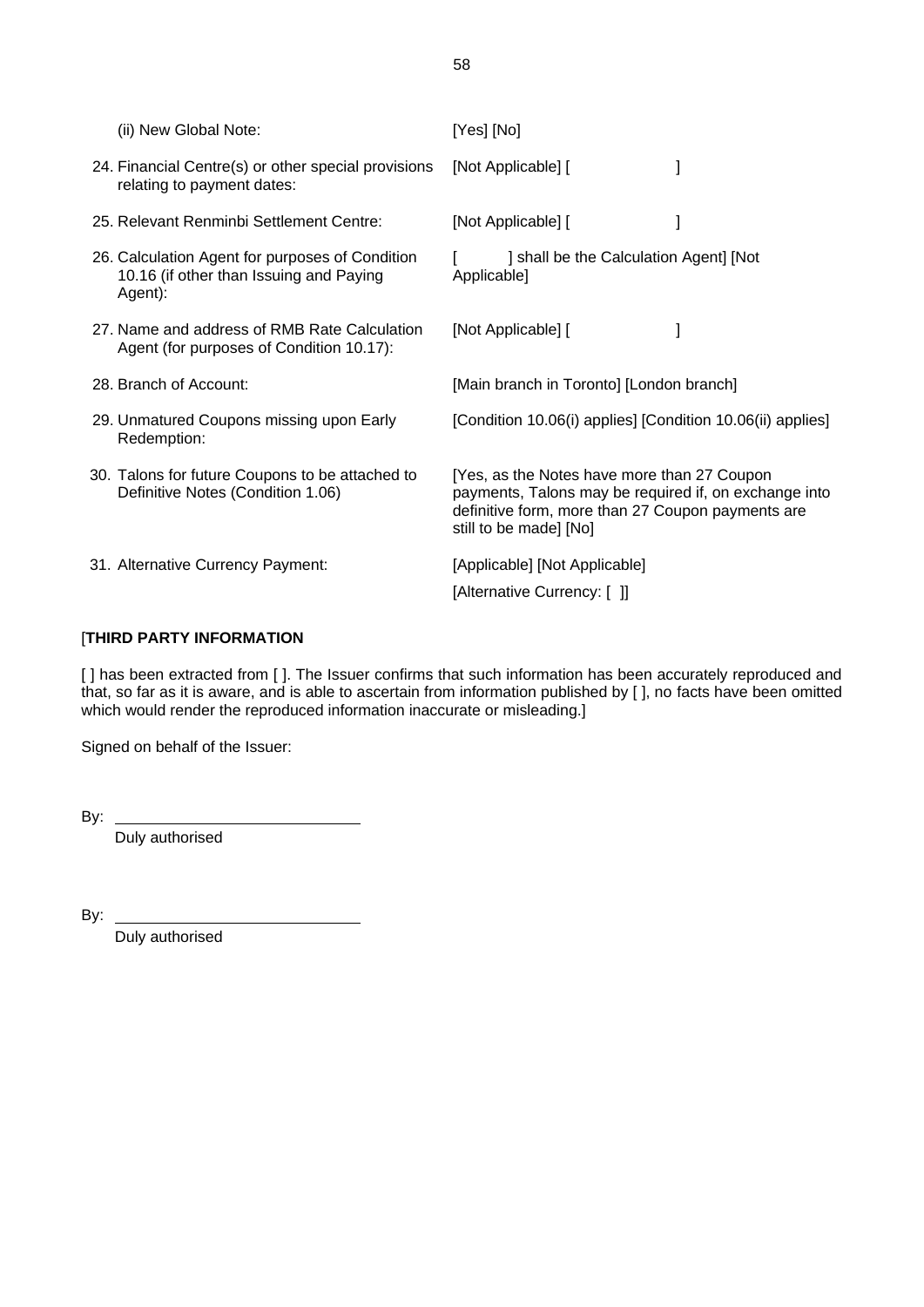#### **PART B – OTHER INFORMATION**

# **1. LISTING AND ADMISSION TO TRADING**

- (i) Listing/Admission to Trading: [Application has been made by the Issuer (or on its behalf) for the Notes to be admitted to [the Official List of [the FCA / [Luxembourg Stock Exchange]] and to] trading on [the Professional only/Wholesale segment of<sup>1</sup> [the London Stock Exchange's Main Market] / [name of QI only segment<sup> $2$ </sup> with effect from  $\begin{bmatrix} 1 \\ 1 \end{bmatrix}$  [Application is expected to be made by the Issuer (or on its behalf) for the Notes to be admitted to [the Official List of the FCA and to] trading on [the Professional only/Wholesale segment of]<sup>1</sup> [the London Stock Exchange's regulated market] / [name of QI only segment $]^{2}$  with effect from  $[$  ].] [Tranche[s] [ ] of the Notes [is/are] already admitted to the [the Official List of [the FCA] and to] trading on [the Professional only/Wholesale segment of]1 [the London Stock Exchange's Main Market] / [name of QI only segment $]^{2}$  with effect from  $[$   $]$ .]
- (ii) Estimate of total expenses related to admission:  $[$   $]$

# **2. RATINGS**

Ratings: **Example 2 [The Notes to be issued [have been]** / [are expected to be] specifically rated]:

> [S&P Canada: ●] [Moody's Canada: ●] [Fitch: ●] [DBRS: ●]]

[Not Applicable]

*(Need to include a brief explanation of the meaning of the ratings if this has been published previously by the rating provider)*

# **3. [INTERESTS OF NATURAL AND LEGAL PERSONS INVOLVED IN THE [ISSUE/OFFER]**

[Save [for any fees payable to the [Managers/Dealers] [ ] as discussed in ["Subscription and Sale"], so far as the Issuer is aware, no person involved in the offer of the Notes has an interest material to the offer.]

<sup>&</sup>lt;sup>1</sup> To be specified if Specified Denomination are less than Euro 100,000.

<sup>&</sup>lt;sup>2</sup> To be specified if Specified Denomination are less than Euro 100,000.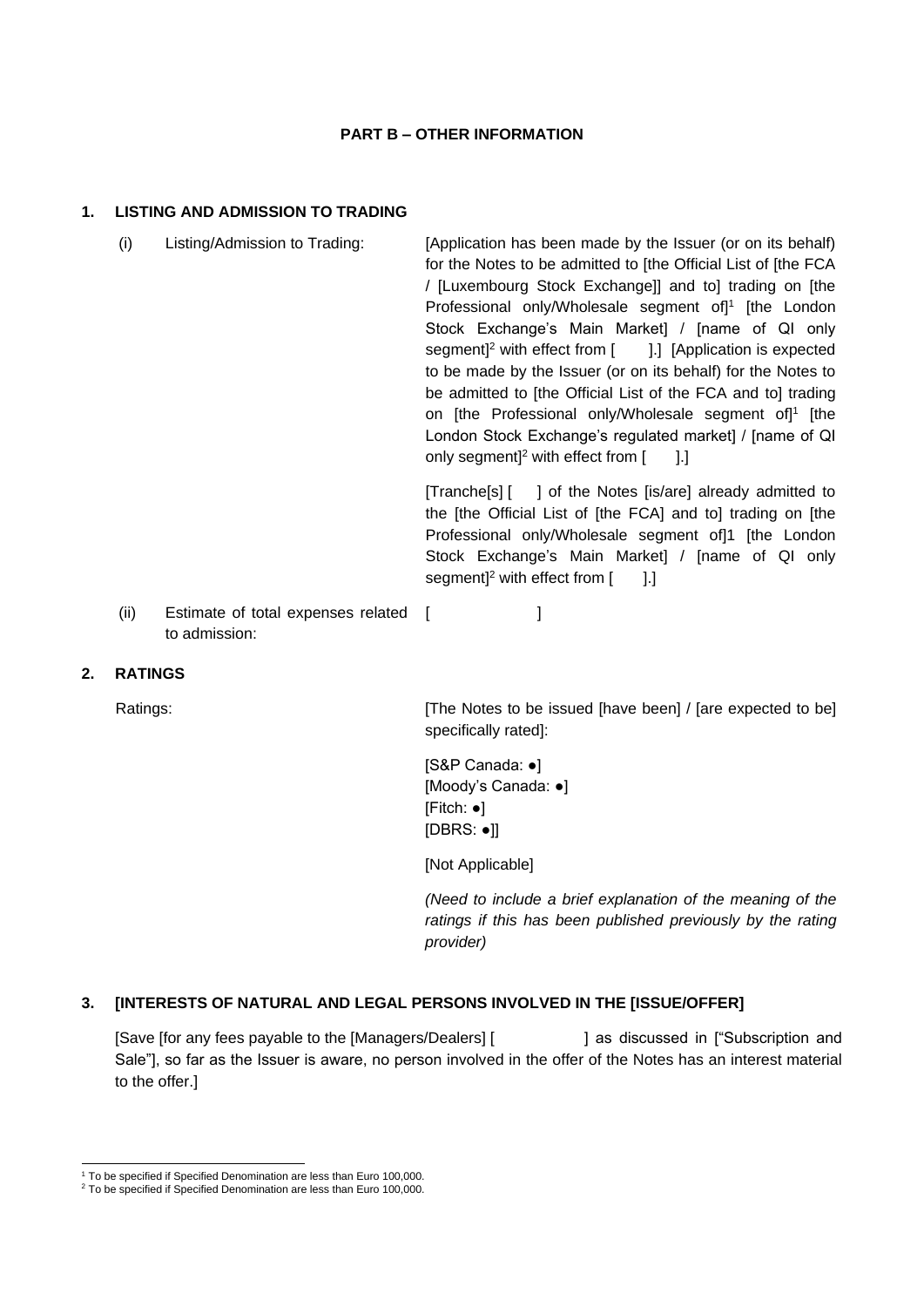#### **4. [***Fixed Rate Notes only* **– YIELD**

Indication of yield:

[ ] [Not Applicable]

[The yield is calculated at the Issue Date on the basis of the Issue Price. It is not an indication of future yield.]

#### **5. OPERATIONAL INFORMATION**

- (i) ISIN: [ ]
- (ii) Common Code: [ ]
- (iii) CFI: **[See the website of the Association of National** Numbering Agencies (ANNA) or alternatively sourced from the responsible National Numbering Agency that assigned the ISIN] [Not Applicable]
- (iv) FISN: The Society of the Website of the Association of National Numbering Agencies (ANNA) or alternatively sourced from the responsible National Numbering Agency that assigned the ISIN] [Not Applicable]

 $\overline{\phantom{a}}$ 

(v) WKN or any other relevant codes: [ ] [Not Applicable]

[Not Applicable] [ ]

(vi) Any clearing system(s) other than Euroclear Bank SA/NV and Clearstream Banking S.A., their addresses and the relevant identification number(s):

(vii) Names and addresses of additional Paying Agent(s), Registrar and Transfer Agents (if any):

(viii) Intended to be held in a manner which would allow Eurosystem eligibility:

[Yes. Note that the designation "yes" simply means that the Notes are intended upon issue to be deposited with one of the ICSDs as common safekeeper [(and registered in the name of nominee of one of the ICSDs acting as common safekeeper,][*include this text for registered notes*] and does not necessarily mean that the Notes will be recognised as eligible collateral for Eurosystem monetary policy and intraday credit operations by the Eurosystem either upon issue or at any or all times during their life. Such recognition will depend upon the ECB being satisfied that Eurosystem eligibility criteria have been met.]

[No. Whilst the designation is specified as "no" at the date of these Final Terms, should the Eurosystem eligibility criteria be amended in the future such that the Notes are capable of meeting them the Notes may then be deposited with one of the ICSDs as common safekeeper [(and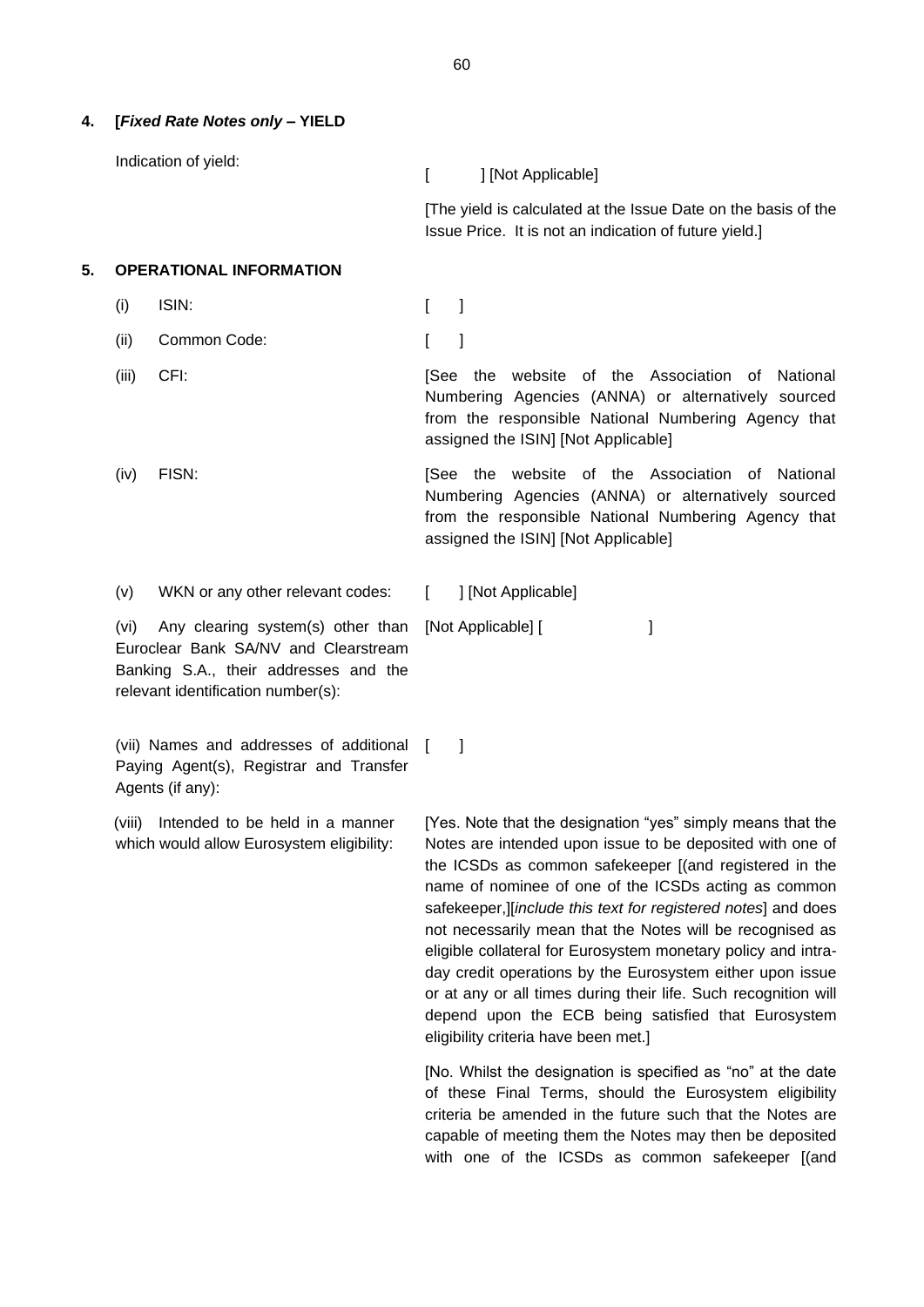registered in the name of a nominee of one of the ICSDs acting as common safekeeper,][*include this text for registered notes*]. Note that this does not necessarily mean that the Notes will then be recognised as eligible collateral for Eurosystem monetary policy and intra day credit operations by the Eurosystem at any time during their life. Such recognition will depend upon the ECB being satisfied that Eurosystem eligibility criteria have been met.]

[Not Applicable]

#### **6. DISTRIBUTION**

| (i)                 | <b>Canadian Selling Restrictions:</b>                                   | [Canadian Sales Permitted] [Canadian Sales Not Permitted]                             |
|---------------------|-------------------------------------------------------------------------|---------------------------------------------------------------------------------------|
| (ii)<br>Investors:  | Prohibition of Sales to EEA Retail                                      | [Applicable] [Not Applicable]                                                         |
| (iii)<br>Investors: | Prohibition of Sales to UK Retail [Applicable] [Not Applicable]         |                                                                                       |
| (iv)                | Whether TEFRA D or TEFRA C<br>applicable or TEFRA Rules not applicable: | [TEFRA D Rules applicable] [TEFRA C Rules applicable]<br>[TEFRA Rules not applicable] |
| (v)<br>Consumers:   | Prohibition of Sales to Belgian [Applicable] [Not Applicable]           |                                                                                       |

# **7. REASONS FOR THE OFFER AND ESTIMATED NET PROCEEDS**

| (i)  | Use of proceeds:               | Prospectus] | [As specified in the Base Prospectus] [<br>[See "Use of Proceeds" in the Base Prospectus] The Notes<br>are specified to be ["Green Bonds"] ["Social Bonds"]<br>["Sustainable Bonds"] and for [green] [social] [sustainability]<br>purposes [as described under Use of Proceeds - Green<br>Bonds, Social Bonds or Sustainable Bonds in the Base |  |
|------|--------------------------------|-------------|------------------------------------------------------------------------------------------------------------------------------------------------------------------------------------------------------------------------------------------------------------------------------------------------------------------------------------------------|--|
| (ii) | <b>Estimated Net proceeds:</b> |             |                                                                                                                                                                                                                                                                                                                                                |  |

# **8. UK BENCHMARKS REGULATION**

UK Benchmarks Regulation: Article 29(2) statement on benchmarks: [Not Applicable]

> Amounts payable under the Notes will be calculated by reference to  $\lceil \cdot \rceil$  which  $\lceil \cdot \rceil$  provided by  $\lceil \cdot \rceil$ . As at  $\lceil \cdot \rceil$ ,  $\lceil \cdot \rceil$ [appears/does not appear] on the register of administrators and benchmarks established and maintained by the FCA pursuant to Article 36 of Regulation (EU) 2016/1011 as is part of domestic law of the UK by virtue of the European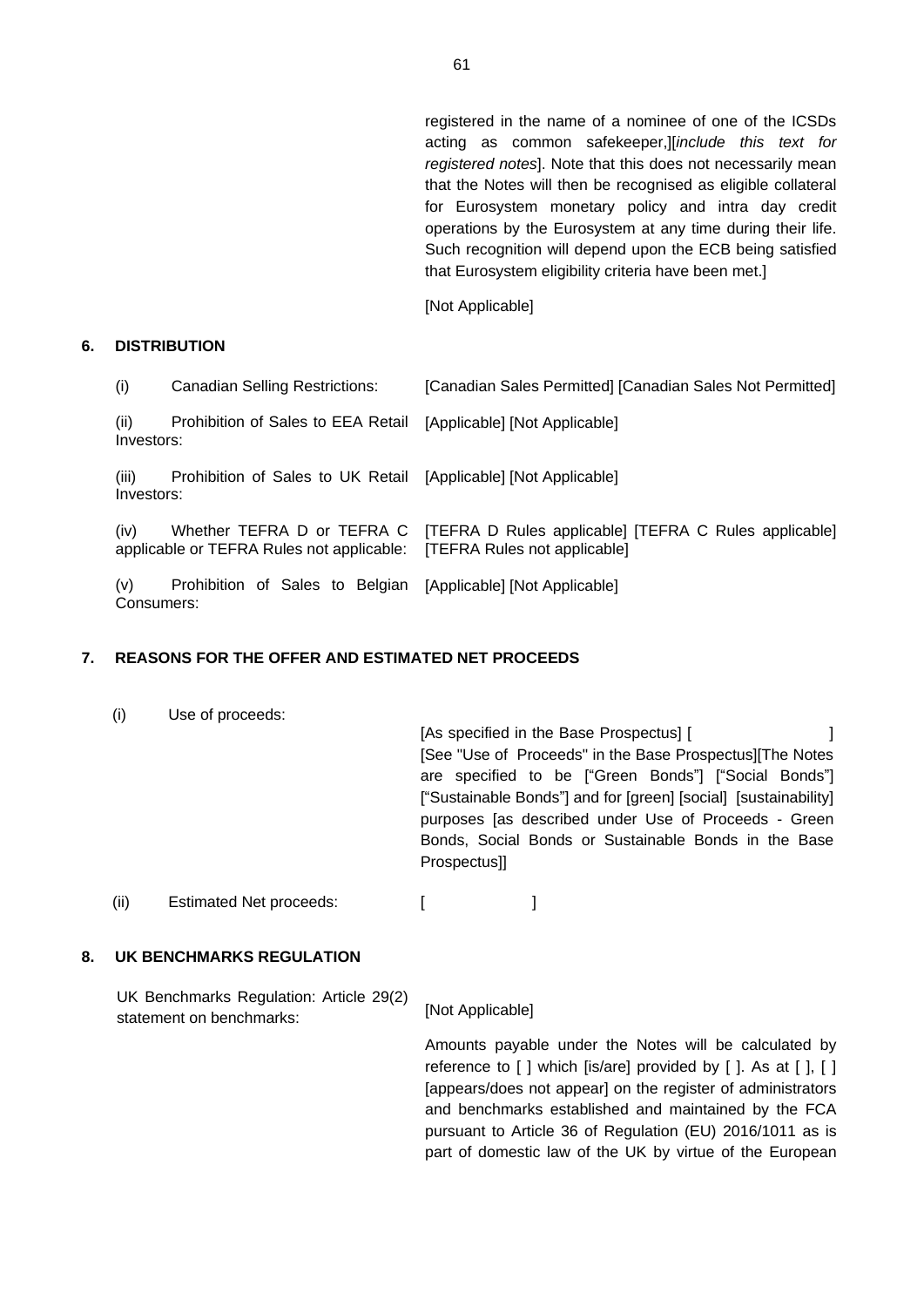Union (Withdrawal) Act 2018), as amended from time to time) (the "**UK Benchmarks Regulation**"). [As far as the Issuer is aware, the [Bank of England][Federal Reserve Bank of New York][European Central Bank], as administrator of [SONIA][SOFR][€STR], is not required to be registered by virtue of article 2 of the UK Benchmarks Regulation.] [As far as the Issuer is aware the transitional provisions of Article 51 of the UK Benchmarks Regulation apply, such that [ ] [is/are] not currently required to obtain authorisation or registration (or, if located outside the UK, recognition, endorsement or equivalence).]]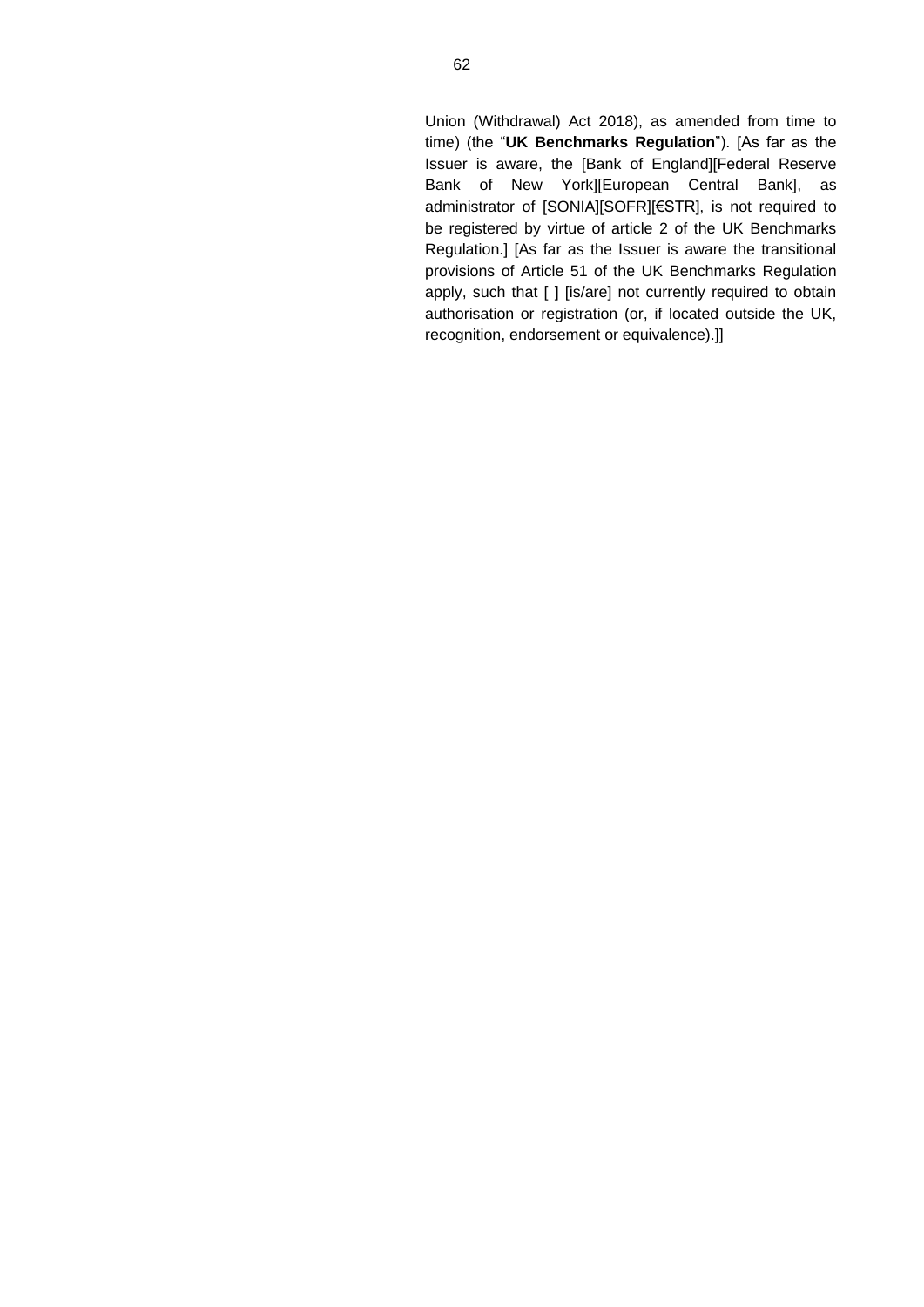#### **PART II**

#### **PRO FORMA PRICING SUPPLEMENT (EXEMPT NOTES)**

*Set out below is a form of Pricing Supplement for use in connection with each Tranche of Exempt Notes issued under the Programme. This pro forma Pricing Supplement is subject to completion and amendment to set out the terms upon which each Tranche or Series of Notes to be issued.*

#### **IMPORTANT NOTICE**

**NO PROSPECTUS IS REQUIRED IN ACCORDANCE WITH REGULATION (EU) 2017/1129 (AS AMENDED) AS IT FORMS PART OF DOMESTIC LAW OF THE UNITED KINGDOM (THE "UK") BY VIRTUE OF THE EUROPEAN UNION (WITHDRAWAL) ACT 2018 ("UK PROSPECTUS REGULATION") FOR THIS ISSUE OF NOTES. THE NOTES WHICH ARE THE SUBJECT OF THIS PRICING SUPPLEMENT ARE NOT COMPLIANT WITH THE UK PROSPECTUS REGULATION AND THE FCA HAS NEITHER APPROVED NOR REVIEWED THE INFORMATION CONTAINED IN THIS PRICING SUPPLEMENT.**

**[MIFID II PRODUCT GOVERNANCE / TARGET MARKET - Solely for the purposes of [the/each] manufacturer's product approval process, the target market assessment in respect of the Notes has led to the conclusion that: (i) the target market for the Notes is eligible counterparties and professional clients only, each as defined in Directive 2014/65/EU (as amended, "MiFID II"); and (ii) all channels for distribution of the Notes to eligible counterparties and professional clients are appropriate. Any person subsequently offering, selling or recommending the Notes (a "distributor") should take into consideration the manufacturer['s/s'] target market assessment; however, a distributor subject to MiFID II is responsible for undertaking its own target market assessment in respect of the Notes (by either adopting or refining the manufacturer['s/s'] target market assessment) and determining appropriate distribution channels.]**<sup>13</sup> *[other appropriate target market legend to be included.***]**

**[UK MIFIR PRODUCT GOVERNANCE / PROFESSIONAL INVESTORS AND ECPS ONLY TARGET MARKET – Solely for the purposes of [the/each] manufacturer's product approval process, the target market assessment in respect of the Notes has led to the conclusion that: (i) the target market for the Notes is only eligible counterparties, as defined in the FCA Handbook Conduct of Business Sourcebook ("COBS"), and professional clients, as defined in Regulation (EU) No 600/2014 as it forms part of domestic law of the UK by virtue of the European Union (Withdrawal) Act 2018 ("UK MiFIR"); and (ii) all channels for distribution of the Notes to eligible counterparties and professional clients are appropriate. Any person subsequently offering, selling or recommending the Notes (a "distributor") should take into consideration the manufacturer['s/s'] target market assessment; however, a distributor subject to the FCA Handbook Product Intervention and Product Governance Sourcebook (the "UK MiFIR Product Governance Rules") is responsible for undertaking its own target market assessment in respect of the Notes (by either adopting or refining the manufacturer['s/s'] target market assessment) and determining appropriate distribution channels.]<sup>2</sup>***[other appropriate target market legend to be included.***]** 14

**[PRIIPS REGULATION PROHIBITION OF SALES TO EEA RETAIL INVESTORS - The Notes are not intended to be offered, sold or otherwise made available to and should not be offered, sold or otherwise made available to any retail investor in the European Economic Area ("EEA"). For these purposes, a retail investor means a person who is one (or more) of: (i) a retail client as defined in point (11) of Article 4(1) of [MiFID II / Directive 2014/65/EU (as amended, "MiFID II")]; (ii) a customer within the meaning of Directive 2016/97/EU (as amended), where that customer would not qualify as a professional client as defined in point (10) of Article 4(1) of MiFID II; or (iii) not a qualified investor as defined in the Regulation (EU) 2017/1129 (as amended). Consequently, no key information document required by Regulation (EU) No 1286/2014 (as** 

<sup>&</sup>lt;sup>13</sup> Legend to be included on front of the Pricing Supplement if the Notes potentially constitute "packaged" products and no key information document will be prepared or the Issuer wishes to prohibit offers to EEA retail investors for any other reason, in which case the selling restriction should be specified to be "Applicable".

<sup>&</sup>lt;sup>14</sup> Legend to be included on front of the Pricing Supplement if ISM Notes and if transaction is in scope of UK MiFIR and following the ICMA 1 "all bonds to all professionals" target market approach.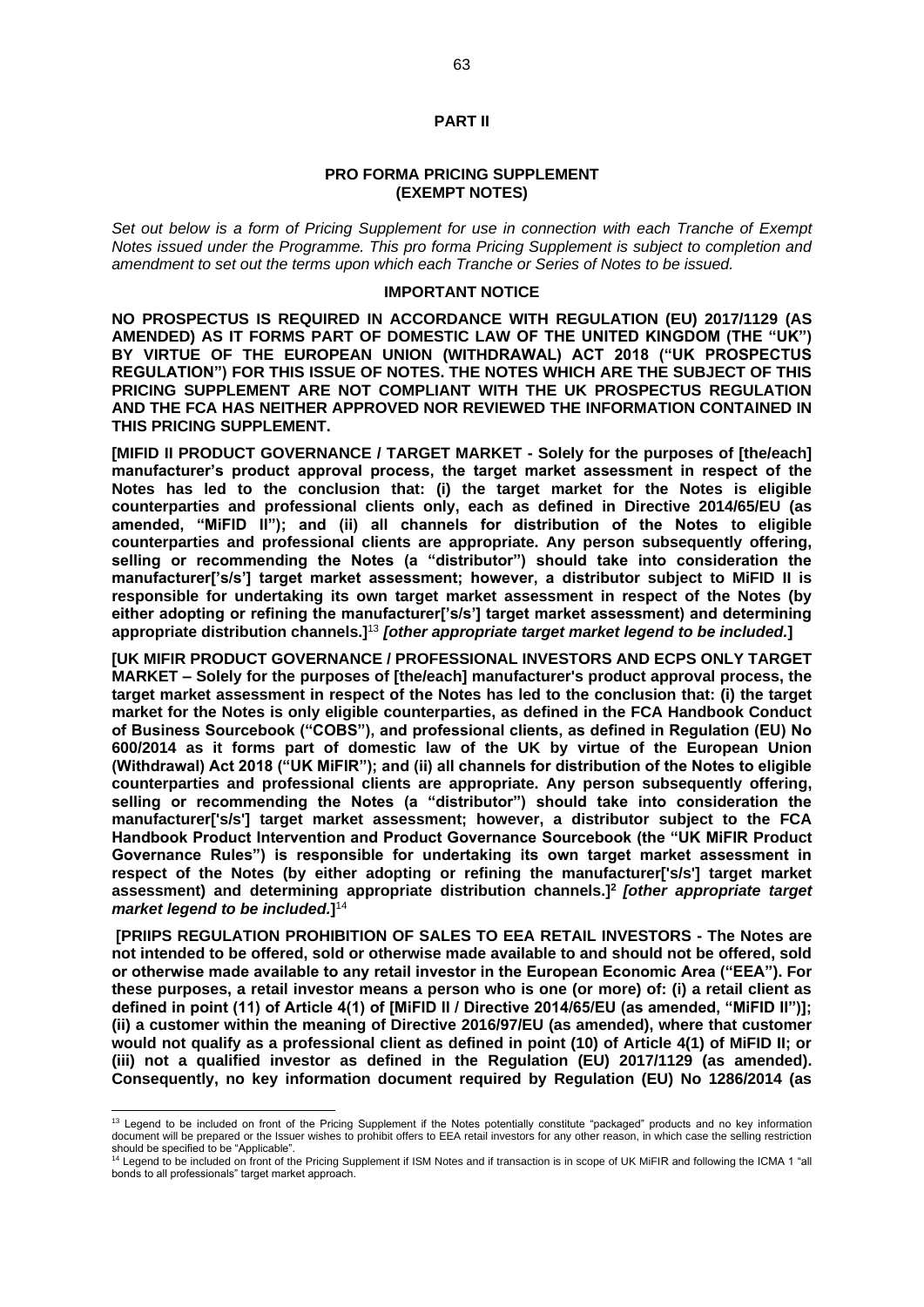**amended, the "PRIIPs Regulation") for offering or selling the Notes or otherwise making them available to retail investors in the EEA has been prepared and therefore offering or selling the Notes or otherwise making them available to any retail investor in the EEA may be unlawful under the PRIIPs Regulation.]<sup>15</sup>**

**[PROHIBITION OF SALES TO UK RETAIL INVESTORS – The Notes are not intended to be offered, sold or otherwise made available to and should not be offered, sold or otherwise made available to any retail investor in the UK. For these purposes, a retail investor means a person who is one (or more) of: (i) a retail client, as defined in point (8) of Article 2 of Regulation (EU) No 2017/565 as it forms part of domestic law of the UK by virtue of the European Union (Withdrawal) Act 2018 ("EUWA"); (ii) a customer within the meaning of the provisions of the UK Financial Services and Markets Act (as amended, the "FSMA") and any rules or regulations made under the FSMA to implement Directive (EU) 2016/97, where that customer would not qualify as a professional client, as defined in point (8) of Article 2(1) of Regulation (EU) No 600/2014 as it forms part of domestic law of the UK by virtue of the EUWA; or (iii) not a qualified investor as defined in Article 2 of the UK Prospectus Regulation. Consequently, no key information document required by Regulation (EU) No 1286/2014 (as amended) as it forms part of domestic law of the UK by virtue of the EUWA (the "UK PRIIPs Regulation") for offering or selling the Notes or otherwise making them available to retail investors in the UK has been prepared and therefore offering or selling the Notes or otherwise making them available to any retail investor in the UK may be unlawful under the UK PRIIPs Regulation.]<sup>16</sup>**

[**NOTIFICATION UNDER SECTION 309B(1)(C) OF THE SECURITIES AND FUTURES ACT (CHAPTER 289) OF SINGAPORE (***AS MODIFIED OR AMENDED FROM TIME TO TIME (***the "SFA")** - [*To insert notice if classification of the Notes is not "prescribed capital markets products<sup>17</sup>",*  pursuant to Section 309B of the SFA].<sup>2</sup>]

**[THESE NOTES ARE SUBJECT TO CONVERSION IN WHOLE OR IN PART – BY MEANS OF A TRANSACTION OR SERIES OF TRANSACTIONS AND IN ONE OR MORE STEPS – INTO COMMON SHARES OF ROYAL BANK OF CANADA OR ANY OF ITS AFFILIATES UNDER SUBSECTION 39.2(2.3) OF THE CANADA DEPOSIT INSURANCE CORPORATION ACT (CANADA) ("CDIC ACT") AND TO VARIATION OR EXTINGUISHMENT IN CONSEQUENCE AND SUBJECT TO THE APPLICATION OF THE LAWS OF THE PROVINCE OF ONTARIO AND THE FEDERAL LAWS OF CANADA APPLICABLE THEREIN IN RESPECT OF THE OPERATION OF THE CDIC ACT WITH RESPECT TO THE NOTES.]<sup>18</sup>**

**Pricing Supplement dated ●** 

**[Logo]**

#### **ROYAL BANK OF CANADA**

#### (*a Canadian chartered bank*)

(the "**Issuer**")

#### Legal Entity Identifier (LEI): ES7IP3U3RHIGC71XBU11

Issue of [Aggregate Principal Amount of Tranche] [Title of Notes] issued pursuant to the Base Prospectus as part of the Programme for the Issue of Securities

<sup>&</sup>lt;sup>15</sup> Legend to be included on front of the Pricing Supplement if the Notes potentially constitute "packaged" products and no key information document will be prepared or the Issuer wishes to prohibit offers to EEA or UK retail investors for any other reason, in which case the selling restriction should be specified to be "Applicable".

<sup>&</sup>lt;sup>16</sup> Legend to be included on front of the Pricing Supplement if the Notes potentially constitute "packaged" products and no key information document will be prepared or the Issuer wishes to prohibit offers to UK retail investors for any other reason, in which case the selling restriction should be specified to be "Applicable".

<sup>&</sup>lt;sup>17</sup> Relevant Dealer(s) to consider whether it/they have received the necessary product classification from the Issuer prior to the launch of the offer,

pursuant to Section 309B of the SFA.<br><sup>18</sup> Legend to be included on front of the Pricing Supplement if the Notes are Bail-inable Notes.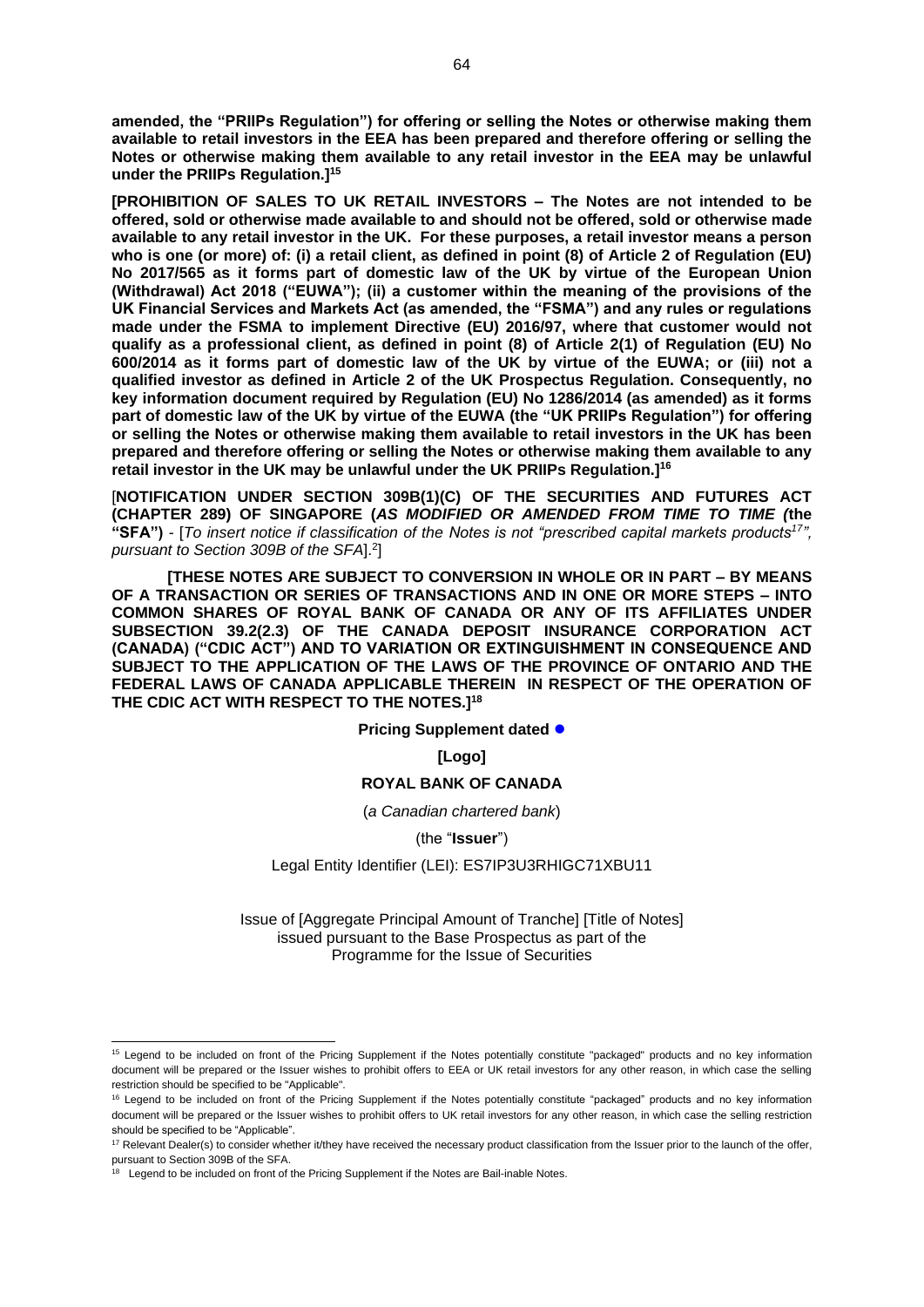#### **PART A – CONTRACTUAL TERMS**

Any person making or intending to make an offer of the Notes in the EEA or the UK may only do so in circumstances in which no obligation arises for the Issuer or any Dealer to publish a prospectus pursuant to section 85 of the Financial Services and Markets Act 2000 or Regulation (EU) 2017/1129 (as amended) or supplement a prospectus pursuant to Article 23 of UK Prospectus Regulation or Regulation (EU) 2017/1129 (as amended), in each case, in relation to such offer.

Neither the Issuer nor any Dealer has authorised, nor do they authorise, the making of any offer of Notes in any other circumstances.

[This document constitutes the Pricing Supplement of the Notes described herein and must be read in conjunction with the base prospectus dated July 23, 2021 [and the supplements to it dated [ ]] which [together] constitute[s] the base prospectus]<sup>19</sup> (the "**Base Prospectus**"). Full information on the Issuer and the offer of the Notes is only available on the basis of the combination of this Pricing Supplement and the Base Prospectus. The Base Prospectus and all documents incorporated by reference therein are available for viewing at *[https://www.rbc.com/investor-relations/european-senior-notes](https://www.rbc.com/investor-relations/european-senior-notes-program.html)[program.html](https://www.rbc.com/investor-relations/european-senior-notes-program.html)* and may be obtained from the offices of the Issuer, 20<sup>th</sup> Floor, 200 Bay Street, Toronto, Ontario, Canada M5J 2J5 and the offices of the Issuing and Paying Agent, One Canada Square, London E14 5AL, England.]

[Terms used herein shall be deemed to be defined as such for the purposes of the Conditions (the "**Conditions**") set forth in the base prospectus dated July 23, 2021 [and the supplements to it dated [ ]] which [together] constitute[s] the Base Prospectus <sup>2</sup> (the "**Base Prospectus**").

*[Include whichever of the following apply or specify as "Not Applicable" (N/A). Note that the numbering should remain as set out below, even if "Not Applicable" is indicated for individual paragraphs or sub-paragraphs. Italics denote guidance for completing the Pricing Supplement.]*

1. [(i)] Series Number: [ ] [(ii) Tranche Number: [ ] (iii) Date on which the Notes become fungible: [Not Applicable] [The Notes shall be consolidated and form a single Series and be interchangeable for trading purposes with the  $\begin{bmatrix} 1 & 1 \\ 0 & 1 \end{bmatrix}$  [the Issue Date] [exchange of the Temporary Global Note for interests in the Permanent Global Note, as referred to in paragraph [23] below [which is expected to occur on or about [ ].] 2. Specified Currency or Currencies: (Condition 1.11)  $\lceil$   $\rceil$ 3. Aggregate Principal Amount:  $[(i)]$  Series:  $[ ]$ [(ii) Tranche: [ ] 4. Issue Price: **Example 2. Internal Amount Contract Aggregate Principal Amount [plus [1]** per cent of the Aggregate Principal Amount [plus accrued interest from [ ] 5. (a) Specified Denominations: [ ]

 $19$  Only include details of a supplemental prospectus in which the Conditions have been amended for the purposes of all future issues under the Programme.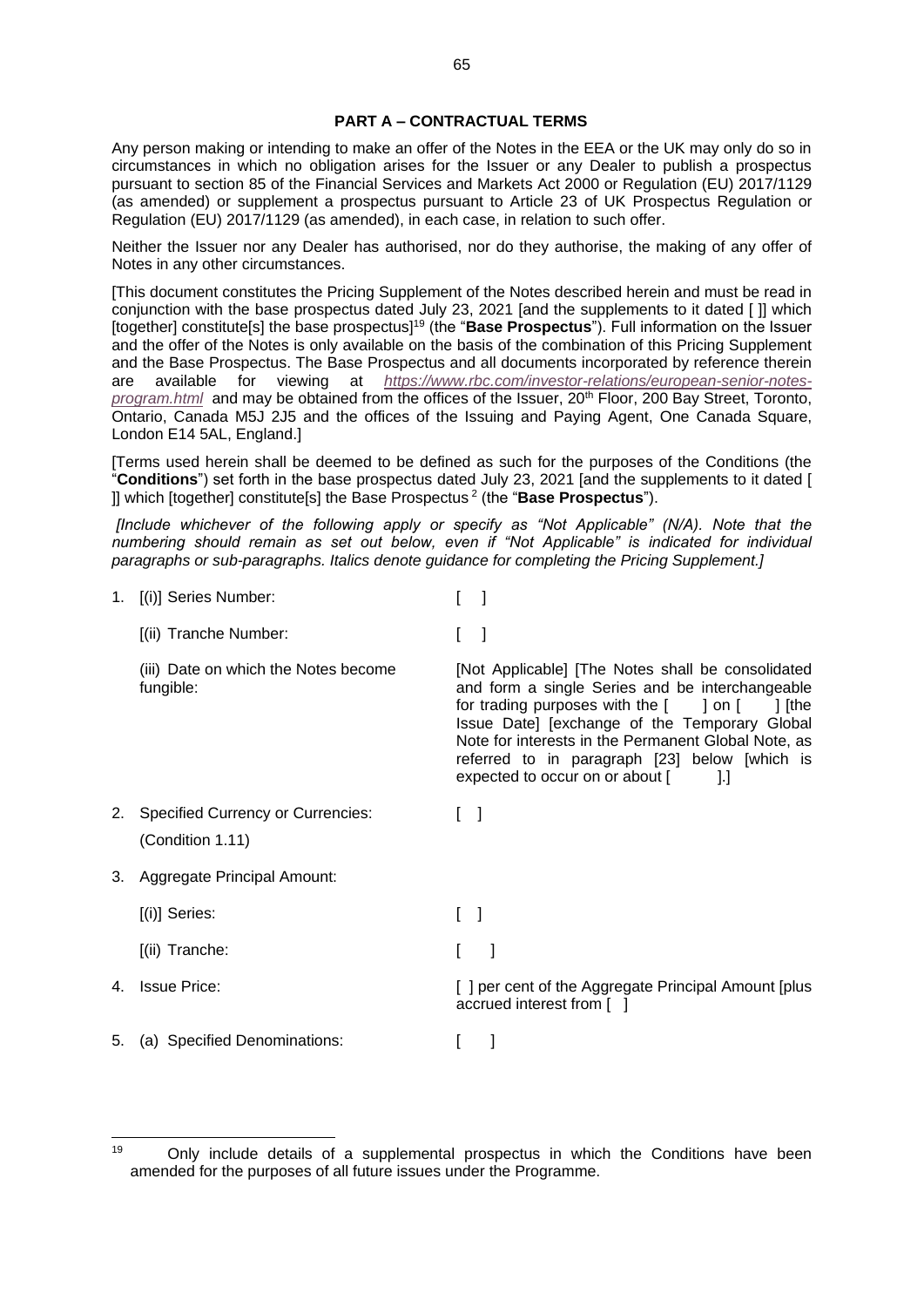(Condition 1.08 or 1.09) [[ ] [and integral multiples of [ ] in excess thereof

(b) Calculation Amount: [ ]

up to and including [ ]. No Notes in definitive form will be issued with a denomination above [ ].]\*\*

[*If only one Specified Denomination and no integral multiples in excess thereof, insert the Specified Denomination. If there is more than one Specified Denomination, and no integral multiples in excess thereof, insert the highest common factor of the Specified Denominations. If there are integral multiples in excess of the Specified Denomination(s), insert the highest common factor of the integral multiples and the Specified Denomination(s).] [Note – there must be a common factor in the case of two or more Specified Denominations or integral multiples in excess of the Specified Denomination(s).*]

- (c) Minimum Trading Size: [Applicable: [●]] [Not Applicable]
- 6. (i) Issue Date: [ ]
	- (ii) Interest Commencement Date [*Specify*] [Issue Date] [Not Applicable]
	- (iii) Trade Date: [ ]
- 
- 

7. Maturity Date: [*Specify date or (for Floating Rate Notes) Interest Payment Date falling in or nearest to the relevant month and year*]

8. Interest Basis:  $[[•]$  per cent. Fixed Rate] [subject to change as indicated in paragraph 10 below]

> [[• month] [[LIBOR/EURIBOR/CDOR/ STIBOR/BBSW/CNH HIBOR/HIBOR]][SONIA/SOFR/€STR] [+/–][•] per

> cent. Floating Rate] [subject to change as indicated in paragraph 10 below]

[Fixed Rate Resettable Notes]

[Zero Coupon]

[*Other*]

(*Further particulars specified below*)

(*N.B. If two or more of the above apply, state which are applicable and complete the relevant particulars*)

9. Redemption/Payment Basis: Subject to any purchase and cancellation or early redemption, the Notes would be redeemed on the Maturity Date at [[par] /

> [ ] per cent. of their nominal amount / *other*]

If item 14 indicates that a Global Note is exchangeable for Definitive Notes at the option of a Holder, the Specified Denominations may not include integral multiples.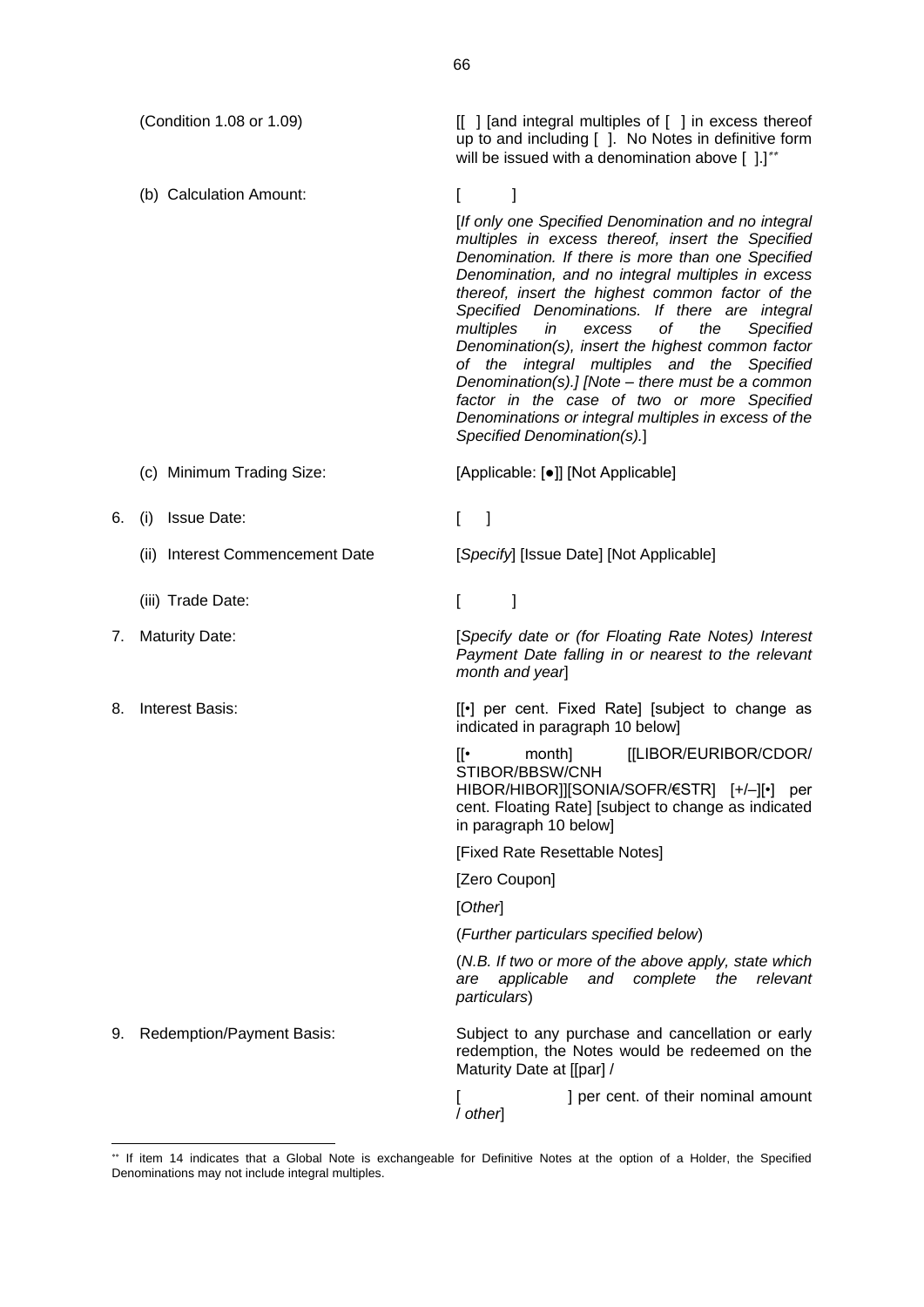|                                                                   | particulars)                                                                                                                                                                                                                                                                                                                                              |  |  |
|-------------------------------------------------------------------|-----------------------------------------------------------------------------------------------------------------------------------------------------------------------------------------------------------------------------------------------------------------------------------------------------------------------------------------------------------|--|--|
| 10. Change of Interest Basis / Redemption /<br>Payment Basis:     | [Not Applicable] [Paragraph [14/15] applicable for<br>the period from and including [ ] to but excluding [<br>]] [Paragraph [14/15] applicable for the period from<br>and including [ ] to but excluding [ ]]                                                                                                                                             |  |  |
|                                                                   | Paragraph 14(xi) applicable]                                                                                                                                                                                                                                                                                                                              |  |  |
|                                                                   | [[Coupon Switch Option applies: Coupon Switch<br>Option Date is [ J] / [Prior to Coupon Switch<br>Option Date, paragraph [14/15] applies. On and<br>following Coupon Switch Option Date, paragraph<br>[14/15] applies] / [Principal Financial Centre is [<br>]] / [Notice Period is [ ]] / [Business<br>Centres are [<br>Ш<br>[Other]                     |  |  |
| 11. Put Option/ Call Option:                                      | [Put Option] (Put Option not applicable to Bail-<br>inable Notes or Subordinated Notes)<br>[Call Option]<br>[Not Applicable]                                                                                                                                                                                                                              |  |  |
| 12. (i) Date of Board approval for issuance of<br>Notes obtained: | ] [and [ ], respectively]] [Not Applicable]<br>L<br>(N.B Only relevant where Board (or similar)<br>authorisation is required for the particular tranche of<br>Notes or, if Subordinated Notes, specify date of<br>most recent Standing Resolution of Board of<br>Directors for issue of Subordinated Indebtedness<br>obtained if other than [<br>$\it{J}$ |  |  |
| (ii) Status of the Notes:                                         | [Senior/Subordinated] Notes                                                                                                                                                                                                                                                                                                                               |  |  |
| 12A. Condition 4 - Negative Covenant<br>(Subordinated Notes):     | [Applicable] [Not Applicable]                                                                                                                                                                                                                                                                                                                             |  |  |
| 13. Bail-inable Notes:                                            | [Yes] [No]                                                                                                                                                                                                                                                                                                                                                |  |  |
| PROVISIONS RELATING TO INTEREST (IF ANY) PAYABLE                  |                                                                                                                                                                                                                                                                                                                                                           |  |  |
| 14. Fixed Rate Note Provisions                                    | [Applicable/Not Applicable]                                                                                                                                                                                                                                                                                                                               |  |  |
| (Condition 5.02 and 5.02a)                                        | (If not applicable, delete the remaining sub-<br>paragraphs of this paragraph)                                                                                                                                                                                                                                                                            |  |  |
| Rate[(s)] of Interest:<br>(i)                                     | ] per cent. per annum [payable [annually/semi-<br>annually/quarterly/monthly] in arrear] in each<br>Interest Payment Date [up to [but excluding] the<br>First Reset Date] [in the period from and including [<br>] to but excluding [<br>Ш                                                                                                                |  |  |
| Interest Payment Date(s):<br>(ii)                                 | ] in each year, commencing [<br>$[[ \quad ]]$<br>1 [,                                                                                                                                                                                                                                                                                                     |  |  |

up to and including the Maturity Date,] [adjusted for payment day purposes only in accordance with the Business Day Convention specified in paragraph 14(iv) below][adjusted for calculation of interest and

(*N.B. If two or more of the above apply, state which are applicable and complete the relevant*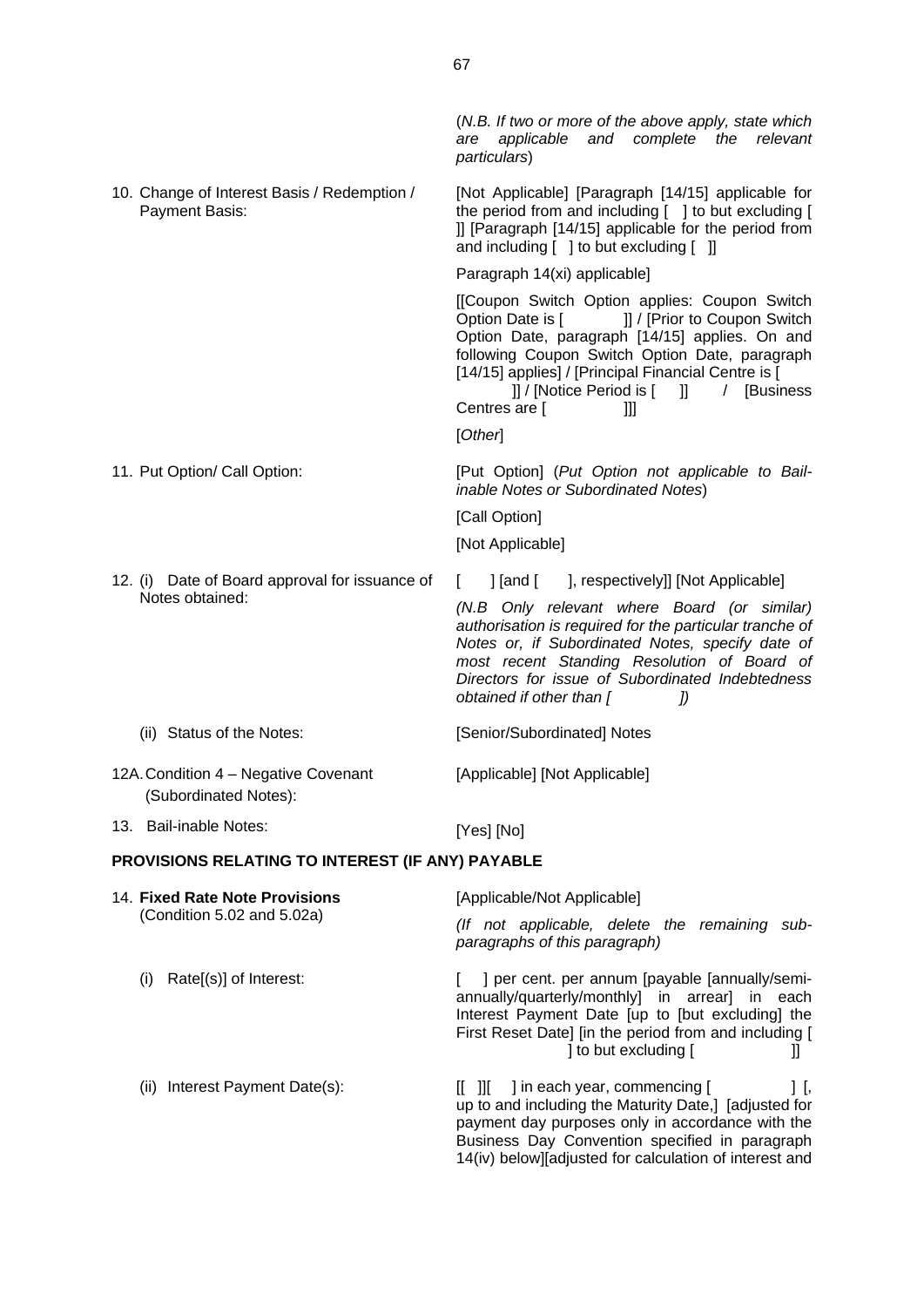for payment day purposes in accordance with the Business Day Convention specified in paragraph 14(iv) below][not adjusted] (iii) Adjusted Interest Periods: [Applicable/Not Applicable] (iv) Business Day Convention: [Following Business Day Convention/Modified Following Business Day Convention/Preceding Business Day Convention] [Not Applicable] (v) Business Centre(s): [ [ ] [Not Applicable] (vi) Fixed Coupon Amount[(s)]: [[ ] per Calculation Amount] [up to (but excluding) the First Reset Date]] [Not Applicable] (vii) Broken Amount(s): [ ] per Calculation Amount, payable on the Interest Payment Date falling [in/on] [ [Not Applicable] *[Insert particulars of any initial or final broken interest amounts which do not correspond with the Fixed Coupon Amount[(s)]]* (viii)Day Count Fraction: [30/360 / Actual/Actual (ICMA/ISDA)/Actual/360/RBA Bond Basis/ Actual/365 (Fixed)/*other*] (ix) Determination Dates: [Not Applicable] [[ ] in each year] (*insert regular interest payment dates, ignoring issue date or maturity date in the case of a long or short first or last coupon. N.B. only relevant where Day Count Fraction is Actual/Actual (ICMA*)) (x) Relevant Time: [Not Applicable / [ ]] (xi) Default Rate:  $[As set out in Condition 5.07 / [ ]]$ (xii) Fixed Rate Resettable Note Provisions (Condition 5.02b) [Applicable] [Not Applicable] - Applicable Conditions: In addition to Condition 5.02b, Condition [5.02 / 5.02a] is applicable to the Notes Initial Rate of Interest: See paragraph 14(i) above - First Margin:  $[+/]-]$  | per cent. per annum Subsequent Margin: [[+/-] [ ] per cent. per annum] [Not Applicable] First Reset Date: [ ] [adjusted in accordance with [ ]] Second Reset Date: [ ] [adjusted in accordance with [ ]] Subsequent Reset Date(s): [ ] [adjusted in accordance with [ ]] [Not Applicable] Reset Rate: The Reset Rate: [Mid-Swap Rate] [Benchmark Gilt Rate] [Reference Bond][CMT Rate]

68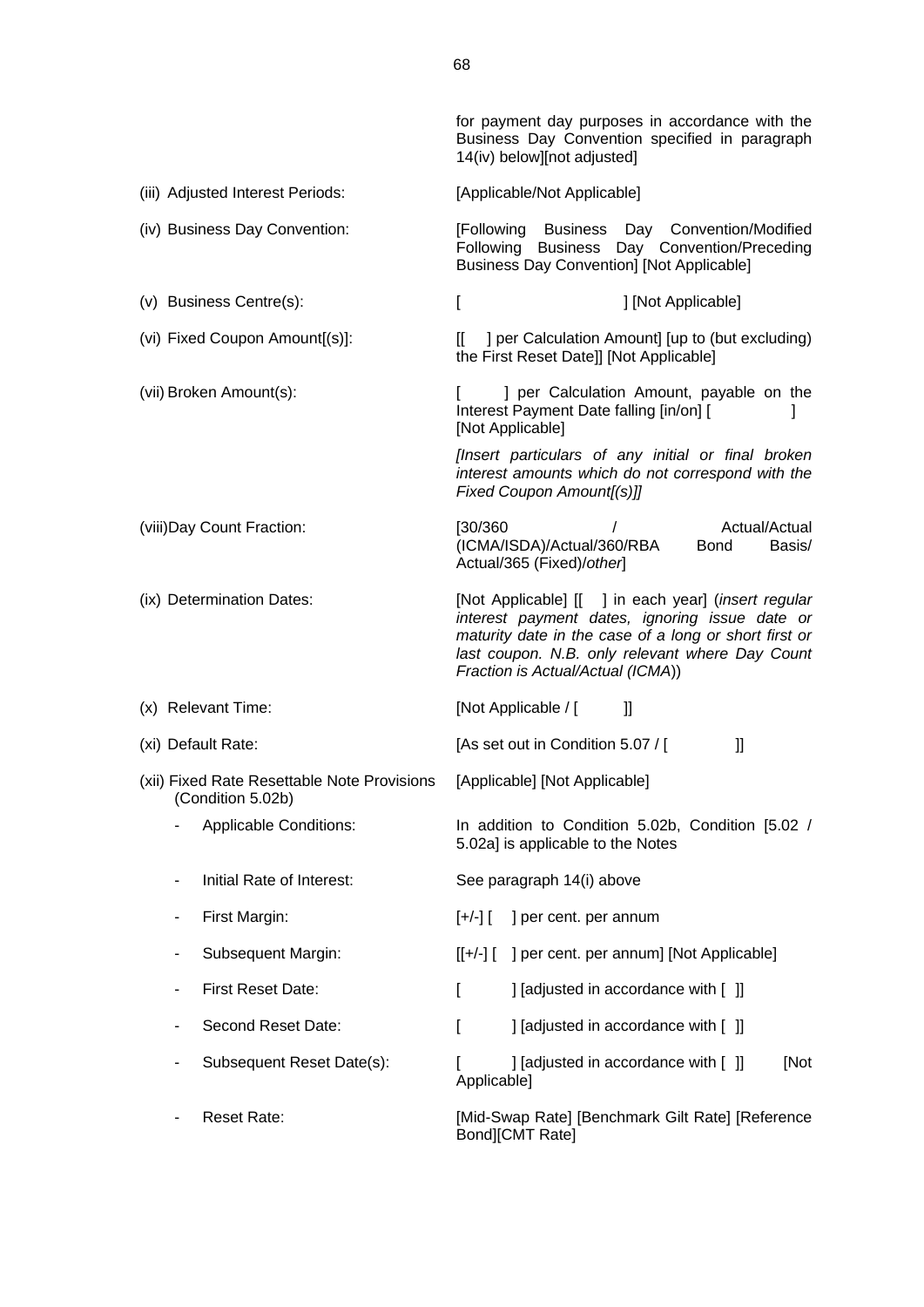| Relevant Screen Page:                                                                         | ſ<br>] [Not Applicable]                                                                                                                                                                                                                                                                                                     |
|-----------------------------------------------------------------------------------------------|-----------------------------------------------------------------------------------------------------------------------------------------------------------------------------------------------------------------------------------------------------------------------------------------------------------------------------|
| Mid-Swap Rate:                                                                                | [Single Mid-Swap Rate] [Mean Mid-Swap Rate]<br>[Not Applicable]                                                                                                                                                                                                                                                             |
| Mid-Swap Maturity:<br>۰                                                                       | ] [Not Applicable]<br>I                                                                                                                                                                                                                                                                                                     |
| Mid-Swap Floating Leg<br>٠<br><b>Benchmark Rate:</b>                                          | J<br>I                                                                                                                                                                                                                                                                                                                      |
| <b>Relevant Time:</b><br>۰                                                                    | ] [Not Applicable]<br>t                                                                                                                                                                                                                                                                                                     |
| <b>Reset Determination Dates:</b><br>٠                                                        | ] [Not Applicable]<br>I                                                                                                                                                                                                                                                                                                     |
| Mid-Swap Floating Leg<br>$\overline{\phantom{a}}$<br>Benchmark Rate:                          | ] [Not Applicable]                                                                                                                                                                                                                                                                                                          |
| - CMT Designated Maturity:                                                                    | ] [Not Applicable]<br>I                                                                                                                                                                                                                                                                                                     |
| - CMT Reset Determination Time:                                                               | ] [Not Applicable]<br>L                                                                                                                                                                                                                                                                                                     |
| - Relevant Currency:                                                                          | ] [Not Applicable]<br>I                                                                                                                                                                                                                                                                                                     |
| - Minimum Rate of Interest:                                                                   | ] per cent. per annum] [Zero per cent. per<br>II<br>annum] [Not Applicable]                                                                                                                                                                                                                                                 |
| - Maximum Rate of Interest:                                                                   | ] per cent. per annum] [Not Applicable]<br>I                                                                                                                                                                                                                                                                                |
| (xiii) Other terms relating to the method of<br>calculating interest for Fixed Rate<br>Notes: | [Not Applicable / [<br>$\mathbf{I}$                                                                                                                                                                                                                                                                                         |
| 15. Floating Rate Note Provisions                                                             | [Applicable/Not Applicable]                                                                                                                                                                                                                                                                                                 |
| (Condition 5.03)                                                                              | (If not applicable, delete the remaining sub-<br>paragraphs of this paragraph)                                                                                                                                                                                                                                              |
| (i) Specified Period(s):                                                                      | [ ] [Not Applicable]                                                                                                                                                                                                                                                                                                        |
| (ii) Specified Interest Payment Date(s):                                                      | ] in each year (up to and including the Maturity<br>Date) [, subject to adjustment in accordance with<br>the Business Day Convention specified<br>in<br>paragraph 15(iv) below] [not subject to any<br>adjustment, as the Business Day Convention in<br>15(iv) below is specified to be Not Applicable]/[Not<br>Applicable] |
| (iii) First Interest Payment Date:                                                            | 1<br>L                                                                                                                                                                                                                                                                                                                      |
| (iv) Business Day Convention:                                                                 | [Floating Rate Convention/ Following Business Day<br>Convention/ Modified Following Business Day<br>Convention/ Preceding Business Day Convention]<br>[Not Applicable]                                                                                                                                                      |
| (v) Business Centre(s):                                                                       | ] [TARGET2] [Not<br>Applicable]                                                                                                                                                                                                                                                                                             |
| (vi) Manner in which the Rate(s) of Interest<br>is/are to be determined:                      | [Screen Rate Determination/ISDA Determination                                                                                                                                                                                                                                                                               |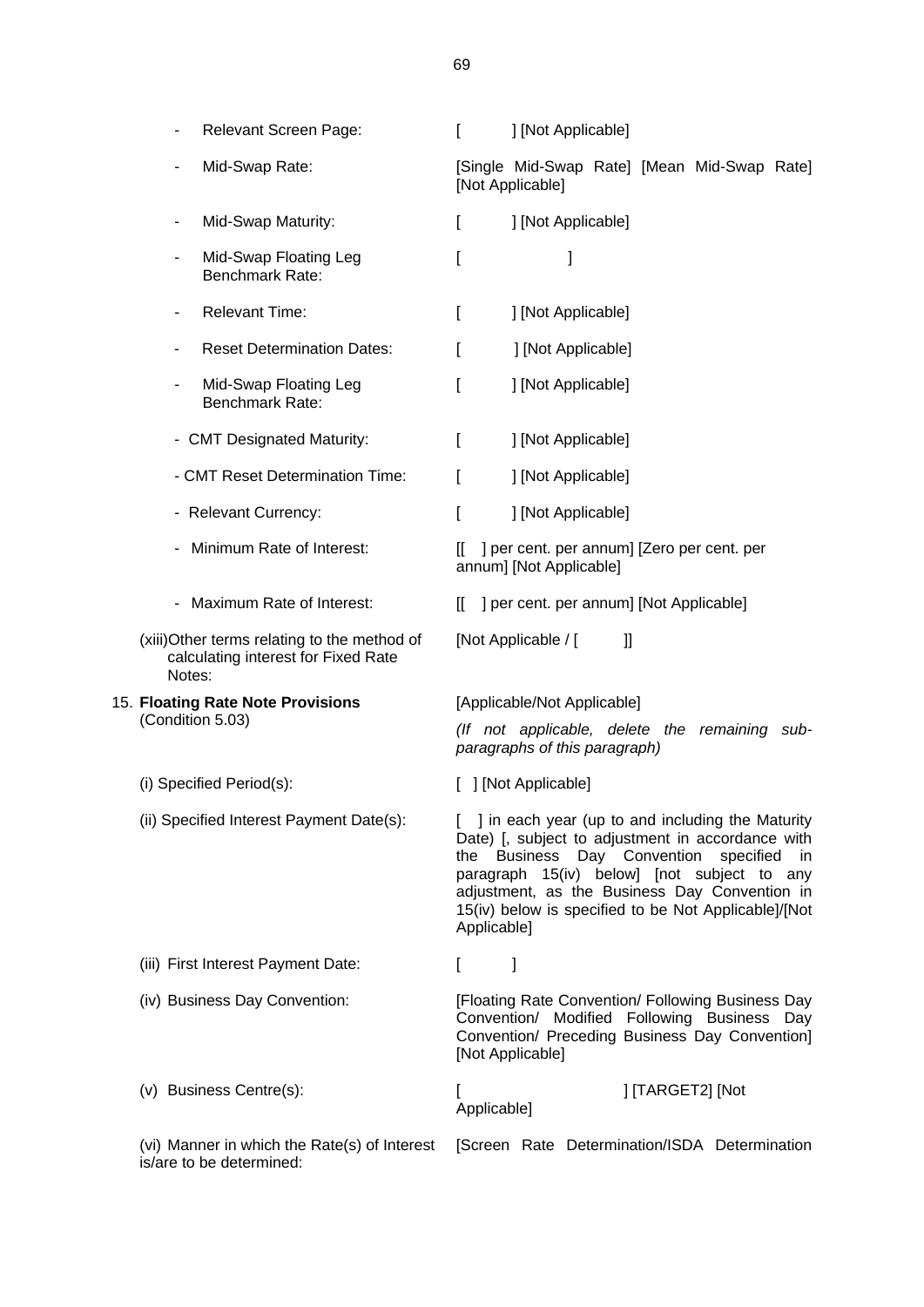#### *Other*]

(vii) Party responsible for calculating the Rate(s) of Interest and Interest Amount(s) (if not the Issuing and Paying Agent):

(viii) Screen Rate Determination: [Applicable] [Not Applicable]

- 
- 
- 
- 
- Compounded Daily €STR Convention:
- Interest Determination Date(s): [

*(Second London business day prior to start of each Interest Period if LIBOR (other than Sterling or euro LIBOR), first day of each Interest Accrual Period if Sterling LIBOR; the second TARGET2 Business Day prior to start of each Interest Period if EURIBOR or euro LIBOR, the second Hong Kong business day prior to the start of each Interest Accrual Period of CNH HIBOR, the [ ] London Banking Day prior to the relevant Interest Payment Date for each Interest Period if SONIA, the [ ] U.S. Government Securities Business Day prior to the relevant Interest Payment Date for each Interest Accrual Period if SOFR,* the [ ] *TARGET2 Business Day prior to the end of each Interest Period if €STR)*

- 
- Relevant Screen Page: [ ] [Not Applicable]

– Relevant Number: [[ ] London Banking Days] [Not Applicable] (*to be completed for SONIA where Compound Index Rate specified under Calculation Method above*)

*(In the case of EURIBOR, if not Reuters EURIBOR01 ensure it is on page which shows a composite rate or amend fallback provisions* 

[[ ] shall be the Calculation Agent] [Not Applicable]

Reference Rate: [[ ] month [LIBOR] [EURIBOR] [CDOR] [STIBOR] [SONIA] [SOFR] [€STR] [BBSW] [CNH HIBOR] [HIBOR]]

> [ ] (*Additional information is required if other, including fallback provisions*)

– Calculation Method: [Compounded Daily Rate] [Compounded Index Rate] [Not Applicable] (*for SONIA and SOFR*)

– Observation Method: [Lag] [Shift] [Not Applicable] (*for SONIA and SOFR*)

– SONIA Compounded Index: [ ] [Not Applicable] *(If applicable, include definition of SONIA Compounded Index specifying any relevant Screen Page and its time of publication and including definition of the Screen Page) (Only relevant to Floating Rate Notes that reference SONIA and specify Compounded Index Rate under Calculation Method above)*

> [Observation Lookback Convention] [Observation Shift Convention] [Not Applicable] (*for €STR*)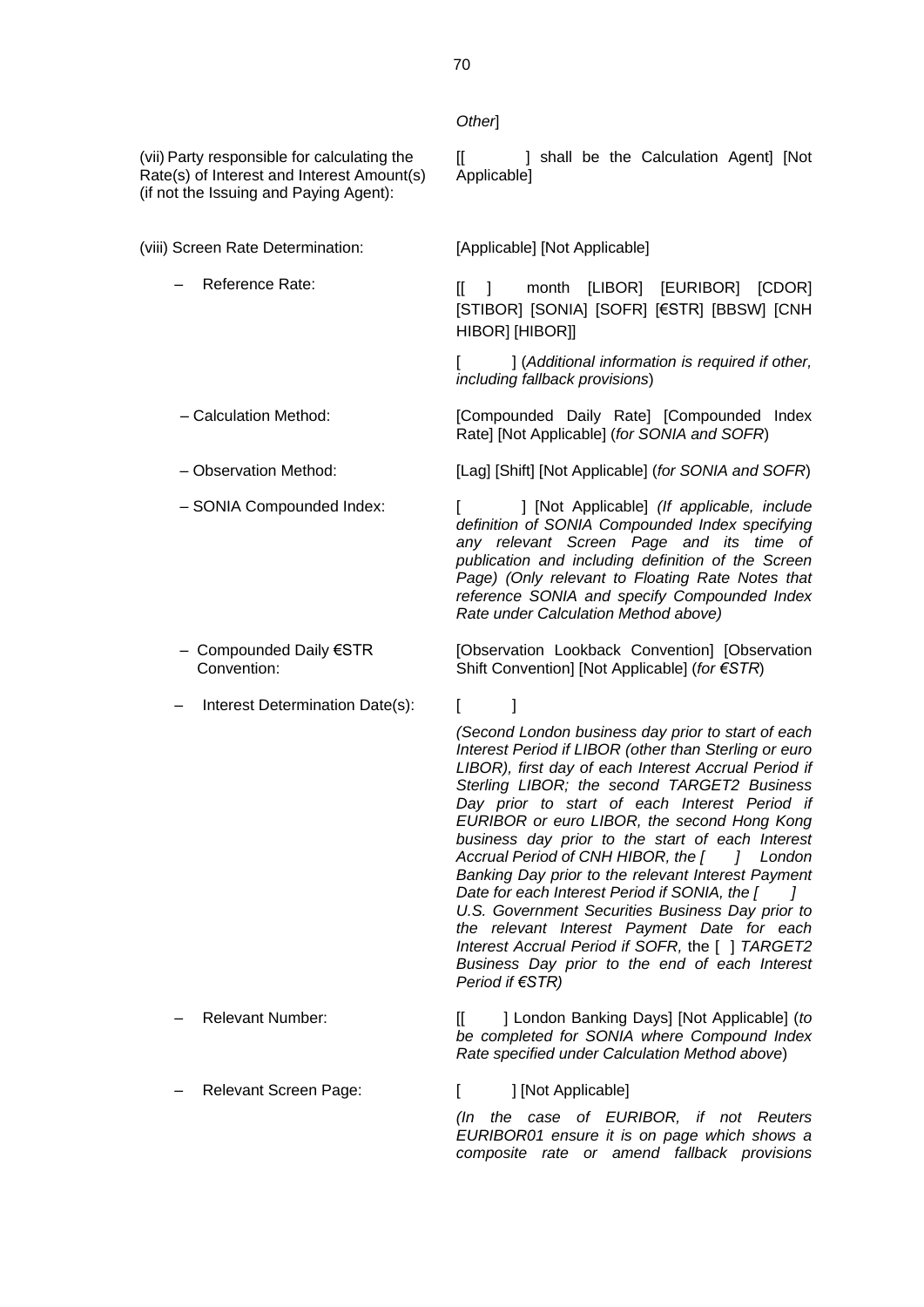|                                                                                                                                                                                                                          | appropriately.)                                                                                                                                                                                                            |
|--------------------------------------------------------------------------------------------------------------------------------------------------------------------------------------------------------------------------|----------------------------------------------------------------------------------------------------------------------------------------------------------------------------------------------------------------------------|
| Designated Maturity"                                                                                                                                                                                                     | ] [Not Applicable]<br>I                                                                                                                                                                                                    |
| <b>Relevant Time:</b>                                                                                                                                                                                                    | ] [Not Applicable]<br>I                                                                                                                                                                                                    |
| <b>Reference Banks:</b>                                                                                                                                                                                                  | ] [Not Applicable]<br>ſ                                                                                                                                                                                                    |
| <b>Relevant Financial Centre:</b>                                                                                                                                                                                        | ſ<br>] [Not Applicable]                                                                                                                                                                                                    |
| <b>Observation Look-Back Period:</b>                                                                                                                                                                                     | ] [London Banking Days] (for SONIA) [U.S.<br>II.<br>Government Securities Business Days] (for SOFR)]<br>[[ ] TARGET2 Business Days] (for €STR) [Not<br>Applicable]                                                         |
| (ix) ISDA Determination:                                                                                                                                                                                                 | [Applicable] [Not Applicable]                                                                                                                                                                                              |
| <b>Floating Rate Option:</b>                                                                                                                                                                                             | $\mathbf{r}$<br>1                                                                                                                                                                                                          |
| <b>Designated Maturity:</b>                                                                                                                                                                                              | I<br>1                                                                                                                                                                                                                     |
| <b>Reset Date:</b>                                                                                                                                                                                                       | 1<br>I                                                                                                                                                                                                                     |
| (x) Linear Interpolation:                                                                                                                                                                                                | [Not Applicable] [Applicable – the Rate of Interest<br>for the [long/short] [first/last] Interest Period shall be<br>calculated using Linear Interpolation (specify for<br>each short or long interest period)]            |
| (xi) Margin(s):                                                                                                                                                                                                          | $[+/$ - $]$ ] per cent. per annum                                                                                                                                                                                          |
| (xii) Minimum Rate of Interest:<br>(Condition $5.03(v)$ )                                                                                                                                                                | ] per cent. per annum][Zero per cent. per<br>II.<br>annum] [Not Applicable]                                                                                                                                                |
| (xiii) Maximum Rate of Interest:<br>(Condition $5.03(v)$ )                                                                                                                                                               | $\mathbb{I}$<br>] per cent. per annum] [Not Applicable]                                                                                                                                                                    |
| (xiv) Day Count Fraction:                                                                                                                                                                                                | [Actual/Actual or Actual/Actual (ISDA)<br>Actual/365 (Fixed)<br>Actual/360<br>30/360 or 360/360 or Bond Basis<br>30E/360 or Eurobond Basis<br>30E/360 (ISDA)<br>Actual/365 (Sterling)<br><b>RBA Bond Basis]</b><br>[Other] |
| (xv) Default Rate:                                                                                                                                                                                                       | [As set out in Condition 5.04 / [<br>II                                                                                                                                                                                    |
| (xvi) Fallback provisions, rounding<br>provisions, denominator and any other<br>terms relating to the method of<br>calculating Interest on Floating Rate<br>Notes, if different from those set out in<br>the Conditions: | [Not Applicable / [<br>I                                                                                                                                                                                                   |
| 16. Zero Coupon Note Provisions                                                                                                                                                                                          | [Applicable/Not Applicable]                                                                                                                                                                                                |
|                                                                                                                                                                                                                          | (If not applicable, delete the remaining sub-<br>paragraphs of this paragraph)                                                                                                                                             |

71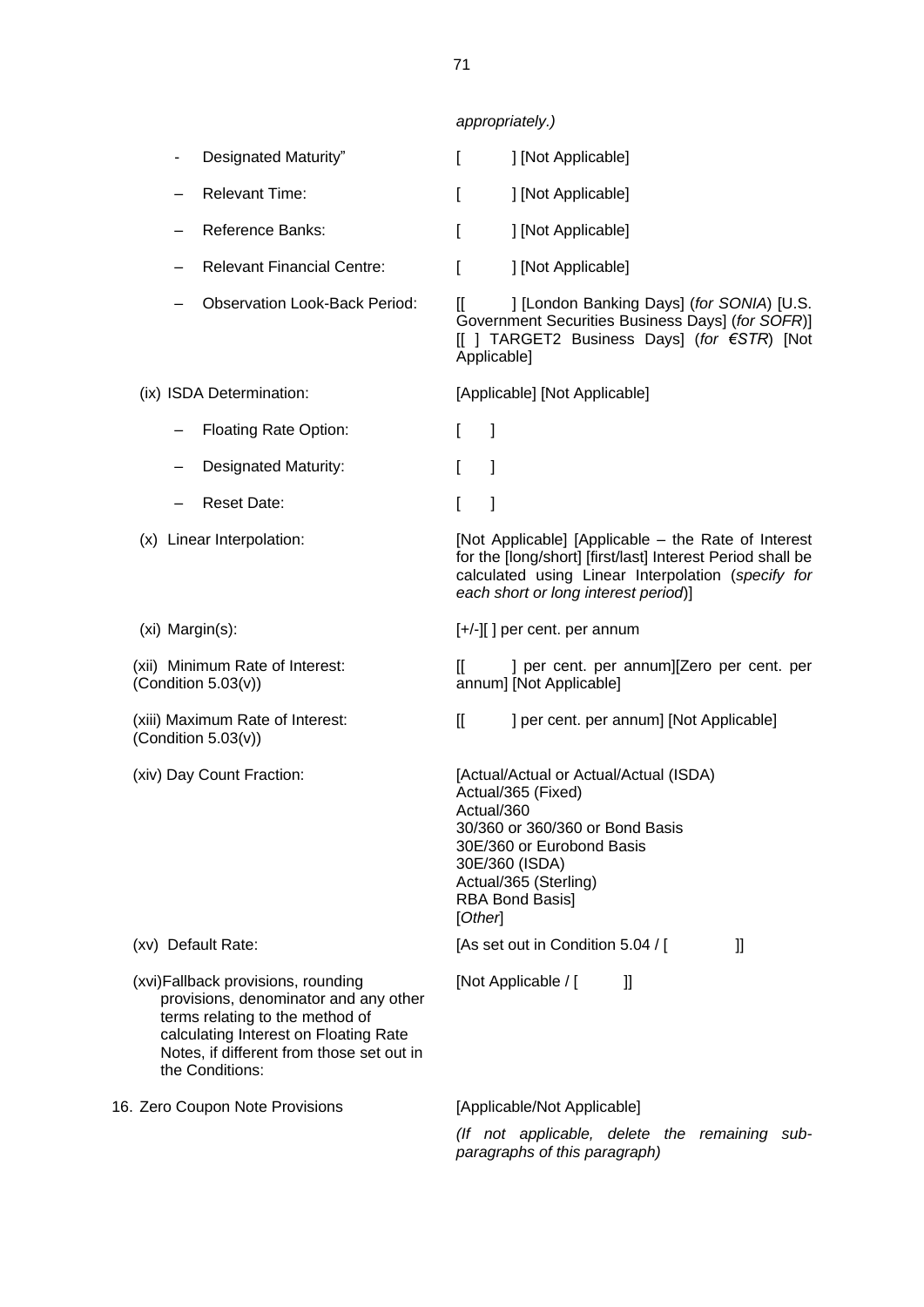(i) Accrual Method: [Linear Accrual/Compounding Accrual] (ii) Accrual Yield:  $\begin{bmatrix} \end{bmatrix}$  per cent per annum (iii) Reference Price:  $\begin{bmatrix} \cdot & \cdot & \cdot \\ \cdot & \cdot & \cdot \\ \cdot & \cdot & \cdot \end{bmatrix}$  per Calculation Amount (iv) Any other formula / basis of determining amount payable: [Not Applicable / [ ]] (iv) Day Count Fraction: [30/360] [30E/360] [Actual/360] [Actual/365] [Actual/Actual (ICMA)] [*Other*] (v) Determination Dates: [[ ] in each year] (insert dates. N.B. only relevant *where Day Count Fraction is Actual/Actual (ICMA*)) [Not Applicable] (vi) Default Rate: [Accrual Yield / [ ]] **PROVISIONS RELATING TO REDEMPTION** 17. Call Option (Condition 6.03) [Applicable/Not Applicable] *(If not applicable, delete the remaining subparagraphs of this paragraph)* (i) Optional Redemption Date(s): [ ] (ii) Optional Redemption Amount(s) of each Note and method, if any, of calculation of such amount(s): [ ] per Calculation Amount (iii) Redeemable in part: If redeemable in part: [Applicable] [Note Applicable] [*If not applicable, delete the remaining sub-paragraphs of this paragraph*] (a) Minimum Redemption Amount: [ ] per Calculation Amount (b) Maximum Redemption Amount: [ ] per Calculation Amount (iv) Notice period:<sup>20</sup> Minimum period: [15] [ ] days

Maximum period: [30] [ ] days

<sup>&</sup>lt;sup>20</sup> If setting notice periods which are different to those provided in the terms and conditions, issuers are advised to consider the practicalities of distribution of information through intermediaries, for example, clearing systems and custodians, as well as any other notice requirements which may apply, for example, as between the issuer and its issuing and paying agent.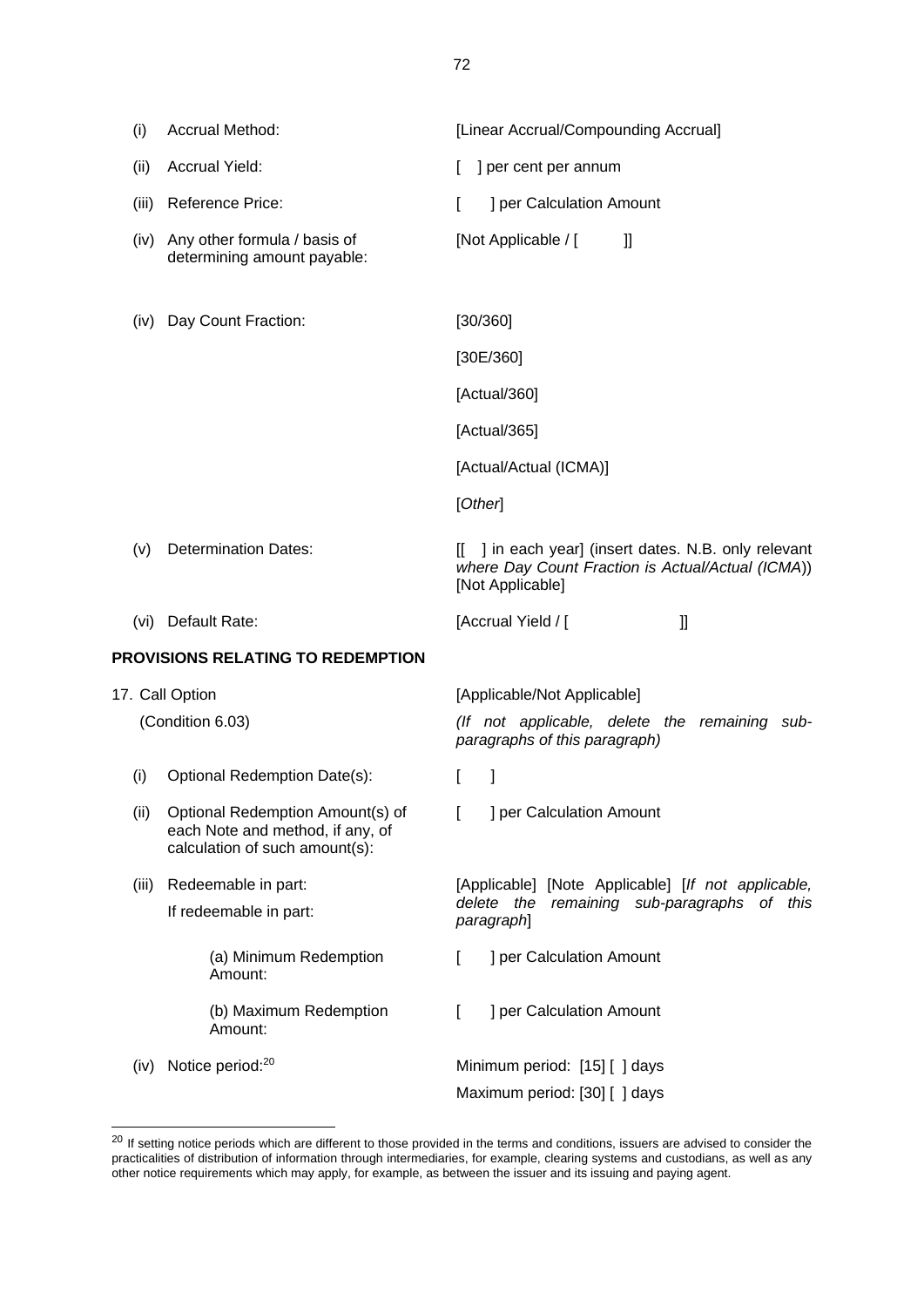18. Put Option

(Condition 6.06)

- (i) Optional Redemption Date(s): [ ]
- (ii) Optional Redemption Amount(s) of each Note and method, if any, of calculation of such amount(s):
- 
- 19. Final Redemption Amount of each Note [Par] / [[ ] per Calculation Amount / *other*]

#### 20. **Bail-inable Notes – TLAC Disqualification Event Call**

21. Early Redemption Amount of each Note

(i) Early Redemption Amount(s) payable on redemption for taxation reasons[, TLAC Disqualification Event] [,Regulatory Event] or on event of default or other early redemption and/or the method of calculating the same:

(ii) Early Redemption Amount includes amount in respect of accrued interest:

22. Provisions relating to the NVCC Automatic Conversion

(Condition 8)

Specified Time:  $[$   $]^{22}$ 

#### **GENERAL PROVISIONS APPLICABLE TO THE NOTES**

[Temporary Global Note exchangeable for a Permanent Global Note which is exchangeable for Definitive Notes [and/or Registered Notes] in the limited circumstances specified in the Permanent Global Note]

[Applicable/Not Applicable] (*Put Option not applicable to Bail-inable Notes or Subordinated Notes*)

*(If not applicable, delete the remaining subparagraphs of this paragraph)*

[ ] per Calculation Amount

(iii) Notice period:<sup>21</sup> Minimum period: [15] [ ] days Maximum period: [30] [ ] days

[Applicable] [Not Applicable]

[[ ] per Calculation Amount] / [As per Condition 6.09 and 6.10 [*specify other*] / See appendix]

[*If effective date for changes in law triggering redemption for taxation reasons is not Issue Date, indicate effective date.*]

[Yes: no additional amount in respect of accrued interest to be paid / No: together with the Early Redemption Amount, accrued interest shall also be paid]

[Applicable/Not Applicable: the Notes are not Subordinated Notes]

(*If not applicable, delete the remaining subparagraphs of this paragraph*)

23. (i) Form of Notes: [Bearer Notes] [Bearer Notes exchangeable for Registered Notes]

<sup>&</sup>lt;sup>21</sup> If setting notice periods which are different to those provided in the terms and conditions, issuers are advised to consider the practicalities of distribution of information through intermediaries, for example, clearing systems and custodians, as well as any other notice requirements which may apply, for example, as between the issuer and its issuing and paying agent. <sup>22</sup> Specify time and city.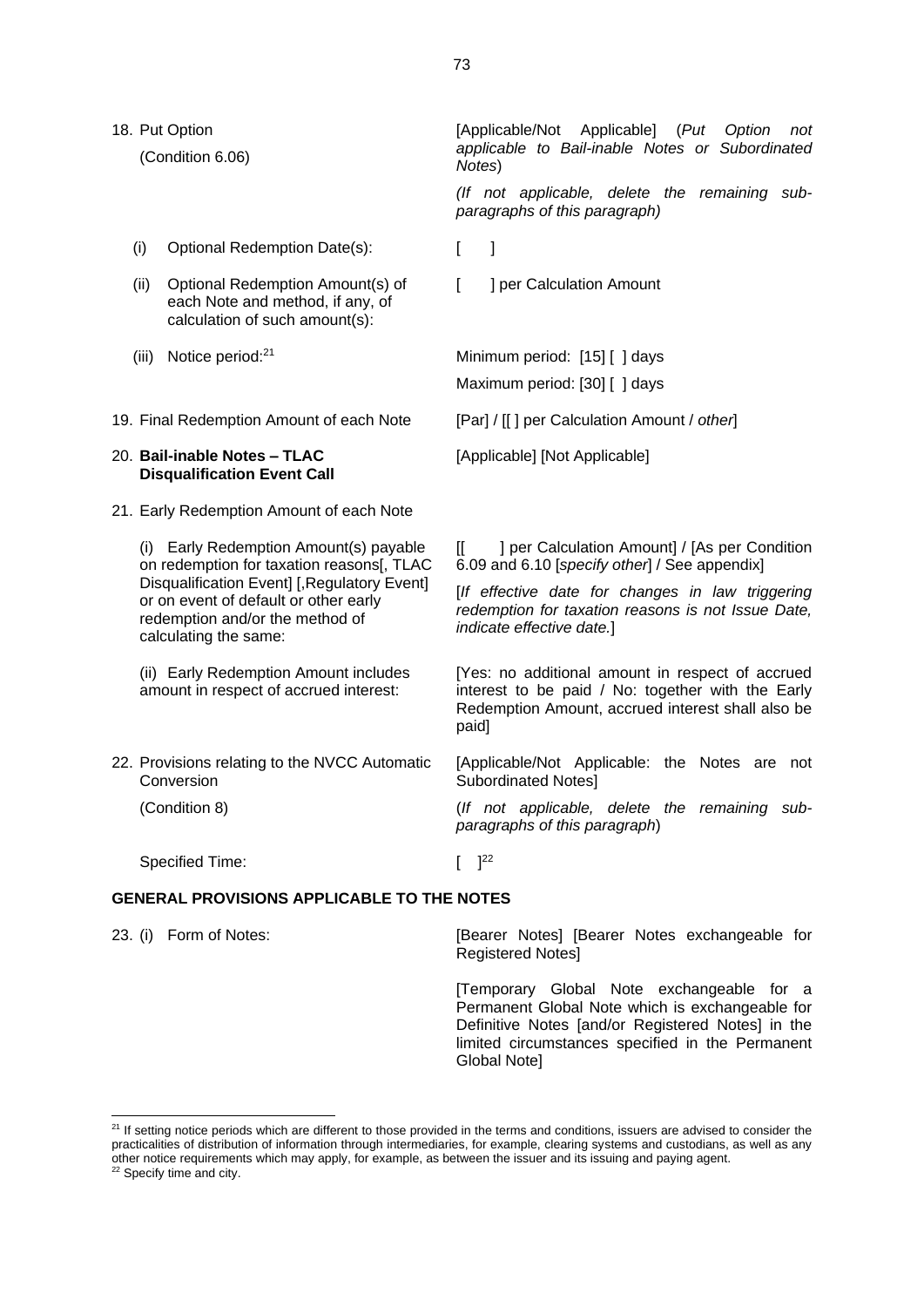|                                                                                                       | [Temporary Global Note<br>exchangeable<br>tor<br>Definitive Notes [and/or Registered Notes] on []<br>days' notice]                                                                                                                                                                                                                                                                                             |
|-------------------------------------------------------------------------------------------------------|----------------------------------------------------------------------------------------------------------------------------------------------------------------------------------------------------------------------------------------------------------------------------------------------------------------------------------------------------------------------------------------------------------------|
|                                                                                                       | [Exchange Date: [<br>II                                                                                                                                                                                                                                                                                                                                                                                        |
|                                                                                                       | Global<br>[Permanent<br>Note<br>exchangeable<br>for<br>Definitive Notes [and/or Registered Notes] in the<br>limited circumstances specified in the Permanent<br><b>Global Notel</b>                                                                                                                                                                                                                            |
|                                                                                                       | [Registered Notes]                                                                                                                                                                                                                                                                                                                                                                                             |
|                                                                                                       | [Other]                                                                                                                                                                                                                                                                                                                                                                                                        |
| (ii) New Global Note:                                                                                 | [Yes] [No]                                                                                                                                                                                                                                                                                                                                                                                                     |
| 24. Financial Centre(s) or other special<br>provisions relating to payment dates:                     | [Not Applicable] [give details (including specifying<br>"TARGET2" and/or financial centre(s) as applicable<br>- N.B. TARGET2 is not required to be specified in<br>the case of payment in euro as the definition of<br>Payment Date already covers this in that case).<br>Note that this item relates to the date and place of<br>payment, and not interest period end dates, to<br>which item $14(v)$ relate] |
| 25. Relevant Renminbi Settlement Centre:                                                              | [Not Applicable / [<br>$_{\rm ll}$                                                                                                                                                                                                                                                                                                                                                                             |
| 26. Calculation Agent for purposes of Condition<br>10.16 (if other than Issuing and Paying<br>Agent): | ] shall be the Calculation Agent]<br>[Not Applicable]                                                                                                                                                                                                                                                                                                                                                          |
| 27. Name and address of RMB Rate<br>Calculation Agent (for purposes of<br>Condition 10.17):           | [Not Applicable / [<br>$\mathbf l$                                                                                                                                                                                                                                                                                                                                                                             |
| 28. Branch of Account:                                                                                | [Main branch in Toronto] [London branch] [other]<br>[Not Applicable]                                                                                                                                                                                                                                                                                                                                           |
| 29. Unmatured Coupons missing upon Early<br>Redemption:                                               | [Condition 10.06(i) applies] [Condition 10.06(ii)<br>applies]                                                                                                                                                                                                                                                                                                                                                  |
| 30. Talons for future Coupons to be attached to<br>Definitive Notes (Condition 1.06)                  | [Yes, as the Notes have more than 27 Coupon<br>payments, Talons may be required if, on exchange<br>into definitive form, more than 27 Coupon<br>payments are still to be made] [No]                                                                                                                                                                                                                            |
| 31. Redenomination, renominalisation and<br>reconventioning provisions:                               | [Not Applicable] [The provisions annexed to the<br><b>Pricing Supplement apply]</b>                                                                                                                                                                                                                                                                                                                            |
| 32. Consolidation provisions:                                                                         | I<br>1                                                                                                                                                                                                                                                                                                                                                                                                         |
| 33. Alternative Currency:                                                                             | [Applicable/Not Applicable] [Alternative Currency: [<br>$\mathbf{H}$                                                                                                                                                                                                                                                                                                                                           |
| 34. Other final terms:                                                                                | [Not Applicable] [give details]<br>[Include Notice provisions other than those found in                                                                                                                                                                                                                                                                                                                        |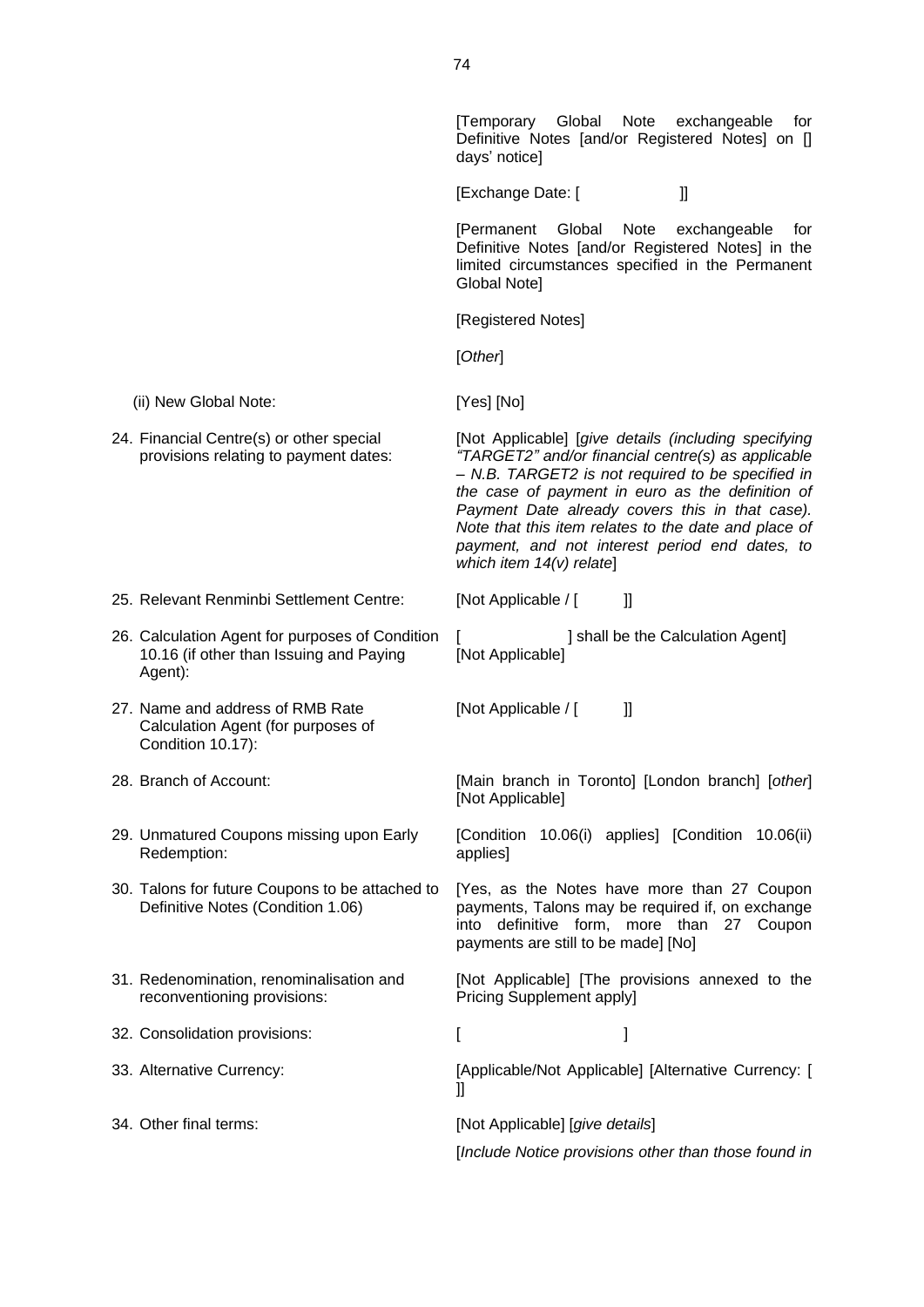*Condition 14*]

[*Include additional Events of Default (Condition 7.01) and any Default Interest Rate (Condition 5.08)*]

### **[THIRD PARTY INFORMATION**

[ ] has been extracted from [ ]. The Issuer confirms that such information has been accurately reproduced and that, so far as it is aware, and is able to ascertain from information published by [ ], no facts have been omitted which would render the reproduced information inaccurate or misleading.]

### **[Purpose of Pricing Supplement**

This Pricing Supplement comprises the final terms for issue [and admission to trading on the [*specify relevant market*] of the Notes described herein issued under the Base Prospectus pursuant to the Programme for the Issuance of Securities of Royal Bank of Canada.]

Signed on behalf of the Issuer:

By: ............................................ Duly authorised

By: ............................................ Duly authorised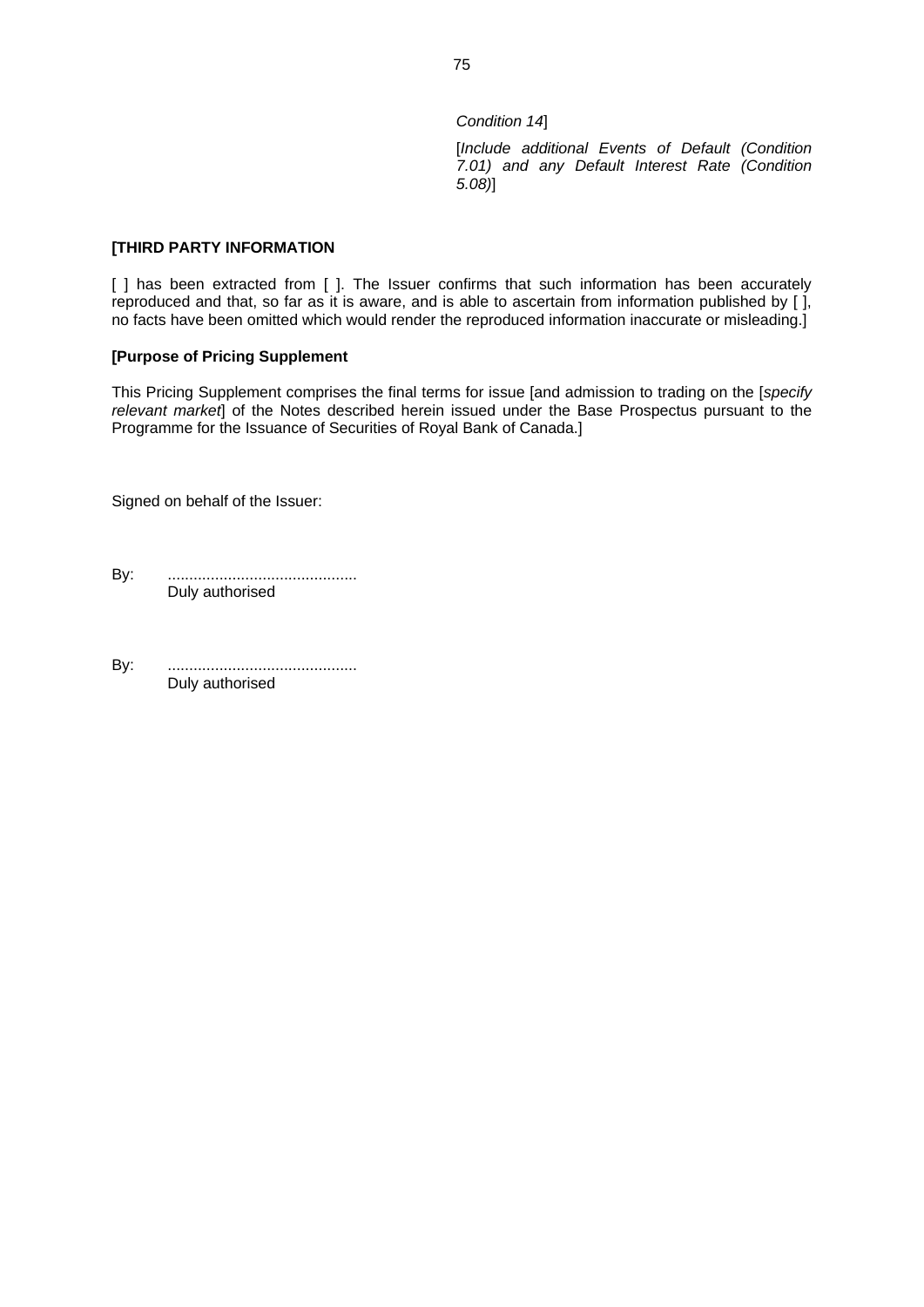# **PART B – OTHER INFORMATION**

# **1. LISTING AND ADMISSION TO TRADING**

|                                                                                                       | [Not Applicable] [Application [has been / will be / is expected<br>to be] made by the Issuer (or on its behalf) for the Notes to<br>be admitted to [the International Securities Market of the<br>London Stock Exchange] [specify other relevant market]<br>with effect from [<br>ı. |
|-------------------------------------------------------------------------------------------------------|--------------------------------------------------------------------------------------------------------------------------------------------------------------------------------------------------------------------------------------------------------------------------------------|
|                                                                                                       | [Tranche[s] [ ] of the Notes [is/are] already admitted to<br>[the International Securities Market of the London Stock<br>Exchange] [specify relevant market] with effect from [<br>14.                                                                                               |
| 2. RATINGS                                                                                            |                                                                                                                                                                                                                                                                                      |
| Ratings:                                                                                              | The Notes to be issued [have been] / [are expected to be]<br>[have not been] specifically rated:                                                                                                                                                                                     |
|                                                                                                       | $[S & P$ Canada: $[ ]$                                                                                                                                                                                                                                                               |
|                                                                                                       | [Moody's Canada: []]                                                                                                                                                                                                                                                                 |
|                                                                                                       | [[Other: []]                                                                                                                                                                                                                                                                         |
|                                                                                                       | (Need to include a brief explanation of the meaning of the<br>ratings if this has been published previously by the rating<br>provider)                                                                                                                                               |
| 3. OPERATIONAL INFORMATION                                                                            |                                                                                                                                                                                                                                                                                      |
| ISIN:<br>(i)                                                                                          | 1<br>$\mathbf{r}$                                                                                                                                                                                                                                                                    |
| (ii) Common Code:                                                                                     | 1<br>L                                                                                                                                                                                                                                                                               |
| $(iii)$ CFI:                                                                                          | [See the website of the Association of National Numbering]<br>Agencies (ANNA) or alternatively sourced from the<br>responsible National Numbering Agency that assigned the<br>ISIN] [Not Applicable] [Not Available]                                                                 |
| (iv) FISN:                                                                                            | [See the website of the Association of National Numbering<br>Agencies (ANNA) or alternatively sourced from the<br>responsible National Numbering Agency that assigned the<br>ISIN] [Not Applicable] [Not Available]                                                                  |
|                                                                                                       | (If the CFI and/or FISN is not required or requested as at<br>the completion of the Final Terms, it/they should be<br>specified to be "Not Applicable")                                                                                                                              |
| (v) [WKN or any other relevant<br>codes:]                                                             | ] [Not Applicable]<br>$\mathbf{L}$                                                                                                                                                                                                                                                   |
| (vi) Any clearing system(s) other than<br>Euroclear Bank SA/NV and<br>Clearstream Banking S.A., their | [Not Applicable] [give name(s), address(es) and number(s)]                                                                                                                                                                                                                           |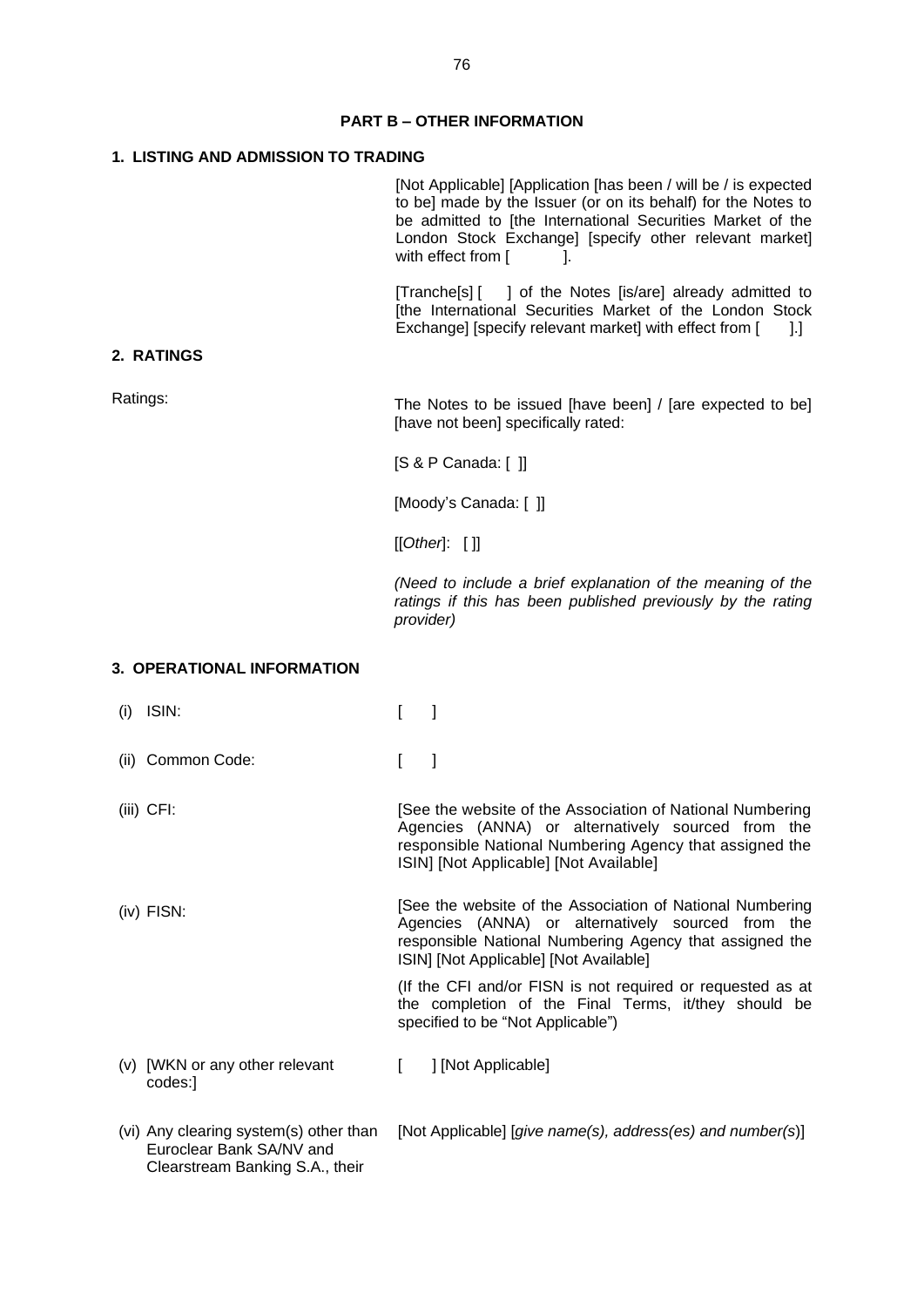addresses and the relevant identification number(s):

- 
- (viii) Names and addresses of additional Paying Agent(s), Registrar and Transfer Agents (if any):
- (ix) Intended to be held in a manner which would allow Eurosystem eligibility:

(vii) Delivery: Delivery [against / free of payment]

[Yes] [Note that the designation "yes" simply means that the Notes are intended upon issue to be deposited with one of the ICSDs as common safekeeper [(and registered in the name of nominee of one of the ICSDs acting as common safekeeper,][*include this text for registered notes*] and does not necessarily mean that the Notes will be recognised as eligible collateral for Eurosystem monetary policy and intraday credit operations by the Eurosystem either upon issue or at any or all times during their life. Such recognition will depend upon the ECB being satisfied that Eurosystem eligibility criteria have been met.]

[No. Whilst the designation is specified as "no" at the date of this Pricing Supplement, should the Eurosystem eligibility criteria be amended in the future such that the Notes are capable of meeting them the Notes may then be deposited with one of the ICSDs as common safekeeper I(and registered in the name of nominee of one of the ICSDs acting as common safekeeper,][*include this text for registered notes*]. Note that this does not necessarily mean that the Notes will then be recognised as eligible collateral for Eurosystem monetary policy and intra day credit operations by the Eurosystem at any time during their life. Such recognition will depend upon the ECB being satisfied that Eurosystem eligibility criteria have been met.]

[Not Applicable]

### **4. DISTRIBUTION**

| (i)  | Method of distribution:                                                  |   | [Syndicated] [Non syndicated] |
|------|--------------------------------------------------------------------------|---|-------------------------------|
| (ii) | If syndicated, name(s) of<br>Manager(s) and underwriting<br>commitments: |   | [Not Applicable]              |
|      | (iii) Date of Subscription Agreement:                                    | L | 1 [Not Applicable]            |
|      | (iv) Stablisation Manager(s) (if any):                                   | L | [Not Applicable]              |
| (V)  | If non-syndicated, the name of<br>relevant Dealer:                       |   | ] [Not Applicable]            |

 $\lceil$   $\lceil$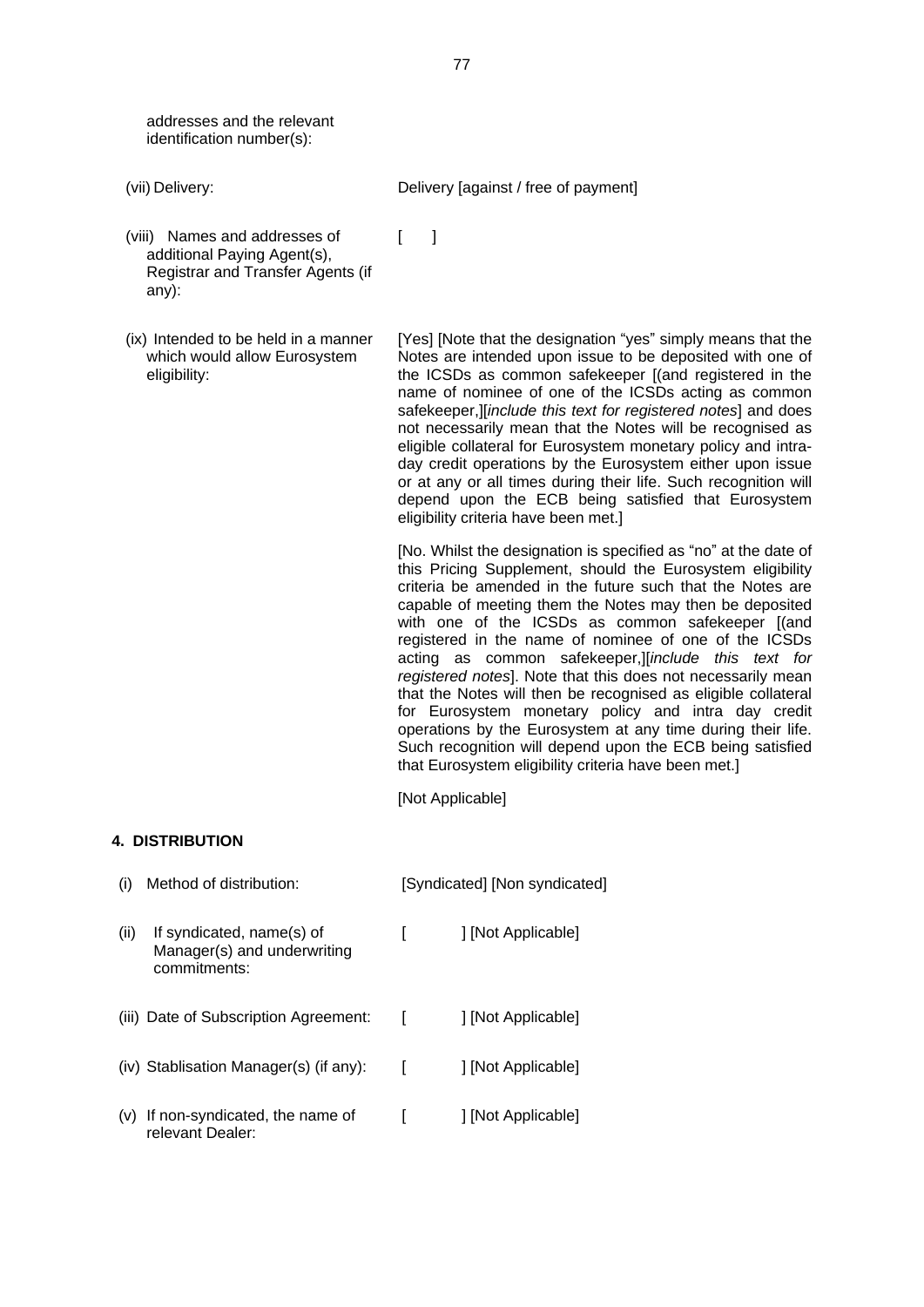| (vi) Canadian Selling Restrictions:                               | [Canadian Sales Permitted] [Canadian Sales not Permitted]                                                                                                                                                                                                                                                                                                                                                                                                                                     |
|-------------------------------------------------------------------|-----------------------------------------------------------------------------------------------------------------------------------------------------------------------------------------------------------------------------------------------------------------------------------------------------------------------------------------------------------------------------------------------------------------------------------------------------------------------------------------------|
| (vii) Prohibition of Sales to Belgian<br>Consumers:               | [Applicable] [Not Applicable]                                                                                                                                                                                                                                                                                                                                                                                                                                                                 |
| Prohibition of Sales to EEA<br>(viii)<br><b>Retail Investors:</b> | [Applicable] [Not Applicable]<br>(If the Notes clearly do not constitute "packaged" products,<br>or the Notes do constitute "packaged" products and a key<br>information document will be prepared in the EEA, "Not<br>Applicable" should be specified. If the Notes may constitute<br>"packaged" products and no key information document will<br>be prepared or if the Issuer wishes to prohibit offers EEA<br>retail investors for any other reason, "Applicable" should be<br>specified)  |
| Prohibition of Sales to UK<br>(ix)<br>Retail Investors:           | [Applicable] [Not Applicable]<br>(If the Notes clearly do not constitute "packaged" products,<br>or the Notes do constitute "packaged" products and a key<br>information document will be prepared in the UK, "Not<br>Applicable" should be specified. If the Notes may constitute<br>"packaged" products and no key information document will<br>be prepared or if the Issuer wishes to prohibit offers to UK<br>retail investors for any other reason, "Applicable" should be<br>specified) |
| (x) U.S. Selling Restrictions:                                    | [Regulation S, Compliance Category 2] [TEFRA D Rules<br>applicable] [TEFRA C Rules applicable] [TEFRA Rules not<br>applicable]                                                                                                                                                                                                                                                                                                                                                                |
| (xi) Additional Selling Restrictions:                             | ] [Not Applicable]<br>ſ                                                                                                                                                                                                                                                                                                                                                                                                                                                                       |
| [5.<br><b>ADDITIONAL DISCLOSURE</b>                               |                                                                                                                                                                                                                                                                                                                                                                                                                                                                                               |
| [Costs and charges disclosure:                                    | IJ<br>11                                                                                                                                                                                                                                                                                                                                                                                                                                                                                      |

# **6. REASONS FOR THE OFFER AND ESTIMATED NET PROCEEDS**

| (i)  | Use of proceeds:               | [As specified in the Base Prospectus] [<br>of Proceeds" in the Base Prospectus][The Notes are specified to<br>be ["Green Bonds"] ["Social Bonds"] ["Sustainable Bonds"] and for<br>[green] [social] [sustainability] purposes [as described under Use of<br>Proceeds - Green Bonds, Social Bonds or Sustainable Bonds in the<br><b>Base Prospectus]]</b> | ] [See "Use |
|------|--------------------------------|----------------------------------------------------------------------------------------------------------------------------------------------------------------------------------------------------------------------------------------------------------------------------------------------------------------------------------------------------------|-------------|
| (ii) | <b>Estimated Net proceeds:</b> |                                                                                                                                                                                                                                                                                                                                                          |             |

# **7. UK BENCHMARKS REGULATION**

UK Benchmarks Regulation: Article [Not Applicable]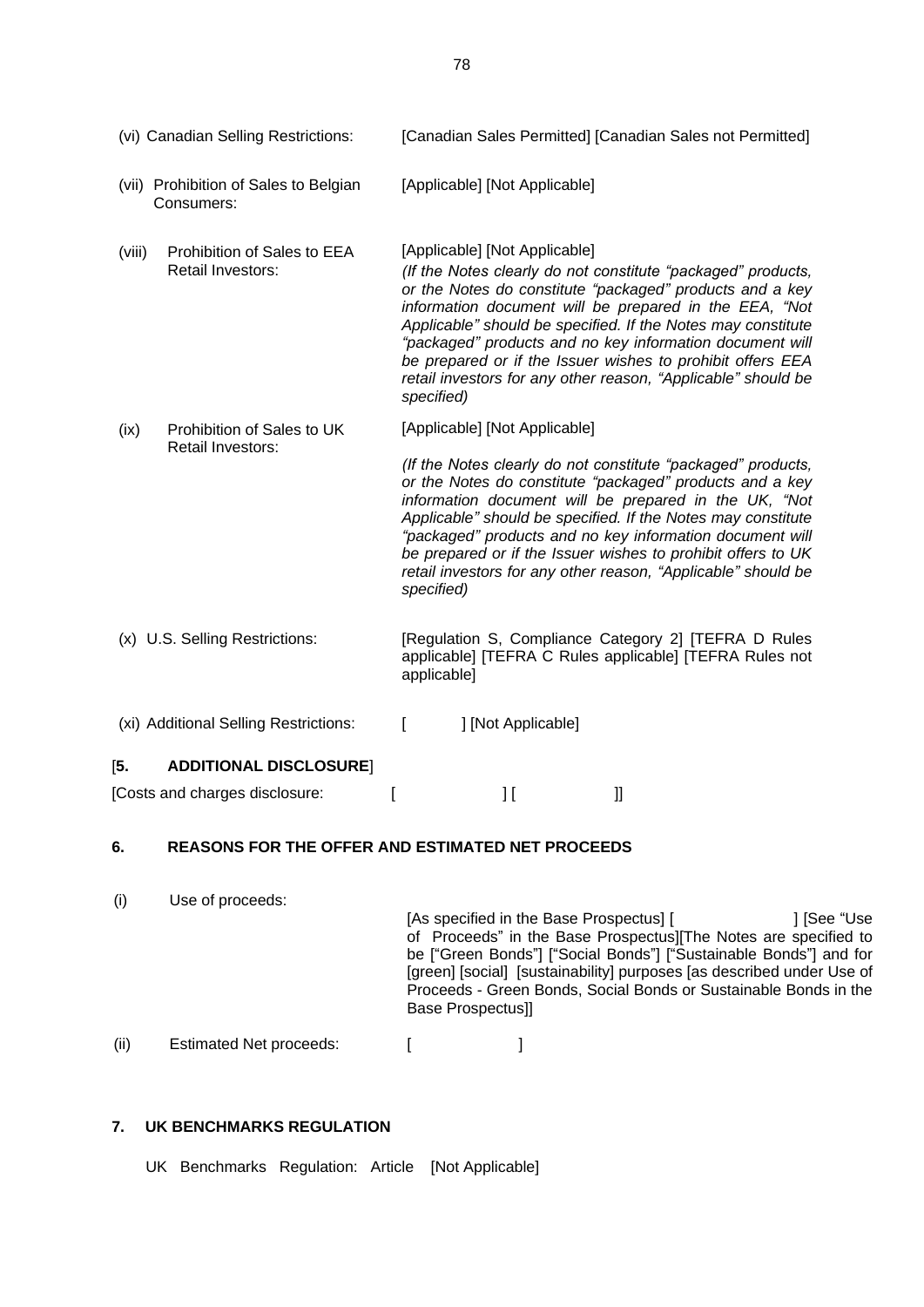29(2) statement on benchmarks:

Amounts payable under the Notes will be calculated by reference to [ ] which [is/are] provided by [ ]. As at [ ], [ ] [appears/does not appear] on the register of administrators and benchmarks established and maintained by the FCA pursuant to Article 36 of Regulation (EU) 2016/1011 as is part of domestic law of the UK by virtue of the European Union (Withdrawal) Act 2018), as amended from time to time (the "**UK Benchmarks Regulation**"). [As far as the Issuer is aware, the [Bank of England][Federal Reserve Bank of New York][Federal Reserve Bank of New York][European Central Bank], as administrator of [SONIA][SOFR][€STR], is not required to be registered by virtue of article 2 of the UK Benchmarks Regulation.] [As far as the Issuer is aware the transitional provisions of Article 51 of the UK Benchmarks Regulation apply, such that [ ] [is/are] not currently required to obtain authorisation or registration (or, if located outside the UK, recognition, endorsement or equivalence).]]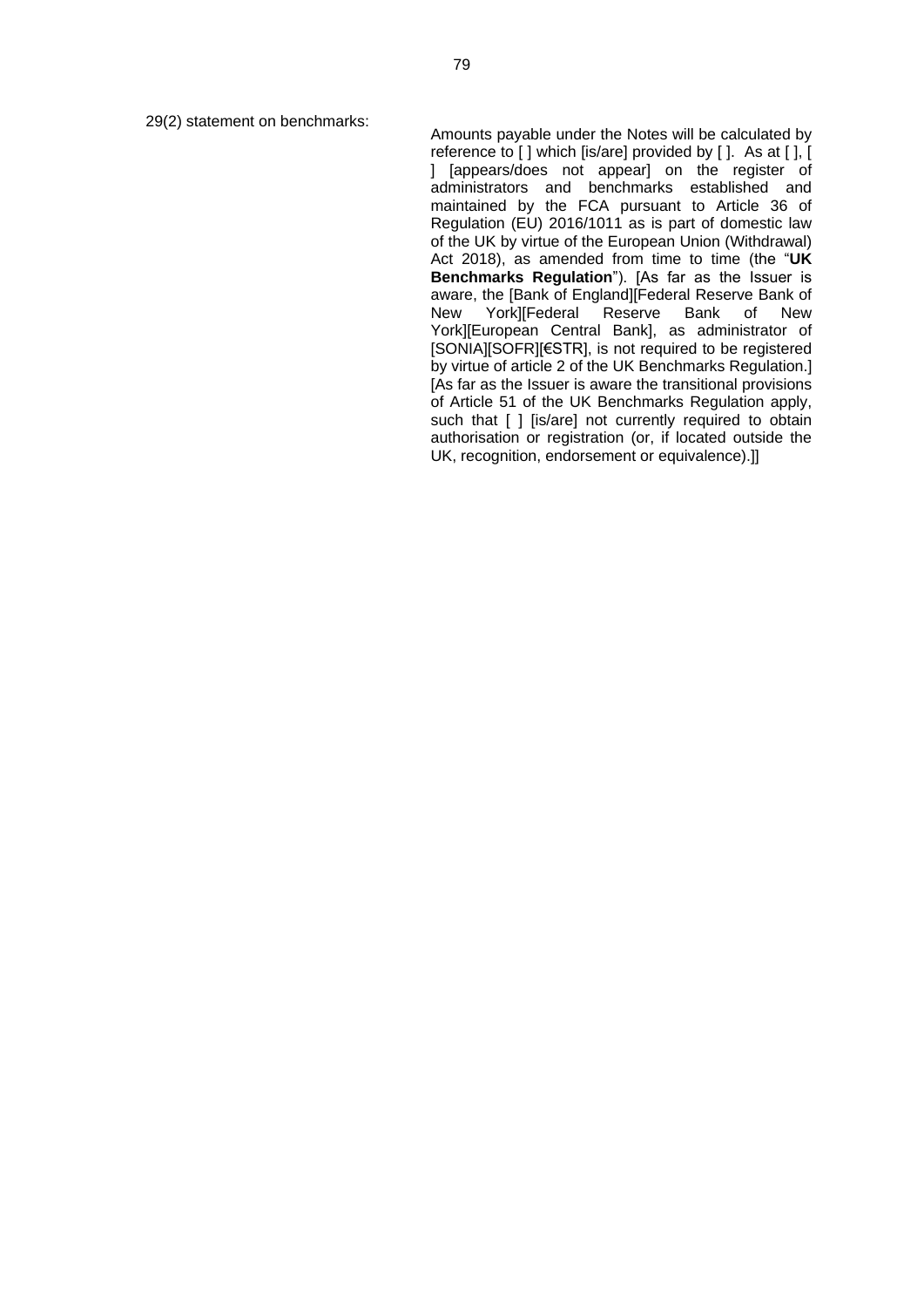# **SCHEDULE 7**

### **PRO FORMA SUBSCRIPTION AGREEMENT**

Illustrative form of Subscription Agreement where an issue of Notes is syndicated among a group of institutions.

# **ROYAL BANK OF CANADA**

**- AND –**

# **OTHERS**

 $\_$  , and the set of the set of the set of the set of the set of the set of the set of the set of the set of the set of the set of the set of the set of the set of the set of the set of the set of the set of the set of th

# **SUBSCRIPTION AGREEMENT**

in respect of [insert principal amount] [description of Series] issued under the Programme for the Issuance of Securities

 $\_$  , and the set of the set of the set of the set of the set of the set of the set of the set of the set of the set of the set of the set of the set of the set of the set of the set of the set of the set of the set of th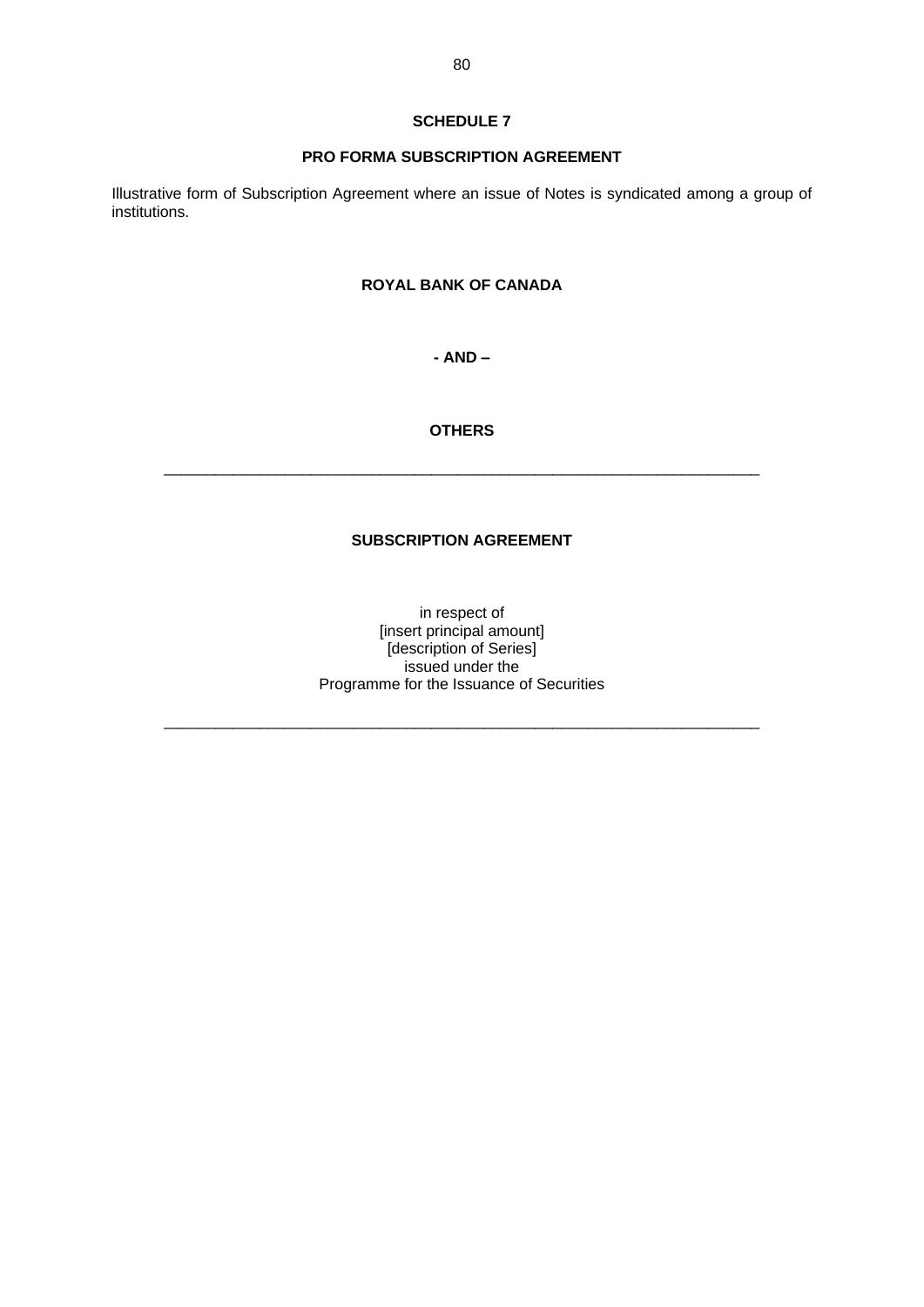### **THIS AGREEMENT** is made on [ ]

### **BETWEEN:**

- **(1)** Royal Bank of Canada (the "**Issuer**");
- **(2)** [ ] as lead manager(s) (the "**Lead Manager(s)**"); and
- **(3)** [ ], [ ], and [ ] (together with the Lead Manager(s), (the "**Managers**").

### **WHEREAS**

- **(A)** The Issuer has established a programme for the issuance of securities in connection with which it entered into an amended and restated dealership agreement dated July 23, 2021 (the "**Dealership Agreement**", which expression shall include any further amendments or supplements thereto or restatements thereof) and made between the Issuer and the Dealers named therein.
- **(B)** Pursuant to the Dealership Agreement, the Issuer is entitled to sell Notes (as defined in the Dealership Agreement) issued under the Programme pursuant to an Offering Document (as defined in the Dealership Agreement) to institutions who become Dealers in relation to a particular Tranche of Notes only. Each of the Managers is either a Dealer appointed pursuant to the Dealership Agreement or has agreed to become a Dealer in relation to the Notes (as defined below) pursuant to the provisions of this Agreement.
- **(C)** The Issuer proposes to issue [principal amount] [description of Series] (the "**Notes**") and the Managers wish to subscribe such Notes.

#### **IT IS HEREBY AGREED** as follows:

#### **1. Definitions**

All words and expressions defined in the Dealership Agreement shall, where the context so requires and admits, have the same meanings in this Agreement. In the event of any conflict or inconsistency between the provisions of this Agreement and the Dealership Agreement, the provisions of this Agreement shall apply. Each of the Managers hereby acknowledges receipt of a copy of the Dealership Agreement and the Base Prospectus.

## **2. Subscription of the Notes**

 $(a)$ The Issuer hereby agrees to issue and sell the Notes in accordance with the provisions of this Agreement, the Dealership Agreement and the Issue and Paying Agency Agreement and the Managers jointly and severally agree with the Issuer to subscribe for the Notes in same day funds on [ ] or such other date not being later than [ ] as shall be agreed by the Issuer and the Lead Manager acting on behalf of the Managers (the "**Issue Date**") at their issue price of [ ] per cent. of their principal amount plus (if the Issue Date is postponed) any accrued interest in respect thereof, [less a selling concession of [ ] per cent. of the principal amount of the Notes (plus any applicable value added tax) and a combined management and underwriting commission of [ ] per cent. of the principal amount of the Notes (plus any applicable value added tax) and less the amount which the Issuer has agreed to pay to the Lead Manager in respect of certain expenses pursuant to Clause [5/6] below (each of which the Issuer agrees to pay to the Managers [or, as the case may be, the Lead Manager] and authorises the deduction thereof from the subscription monies payable to the Issuer on the Issue Date), against delivery of the Notes, duly executed on behalf of the Issuer in the manner contemplated by the Issue and Paying Agency Agreement, in the form agreed between the Issuer and the Lead Manager (on behalf of the Managers). [The distribution of the fees among the Managers will be as separately agreed between them.]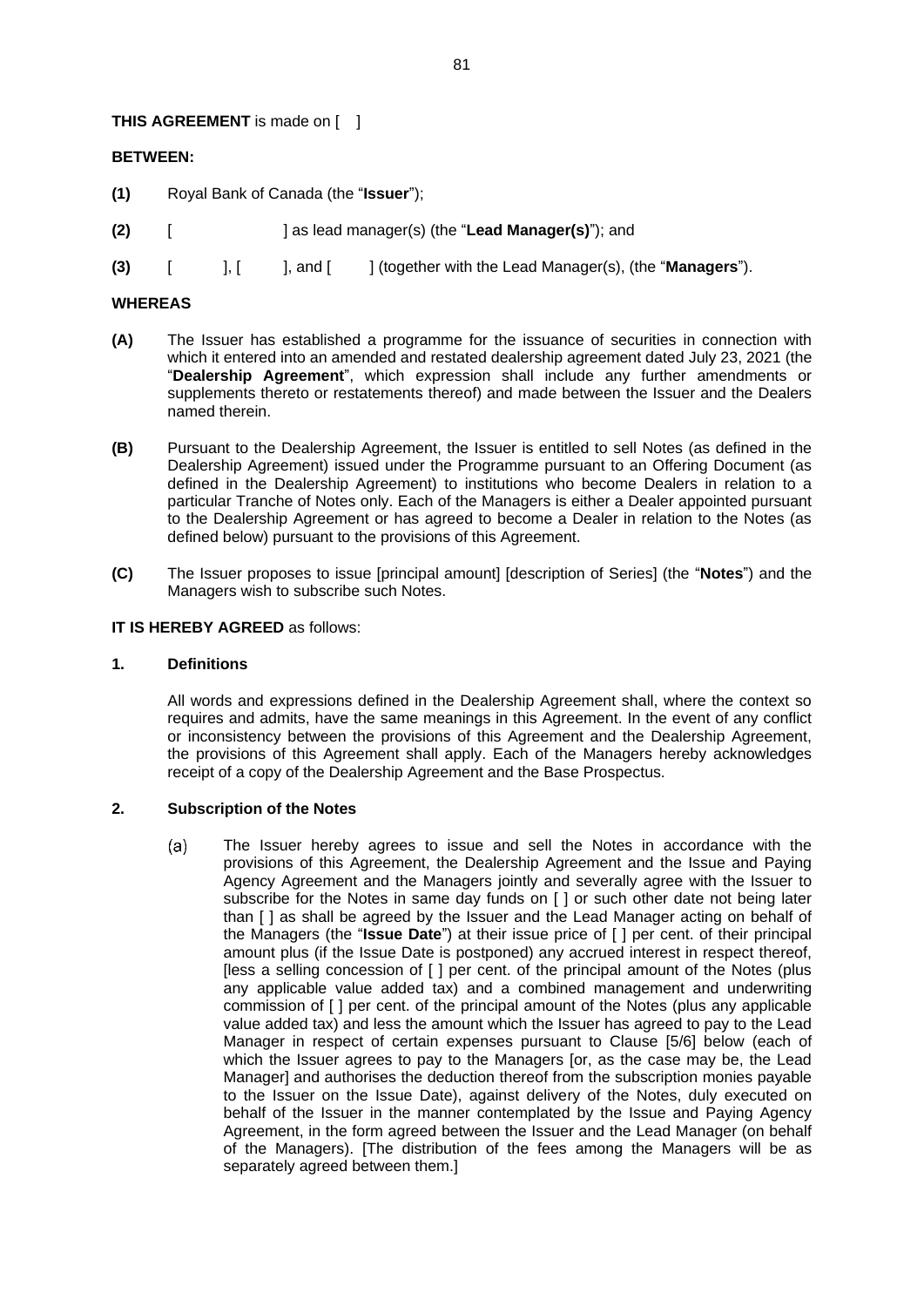- $(b)$ [Without prejudice to the joint and several commitments specified for the benefit of the Issuer herein, the Managers agree as between themselves to the respective underwriting commitments set out in Appendix I hereto.]
- $(c)$ The Issuer confirms that it has approved the [final terms][pricing supplement] (the "**Final Terms**") dated [ ] in connection with the issue of the Notes and authorises the Managers to distribute copies of the [Base Prospectus and the Final Terms] [Admission Particulars and Pricing Supplement] and any other documents prepared in connection with the Programme and the issue of the Notes, in connection with the offering and sale of the Notes.

#### **3. Dealership Agreement**

The Notes are issued under the Programme and accordingly are Notes as defined in and for the purposes of the Dealership Agreement and the Issue and Paying Agency Agreement. For the purposes of the Dealership Agreement, this Agreement is a Relevant Agreement and the Lead Manager is the Relevant Dealer and each of the Managers is a Dealer on the terms set out in the Dealership Agreement.

#### **[4.] Additional Representations and Warranties [and Undertakings]**

*[Insert any additional representations and warranties and/or undertakings which may be required in relation to the Notes.]*

#### **[4/5] Conditions Precedent**

In accordance with the provisions of Clause 2.03 of the Dealership Agreement (but without prejudice to the provisions of Clause 2.04 thereof), the Issuer hereby acknowledges that the Managers' obligations to subscribe and pay for the Notes on the Issue Date are subject to the satisfaction of the conditions precedent set out in the said Clause 2.03 [, as well as the following additional conditions precedent:]

*[set out a list of additional conditions precedent required by the Managers pursuant to sub clause [2.03\(p\)](#page-11-0) of the Dealership Agreement; consider also whether any additional signature authority or a closing certificate will be required]*.

#### **[5/6] Expenses**

The Issuer shall pay to the Lead Manager on demand [amount] in lieu of reimbursement of any legal fees and expenses and any travelling, communication, courier, postage and other out-of-pocket expenses incurred by it in connection with the management of the issue of the Notes ([plus/excluding] any applicable value added tax). Such amount may be deducted from the proceeds of the issue in accordance with sub clause 2(a).

#### **OR**

The Issuer shall reimburse the Lead Manager on demand for all legal fees and expenses and any travelling, communication, courier, postage and other out-of-pocket expenses incurred by it in connection with the management of the issue of the Notes (plus any applicable value added tax); [provided, however, that the aggregate liability of the Issuer under this Clause shall not exceed [amount] ([inclusive/exclusive] of value added tax)].

It is expressly agreed for the purposes of Clause 2.04 of the Dealership Agreement that the Issuer shall remain liable pursuant to this Clause [5/6] in respect of such fees and expenses incurred by the Lead Manager prior to or in connection with such termination notwithstanding the termination of this agreement.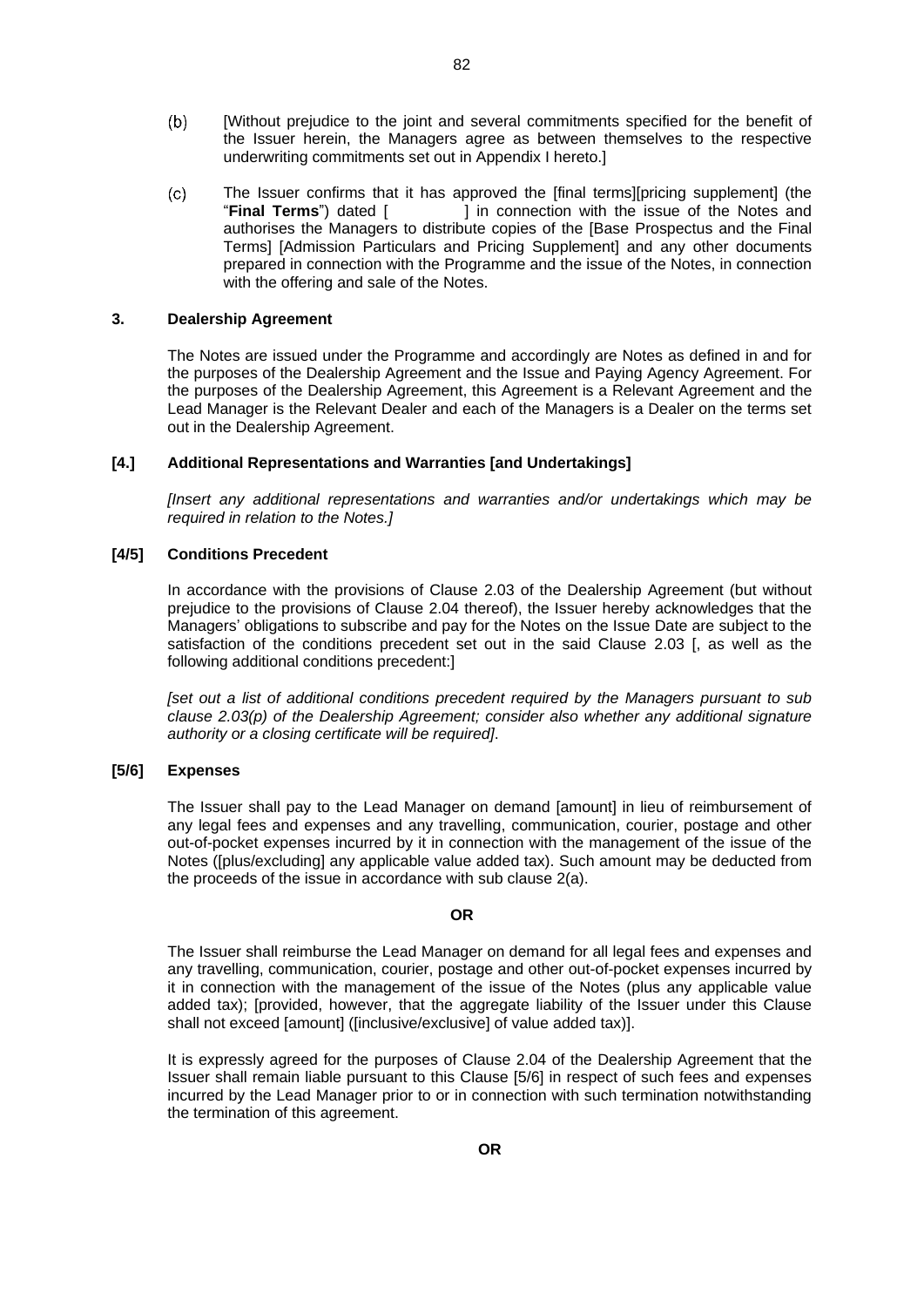The expenses relating to the issue have been agreed in a separate side letter of even date herewith between the Issuer and the Lead Manager(s). Such agreed sum relating to such expenses may be deducted from the proceeds of the issue in accordance with sub clause 2(a).

#### [5/6] **New Dealer(s)**

- In accordance with the provisions of sub clause [7.01\(b\)](#page-25-0) of the Dealership Agreement  $(a)$ the Issuer hereby appoints those of the Managers who are not Dealers (for the purposes of this Clause, a "**New Dealer**") as dealers upon the terms of the Dealership Agreement in respect of the Notes only with the authority, rights, powers, duties and obligations of a Dealer under the Dealership Agreement save that each New Dealer [shall not have the benefit of the undertakings contained in sub clause [\(n\)](#page-18-0) of Clause 3.02 of the Dealership Agreement]\* and shall have the benefit of the undertakings contained in sub clauses [\(j\),](#page-18-1) [\(k\),](#page-18-2) [\(l\),](#page-18-3) [\(o\)](#page-19-0) and [\(r\)](#page-19-1) of Clause 3.02 and the benefit of [Section](#page-25-1) 8 of the Dealership Agreement only up to and including the Issue Date.
- The Lead Managers confirm that each New Dealer has found the Dealership  $(b)$ Agreement and the [Base Prospectus] [Admission Particulars] satisfactory, has received a copy of or waived the production of a copy of the other conditions precedent set out in Schedule 2 to the Dealership Agreement [and waived production of a copy of the documents referred to in sub clauses [\(m\)](#page-18-4) and [\(n\)](#page-18-0) of Clause 3.02 of the Dealership Agreement.]

#### [6/7] **Stabilisation**

[The Issuer confirms the appointment of [ ] as the central point responsible for adequate public disclosure of information, and handling any request from a competent authority, in each case, in accordance with Article 6(5) of the Buy Back and Stabilisation Regulation.]

#### [7/8] **Communications**

Any notification hereunder to the Issuer shall be made in accordance with the provisions of [Section](#page-24-0) 6 of the Dealership Agreement and, in the case of notification to the Managers, shall be to the Lead Manager in writing, by fax or by email at:

| Telex:<br>Fax:       |  |
|----------------------|--|
| Email:<br>Attention: |  |

#### **[8/9] [Selling Restrictions**

[*insert any additional selling restrictions]*]

#### **[9/10]** [**Agreement by Managers**

[Each Manager represents, warrants and agrees that, prior to being notified by the Lead Manager that the Notes are free to trade, it has not offered or sold and will not offer or sell (and has procured and will procure that none of its subsidiaries or affiliates offers or sells) any Securities at a price less than the offered price set by the Lead Manager.]

To be modified if New Dealer requests the benefit of the undertakings contained in paragraphs [\(l\)](#page-18-3) and [\(m\)](#page-18-4) of Clause 3.02 of the Dealership Agreement.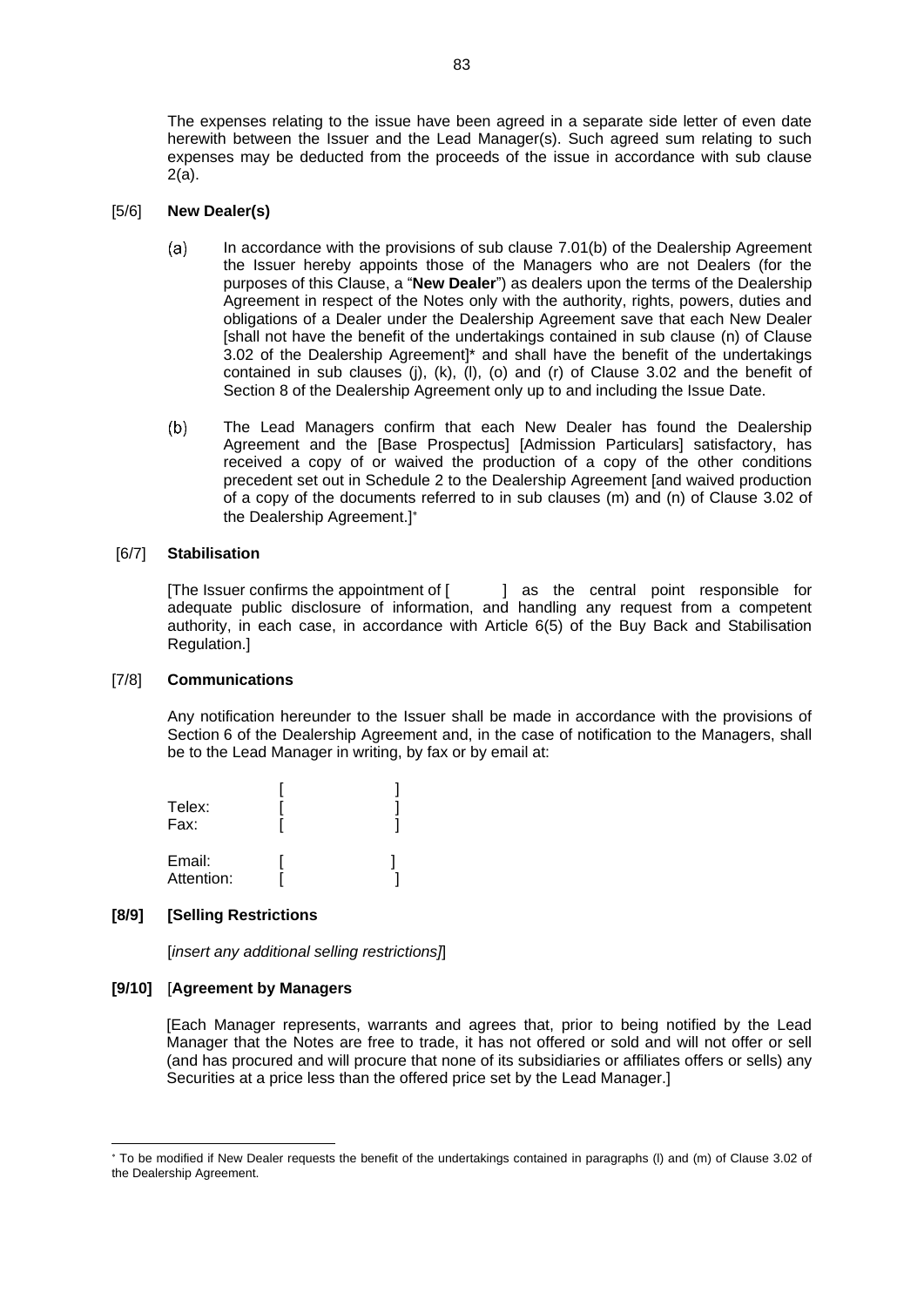[The execution of this Agreement by each Manager will constitute acceptance by each Manager of the International Capital Market Association Transaction Standard Form Agreement Among Managers Version 1 under English law (as in force at the date of this Agreement) (the "**AAM**") save that:

- (a) the reference in Clause 2 to the "Commitment Notification" shall be to Appendix 1 of this Agreement;
- (b) reference to "Settlement Lead Manager" shall mean [ ]; and

references to "Commitments" shall mean the principal amount of Notes in the respective amounts set out in Appendix 1 to this Agreement.]]

## **[10/11] [MiFID II Product Governance**

Solely for the purposes of the requirements of Article 9(8) of the MiFID II Product Governance rules under EU Delegated Directive 2017/593 (the "**Product Governance Rules**") regarding the mutual responsibilities of manufacturers under the Product Governance Rules:

- each of the [[Joint] Lead Manager[s]/[*identify Manager(s) who is/are deemed to be*   $(a)$ *MiFID II manufacturer(s)*] <sup>23</sup> ([each a][the] "**Manufacturer**" [and together the "**Manufacturers**"]) [acknowledges to each other Manufacturer] <sup>24</sup> that it understands the responsibilities conferred upon it under the Product Governance Rules relating to each of the product approval process, the target market and the proposed distribution channels as applying to the Notes and the related information set out in the [Final Terms/Pricing Supplement/Drawdown Prospectus/announcements] in connection with the Notes; and
- $(b)$ [the [Managers] and] the Issuer note[s] the application of the Product Governance Rules and acknowledge the target market and distribution channels identified as applying to the Notes by the Manufacturer[s] and the related information set out in the [Final Terms/Pricing Supplement/Drawdown Prospectus/announcements] connection with the Notes.<sup>25</sup>]

#### **[10/11] [UK MIFIR Product Governance Rules**

[Solely for the purposes of the requirements of Article 9(8) of the 3.2.7R of the FCA Handbook Product Intervention and Product Governance Sourcebook (the "**UK MiFIR Product Governance Rules**") regarding the mutual responsibilities of manufacturers under the UK MiFIR Product Governance Rules, [each of] [the Issuer]<sup>26</sup> [and] [the [Joint] Lead Manager(s)/[*identify Manager(s) who is/are deemed to be UK manufacturer(s)*]]<sup>27</sup> ([each a] [the] "**UK Manufacturer**" [and together the "**UK Manufacturers]**") [acknowledges to each other UK Manufacturer that it<sup>28</sup> understands the responsibilities conferred upon it under the UK MiFIR Product Governance Rules relating to each of the product approval process, the target market and the proposed distribution channels as applying to the Notes and the related information set out in the [Prospectus and Final Terms/Pricing Supplement/Drawdown Prospectus/announcements] in connection with the Notes.]

 $23$  This should be completed on a note issue with the names of all entities deemed to be MiFID II manufacturers in the relevant note offering. This should be considered on a case by case basis and will vary depending on the facts of the relevant offering/which entities are collaborating with the issuer in the creation, development, issue and/or design of the Notes which (as described in the ESMA Technical Advice of 19 December 2014) includes entities "advising corporate issuers on the launch of the new securities". In some cases (for example where the Joint Lead Managers are the entities substantively collaborating with the Issuer), it may be appropriate for the Joint Lead Managers to be considered the co-manufacturers.

<sup>&</sup>lt;sup>24</sup> Delete if there is only one Manufacturer.

 $25$  Delete paragraph (b) if all parties are Manufacturers.

 $26$  Include a reference to the Issuer where the Issuer is the London branch.

<sup>&</sup>lt;sup>27</sup> This should be completed with the names of all entities deemed to be UK manufacturers in relation to the Notes.

<sup>&</sup>lt;sup>28</sup> Delete if there is only one UK manufacturer.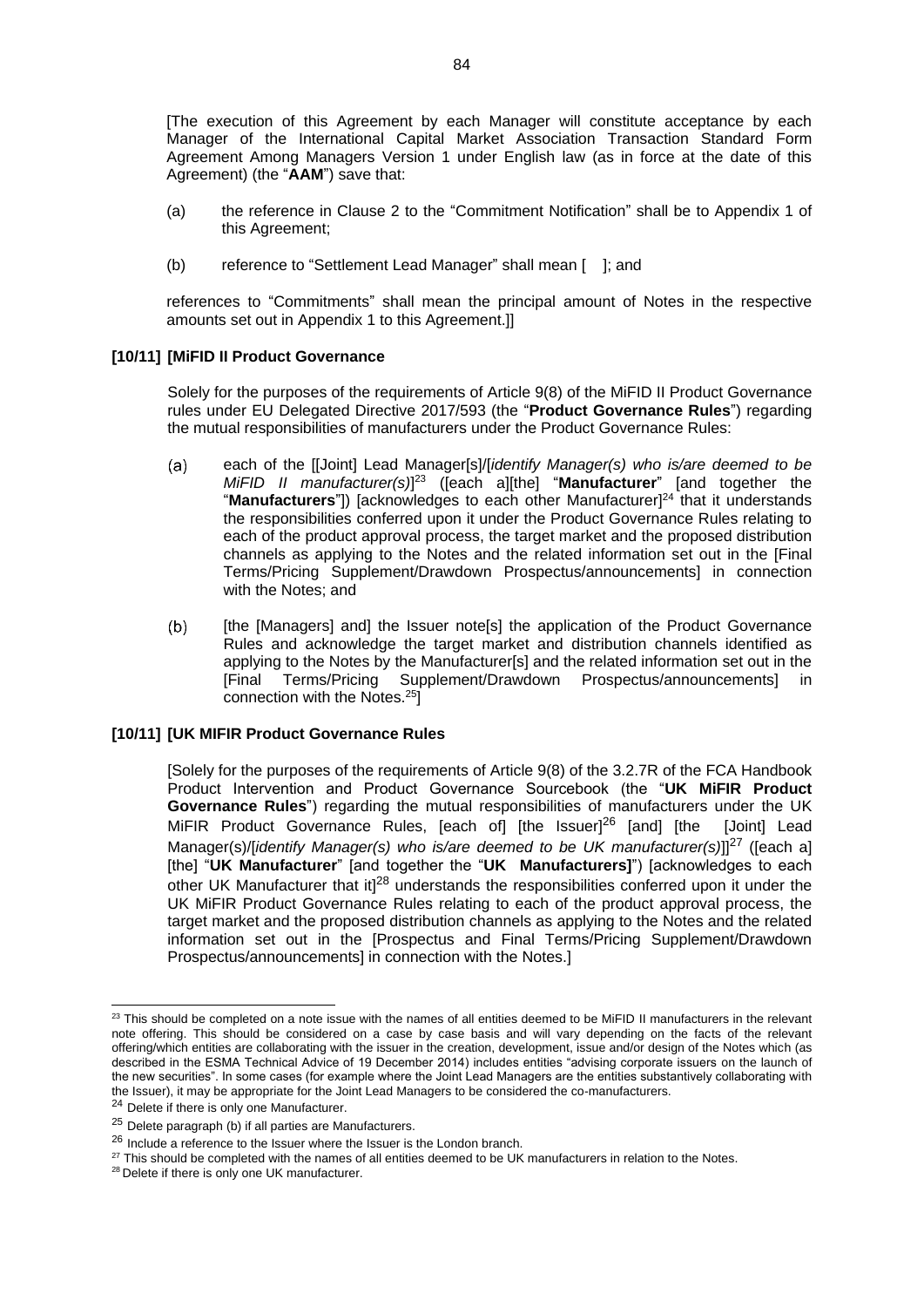[The [Managers] [and the Issuer] note the application of the UK MiFIR Product Governance Rules and acknowledge the target market and distribution channels identified as applying to the Notes by the UK Manufacturer[s] and the related information set out in the [Prospectus] and Final Terms/Pricing Supplement/Drawdown Prospectus/ announcements.]

#### **[11/12] [Representation and Warranty – Use of Proceeds<sup>29</sup>**

The Issuer represents and warrants as at the date of this Agreement and as at the Issue Date and on each intervening date, in each case, with reference to the facts and circumstances then subsisting, that the statements under the heading "*Use of Proceeds*" in the [Final Terms] [Pricing Supplement] and under the heading "*Use of Proceeds*" in the [Base Prospectus dated July 23, 2021] are in every material respect true and accurate and not misleading, that the opinions and intentions expressed therein are honestly held and based on reasonable assumptions and that there are no other facts in relation thereto the omission of which would, in the context of the issue of the Notes, make any statement therein or the opinions or intentions expressed therein misleading in any material respect, and all reasonable enquiries have been made to verify the foregoing.]

### **[11/12] Governing Law**

This Agreement shall be governed by and construed in accordance with the laws of the Province of Ontario and the laws of Canada applicable therein.

### **[12/13] Counterparts**

This Agreement may be executed in any number of counterparts, each of which shall be deemed an original. The counterparts of this Agreement may be executed and delivered by facsimile or other electronic delivery (including in portable document format) by any of the parties hereto and the receiving parties may rely on the receipt of such document so executed and delivered electronically or by facsimile as if the original had been received.

#### **[13/14] Severability**

If any provision in or obligation under this Agreement is or becomes invalid, illegal or unenforceable in any respect under the law of any jurisdiction, that will not affect or impair (i) the validity, legality or enforceability under the law of that jurisdiction of any other provision in or obligation under this Agreement, and (ii) the validity, legality or enforceability under the law of any other jurisdiction of that or any other provision in or obligation under this Agreement.

IN WITNESS whereof this Agreement has been entered into as of the day and year first above written.

ROYAL BANK OF CANADA

By:

The Managers

 $[$   $]$ 

By:

<sup>29</sup> Insert for Green Bonds/bonds used for "green purposes"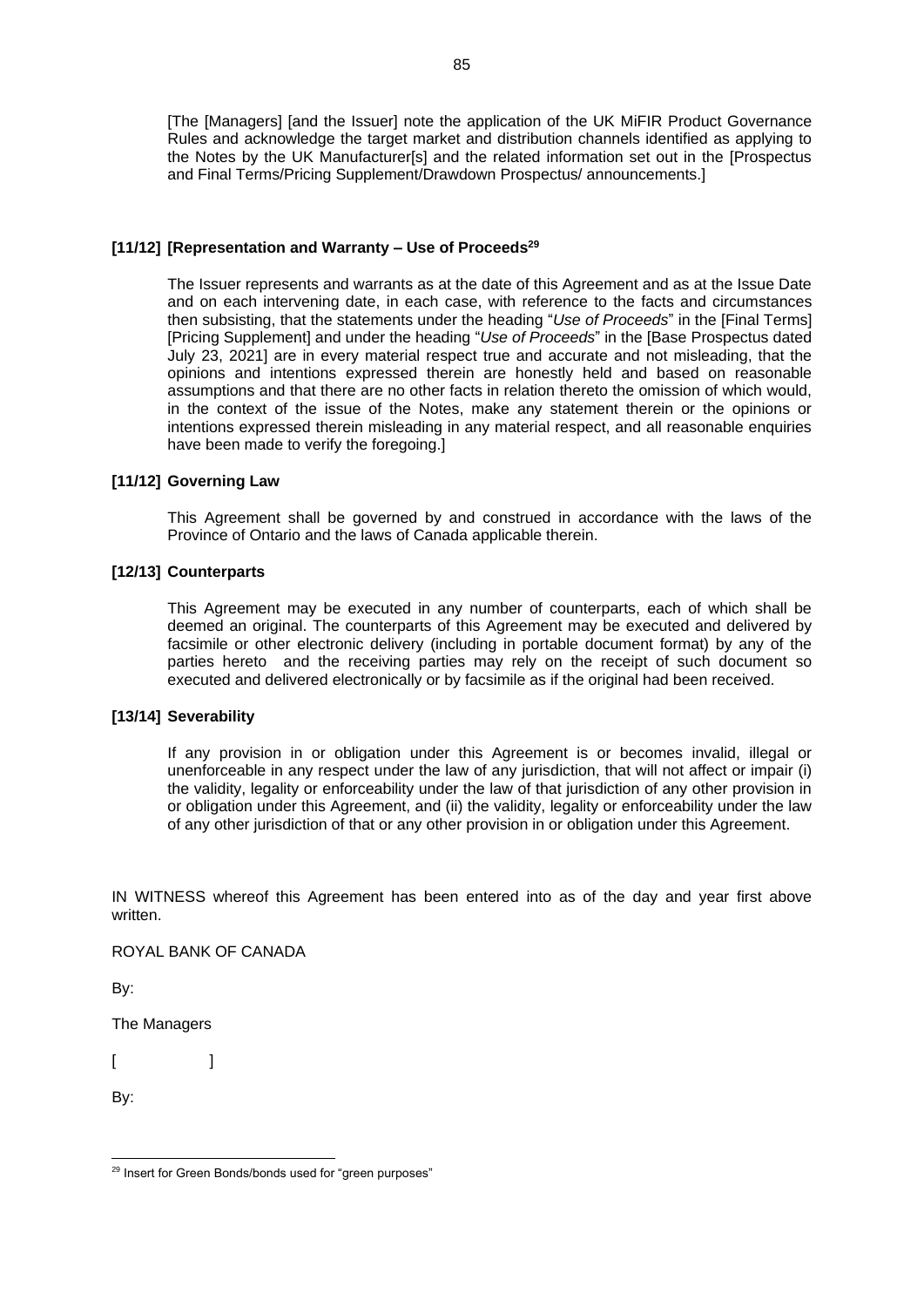# **APPENDIX 1\***

# **Managers' Underwriting Commitments**

| <b>Managers</b> | <b>Underwriting Commitments</b> |
|-----------------|---------------------------------|
|                 |                                 |
|                 |                                 |
|                 |                                 |
|                 |                                 |

\*Include if AAM language in clause 9/10 is included.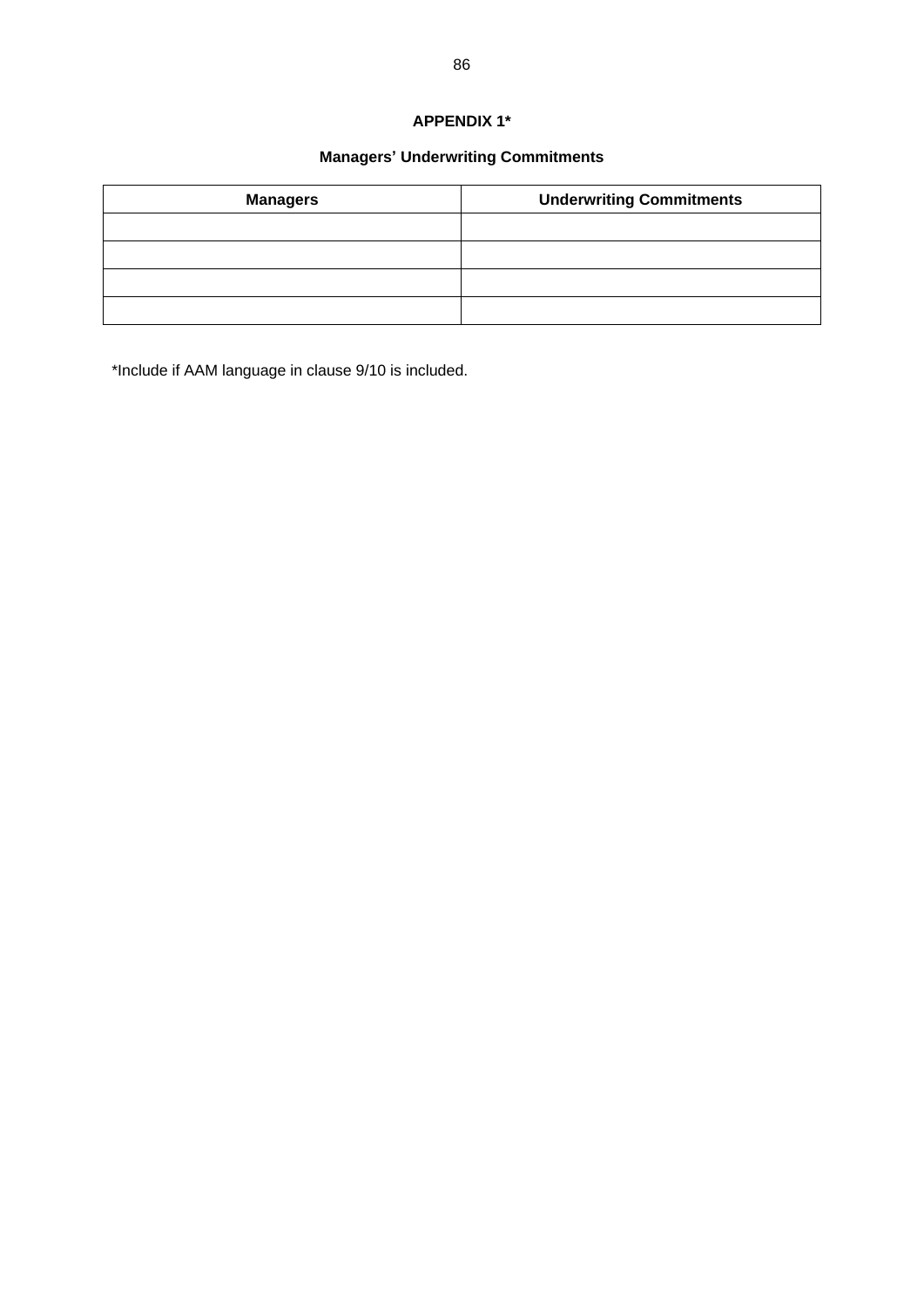#### **SCHEDULE 8**

#### **OPERATING AND ADMINISTRATIVE PROCEDURES MEMORANDUM**

DATED July 23, 2021

ROYAL BANK OF CANADA

Programme for the Issuance of Securities

The aggregate amount of all Notes, Redeemable Certificates and Exercisable Certificates evidencing deposit liabilities under the *Bank Act* (Canada) outstanding at any time under the Programme will not, subject as provided below, exceed U.S.\$40,000,000,000 or its equivalent in other currencies at the time of agreement to issue, subject to increase as provided in the amended and restated dealership agreement dated July 23, 2021 (the "**Dealership Agreement**") between the Issuer and the Dealers named therein pursuant to which the Issuer may issue Notes.

The Dealership Agreement provides for the increase in the amount of Notes that may be issued under the Programme. In that event, this Operating and Administrative Procedures Memorandum shall apply to the Programme as increased.

The documentation of the Programme provides for the issue of Notes denominated in or Certificates payable in the settlement currency, which may be any currency or currencies as may be agreed between Royal Bank of Canada (the "**Issuer**") and the relevant Dealer (subject to certain restrictions as to minimum and/or maximum maturities as set out in the Base Prospectus relating to the Programme) and being any of:

Fixed Rate Notes Floating Rate Notes Zero Coupon Notes Instalment Notes Party Paid Notes.

All terms with initial capitals used herein without definition shall have the meanings given to them in the notes base prospectus dated July 23, 2021 as supplemented or replaced from time to time (the "**Base Prospectus**"), or, as the case may be, the Dealership Agreement.

As used herein "**listing**" or "**listed**", in relation to any Notes which are to have a listing or be listed on (i) the London Stock Exchange, shall be construed to mean that such Notes have been admitted to the Official List and admitted to trading on the Market; or (ii) any other Stock Exchange (other than those referred to in (i) above), shall be construed to mean that the Notes have been listed on that Stock Exchange or a professional segment thereof and/or to trading on the relevant market, as the case may be.

This Operating and Administrative Procedures Memorandum applies to Notes issued on and after July 23, 2021.

The operating procedures set out in Annex 1 may be varied by agreement between the Issuer, the Issuing and Paying Agent (or the Registrar in the case of Registered Notes) and the Relevant Dealer or Lead Manager (as defined below), as the case may be, including to take account of any standardised procedures published by the ICSDs, International Capital Markets Services Association and/or the International Capital Market Association. The timings set out in these procedures represent optimum timings to ensure a smooth settlement process. Each of the ICSDs has its own published deadlines for taking certain of the actions described herein (which may be later than the timings described herein). The Issuer, the Issuing and Paying Agent, the Registrar, the Relevant Dealer or the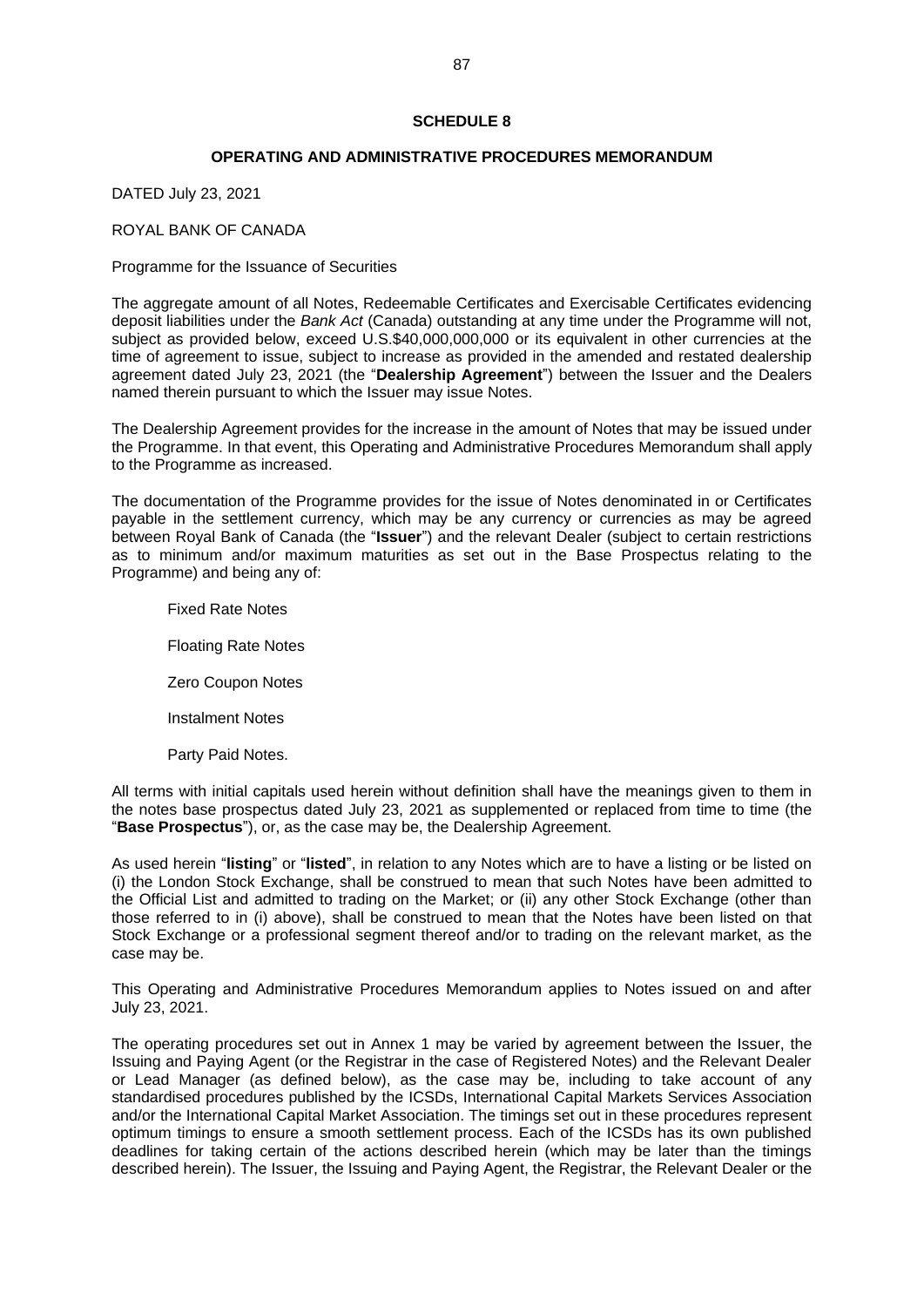Lead Manager, as the case may be, and the Common Depositary, or Common Service Provider and Common Safekeeper, as the case may be, may agree to vary the timings described herein subject to compliance with such deadlines.

### **OPERATING PROCEDURES**

Dealers must confirm all trades directly with the Issuer and the Issuing and Paying Agent or the Registrar in the case of an issue of Registered Notes.

#### **1. RESPONSIBILITIES OF THE ISSUING AND PAYING AGENT**

The Issuing and Paying Agent will, in addition to the responsibilities in relation to settlement described in Annex 1, be responsible for the following:

- (a) in the case of Notes which are to be listed on a Stock Exchange, distributing to the Stock Exchange and any other relevant authority such number of copies of the applicable Terms Document required by the Stock Exchange and any such other relevant authority; and
- (b) in the case of Notes which are to be listed on a Stock Exchange, immediately notifying the Issuer and the Relevant Dealer if at any time the Issuing and Paying Agent is notified that the listing of a Tranche of Notes has been refused or otherwise will not take place.

### **2. RESPONSIBILITIES OF DEALER/LEAD MANAGER**

Each Dealer/Lead Manager will confirm the terms of a Tranche and agree the relevant Terms Document with the Issuer (substantially in the form of Schedule 6 to the Dealership Agreement) giving details of each Tranche of Notes to be issued.

#### **3. SETTLEMENT**

The settlement procedures set out in Annex 1 shall apply to each issue of Notes (Part 1 in the case of issues closed on a non-syndicated basis and Part 2 in the case of issues closed on a syndicated basis, in each case whether or not subscribed under a Subscription Agreement), unless otherwise agreed between the Issuer, the Issuing and Paying Agent or the Registrar, as the case may be, and the Relevant Dealer or the Lead Manager, as the case may be. With issues of Notes to be listed on a Stock Exchange other than the London Stock Exchange more time may be required to comply with the relevant Stock Exchange's or any other relevant authority's listing requirements and with issues of Partly Paid Notes more time may be required to settle documentation.

Notice details are set out in Schedule 5 to the Dealership Agreement hereto.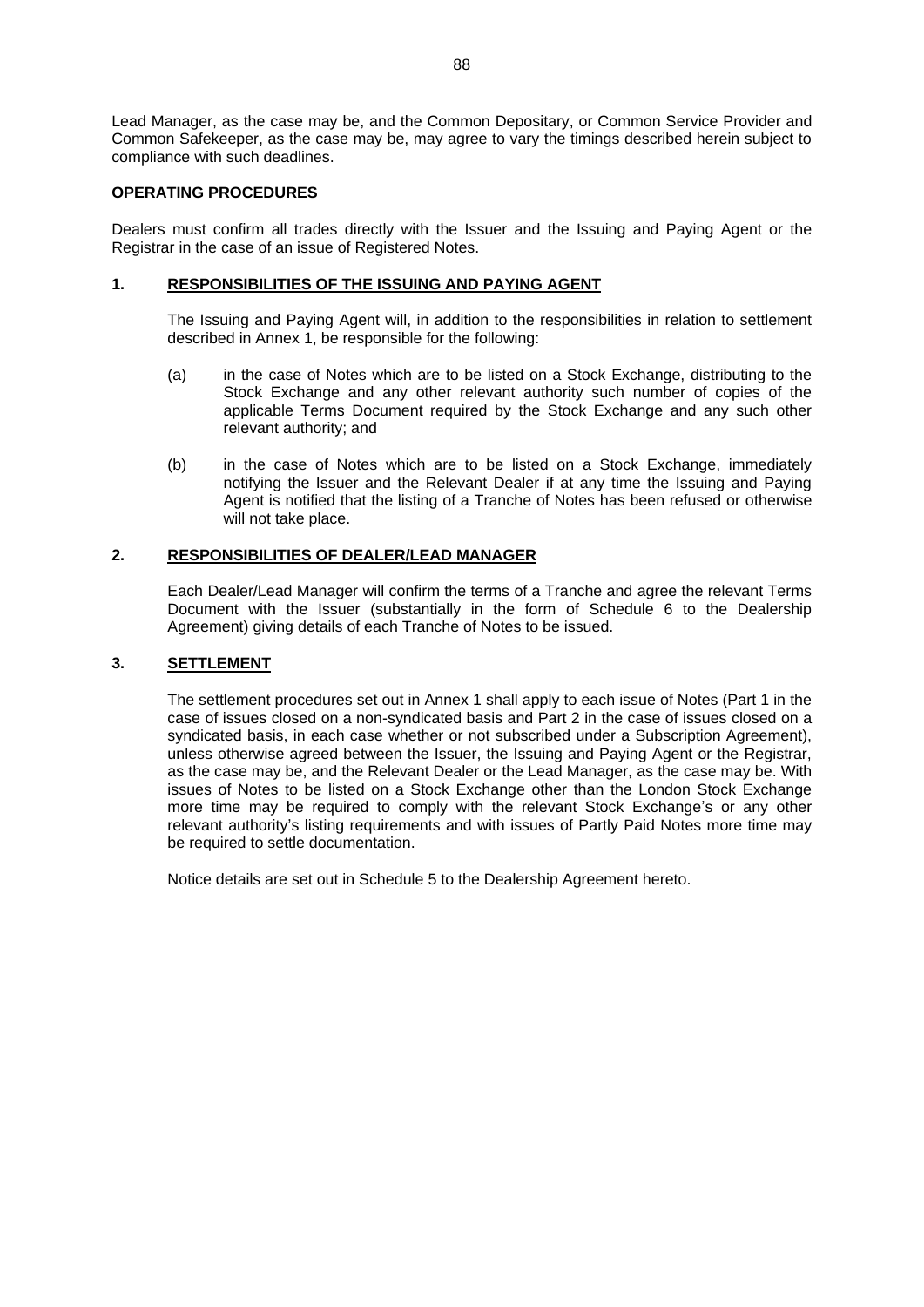#### **ANNEX 1**

# **PART 1**

### **SETTLEMENT PROCEDURES FOR ISSUES CLOSED ON A NON-SYNDICATED BASIS**

**Times set out below are London times and represent the latest time for taking the action concerned. It is recommended that, where possible, the action concerned is taken in advance of these times.**

#### **Prior to launch**

The Issuer and the Relevant Dealer(s) agree whether Notes are to be offered in Canada.

The Issuer and the Relevant Dealer(s) to determine (i) whether any supplemental prospectus is required or (ii) whether a Drawdown Prospectus or Securities Note is required to be approved by the FCA or another Competent Authority and, if so, this will alter the timetable suggested below.

#### **At or Shortly After Launch**

The Issuer and the Relevant Dealer(s) discuss the timing of any due diligence telephone call that may be required.

| Day                                 |              | London time | <b>Action</b>                                                                                                                                                                                                                                                                                                                                                                                                                                                                                                                      |
|-------------------------------------|--------------|-------------|------------------------------------------------------------------------------------------------------------------------------------------------------------------------------------------------------------------------------------------------------------------------------------------------------------------------------------------------------------------------------------------------------------------------------------------------------------------------------------------------------------------------------------|
| No later<br><b>Issue</b><br>minus 2 | than<br>Date | 5:00 p.m.   | The Issuer may agree terms with one or more of the<br>Dealers for the issue and purchase of Notes (whether<br>pursuant to an unsolicited bid from a Dealer or pursuant to<br>an enquiry by the Issuer). The Relevant Dealer instructs<br>the Issuing and Paying Agent or, in the case of Registered<br>Notes, the Registrar to obtain a common code and ISIN or,<br>if relevant, a temporary common code and ISIN for the<br>Notes from one of the ICSDs and any other relevant<br>financial instrument code, such as CFI or FISN. |
| <b>Issue</b><br>minus 2             | Date         | 5.00 p.m.   | If a Dealer has reached agreement with the Issuer by<br>telephone, the Dealer confirms the terms of the agreement<br>to the Issuer by electronic communication (substantially in<br>the form set out in Part 1A hereto) attaching a copy of the<br>applicable Final Terms. The Dealer sends a copy of that<br>electronic communication to the Issuing and Paying Agent<br>or, in the case of Registered Notes, the Registrar and<br>copied to the Issuing and Paying Agent for information.                                        |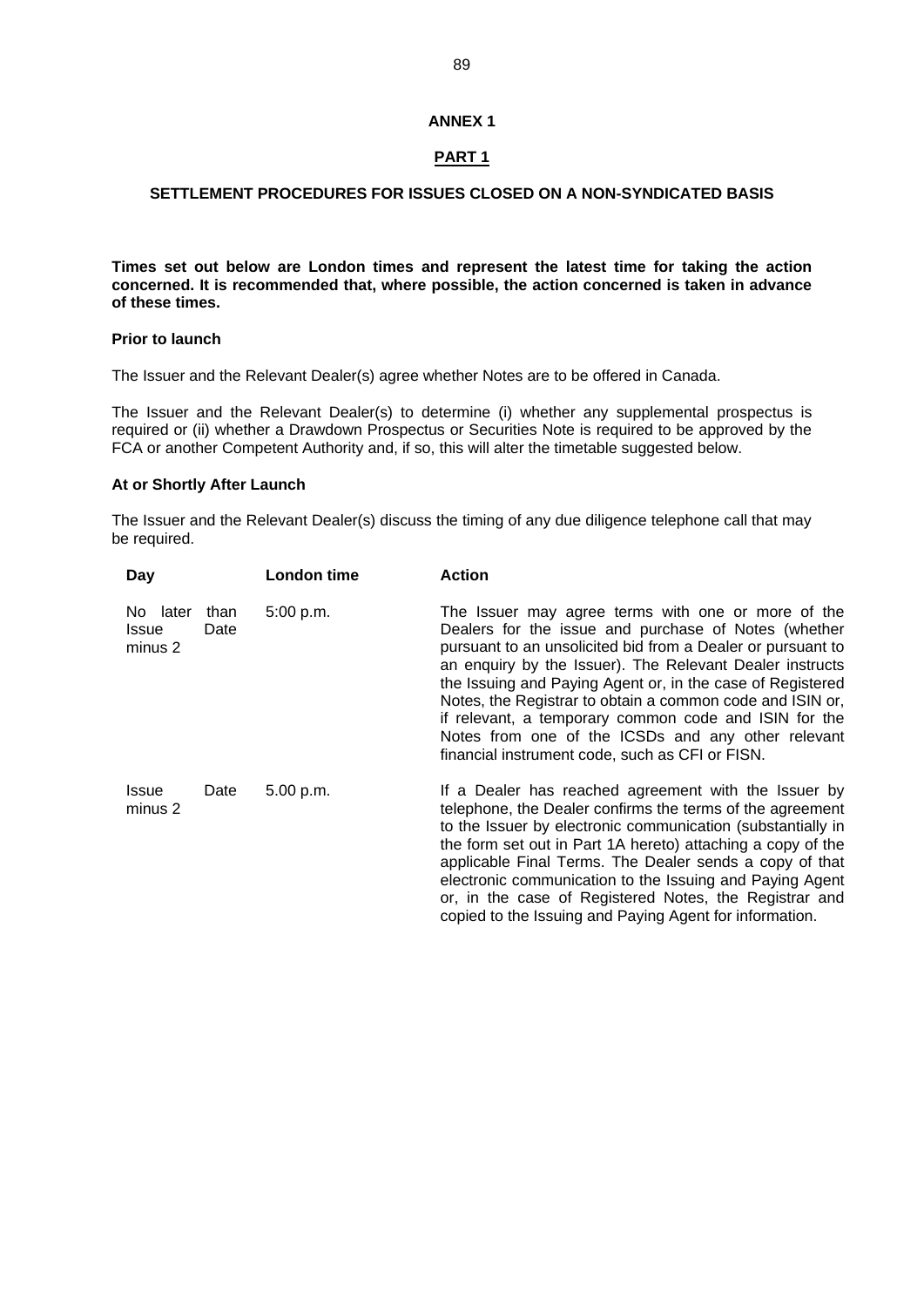The Issuer confirms its agreement to the terms on which the issue of Notes is to be made (including the form of the Final Terms) by signing and returning a copy of the Final Terms to the Relevant Dealer and the Issuing and Paying Agent or, in the case of Registered Notes, the Registrar. The details set out in the signed Final Terms shall be conclusive evidence of the agreement (save in the case of manifest error) and shall be binding on the parties accordingly. The Issuer also confirms its instructions to the Issuing and Paying Agent or, in the case of Registered Notes, the Registrar (including, in the case of Floating Rate Notes, for the purposes of rate fixing) to carry out the duties to be carried out by the Issuing and Paying Agent or, in the case of Registered Notes, the Registrar under these Settlement Procedures and the Issue and Paying Agency Agreement including preparing and authenticating (a) in the case of bearer Notes, (i) a Temporary Global Note for the Tranche of Notes which is to be purchased and, (ii) in the case of the first Tranche of a Series, where the applicable Final Terms do not specify that the Temporary Global Note is to be exchangeable only for Notes in definitive form, a Permanent Global Note for the Series or (iii) if so specified in the applicable Final Terms, a Permanent Global Note for the Series, in each case giving details of the Notes or (b) in the case of Registered Notes, the global Registered Note. In the case of Floating Rate Notes, the Issuing and Paying Agent or, in the case of Registered Notes, the Registrar notifies the ICSDs, the Issuer, (if applicable) the relevant Stock Exchange and any other relevant authority and the relevant Dealer of the Rate of Interest for the first Interest Period (if already determined). Where the Rate of Interest has not yet been determined, this will be notified in accordance with this paragraph as soon as it has been determined. 2.00 p.m. Where permitted by applicable legislation or stock exchange rules, in the case of Notes which are to be listed on a Stock Exchange, the Issuing and Paying Agent, or, in the case of Registered Notes, the Registrar, also notifies the Stock Exchange and/or any other relevant authority, as the case may be, by electronic communication or by hand

| minus 1                 |      |                                                   | on a Stock Exchange, the Issuing and Paying Agent, or, in<br>the case of Registered Notes, the Registrar, also notifies<br>the Stock Exchange and/or any other relevant authority, as<br>the case may be, by electronic communication or by hand<br>of the details of the Notes to be issued by sending the<br>applicable Final Terms, Drawdown Prospectus or<br>Securities Note to the Stock Exchange and/or any other<br>relevant authority, as the case may be. |
|-------------------------|------|---------------------------------------------------|--------------------------------------------------------------------------------------------------------------------------------------------------------------------------------------------------------------------------------------------------------------------------------------------------------------------------------------------------------------------------------------------------------------------------------------------------------------------|
| <b>Issue</b><br>minus 1 | Date | 10.00 $a.m.$ (for prior<br>$day^{18}$ currencies) | The Relevant Dealer and the Issuing and Paying Agent or,<br>in the case of Registered Notes, the Registrar give<br>settlement instructions to the Common Depositary and the                                                                                                                                                                                                                                                                                        |
|                         |      | 12.00 noon (for other<br>currencies)              | relevant ICSD(s) to effect the payment of the purchase<br>price, against delivery of the Notes, to the Issuing and<br>Paying Agent's account with the relevant ICSD(s) on the<br><b>Issue Date.</b>                                                                                                                                                                                                                                                                |

No later than Issue Date

<sup>&</sup>lt;sup>18</sup> The most common prior day currencies are Australian dollars (AUD), Hong Kong Dollars (HKD), Japanese yen (JPY) and New Zealand dollars (NZD) but other currencies in similar time zones may also be prior day currencies. The parties should establish whether or not a particular currency is a prior day currency as soon as possible.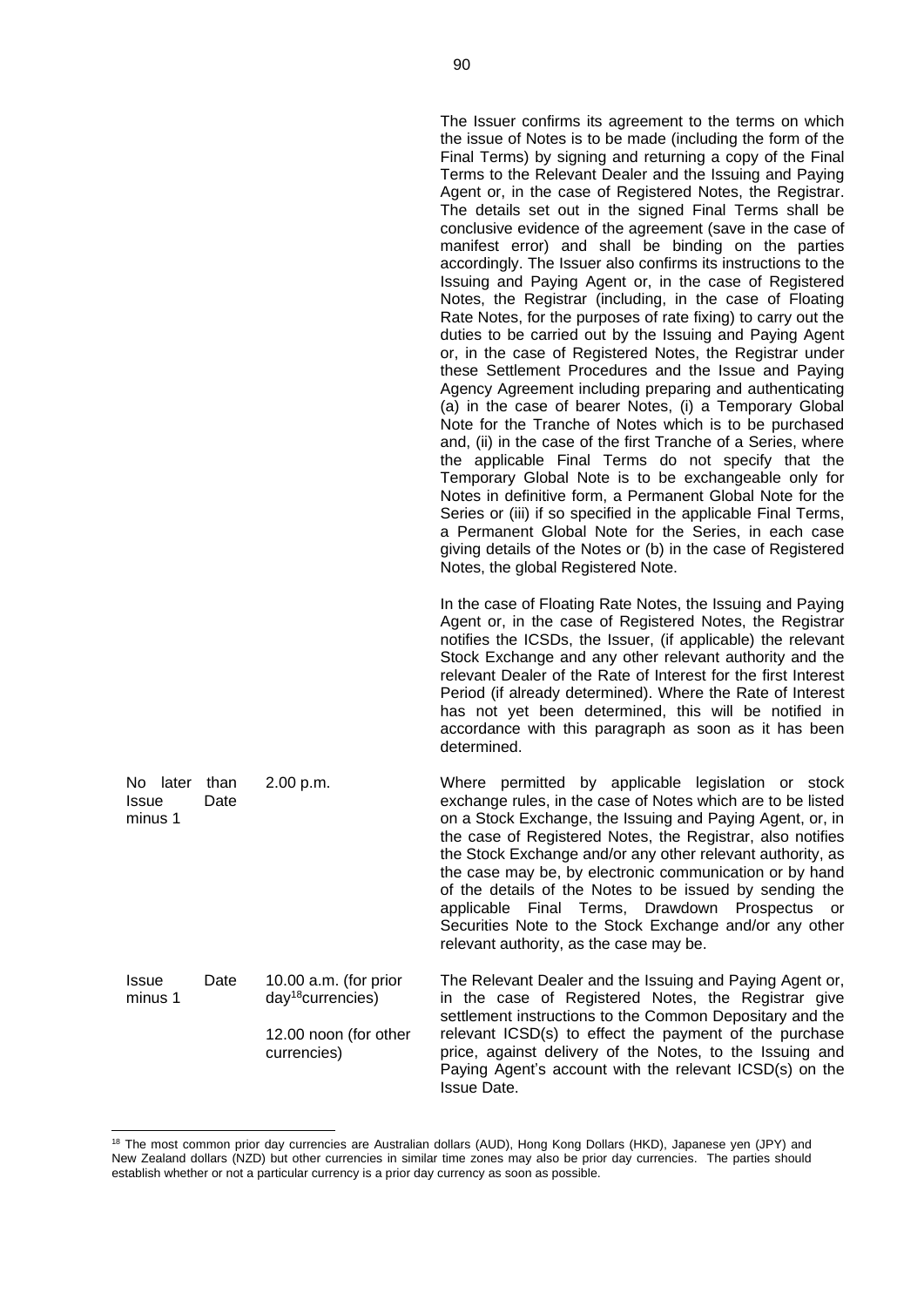|                         |      |                                             | The parties (which for this purpose shall include the<br>Issuing and Paying Agent or, in the case of Registered<br>Notes, the Registrar) may agree to arrange for "free<br>delivery" to be made through the Common Depositary and<br>the relevant ICSD(s) if specified in the applicable Final<br>Terms, in which case these Settlement Procedures will be<br>amended accordingly.                                                                                                                                                                                                                                 |
|-------------------------|------|---------------------------------------------|--------------------------------------------------------------------------------------------------------------------------------------------------------------------------------------------------------------------------------------------------------------------------------------------------------------------------------------------------------------------------------------------------------------------------------------------------------------------------------------------------------------------------------------------------------------------------------------------------------------------|
| <b>Issue</b><br>minus 1 | Date | ICSD deadlines for<br>the relevant currency | For prior day currencies, the Issuing and Paying Agent or,<br>in the case of Registered Notes, the Registrar, instructs<br>the Common Depositary and the relevant ICSD(s) to debit<br>its account and pay for value on the Issue Date the<br>aggregate purchase monies received by it to the account<br>of the Issuer previously notified to the Issuing and Paying<br>Agent or, in the case of Registered Notes, the Registrar,<br>for the purpose.                                                                                                                                                               |
| <b>Issue</b><br>minus 1 | Date | 3.00 p.m.                                   | The Issuing and Paying Agent prepares and authenticates<br>a Temporary Global Note for each Tranche of Notes which<br>is to be purchased and/or, where required as specified<br>above, a Permanent Global Note in respect of the relevant<br>Series, in each case attaching the applicable Final Terms.                                                                                                                                                                                                                                                                                                            |
|                         |      |                                             | In the case of Registered Notes, the Registrar prepares<br>and authenticates a global Registered Note for each<br>Tranche of Notes which is to be purchased and attaches<br>the applicable Final Terms.                                                                                                                                                                                                                                                                                                                                                                                                            |
|                         |      |                                             | Each Global Note which is a CGN and each global<br>Registered Note is then delivered by the Issuing and<br>Paying Agent or, in the case of Registered Notes, the<br>Registrar, to the Common Depositary. Each Global Note<br>which is an NGN is then delivered by the Issuing and<br>Paying Agent to the Common Safekeeper, together (if<br>applicable) with an effectuation instruction. In the event<br>that the Common Service Provider and the Common<br>Safekeeper are not the same entity, the Issuing and<br>Paying Agent should also deliver the applicable Final<br>Terms to the Common Service Provider. |
|                         |      |                                             | For Global Notes in NGN form, the Issuing and Paying<br>Agent then instructs the mark up of the issue outstanding<br>amount of the Global Note to the ICSDs through the<br>Common Service Provider.                                                                                                                                                                                                                                                                                                                                                                                                                |
| Issue<br>minus 1        | Date | 5.00 p.m.                                   | The conditions precedent in the Dealership Agreement are<br>satisfied and/or waived.                                                                                                                                                                                                                                                                                                                                                                                                                                                                                                                               |
|                         |      |                                             | In the case of each Global Note which is an NGN, the<br>Common Safekeeper confirms deposit and effectuation (if<br>applicable) <sup>19</sup> of the Global Note to the Issuing and Paying<br>Agent, the Common Service Provider and the ICSDs.                                                                                                                                                                                                                                                                                                                                                                     |
| <b>Issue</b>            | Date | 6.00 p.m.                                   | In the case of each (a) Global Note which is a CGN or (b)<br>a Registered Note, the Common Depositary confirms                                                                                                                                                                                                                                                                                                                                                                                                                                                                                                     |

<sup>&</sup>lt;sup>19</sup> This assumes that an effectuation authorisation has been delivered by the issuer to the Common Safekeeper (ie. Euroclear or Clearsteam, Luxembourg) at the establishment or update of the programme. If this is not the case, such an authorisation should be delivered at least 2 business days prior to the closing of the first issue of Eurosystem-eligible NGNs under the Programme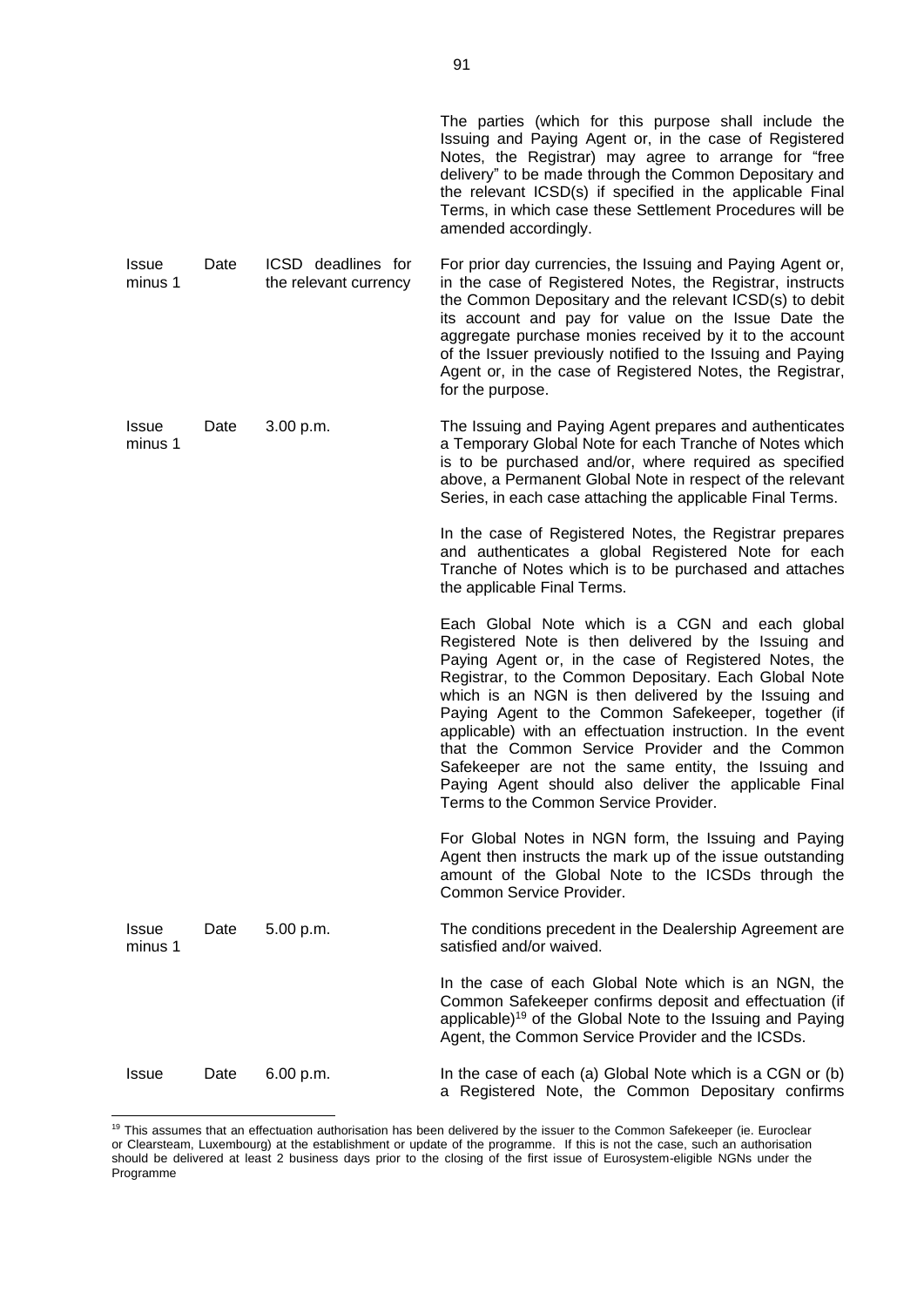| minus 1                                  |                                               | deposit of the relevant Global Note to the Issuing and<br>Paying Agent or, in the case of a Registered Note, the<br>Registrar and the ICSDs.                                                                                                                                                                                                                                                                                   |
|------------------------------------------|-----------------------------------------------|--------------------------------------------------------------------------------------------------------------------------------------------------------------------------------------------------------------------------------------------------------------------------------------------------------------------------------------------------------------------------------------------------------------------------------|
|                                          |                                               | In the case of each Global Note which is an NGN, the<br>Common Service Provider relays the Issuing and Paying<br>Agent's instruction to mark up the issue outstanding<br>amount of the Global Note to the ICSDs.                                                                                                                                                                                                               |
| <b>Issue Date</b>                        | According to ICSD<br>settlement<br>procedures | The ICSDs debt and credit accounts in accordance with<br>instructions received from the Issuing and Paying Agent<br>or, in the case of a Registered Note, the Registrar and the<br>Relevant Dealer.                                                                                                                                                                                                                            |
| <b>Issue Date</b>                        | ICSD deadlines for<br>the relevant currency   | For non-prior day currencies, the Issuing and Paying<br>Agent or, in the case of a Registered Note, the Registrar<br>instructs the relevant ICSD(s) to debit its account and pay<br>for value on the Issue Date the aggregate purchase<br>monies received by it to the account of the Issuer<br>previously notified to the Issuing and Paying Agent or, in<br>the case of a Registered Note, the Registrar for the<br>purpose. |
| Issue date                               | 5.00 p.m.                                     | The Issuing and Paying Agent or, in the case of a<br>Registered Note, the Registrar forwards a copy of the<br>signed Final Terms to each ICSD.                                                                                                                                                                                                                                                                                 |
| On or<br>subsequent to<br>the Issue Date |                                               | The Issuing and Paying Agent or, in the case of a<br>Registered Note, the Registrar notifies the Issuer<br>immediately in the event that a Dealer does not pay the<br>purchase price due from it in respect of a Security.                                                                                                                                                                                                     |
|                                          |                                               | The Issuing and Paying Agent or, in the case of a<br>Registered Note, the Registrar notifies the Issuer of the<br>issue of Notes giving details of the Global Note(s) and the<br>nominal amount represented thereby.                                                                                                                                                                                                           |
|                                          |                                               | The Issuing and Paying Agent or, in the case of a<br>Registered Note, the Registrar confirms the issue of Notes<br>to the relevant Stock Exchange and any other relevant<br>authority.                                                                                                                                                                                                                                         |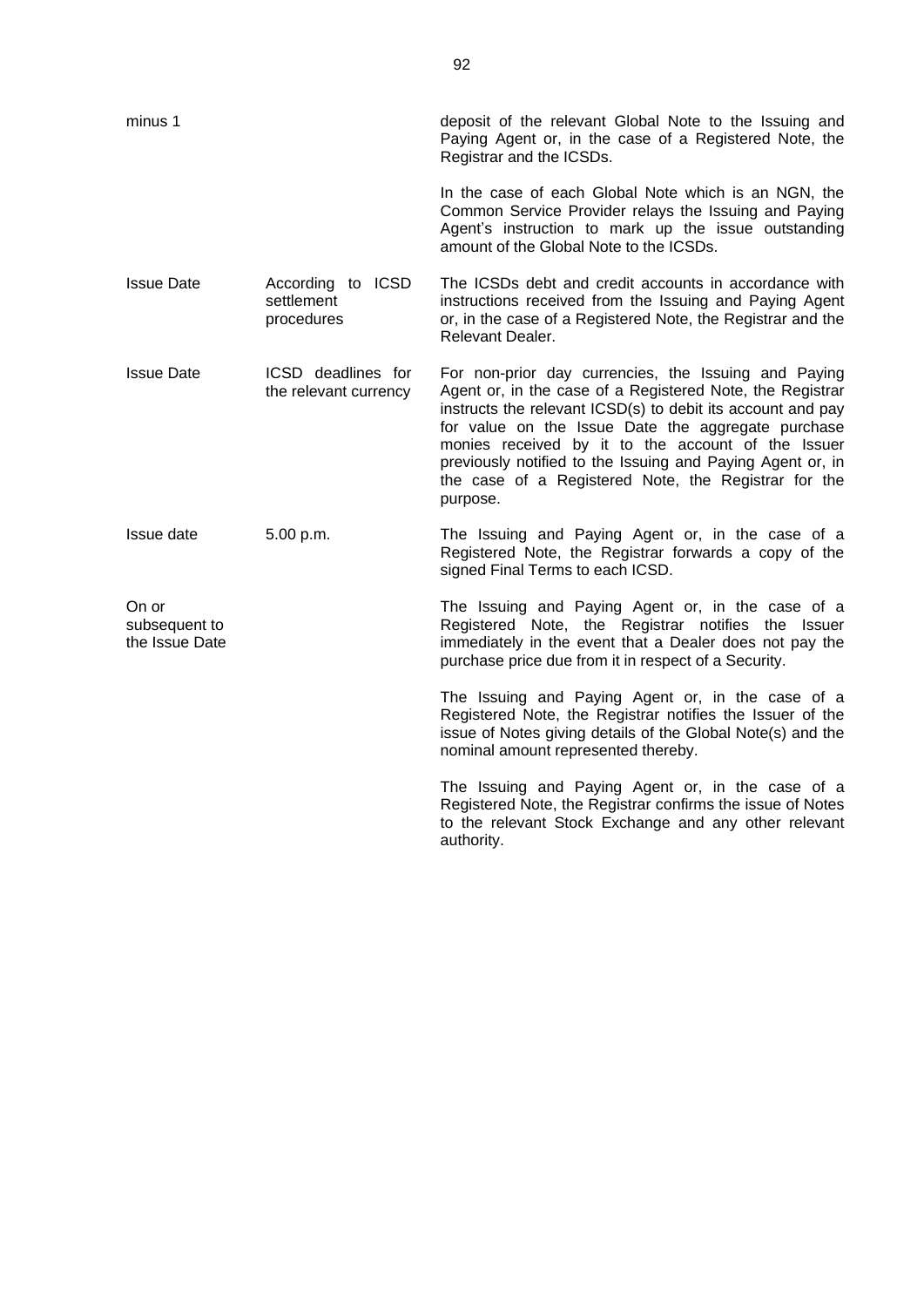## **PART 1A**

#### **DEALER'S CONFIRMATION TO ISSUER FOR NON-SYNDICATED ISSUES**

 $[ ] , [ ]$ 

To: Royal Bank of Canada 155 Wellington Street West 14th Floor Toronto, Ontario Canada M5V 3K7

Attention: Managing Director, Capital & Term Funding, Corporate Treasury

With a copy to:

- Address: RBC Europe Limited 100 Bishopsgate London EC2A 4NN United Kingdom
- Attention: New Issues Syndicate Desk

Dear Sirs,

#### **Royal Bank of Canada – Programme for the Issuance of Notes**

We (the "**Dealer**") hereby confirm the agreement for the issue to us of Notes under the above Programme pursuant to the terms of issue set out in the [Final Terms/Pricing Supplement] which we are [faxing][emailing] herewith.

[The selling commission in respect of the Notes will be [ ] per cent. of the nominal amount of the Notes and will be deductible from the gross proceeds of the issue.]

Our account number with Euroclear/Clearstream, Luxembourg to which the Notes are to be credited is [ ].

[Solely for the purposes of the requirements of Article 9(8) of the MIFID Product Governance rules under Commission Delegated Directive (EU) 2017/593 (the "**Product Governance Rules**") regarding the mutual responsibilities of manufacturers under the Product Governance Rules, we as the Dealer (the "**Manufacturer**" understand the responsibilities conferred upon us under the Product Governance Rules relating to each of the product approval process, the target market and the proposed distribution channels as applying to the Notes and the related information set out in the [Base Prospectus and Final Terms/Pricing Supplement/Drawdown Prospectus/announcements] in connection with the Notes.

You as the Issuer note the application of the Product Governance Rules and acknowledge the target market and distribution channels identified as applying to the Notes by the Manufacturer and the related information set out in the [Base Prospectus and Final Terms/Pricing Supplement/Drawdown Prospectus/announcements] in connection with the Notes.]<sup>2</sup>

<sup>&</sup>lt;sup>2</sup> Include if the Dealer is subject to MiFID II.

<sup>&</sup>lt;sup>3.</sup> Delete if only one UK MiFIR Manufacturer.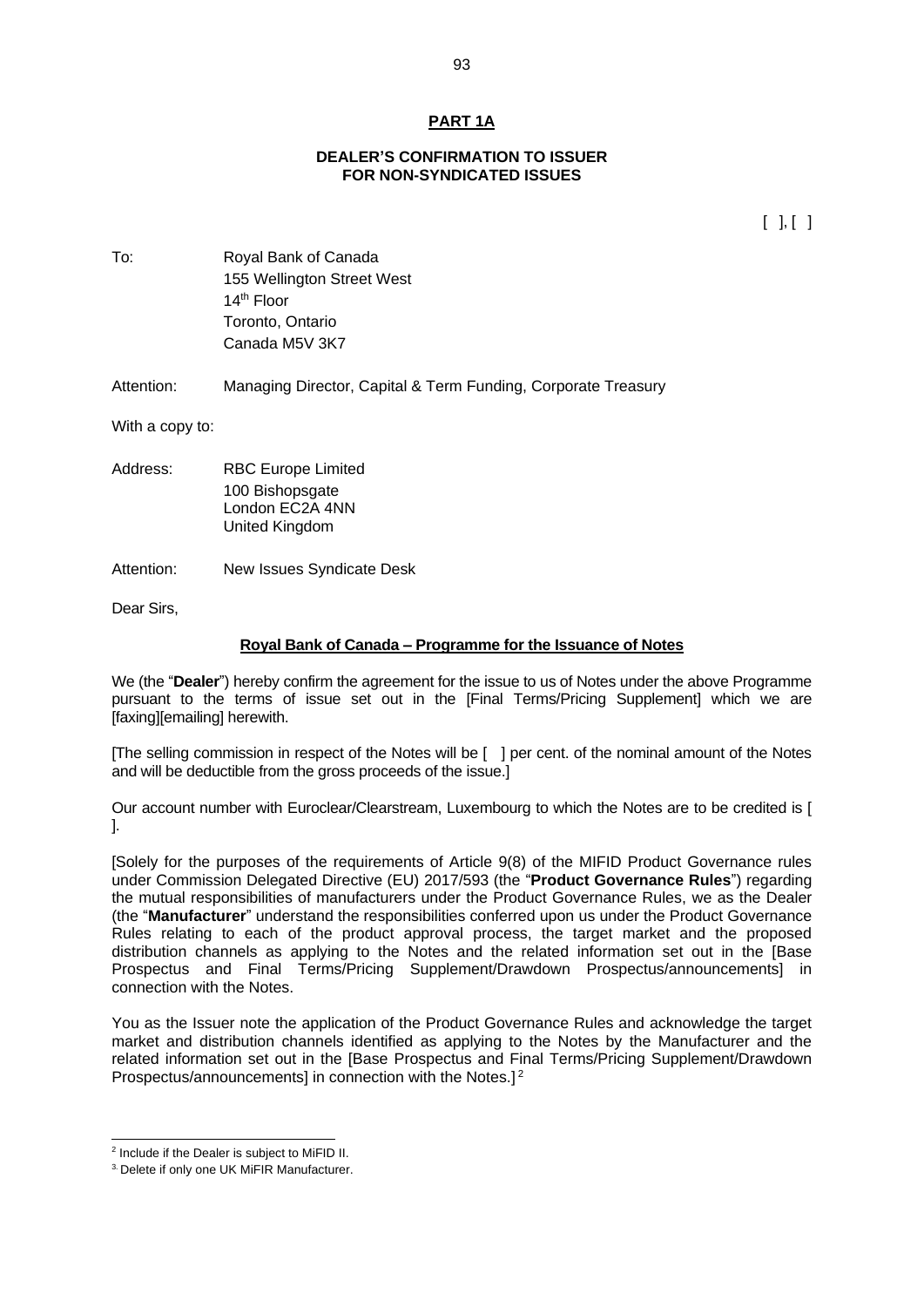[Solely for the purposes of the requirements of Article 9(8) of the 3.2.7R of the FCA Handbook Product Intervention and Product Governance Sourcebook (the "**UK MiFIR Product Governance Rules**") regarding the mutual responsibilities of manufacturers under the UK MiFIR Product Governance Rules, [each of] [you as Issuer]<sup>1</sup> [and] [us as the Dealer]<sup>2</sup> ([each a] [the] "UK **Manufacturer**" [and together the "**UK Manufacturers]**") [acknowledges to each other that it]<sup>3</sup> understands the responsibilities conferred upon it under the UK MiFIR Product Governance Rules relating to each of the product approval process, the target market and the proposed distribution channels as applying to the Notes and the related information set out in the [Prospectus and Final Terms/Pricing Supplement/Drawdown Prospectus/announcements] in connection with the Notes.

[We as the Dealer]<sup>4</sup> [You as the Issuer]<sup>5</sup> note the application of the UK MiFIR Product Governance Rules and acknowledge the target market and distribution channels identified as applying to the Notes by the UK Manufacturer[s] and the related information set out in the [Prospectus and Final Terms/Pricing Supplement/Drawdown Prospectus/ announcements].]

### *[Insert additional selling restrictions]*

*If stabilisation is to be conducted following the safe harbour set out in Article 5 of the Market Abuse Regulation and Delegated Regulation (EU) 2016/1052 as it forms part of domestic law of the UK by virtue of the EUWA consider including the following:*

[We hereby acknowledge our appointment by you as the Issuer as the central point responsible for adequate public disclosure of information, and handling any request from a competent authority, in each case, in accordance with Article 6(5) of Commission Delegated Regulation (EU) 2016/1052 of March 8, 2016 with regard to regulatory technical standards for the conditions applicable to buy-back programmes and stabilisation measures as it forms part of domestic law of the UK by virtue of the European Union (Withdrawal) Act 2018.]

Please confirm your agreement to the terms of the issue by signing and [faxing][emailing] to us a copy of the attached [Final Terms/Pricing Supplement] as well as a signed copy of this letter. Please also [fax][email] a copy of the [Final Terms/Pricing Supplement] signed by you to the [Issuing and Paying Agent].

Yours faithfully,

For and on behalf of [Name of Purchaser]

By:

Authorised Signatory

Confirmed for and on behalf of Royal Bank of Canada

By:

Authorised Signatory

<sup>1</sup> Include if Royal Bank of Canada, London Branch is the Issuer (as it will be subject to UK MiFIR).

<sup>&</sup>lt;sup>2</sup> Include if the Dealer is subject to UK MiFIR.

<sup>&</sup>lt;sup>3.</sup> Delete if only one UK MiFIR Manufacturer.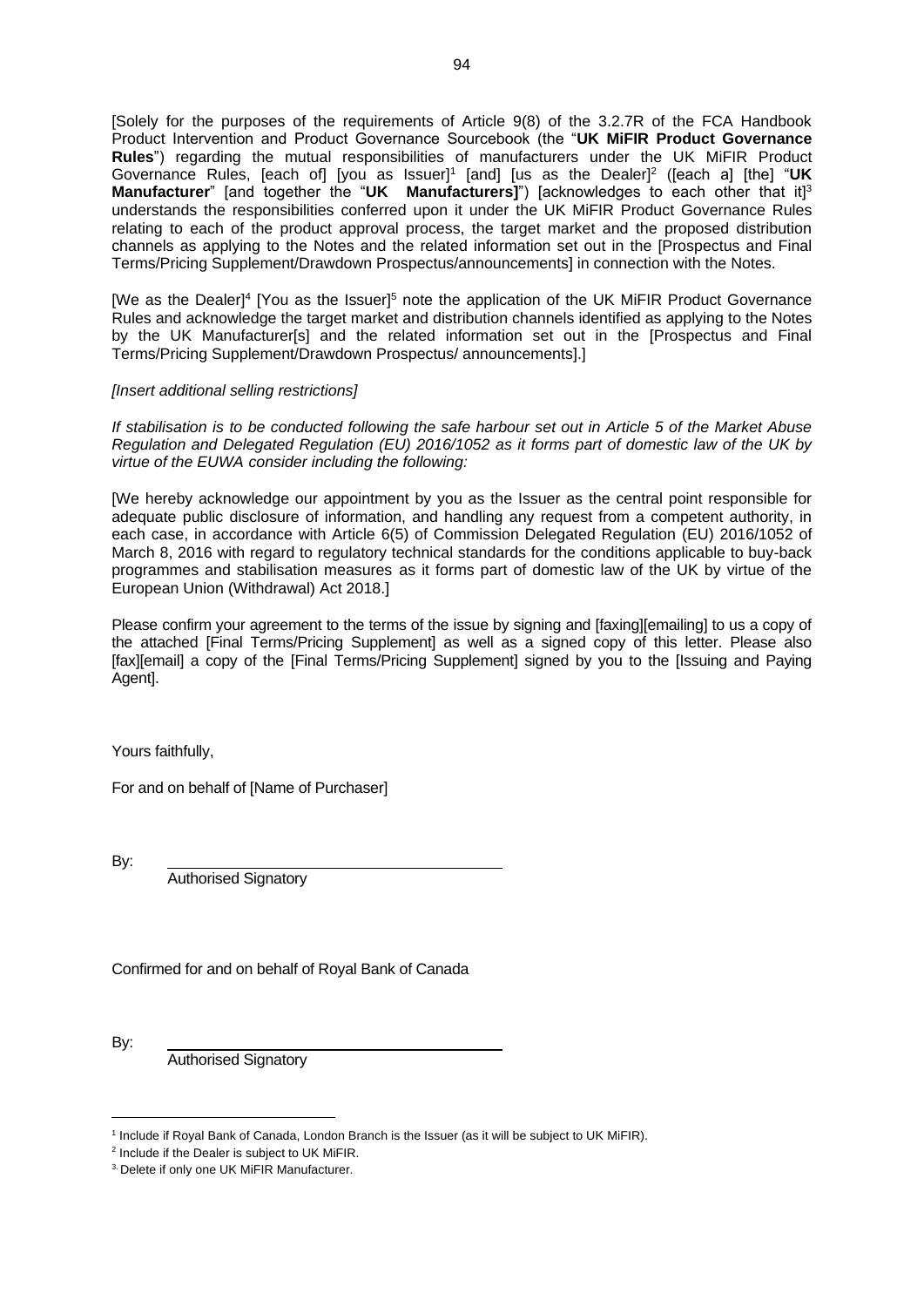#### copy: The Bank of New York Mellon, London Branch (Issuing and Paying Agent) Attention: Corporate Trust Administration

5. Include if Royal Bank of Canada, London Branch, is the Issuer.

 $4.$  Include if the Dealer is not a UK MiFIR entity.

<sup>&</sup>lt;sup>6.</sup> Only include if either of the Issuer (i.e. Royal Bank of Canada, London Branch) or the Dealer is subject to UK MiFIR. The entity not subject to UK MiFIR should be the entity noting the application of the Product Governance Rules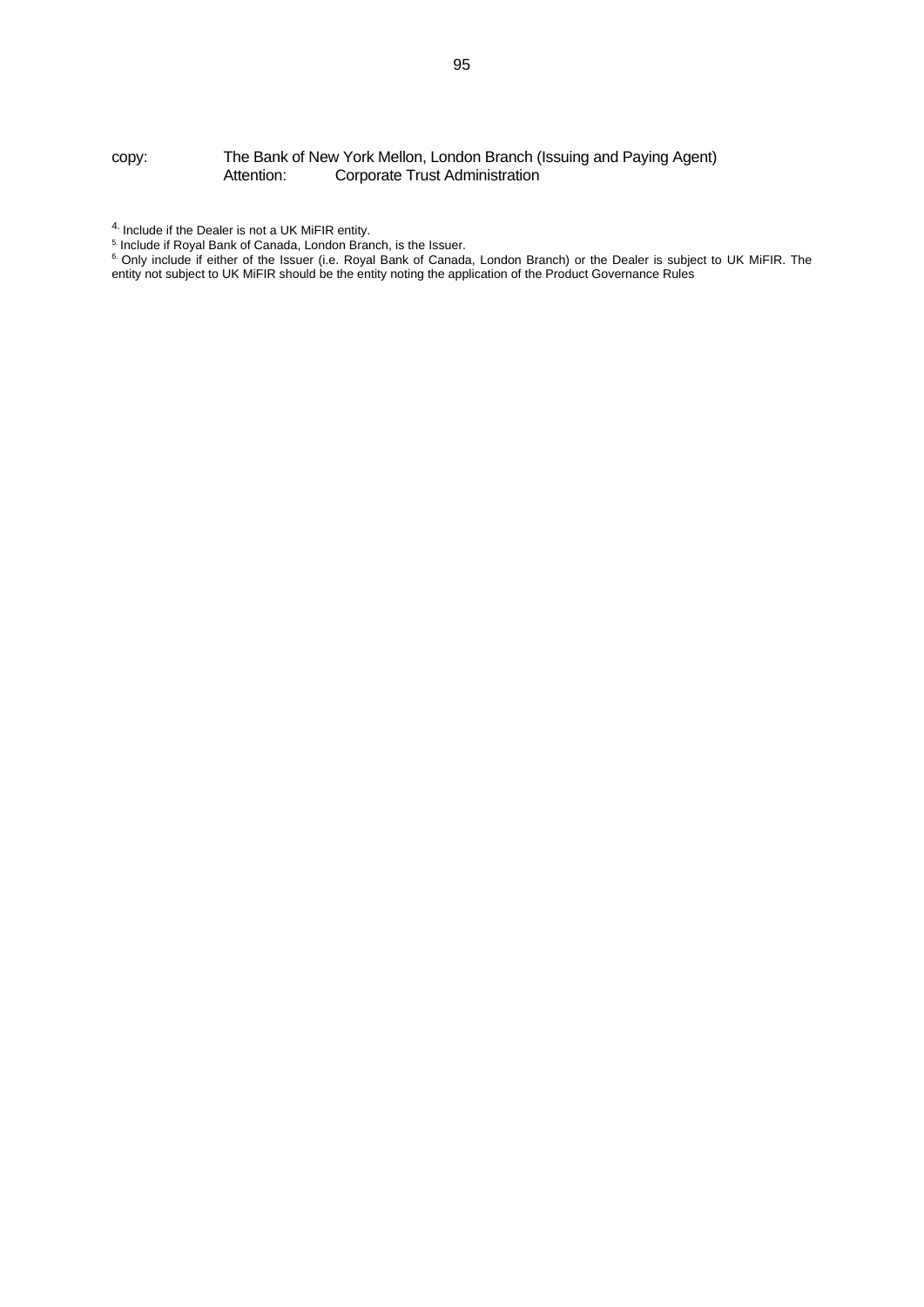# **PART 2**

### **SETTLEMENT PROCEDURES FOR ISSUES CLOSED ON A SYNDICATED BASIS**

#### **[NON REFERENCE ITEM LINKED NOTES ONLY]**

The procedures set out below for the period up to and including "Issue Date minus 2" apply to all syndicated closings whatever the currency concerned. The timing of the procedures to take place thereafter varies by reference to the deadlines imposed by the Issuing and Paying Agent, the Registrar, in the case of Registered Notes, the Common Depositary or, as the case may be, the Common Service Provider and the ICSDs for the particular currency concerned and it is not possible to specify all variations in this memorandum.

Accordingly, all parties should contact each other as early as possible in the process to agree the relevant settlement deadlines. In particular, the Issuing and Paying Agent, the ICSDs and the Common Depositary or, as the case may be, the Common Safekeeper and Common Service Provider should be involved in these discussions.

The procedures and timings set out below to take place on the Issue Date relating to an illustrative syndicated closing of Notes denominated in euro. While the procedures will apply to all syndicated closings in whatever currency, the timings will vary significantly and, in many case, steps will need to be taken on Issue Date minus 1.

**Times set out below are London times and represent the latest time for taking the action concerned. It is recommended that, where possible, the action concerned is taken in advance of these times.**

#### **Prior to launch**

The Issuer and the Relevant Dealer(s) agree whether Notes are to be offered in Canada.

The Issuer and the Relevant Dealer(s) to determine (i) whether any supplemental prospectus is required or (ii) whether a Drawdown Prospectus or Securities Note is required to be approved by the FCA or another Competent Authority and, if so, this will alter the timetable suggested below.

#### **At or Shortly After Launch**

The Issuer and the Relevant Dealer(s) discuss the timing of any due diligence telephone call that may be required.

| Day                                 | London time | <b>Action</b>                                                                                                                                                                                                                                                                                                                                                                                                                                                                                                                                                                                                                                                                                                                                                                                                                                                                                                           |
|-------------------------------------|-------------|-------------------------------------------------------------------------------------------------------------------------------------------------------------------------------------------------------------------------------------------------------------------------------------------------------------------------------------------------------------------------------------------------------------------------------------------------------------------------------------------------------------------------------------------------------------------------------------------------------------------------------------------------------------------------------------------------------------------------------------------------------------------------------------------------------------------------------------------------------------------------------------------------------------------------|
| No later than Issue<br>Date minus 3 | 5:00 p.m.   | may, subject to the execution of the<br>The<br>Issuer<br>Subscription Agreement referred to below, agree terms with<br>a Dealer (which expression in this Part 2 includes any entity<br>to be appointed as a dealer under the Subscription<br>Agreement referred to below) (the "Lead Manager") for the<br>issue and purchase of Notes to be subscribed under a<br>Subscription Agreement (whether pursuant to an<br>unsolicited bid from by such Lead Manager or pursuant to<br>an enquiry by the Issuer). The Lead Manager may invite<br>other Dealers (new and additional) approved by the Issuer<br>to join an underwriting syndicate either on the basis of an<br>invitation fax agreed between the Issuer and the Lead<br>Manager or on the terms of the Final Terms referred to<br>below and the Subscription Agreement. The Lead Manager<br>and any such Dealers are together referred to as the<br>"Managers". |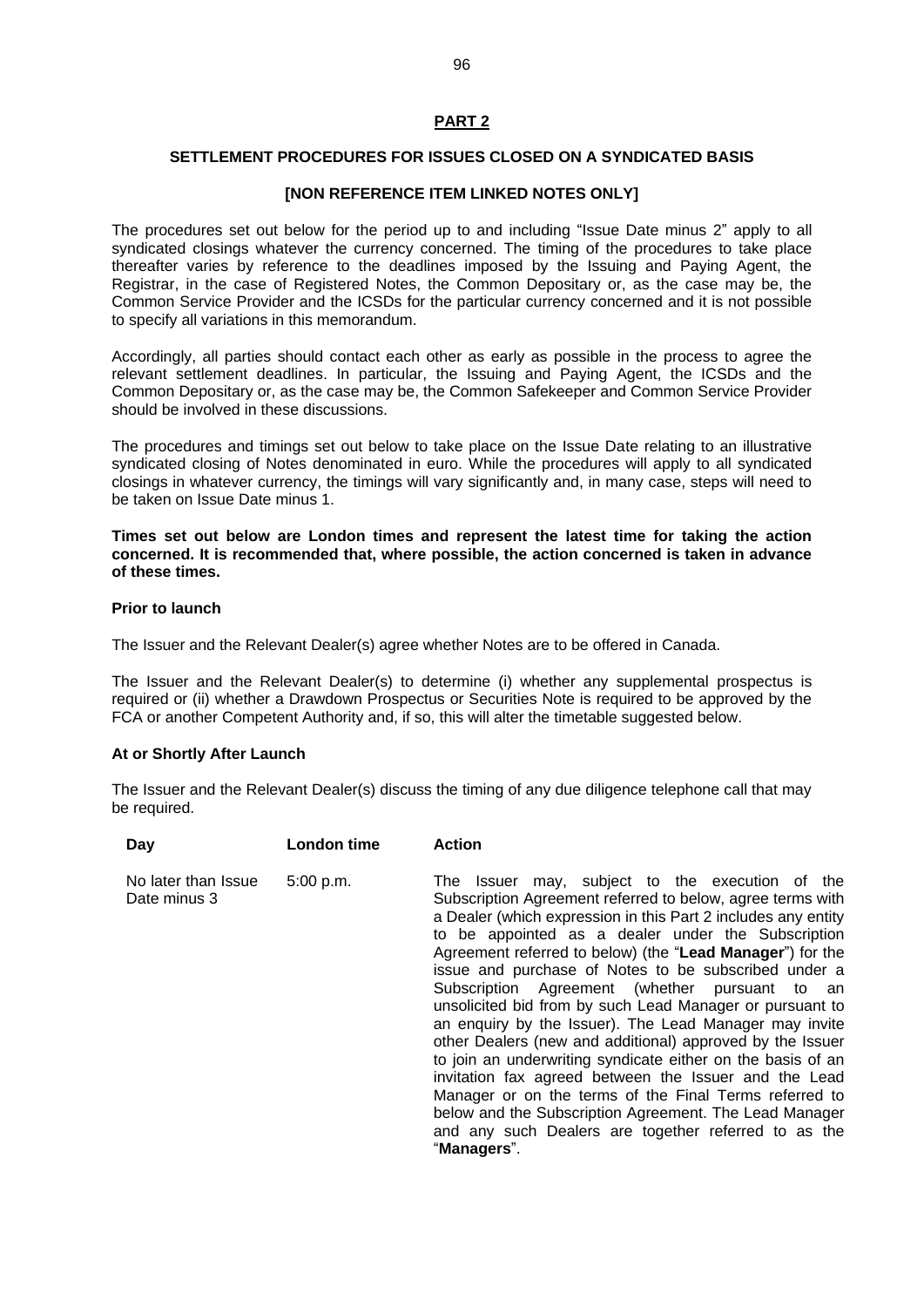The Issuer and the Lead Manager agree a form of Final Terms which is submitted to the lawyers rendering a legal opinion in connection with the relevant issue for approval. A draft Subscription Agreement is also prepared and agreed. The Subscription Agreement may, if so agreed, be called by another name. The Lead Manager sends a copy of the draft Subscription Agreement to each other Manager at least two business days before the Subscription Agreement is intended to be signed. At the same time the Lead Manager sends a copy of the Base Prospectus and Dealership Agreement to each other Manager which has not previously received these documents if so requested by any such Manager. The Subscription Agreement and the Final Terms are agreed and executed and a copy of the Final Terms is sent by electronic communication to the Issuing and Paying Agent or, in the case of Registered Notes, the Registrar with a copy to the Issuing and Paying Agent which shall act as the Issuing and Paying Agent's or, in the case of Registered Notes, the Registrar's authorisation (including, in the case of Floating Rate Notes, for the purposes of rate fixing) to carry out the duties to be carried out by it under these Settlement Procedures and the Issue and Paying Agency Agreement including preparing and authenticating either (a) in the case of bearer Notes, (i) a Temporary Global Note for the Tranche of Notes which is to be purchased and, (ii) in the case of the first Tranche of a Series, where the applicable Final Terms do not specify that the Temporary Global Note is to be exchangeable only for Notes in definitive form, a Permanent Global Note for the Series or (iii) in the case of bearer Notes, if so specified in the applicable Final Terms, a Permanent Global Note for the Series or (b) in the case of Registered Notes, a global Registered Note for the Series, in each case giving details of the Notes. The Issuing and Paying Agent forwards a copy of the signed Final Terms to the Common Depositary or the Common Service Provider, as the case may be.

The Lead Manager instructs the Issuing and Paying Agent to obtain a common code and ISIN or, if relevant, a temporary common code and ISIN for the Notes from one of the ICSDs.

The Lead Manager delivers its allotment list to each of the ICSDs.

2.00 p.m. Where permitted by applicable legislation or stock exchange rules, in the case of Notes which are to be listed on a Stock Exchange, the Issuing and Paying Agent or, in the case of Registered Notes, the Registrar, notifies the relevant Stock Exchange and/or any other relevant authority, as the case may be, by electronic communication or by and of the details of the Notes to be issued by sending the applicable Final Terms, Drawdown Prospectus or Securities Note to the relevant Stock Exchange and/or any other relevant authority, as the case may be.

3.00 p.m. In the case of Floating Rate Notes, the Issuing and Paying Agent or, in the case of Registered Notes, the Registrar, notifies the ICSDs, the Issuer, (if applicable) the relevant

Issue Date minus 2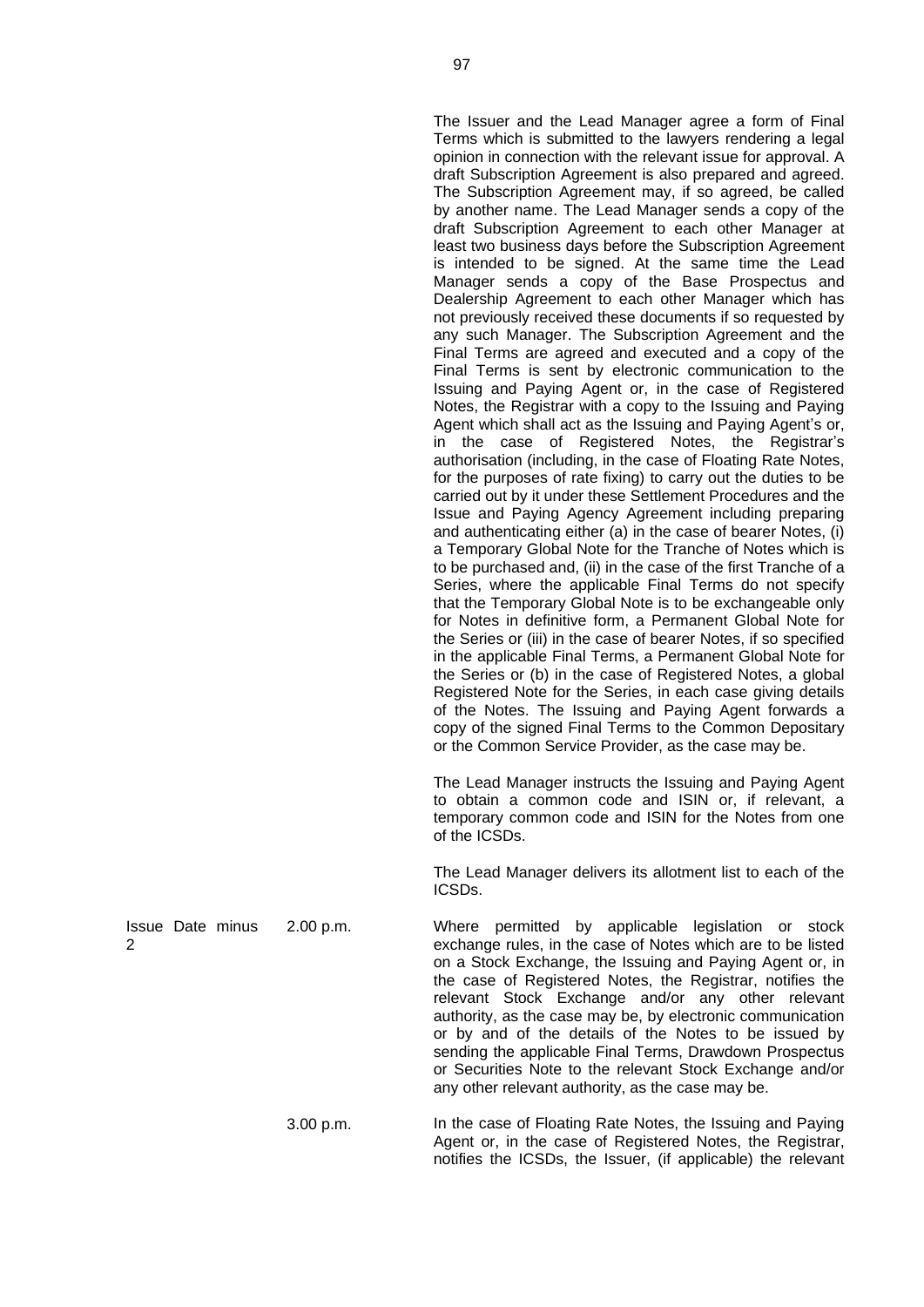|                                     |            | Stock Exchange and any other relevant authority and the<br>Lead Manager of the Rate of Interest for the first Interest<br>Period (if already determined). Where the Rate of Interest<br>has not yet been determined, this will be notified in<br>accordance with this paragraph as soon as it has been<br>determined.                                                                                                                                               |
|-------------------------------------|------------|---------------------------------------------------------------------------------------------------------------------------------------------------------------------------------------------------------------------------------------------------------------------------------------------------------------------------------------------------------------------------------------------------------------------------------------------------------------------|
| No later than Issue<br>Date minus 2 | 5.00 p.m.  | The Lead Manager provides all necessary payment<br>instructions and contact details to the ICSDs and to the<br>Common Depositary or the Common Service Provider, as<br>the case may be.                                                                                                                                                                                                                                                                             |
| <b>Issue Date</b>                   | 10.00 a.m. | For securities in NGN form, the Issuing and Paying Agent<br>instructs the conditional mark-up of the issue outstanding<br>amount of the Global Note to each ICSD through the<br>Common Service Provider.                                                                                                                                                                                                                                                            |
|                                     | 12.00 noon | In the case of bearer Notes the Issuing and Paying Agent<br>prepares and authenticates a Temporary Global Note for<br>each Tranche of Notes which is to be purchased and/or,<br>where required as specified above, a Permanent Global<br>Note in respect of the relevant Series, in each case<br>attaching the applicable Final Terms.                                                                                                                              |
|                                     |            | In the case of Registered Notes, the Registrar prepares and<br>authenticates a global Registered Note for each Tranche of<br>Notes which is to be purchased and attaches the applicable<br>Final Terms.                                                                                                                                                                                                                                                             |
|                                     |            | Each Global Note which is a CGN is then delivered by the<br>Issuing and Paying Agent or, in the case of a Registered<br>Note, the Registrar to the Common Depositary.                                                                                                                                                                                                                                                                                               |
|                                     |            | Each Global Note which is an NGN is then delivered by the<br>Issuing and Paying Agent to the Common Safekeeper,<br>together with an effectuation instruction, if applicable.                                                                                                                                                                                                                                                                                        |
|                                     | 1.00 p.m.  | In the case of each Global Note which is an NGN, the<br>Common Safekeeper confirms deposit and effectuation (if<br>applicable) of the Global Note to the Issuing and Paying<br>Agent, the Common Service Provider and the ICSDs.                                                                                                                                                                                                                                    |
|                                     | 2.30 p.m.  | The Lead Manager confirms that all conditions precedent in<br>the Subscription Agreement and the Dealership Agreement<br>have been satisfied and/or waived to the Common<br>Depositary or the Common Service Provider, as the case<br>may be, and, in the case of an issue of NGNs, authorises<br>the Common Service Provider to relay the Issuing and<br>Paying Agent's or, in the case of a Registered Note, the<br>Registrar's mark-up instruction to the ICSDs. |
|                                     | 3.00 p.m.  | Payment is released to the Issuer by the Common Service<br>Provider or the Common Depositary, as the case may be.                                                                                                                                                                                                                                                                                                                                                   |
|                                     | 5.00 p.m.  | In the case of an issue of NGNs, the Common Service<br>Provider relays the Issuing and Paying Agent's instruction<br>to mark up the issue outstanding amount of the Global Note<br>to the ICSDs.                                                                                                                                                                                                                                                                    |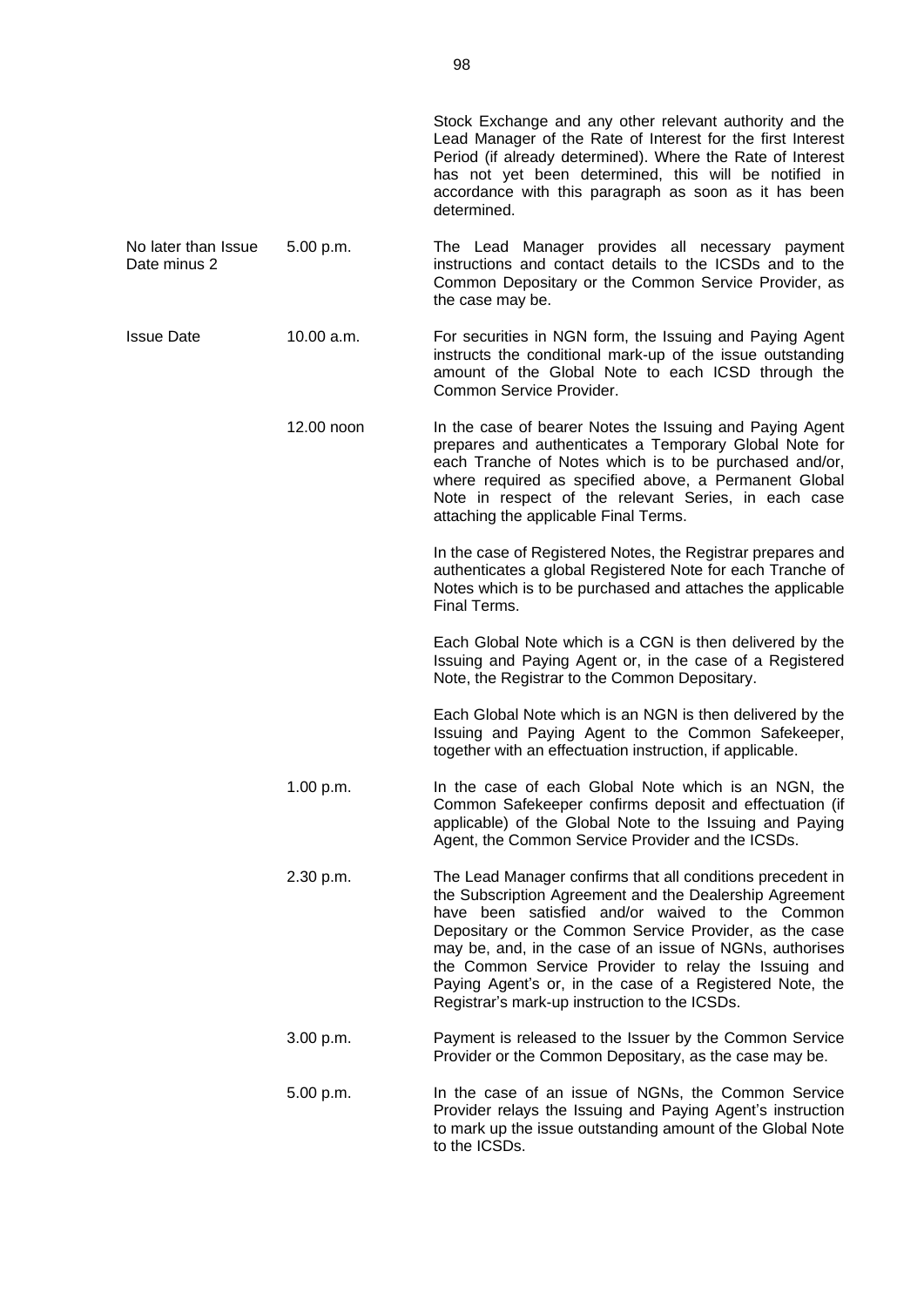In the case of an issue of CGNs, the Common Depositary confirms deposit of the Global Note to the ICSDs.

According to ICSD settlement procedures

On or subsequent to the Issue Date

The ICSDs debit and credit accounts in accordance with instructions received from the Lead Manager and the allottees and, in the case of NGNs, mark up their records appropriately.

The Issuing and Paying Agent or, in the case of Registered Notes, the Registrar, notifies the Issuer of the issue of Notes giving details of the Global Note(s) and the nominal amount represented thereby.

The Issuing and Paying Agent or, in the case of Registered Notes, the Registrar, confirms the issue of Notes to the relevant Stock Exchange and any other relevant authority.

The Issuing and Paying Agent or, in the case of Registered Notes, the Registrar, forwards a copy of the signed Final Terms to each ICSD.

#### Explanatory Notes to Annex I

- (a) Each day is a day on which banks and foreign exchange markets are open for business in London, counted in reverse order from the proposed Issue Date.
- (b) The Issue Date must be a Business Day. For the purposes of this Memorandum, "**Business Day**" means a day which is:
	- (i) a day (other than a Saturday or a Sunday) on which commercial banks and foreign exchange markets settle payments and are open for general business (including dealings in foreign exchange and foreign currency deposits) in London and any other place as is specified in the applicable Final Terms as a Business Centre and, if TARGET2 is specified in the applicable Final Terms as a relevant Business Centre, a day on which the Trans-European Automated Real-Time Gross Settlement Express Transfer ("**TARGET2**") System is open (a "**TARGET2 Business Day**");
	- (ii) either (i) in relation to any sum payable in a Specified Currency other than euro and Reminbi, a day (other than a Saturday or a Sunday) on which commercial banks and foreign exchange markets settle payments and are open for general business (including dealings in foreign exchange and foreign currency deposits) in the principal financial centre of the country of the relevant Specified Currency (if other than London or any Business Centre and which, if the Specified Currency is Australian dollars or New Zealand dollars, shall be Sydney and Auckland, respectively) or (ii) in relation to any sum payable in euro, a day on which is a TARGET2 Business Day or (C) in relation to any sum payable in Renminbi, a day on which commercial banks and foreign exchange markets are open for business and settlement of Renminbi payments in each Relevant Renminbi Settlement Centre (as defined in the Conditions and as is specified in the applicable Final Terms); and
	- (iii) a day on which the ICSDs and any other relevant clearing system are open for general business.
- (c) The Final Terms for all Notes (other than Exempt Notes) may only contain terms and information contemplated by the Base Prospectus and the form of Final Terms contained in it. If any additional final terms or information are to be included in the applicable Final Terms in relation to any Notes which are to be admitted to trading on the Market and/or offered to the